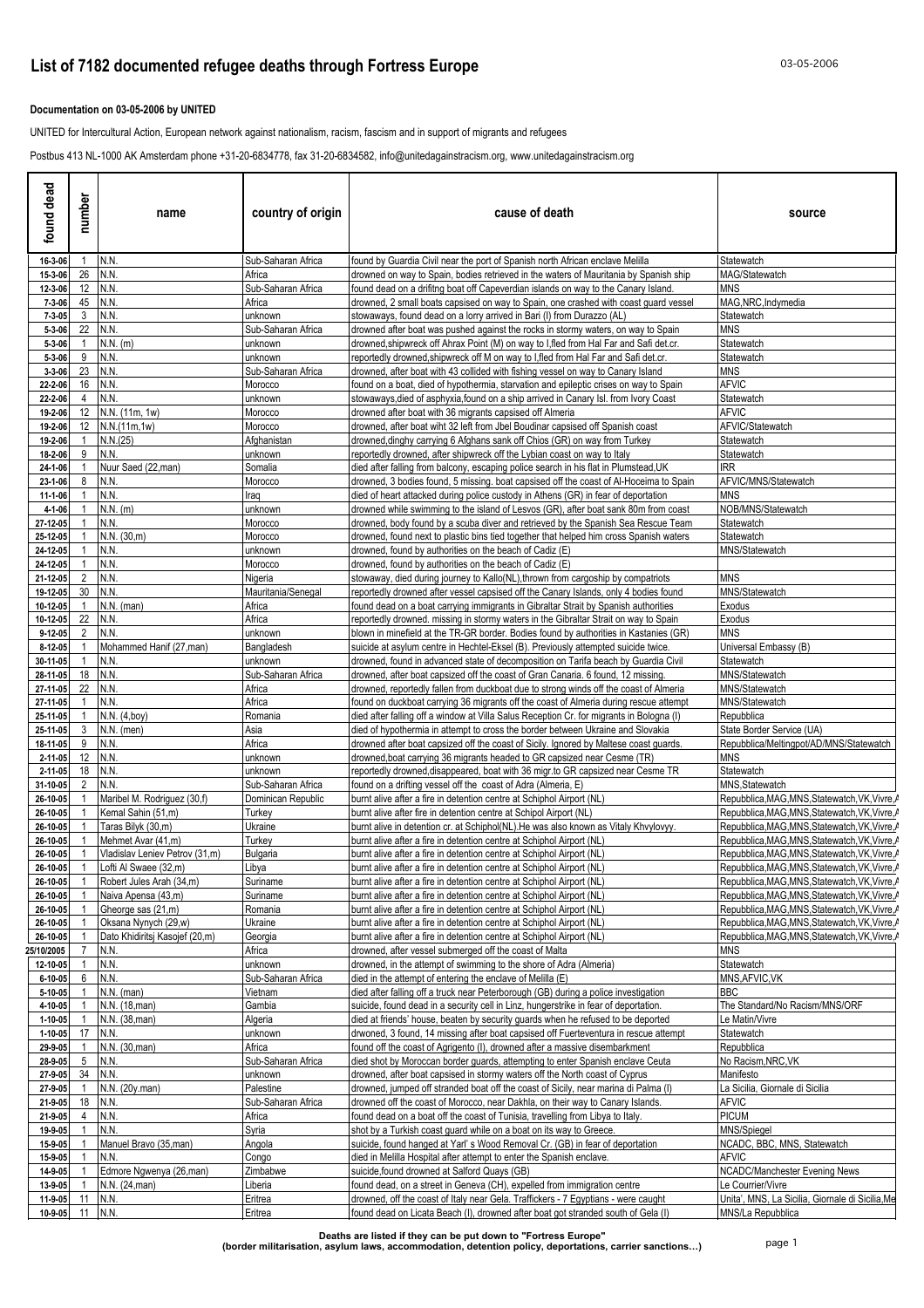### **Documentation on 03-05-2006 by UNITED**

UNITED for Intercultural Action, European network against nationalism, racism, fascism and in support of migrants and refugees

Postbus 413 NL-1000 AK Amsterdam phone +31-20-6834778, fax 31-20-6834582, info@unitedagainstracism.org, www.unitedagainstracism.org

| found dead                   | number         | name                            | country of origin                        | cause of death                                                                                                                                                          | source                                    |
|------------------------------|----------------|---------------------------------|------------------------------------------|-------------------------------------------------------------------------------------------------------------------------------------------------------------------------|-------------------------------------------|
| 10-9-05                      | 1              | N.N. (44, woman)                | Albania                                  | shot by Greek border guard near the border with Macedonia                                                                                                               | <b>MNS</b>                                |
| 29-8-05<br>19-8-05           | $\overline{2}$ | N.N.<br>26 N.N.                 | Sub-Saharan Africa<br>Sudan              | died of the injuries sustained after attempting to enter the Spanish enclave of Melilla<br>drowned, after boat capsized south of Malta                                  | APDHA, Meltingpot, Indymedia<br>MNS       |
| 16-8-05                      | 2              | N.N.                            | Africa                                   | drowned, jumped off the boat while disembarking in Lampedusa (I)                                                                                                        | Giornale di Sicilia                       |
| 13-8-05                      | 4              | $N.N.$ (men)                    | Sub-Saharan Africa                       | stowaways, suffocated in container coming from Casablanca (MA) in Rotterdam (NL)                                                                                        | <b>PICUM</b>                              |
| $8 - 8 - 05$                 | 9              | N.N.<br>$N.N.$ (man)            |                                          | 2 drowned, 7 missing after boat capsized off the coast of Lesvos (GR)                                                                                                   |                                           |
| $6 - 8 - 05$<br>4-8-05       | 23             | $N.N.$ (men)                    | Mali, Senegal                            | drowned after his boat sank off the southern coast of Crete (GR)<br>found dead on the coast of Tarfaya (Ma), drowned after boat capsized on way to Spain                | <b>PICUM</b><br><b>MNS/PICUM</b>          |
| $3 - 8 - 05$                 |                | $N.N. (\pm 30, man)$            |                                          | stowaway, found frozen in the landing gear of a plane in Brussels (B)                                                                                                   | BBC                                       |
| 20-7-05                      | 2              | N.N.                            | unknown                                  | drowned after small boat capsised in attempt to reach Kos island in the Aegean Sea                                                                                      | ORF                                       |
| 13-7-05<br>$7 - 7 - 05$      | 3              | N.N.<br>Babak Ahadi (33, man)   | Somalia<br>Iran                          | drowned, after their boat capsized off the coast of Turkey near Izmir<br>suicide, set fire to himself at accommodation cr.in Bristol (GB) in fear of deportation.       | MNS<br>NCADC                              |
| $2 - 7 - 05$                 |                | Nusrat raza (22, woman)         | Pakistan                                 | suicide, set herself on fire, depression and anxiety after losing asylum appeal                                                                                         | Yorkshire Post                            |
| 27-6-05                      |                | Ramazan Kumluca (19,m)          | Kurdistan                                | suicide, found hanged at Campsfield Removal Cr. (GB) after 3rd as. claim was refused                                                                                    | The Independent/IRR/NCADC                 |
| 26-6-05                      | $\overline{2}$ | N.N.                            | Tunesia                                  | drowned, after boat capsized off the coast of Turkey near Dikili                                                                                                        | MNS                                       |
| 23-6-05<br>13-6-05           | 27 N.N.        | 12 N.N.                         | unknown<br>Sub-Saharan Africa            | reportedly drowned in stormy waters off Malta. Maltese rescue-team came too late.<br>drowned, after their boat sank off the coast of Morocco on their way to Spain      | <b>ORF</b><br><b>APDHA</b>                |
| 13-6-05                      | 14             | N.N. (2men,6women,6minors)      | Sub-Saharan Africa                       | drowned, after shipwreck off the coast of Tanger on their way from Morocco to Spain.                                                                                    | <b>BBC/APDHA/AFVIC</b>                    |
| 29-5-05                      | $\overline{2}$ | N.N.                            | Georgia                                  | blown in a minefiled between Turkey and Greece while crossing border                                                                                                    | MAG                                       |
| 25-5-05                      | 16             | N.N.                            | Sub-Saharan Africa                       | found in the Sicilian Channel (I), drowned after boat capsized south of Lampedusa (I)                                                                                   | La Repubblica                             |
| 12-5-05<br>11-5-05           | 3              | N.N.<br>N.N. (minor)            | Africa<br>Morocco                        | stowaways, found dead in a container on a Danish ship between Morocco and Spain.<br>found dead on a ship transporting migrants, stopped near the coast of Andalusia (E) | MAG<br>Angola Press                       |
| $3 - 5 - 05$                 |                | N.N.                            |                                          | drowned, found dead on the beach of Morro Besudo, Canary islands (E)                                                                                                    | MNS                                       |
| 25-4-05                      |                | Shiar Ahmad (28,m)              | Syria                                    | suicide, found hanged after 2 months detention once repatriated to Syria from CH                                                                                        | Tagesanzeiger/Swiss Parliament            |
| 15-4-05                      | 24             | IN.N.                           | Africa                                   | 5 drowned, 19 missing, after boat sank on its way from Libya to Italy                                                                                                   | PICUM                                     |
| 10-4-05<br>10-4-05           | $\overline{2}$ | N.N.<br>16 N.N.                 | Morocco<br>Morocco                       | died of starvation on way to Spain, found on a boat drifting off the coast of Algeria<br>reportedly drowned off the coast of Algeria on way to Spain                    | AFVIC<br>AFVIC                            |
| $9 - 4 - 05$                 |                | Limbaya Ndinga (32,m)           | Congo                                    | suicide, found hanged in his flat in Middleton (GB) after asylum claim was refused                                                                                      | Middleton Guardian                        |
| 4-4-05                       |                | N.N.                            | Mauritania                               | blown in minefield in attempt to cross the Turkish-Greek border                                                                                                         | TI/MAG                                    |
| 4-4-05                       |                | N.N.                            | Tunesia                                  | blown in minefield in attempt to cross the Turkish-Greek border                                                                                                         | TI/MAG                                    |
| $1 - 4 - 05$<br>31-3-05      |                | N.N. (3 months, boy)<br>13 N.N. | Sub-Saharan Africa<br>Sub-Saharan Africa | died of hypothermia in his mother's arms on their boat to Spain<br>died of starvation on a boat drifting near El-Hierro (E)                                             | <b>PICUM</b><br>taz                       |
| 31-3-05                      |                | $N.N.$ (man)                    | Sub-Saharan Africa                       | died of starvation on a boat drifting near El-Hierro (E)                                                                                                                | APDHA/ORF/MAG                             |
| 25-3-05                      | 5              | $N.N.$ (men)                    | China, Mongolia                          | drowned, thrown off boat by smugglers 15 miles from Punta Secca (I)                                                                                                     | STR                                       |
| 25-3-05                      |                | N.N. (woman)<br>N.N. (men)      | China, Mongolia                          | drowned, thown off boat by smugglers 15 miles from Punta Secca (I)                                                                                                      | STR<br>STR                                |
| 25-3-05<br>24-3-05           | 3<br>6         | N.N.                            | China, Mongolia<br>China                 | reportedly drowned, thrown off boat by smugglers 15 miles from Punta Secca (I)<br>drowned, after they were forced to jump off, found off the coast of Sicily (I)        | PICUM/Statewatch/MNS                      |
| 12-3-05                      | 11 N.N.        |                                 | Sub-Saharan Africa                       | found dead near the coast of Fum Wad, El-Aiun, West Sahara (MA)                                                                                                         | ACN/AFVIC/PICUM                           |
| 12-3-05                      | 50 N.N.        |                                 | unknown                                  | reportedly drowned in attempt to reach Canarias from Fum al-Wad, West Sahara (MA)                                                                                       | ACN                                       |
| 12-3-05                      | 11 N.N.        | 30 N.N.                         | Sub-Saharan Africa                       | drowned, found dead near coast of Fum Wad, El-Aiun, West Sahara (MA)                                                                                                    | AFVIC/APDHA<br>MAG/MNS                    |
| 11-3-05<br>$1 - 3 - 05$      |                | Ali Jafari (25, man)            | Bangladesh<br>Afghanistan                | found dead on a boat from Morocco to Spain<br>missing, after being deported to Afghanistan, after a 18 months asylum in BG                                              | <b>Evening Gazette</b>                    |
| 26-2-05                      | 35             | N.N. (20-28, men)               | Morocco                                  | reportedly drowned near Oran (DZ) on the way from al-Hoceima (MA) to Spain                                                                                              | AFVIC/ATMF                                |
| 26-2-05                      | $\overline{2}$ | N.N. (20-28, men)               | Morocco                                  | died at hospital in Oran (DZ) after boat was found drifting off the coast of Tunisia                                                                                    | <b>AFVIC/ATMF</b>                         |
| 25-2-05                      |                | 1 N.N.                          | Morocco                                  | drowned, found dead in a boat drifting 12 km from Cap Blanc, Oran (DZ)                                                                                                  | YABI/AFP                                  |
| 25-2-05<br>21-2-05           | $\mathbf{1}$   | 2 N.N.<br>N.N. (man)            | unknown<br>unknown                       | found dead on a boat drifting near Oran (DZ), from Morocco to Almeria (E)<br>died of hypothermia shortly after arriving in Alboran (E) by boat                          | AFP/YABI<br><b>MNS</b>                    |
| 18-2-05                      | 9              | N.N.                            | Egypt                                    | drowned, after shipwreck off the coast of Libya, on way to Italy                                                                                                        | LR/CDS/PICUM                              |
| 18-2-05                      | 26             | N.N.                            | unknown                                  | reportedly drowned after shipwreck off the coast of Libya, on way to Italy                                                                                              | CDS/LR                                    |
| 15-2-05                      |                | $N.N.$ (w)                      | unknown                                  | frozen, died while crossing the Bulgarian-Greek border on mount Falakon<br>suicide, found hanged in HM Prison in Wandsworth (GB)                                        | Statewatch                                |
| 14-2-05<br>13-2-05           | 1              | Vincent Shem<br>N.N.            | Ghana<br>Afghanistan                     | died of a shock after his cousin was beaten up by border quards in Patras port (GR)                                                                                     | Inquest<br>Statewatch                     |
| $7 - 2 - 05$                 |                | 39 N.N.                         | unknown                                  | reportedly drowned after 10-day sail from Al-Hoceima (MA) to Spain                                                                                                      | APDHA                                     |
| $1 - 2 - 05$                 | 2              | N.N.                            | Senegal                                  | drowned, after shipwreck off the coast of Morocco near El-Ayunan on way to Spain                                                                                        | Le Monde                                  |
| $30 - 1 - 05$                | 9              | N.N.<br>Vladislav Babayan (man) | unknown                                  | reportedly drowned, missing in the attempt of reach Spain, off the coast of Oran (DZ)                                                                                   | Satewatch                                 |
| 25-1-05<br>23-1-05           |                | N.N. (25-30, man)               | Armenia<br>unknown                       | suicide, found hanged in Merksplas (B), in fear of deportation<br>suicide, found hanged in prison in Sarnen (CH)                                                        | De Gentenaar<br>Vivre                     |
| 21-1-05                      | 3              | N.N.                            | unknown                                  | found frozen on dinghy from TR to GR carrying migrants from Pakistan and Bangladesh                                                                                     | Statewatch                                |
| 19-1-05                      | 10             | N.N.                            | unknown                                  | found dead on a boat drifting 480 km suth of Canary Isl. (E)                                                                                                            | PICUM/PAJOL/MAG/APDHA/MNS                 |
| $7 - 1 - 05$                 |                | Oury Jallow (21, man)           | Sierra Leone                             | burnt alive, found tied to a bed in a police cell in Dessau (D), case under investigation                                                                               | VRF/Indymedia/Statewatch/The Voice/Spiege |
| $7 - 1 - 05$<br>$5 - 1 - 05$ |                | Laye-Alama Kondé<br>N.N.        | Sierra Leone<br>Africa                   | died in Bremen (D), forced to drink medication by police in search for drugs<br>died of exhaustion, found dead on a beach in Fuerteventura (E)                          | VRF/Statewatch/Karawane<br>ANA/APDHA      |
| $2 - 1 - 05$                 |                | N.N.                            | Iran/Somalia                             | drowned, after boat carrying 15 people sank off Turkish coast                                                                                                           | TP/PICUM                                  |
| $2 - 1 - 05$                 |                | N.N.                            | Iran/Somalia                             | reportedly drowned, after a boat carrying 15 people sank off Turkish coast                                                                                              | <b>TP/PICUM</b>                           |
| 28-6-09                      | 2              | N.N.                            | unknown                                  | suicide, found dead at Schipol Airport detention centre (NL)                                                                                                            | Nova TV(27/10/2005)                       |
| 30-12-04<br>30-12-04         | 6              | N.N.<br>N.N.                    | Morocco<br>Morocco                       | drowned near Targha (MA) on their way to Spain<br>reportedly drowned near Targha (MA) on their way to Spain                                                             | <b>AFVIC</b><br><b>AFVIC</b>              |
| 30-12-04                     |                | $N.N.$ (man)                    | Sub-Saharan Africa                       | drowned, body found floating near Agaete - Las Palmas de Gran Canaria (E)                                                                                               | MNS/MUGAK/APDHA                           |
| 26-12-04                     |                | $N.N.$ (man)                    | Sub-Saharan Africa                       | dead body found floating near San Cristóbal de Las Palmas de Gran Canaria (E)                                                                                           | MNS/APDGA/MUGAK                           |
| 24-12-04                     |                | N.N. (man)                      | Sub-Saharan Africa                       | dead body found near Gran Canaria (E)                                                                                                                                   | MNS/APDHA/MUGAK                           |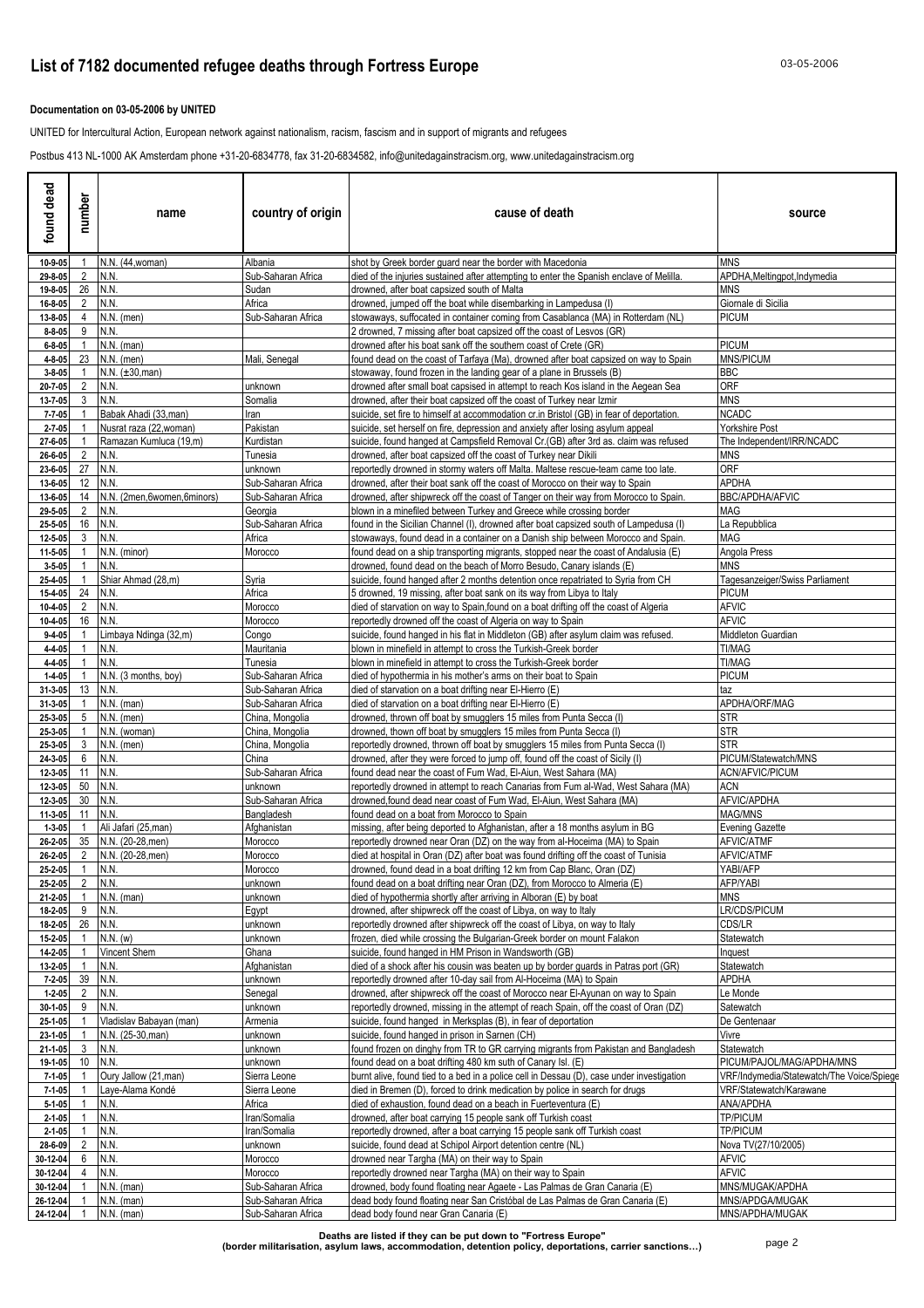### **Documentation on 03-05-2006 by UNITED**

UNITED for Intercultural Action, European network against nationalism, racism, fascism and in support of migrants and refugees

Postbus 413 NL-1000 AK Amsterdam phone +31-20-6834778, fax 31-20-6834582, info@unitedagainstracism.org, www.unitedagainstracism.org

| found dead                   | number         | name                                     | country of origin                        | cause of death                                                                                                                                                | source                                                       |
|------------------------------|----------------|------------------------------------------|------------------------------------------|---------------------------------------------------------------------------------------------------------------------------------------------------------------|--------------------------------------------------------------|
| 23-12-04                     | 13 N.N.        |                                          | Sub-Saharan Africa                       | dead bodies found on a boat drifting near Fuerteventura (E)                                                                                                   | AFVIC/SP/MP/MNS/PICUM/Vivre/APDHA/M                          |
| 23-12-04                     | 2              | $N.N.$ (men)                             | unknown                                  | bodies found on a boat carriyng about 37 people near Fuerteventura (E)                                                                                        | MΡ                                                           |
| 22-12-04<br>21-12-04         | 2<br>2         | N.N.<br>N.N.                             | Sub-Saharan Africa<br>Africa             | dead bodies found on a boat drifting near Fuerteventura (E)<br>found dead on a boat 24 miles from Fuerteventura (E)                                           | MNS/Vivre<br>APDHA/MUGAK                                     |
| 21-12-04                     |                | N.N.                                     | Africa                                   | reportedly drowned, after falling off boat 24 miles from Fuerteventura (E)                                                                                    | APDHA/MUGAK                                                  |
| 20-12-04                     |                | Razgar Rassool Hamad, 24, man            | Iraq                                     | died from hypothermia, body found outside a disused factory in West Bromwich (UK)                                                                             | BBC                                                          |
| 18-12-04                     |                | N.N.                                     | Sub-Saharan Africa                       | drowned, body found in Lobos (E) 2 weeks after boat capsized off Fuerteventura                                                                                | MNS/MUGAK/APDHA                                              |
| 17-12-04                     |                | N.N.                                     | Sub-Saharan Africa                       | drowned, body found in Lobos (E) 2 weeks after boat capsized off Fuerteventura                                                                                | MNS/MUGAK                                                    |
| 17-12-04                     | 2              | N.N.                                     | unknown                                  | died in attempt to enter into Melilla (E), found dead on a cliff                                                                                              | <b>MUGAK</b>                                                 |
| 16-12-04<br>14-12-04         |                | $N.N.$ (man)<br>N.N.                     | unknown<br>Afghanistan                   | drowned, jumped off a vessel off the coast of Ghar Lapsi and Hagar Qim (Ma)<br>drowned after boat carrying 17 people sank off Samos (GR) 4 days before        | MNS/MM<br><b>MNS</b>                                         |
| 10-12-04                     | 3              | N.N.                                     | Afghanistan                              | drowned after boat carrying 17 people sank off Samos (GR)                                                                                                     | <b>MNS</b>                                                   |
| 10-12-04                     |                | Necati Ozcan (man)                       | unknown                                  | died in S.G. Hospital (London, GB) while in detention, reportedly of cancer                                                                                   | <b>IRR</b>                                                   |
| 4-12-04                      |                | N.N. (woman)                             | Sub-Saharan Africa                       | reportedly drowned after boat carrying 40 people capsized off Fuerteventura (E)                                                                               | MNS/MUGAK/APDHA                                              |
| 4-12-04                      | -1             | $N.N.$ (man)                             | Sub-Saharan Africa                       | reportedly drowned after boat carrying 40 people capsized off Fuerteventura (E)                                                                               | MNS/MUGAK/APDHA                                              |
| 30-11-04                     | -1             | $N.N.$ (man)                             | Africa<br>Sub-Saharan Africa             | stowaway, fallen from wheelbay of a plane, body found in Louvain (B)                                                                                          | <b>MNS</b>                                                   |
| 28-11-04<br>28-11-04         | 14<br>2        | N.N.<br>N.N.                             | Sub-Saharan Africa                       | reportedly drowned during rescue operation of boat capsized near Antigua (E)<br>drowned, bodies rescued after boat capsized near Antigua (E)                  | AFVIC/Statewatch/APDHA/MUGAK<br>AFVIC/Statewatch/MUGAK/APDHA |
| 16-11-04                     | $\overline{1}$ | N.N.                                     | Africa                                   | stowaway, found dead in wheelbay of a plane arrived in Paris (F) from Mali                                                                                    | <b>MNS</b>                                                   |
| 14-11-04                     | 12             | N.N.                                     | unknown                                  | reportedly drowned, after boat capsized off the coast of Malta                                                                                                | <b>ANA/ANSA</b>                                              |
| 14-11-04                     | 3              | N.N                                      | unknown                                  | blown up in a minefield at the turkish-Greek border, near Evros (GR)                                                                                          | <b>ORF</b>                                                   |
| 13-11-04                     | 10             | N.N.                                     | unknown                                  | drowned, after boat capsized in stormy waters off the coast of Malta                                                                                          | <b>MNS</b>                                                   |
| 12-11-04<br>12-11-04         | 5<br>2         | N.N.<br>N.N.                             | Sub-Saharan Africa<br>Sub-Saharan Africa | reportedly drowned near Fuerteventura (E) during rescue attempt<br>drowned near Fuerteventura (E) during rescue attempt                                       | MNS/AFVIC/Libertaddigital<br>MNS/AFVIC/Libertaddigital       |
| 10-11-04                     | 7              | N.N.                                     | Somalia/Mauritania                       | reportedly drowned, after boat from Africa capsized in Aegean Sea                                                                                             | MNS                                                          |
| 10-11-04                     | 9              | N.N.                                     | Somalia/Mauritania                       | drowned, after boat from Africa capsized in Aegean Sea                                                                                                        | <b>MNS</b>                                                   |
| 7-11-04                      |                | Kenny Peter (man)                        | Nigeria                                  | suicide, died after jumping off Colnbrook imm. Removal centre (GB).                                                                                           | NCADC/Europe Race Bulletin                                   |
| 1-11-04                      | -1             | Bukola Ogunyemi                          | Nigeria                                  | died after being beaten up at French airport for not having visa from Hungary                                                                                 | <b>MLKO</b>                                                  |
| 28-10-04<br>23-10-04         |                | N.N.<br>N.N. (baby)                      | unknown<br>Somalia                       | drowned, found dead near Licata (I)<br>born dead, thrown off board before Maltese rescue team arrived                                                         | LR<br>ANA                                                    |
| 15-10-04                     | -28            | N.N.                                     | unknown                                  | dead bodies found near Tarfaya (Ma)                                                                                                                           | APDHA/MUGAK/AFVIC                                            |
| 15-10-04                     |                | John Kanau Manana (24, man)              | Kenia                                    | suicide, found hanged in his cell at Leicester prison (GB).                                                                                                   | <b>NCADC</b>                                                 |
| 14-10-04                     |                | N.N.(man)                                | Egypt/Pakistan                           | drowned after boat capsized 70 miles from Malta                                                                                                               | MP/Statewatch/MNS/di-ve news                                 |
| 14-10-04                     |                | N.N. (man)                               | Eqypt/Pakistan                           | reportedly drowned after boat capsized 70 miles from Malta                                                                                                    | MP/Statewatch                                                |
| 14-10-04<br>3-10-04          | 22             | Majid Rafieei (man)<br>N.N.              | Iraq<br>North Africa                     | suicide, found hanged at his home in Sheffield (GB) after asylum claim was refused<br>drowned, after boat capsized 170 km from Tunisia                        | NCADC<br>ANA/CDS/MT/Vivre/MUGAK/Statewatch/MN                |
| 3-10-04                      | 42             | N.N.                                     | North Africa                             | reportedly drowned, after boat capsized off the coast of Tunisia                                                                                              | ANA/CDS/Vivre/MUGAK/Statewatch                               |
| 2-10-04                      | 75             | N.N.                                     | Morocco/Tunesia                          | drowned after their boat sank off the coast of Tunisia on way to Italy.                                                                                       | <b>PICUM</b>                                                 |
| $1 - 10 - 04$                | 30             | N.N.                                     | unknown                                  | reportedly drowned near Lampedusa (I)                                                                                                                         | LR                                                           |
| 30-9-04                      | 2              | N.N.                                     | unknown                                  | reportedly drowned after their boat capsized on way to Fuerteventura (E)                                                                                      | <b>APDHA</b>                                                 |
| 29-9-04<br>26-9-04           | $\mathbf{1}$   | N.N. (40, man)<br>Ceife Yimene (24, man) | Slovakia<br>Ethiopia                     | suicide, set himself on fire in Paris (F) in front of his embassy<br>suicide, found hanged in an emergency accommodation in Newcastle (GB)                    | slovensko.com<br>NCADC/IRR                                   |
| 21-9-04                      | 4              | N.N.                                     | unknown                                  | drowned, found dead on a boat drifting a few miles from Zarzis (TN)                                                                                           | MP/AP/PICUM                                                  |
| 20-9-04                      | 5              | N.N.                                     | Afghanistan                              | drowned, after their boat capsized in stormy waters off of the Greek coast near Samos.                                                                        | <b>PICUM</b>                                                 |
| 11//9/04                     | $\mathbf{1}$   | Kalan Kara Karim (29, man)               | unknown                                  | died while in detention in Great britain                                                                                                                      | The Guardian/IRR/Scotman News                                |
| 10-9-04                      | $\overline{1}$ | N.N. (32, man)                           | Algeria                                  | reportedly drowned, found at border of Playa de la Hípica (E) and Beni-Enzar (MA)                                                                             | APDHA                                                        |
| $9 - 9 - 04$<br>$9 - 9 - 04$ | 8<br>5         | N.N.<br>N.N.                             | unknown<br>Africa                        | reportedly drowned 50 km from Entellada-Fuerteventura (E)<br>reportedly drowned after shipwreck near Fuerteventura                                            | MUGAK/APDHA/Statewatch<br>MUGAK/PICUM/MNS                    |
| $9 - 9 - 04$                 | -1             | $N.N.$ (man)                             | Morocco                                  | suicide, during his deportation from Almería (E) to Al-Hoceima (MA)                                                                                           | MUGAK/APDHA/PICUM                                            |
| 8-9-04                       |                | $N.N.$ (man)                             | Congo                                    | suicide, found dead in Merksplas (B), after being denied medical assistance                                                                                   | UE/MNS                                                       |
| $3 - 9 - 04$                 | 2              | $N.N.$ (men)                             | unknown                                  | drowned, found floating off the coast of Tánger (MA)                                                                                                          | APDHA/MUGAK                                                  |
| $2 - 9 - 04$                 |                | N.N. (man)                               | Maghreb                                  | drowned, body found near Benzú, Ceuta (E)                                                                                                                     | MUGAK/APDHA                                                  |
| $2 - 9 - 04$                 | -1             | Rafiq Sjirinov                           | Azerbaijan                               | died after being deported from Sweden to Azerbaijan.                                                                                                          | <b>MNS</b>                                                   |
| 1-9-04<br>$1 - 9 - 04$       | 6              | N.N.(± 16, man)<br>N.N. (17, man)        | unknown<br>Nigeria                       | reportedly drowned, after shipwreck between Capo Bon (TN) and Pantelleria (I)<br>suicide, found hanged in his cell in Bellinzone (CH)                         | MP/Statewatch<br>Vivre/MNS                                   |
| 29-8-04                      | 2              | N.N.                                     | unknown                                  | stowaways, bodies found in two trucks in Cairo (Egypt) on their way to Italy                                                                                  | ana                                                          |
| 29-8-04                      |                | N.N.                                     | Morocco                                  | drowned, found floating near harbor of Algesiras (E)                                                                                                          | MUGAK/APDHA                                                  |
| 25-8-04                      |                | Amor Knis (25)                           | Tunesia                                  | stowaway, body found in the trunk of his girlfriend's car in Genova (I)                                                                                       | RAI/ANSA/ILM                                                 |
| 24-8-04                      |                | N.N. (25, man)                           | Morocco                                  | stowaway, found dead in the roof luggage rack of a car on way to Spain                                                                                        | <b>MNS</b>                                                   |
| 22-8-04<br>22-8-04           | 4              | $N.N.$ (m)<br>N.N.                       | Afghanistan<br>Afghanistan               | drowned, body found after shipwreck by fishermen off the Turkish coast of Nordägäis<br>reportedly drowned, missing after shipwreck off the coast of Nordägäis | DerStandard<br>DerStandard                                   |
| 21-8-04                      |                | N.N. / man                               | Maghreb                                  | drowned, jumped overboard in fear of border guards near Motril (E)                                                                                            | ELM/LOP/APDHA/MUGAK/Statewatch                               |
| 21-8-04                      |                | N.N. (25, man)                           | Morocco                                  | stowaway, dead body found in Playa de Palmones-Los Barrios, Cadiz (E)                                                                                         | LOP/MUGAK/APDHA/Statewatch                                   |
| 21-8-04                      | 3              | N.N.                                     | Sub-Saharan Africa                       | drowned, found in Los Pajaritos (E), after shipwreck near Fuerteventura (E)                                                                                   | ELM/GRP/ANA/MUGAK/Statewatch/La Opin                         |
| 21-8-04                      | -1             | N.N.                                     | Mali                                     | drowned, body found in Los Pajaritos (E), after shipwreck near Fuerteventura (E)                                                                              | ELM/GRP/ANA/MUGAK/La Opinión                                 |
| 21-8-04                      |                | N.N.                                     | Maghreb                                  | dead body found on the beach in Granada (E)                                                                                                                   | MUGAK/Statewatch                                             |
| 21-8-04<br>20-8-04           | 2              | N.N.<br>$N.N.$ (man)                     | Sub-Saharan Africa<br>Nigeria            | drowned, after a shipwreck off the coast of Fuerteventura (E)<br>suicide, found dead in detention center in Rotterdam (NL), in fear of deportation            | Statewatch<br><b>MNS</b>                                     |
| 17-8-04                      | 14             | N.N.                                     | unknown                                  | drowned, found dead on the beach of El-Aaiún, West Sahara (MA)                                                                                                | APDHA                                                        |
|                              |                | N.N.                                     | Sub-Saharan Africa                       | drowned, found dead on the beach of El-Aaiún, West Sahara (MA)                                                                                                | <b>APDHA</b>                                                 |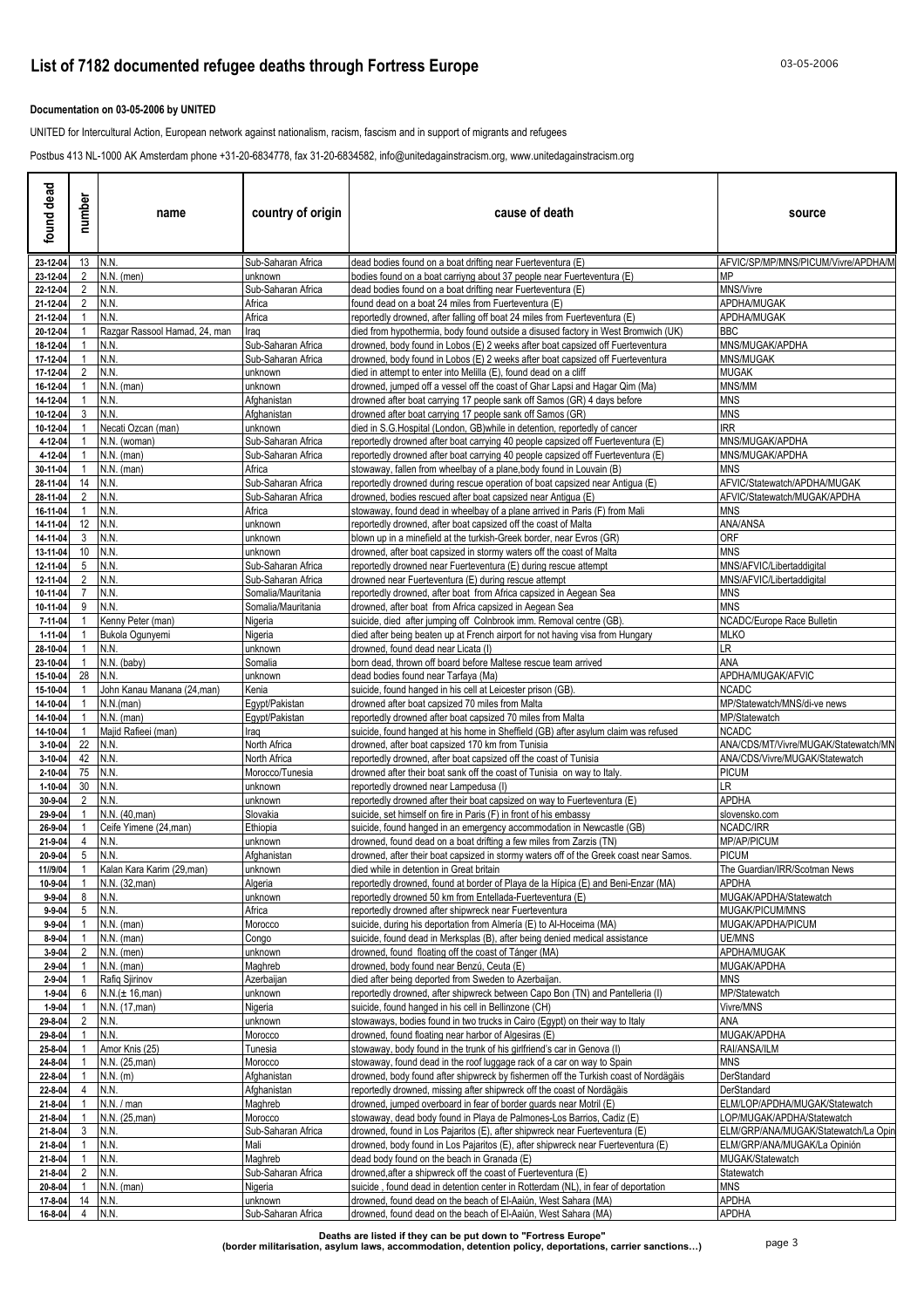### **Documentation on 03-05-2006 by UNITED**

UNITED for Intercultural Action, European network against nationalism, racism, fascism and in support of migrants and refugees

Postbus 413 NL-1000 AK Amsterdam phone +31-20-6834778, fax 31-20-6834582, info@unitedagainstracism.org, www.unitedagainstracism.org

| found dead                   | number         | name                                                  | country of origin                  | cause of death                                                                                                                                                 | source                                                       |
|------------------------------|----------------|-------------------------------------------------------|------------------------------------|----------------------------------------------------------------------------------------------------------------------------------------------------------------|--------------------------------------------------------------|
| 16-8-04                      |                | 16 N.N.                                               | unknown                            | drowned, after boat capsized with 34 people on way to Canarias (E)                                                                                             | APDHA                                                        |
| 15-8-04                      |                | $N.N.$ (man)                                          |                                    | arm belonging to an asylum seeker found near Uznach (CH)                                                                                                       | Vivre                                                        |
| 13-8-04                      | 32             | N.N.                                                  | Sub-Saharan Africa                 | reportedly drowned; boat capsized with 39 people going to Fuerteventura (E)                                                                                    | MC/MP/ILM/MUGAK/APDHA/MNS                                    |
| 13-8-04                      |                | N.N. (woman)<br>ChukwuemekaC.Onyegbule(23,man Nigeria | Sub-Saharan Africa                 | drowned, after boat capsized on its way to Fuerteventura (E)<br>suicide, found hanged in Forest /Vorst Prison (Bruxelles) in misterious circumstances          | MC/MP/ILM/GRP/MUGAK/APDHA/MNS                                |
| $9 - 8 - 04$<br>8-8-04       | 26             | N.N.                                                  | North Africa                       | died in overcrowded boat trying to reach I from Libia, bodies thrown overboard                                                                                 | ISMD/UE/INDbe/Emeka Ist.<br>Vivre/BBC/IRR/LaS/RO/LS/MUGAK/LR |
| $8 - 8 - 04$                 |                | $N.N.$ (man)                                          | North Africa                       | died during rescue of an overcrowded boat trying to reach Italy from Libya                                                                                     | Vivre/BBC/IRR/LaS/RO/LS/MUGAK/Vivre/LR                       |
| $8 - 8 - 04$                 |                | N.N. (1,boy)                                          | Liberia                            | died in overcrowded boat trying to reach Italy from Libya, thrown off the boat                                                                                 | CDS/Vivre                                                    |
| $8 - 8 - 04$                 |                | N.N.                                                  | unknown                            | found dead, floating off the beach of Punta Carnero, Algesiras (E)                                                                                             | <b>APDHA</b>                                                 |
| 7-8-04                       |                | N.N.                                                  | Africa                             | died during rescue attempt by Italian authorities in Siracusa (I)                                                                                              | ANA/ART                                                      |
| $5 - 8 - 04$                 |                | N.N.(30, woman)                                       | Sudan                              | pregnant, reportedly thrown off a boat to Italy by other migrants                                                                                              | LS/STR/ILM                                                   |
| $5 - 8 - 04$<br>$2 - 8 - 04$ | 5              | $N.N.$ (m)<br>N.N.                                    | Palestine<br>North Africa          | died in minefield at TR-GR border with 4 Palestinians and 2 Moroccan who survived<br>reportedly drowned, after shipwreck off the coast of Cadiz (E)            | YahooNews<br>ANA                                             |
| $1 - 8 - 04$                 |                | Taher Mohamed Zanati                                  | Egypt                              | drowned, after shipwreck off the coast of Libya                                                                                                                | <b>MP/ANSA</b>                                               |
| $1 - 8 - 04$                 |                | N.N.                                                  | Morocco                            | stowaway, dead body found in a car in Cadiz (E)                                                                                                                | <b>MUGAK</b>                                                 |
| $1 - 8 - 04$                 |                | Ako Mahmood Ahmed (25,man)                            | Iraq                               | suicide, jumped off a bridge at Coventry shopping cr.(UK), suffered from depression                                                                            | <b>IRR/NCADC</b>                                             |
| $1 - 8 - 04$                 | 18             | N.N.                                                  | unknown                            | drowned, found dead near Zelid (LY)                                                                                                                            | LR                                                           |
| $1 - 8 - 04$                 | 23             | N.N.                                                  | unknown                            | reportedly drowned near Zelid (LY)                                                                                                                             | LR                                                           |
| 31-7-04                      |                | $N.N.$ (men)                                          | Maghreb                            | drowned near Punta Paloma in Tarifa (E), after patera capsized with 33 people                                                                                  | MNS/MC/MUGAK/Terra/TN/Vivre                                  |
| 31-7-04<br>31-7-04           |                | N.N., woman<br>N.N.(6 months)                         | sub-Suharian<br>Sub-Saharan Africa | drowned near Punta Paloma in Tarifa (E), after boat capsized with 33 people<br>drowned near Punta Paloma in Tarifa (E), after boat capsized                    | MNS/MC/MUGAK/Terra/TN/Vivre<br>ADN                           |
| 30-7-04                      |                | Carlos Requelme (50,man)                              | Chile                              | suicide, found hanged in prison in Livorno (I), waiting to be put on trial                                                                                     | <b>RIS</b>                                                   |
| 30-7-04                      | 10             | N.N.                                                  | unknown                            | reportedly drowned after boat capsized with 33 migrants near Punta Paloma (E)                                                                                  | APDHA                                                        |
| 28-7-04                      |                | N.N.(34, man)                                         | Dominican Republic                 | suicide, found hanged in prison in Busto Arsizio (I) after 4 days of detention                                                                                 | <b>RIS</b>                                                   |
| 26-7-04                      |                | $N.N.$ (man)                                          | Sub-Saharan-Africa                 | dead body found floating near the coast of Melilla (E)                                                                                                         | MC/APDHA                                                     |
| 23-7-04                      |                | Tung Tran Quang (23,man)                              | Vietnam                            | suicide, found hanged at Dungavel Det. Cr. (Scotland-GB). He was denied interpreter.                                                                           | IRR/SC/The Herald                                            |
| 21-7-04                      |                | N.N. (20,m)                                           | Cuba                               | stowaway, frozen in landing gear of airplain from Dominican Republic in Düsseldorf                                                                             | Spiegel                                                      |
| 19-7-04<br>$9 - 7 - 04$      |                | Sergey Barnuyck (31, man)<br>$N.N.$ (man)             | Ukraine<br>Morocco                 | suicide, hanged himself in Harmondsworth Centre (GB) in fear of deportation<br>drowned, body found in Lanzarote (E)                                            | IRR/MSN/European Race Bulletin/NCADC<br><b>MUGAK</b>         |
| $5 - 7 - 04$                 | 5              | N.N.                                                  | unknown                            | reportedly drowned, found dead near Tripoli (LY)                                                                                                               | ANSA                                                         |
| $2 - 7 - 04$                 |                | Nicolae Doru (37, man)                                | Romania                            | suicide, found hanged in prison in Frosinone (I) in fear of deportation                                                                                        | <b>RIS</b>                                                   |
| $1 - 7 - 04$                 |                | N.N. (25, man)                                        | Bangladesh                         | suicide under psychiatric care at Akademiska S. in Uppsala after reject. of as.appl.                                                                           | <b>MNS</b>                                                   |
| $1 - 7 - 04$                 |                | N.N. (man)                                            | unknown                            | stowaway, presumly died in cargo ship "Victoria", his body removed near Casablanca                                                                             | <b>MNS</b>                                                   |
| $1 - 7 - 04$                 |                | Salah Talbouz (28,man)                                | Morocco                            | suicide, found hanged in prison in Ivrea (I)                                                                                                                   | <b>RIS</b>                                                   |
| $1 - 7 - 04$<br>29-6-04      | 9              | N.N. (man)<br>N.N.                                    | Vietnam<br>unknown                 | shot by the police in Purmerend (NL) in front of his flat<br>drowned after shipwreck near Capo Bon (TN)                                                        | <b>IRR</b><br>LR                                             |
| 29-6-04                      | 6              | N.N.                                                  | unknown                            | reportedly drowned after shipwreck near Capo Bon (TN)                                                                                                          | LR.                                                          |
| 25-6-04                      |                | Hussein Nasseri (26,man)                              | Iran                               | suicide, shot himself in his car after his asylum claim was refused (GB)                                                                                       | Scotsman/BBC/IRR/NCADC                                       |
| 24-6-04                      |                | N.N.                                                  | unknown                            | drowned, dead body found near Lampedusa (I)                                                                                                                    | ILМ                                                          |
| 14-6-04                      |                | $N.N.$ (man)                                          | N.N.                               | dead body found in Vélez-Málaga beach (E), reportedly a refugee from a shipwreck                                                                               | MC/APDHA                                                     |
| $8 - 6 - 04$                 |                | N.N. (27, man)                                        | unknown                            | hanged himself in refugee housing facility in GB, police refused to reveal details                                                                             | PAIH                                                         |
| 7-6-04<br>$6 - 6 - 04$       |                | N.N.<br>N.N. (young men)                              | unknown<br>Tunisia                 | decomposing bodies were found in the southwest of the island of Crete (GR)<br>drowned after their boat sank near the port of Sfax on way from Tunisia to Italy | ANSA<br>La Sicilia/ANSA                                      |
| 6-6-04                       | 4              | $N.N.$ (men)                                          | Tunisia                            | reportedly drowned when boat sank off the Tunisian coast on way to Italy                                                                                       | La Sicilia/ANSA                                              |
| $5 - 6 - 04$                 | $\overline{4}$ | N.N.                                                  | unknown                            | drowned, decomposed bodies retrieved from sea off island of Crete (GR)                                                                                         | <b>MNS</b>                                                   |
| 4-6-04                       | 6              | N.N.                                                  | Tunisia                            | drowned on way to Italy, found dead after shipwreck near Sfax (Tunisia)                                                                                        | <b>MNS</b>                                                   |
| 4-6-04                       | 4              | N.N.                                                  | Tunisia                            | reportedly drowned on way to Italy, found dead after shipwreck near Sfax (Tunisia)                                                                             | <b>MNS</b>                                                   |
| $1 - 6 - 04$                 |                | Mohamed Yahya                                         | Somalia                            | killed by other clan after deportation from DK to Mogadishu (Somalia)                                                                                          | MNS/Vivre                                                    |
| $1 - 6 - 04$<br>28-5-04      |                | Abdinassir Abdulatif<br>Azrar Ayub (24)               | Somalia<br>unknown                 | killed in Mogadishu (Somalia) after deportation from NL<br>died at Prestwich hospital, after being sedated and restrained by staff                             | MNS/Vivre<br><b>IRR</b>                                      |
| 25-5-04                      | 3              | N.N.(men)                                             | unknown                            | found dead on highway A7, after being abandoned by driver of a van near San Roque (E)                                                                          | <b>APDHA/PICUM</b>                                           |
| 25-5-04                      |                | Georgy Petko (37, man)                                | Ukraine                            | died in fear of deportation from Portugal to Ukraine, auth. overruled court sentence                                                                           | <b>PUB</b>                                                   |
| 23-5-04                      | 4              | N.N.                                                  | Senegal                            | stowaways, reportedly drowned, forced overboard 2000 km off Canary Islands                                                                                     | Spiegel/Statewatch/MNS/MUGAK/MC                              |
| 18-5-04                      |                | Zekria Ghulam Moham(27,man)                           | Afghanistan                        | suicide, found hanged in his flat in Glasgow (GB), facing eviction                                                                                             | IRR/PAIH/SCOT/SM/NCADC                                       |
| 18-5-04                      |                | $N.N.$ (man)                                          | Africa                             | stowaway, found dead in landing gear of plane from Africa, 10 km south of Lisbon (P)                                                                           | MNS/Publico/OCPM                                             |
| 17-5-04                      |                | N.N.                                                  | Africa                             | stowaway, found dead in De Gaulles airport (F) on a flight from Madagascar                                                                                     | <b>MNS</b>                                                   |
| 17-5-04<br>15-5-04           | 5              | N.N.<br>Kebba "Dobo" Jobe                             | Africa<br>Gambia                   | stowaway, died from inhalation of toxic gas in a ship on way to Las Palmas (E)<br>died after police attempt to arrest him in London (GB)                       | <b>MNS</b><br><b>IRR</b>                                     |
| 10-5-04                      |                | Julia Kowaltschuk                                     | unknown                            | suicide, overdose of pills, mentally ill refugees, help not provided by social workers                                                                         | FR-Th                                                        |
| 7-5-04                       | 2              | N.N. (women)                                          | Bolivia                            | killed in a collision with a train at a level crossing in Hellin (E)                                                                                           | <b>MNS</b>                                                   |
| 7-5-04                       | 2              | $N.N.$ (men)                                          | <b>Bolivia</b>                     | killed in a collision with a train at a level crossing in Hellin (E)                                                                                           | <b>MNS</b>                                                   |
| 7-5-04                       |                | N.N. (woman)                                          | Bolivia                            | pregnant, killed in a collision with a train at alevel crossing in Hellin (E)                                                                                  | <b>MNS</b>                                                   |
| $5 - 5 - 04$                 |                | N.N.                                                  | unknown                            | drowned, found dead near Kerkenah (TN)                                                                                                                         | ANSA                                                         |
| May 2004                     |                | Kian (50)                                             | Iran                               | suicide while in a detention centre in Carlslund, near Stockholm (S)                                                                                           | MNS/European Race Bulletin                                   |
| May 2004<br>$1 - 5 - 04$     |                | N.N.(man)<br>Kabeya DimukaBijoux(35,man)              | unknown<br>Congo                   | suicide, found hanged in Barlinnie - Scotland (GB) in fear of deportation<br>died in Haslar Centre-Gosport (GB) of the injures sustained after arrest          | PAIH<br>PORTS/Europe Race Bulletin/IRR                       |
| 27-4-04                      | 2              | $N.N.$ (men)                                          | North Africa                       | stowaways, found dead in the hold of a Turkish cargo-ship at port of Cartagena (E)                                                                             | MNS/Statewatch                                               |
| 23-4-04                      |                | $N.N.$ (man)                                          | Sub-Saharan-Africa                 | hypothermia, going from Africa to Fuerteventura (E) by boat with other people.                                                                                 | МC                                                           |
| 22-4-04                      |                | N.N. $(\pm 25$ , woman)                               | Marocco                            | drowned when disembarking in Granada (E) from a vessel coming from Morocco                                                                                     | <b>MNS</b>                                                   |
| 19-4-04                      |                | $N.N.$ (man)                                          | Asia                               | jumped from the boat into the sea to avoid the Civil Guard (E)                                                                                                 | <b>MC</b>                                                    |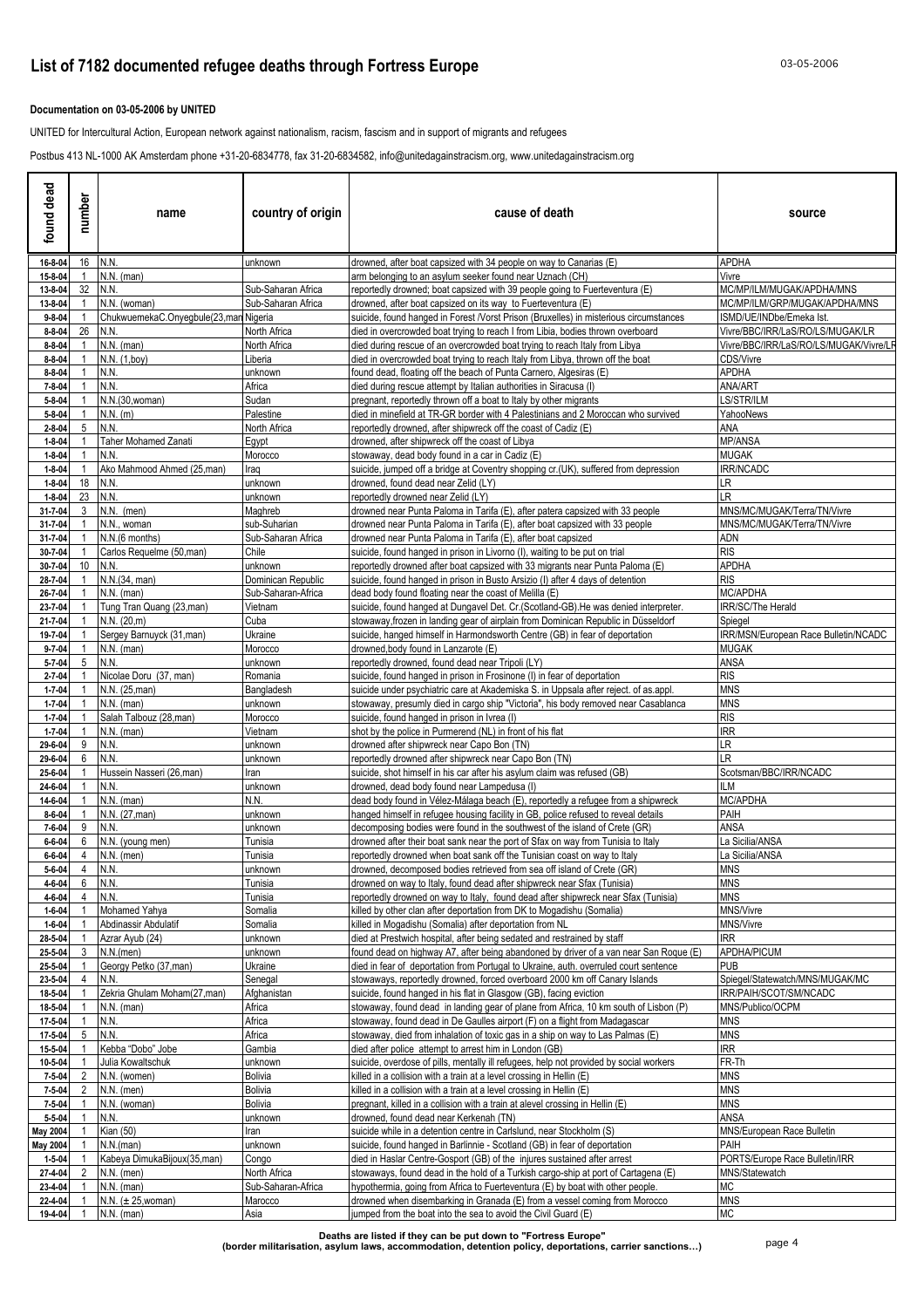### **List of 7182 documented refugee deaths through Fortress Europe** 03-05-2006

### **Documentation on 03-05-2006 by UNITED**

UNITED for Intercultural Action, European network against nationalism, racism, fascism and in support of migrants and refugees

Postbus 413 NL-1000 AK Amsterdam phone +31-20-6834778, fax 31-20-6834582, info@unitedagainstracism.org, www.unitedagainstracism.org

| dead<br>found                | number             | name                              | country of origin              | cause of death                                                                                                                                                                         | source                                                |
|------------------------------|--------------------|-----------------------------------|--------------------------------|----------------------------------------------------------------------------------------------------------------------------------------------------------------------------------------|-------------------------------------------------------|
| 19-4-04                      |                    | Orhan B. (m)                      | Turkey                         | suicide, found hanged in Hamburg (D) jail. 2nd suicide attempt in fear of deportation.                                                                                                 | iW                                                    |
| 17-4-04                      | 15                 | N.N.                              | Sub-Saharan Africa             | drowned, two boats collided, hit rocks on way from Africa to Fuerteventura (E)                                                                                                         | FR-NRW/Vivre/MC/Statewatch/Yahoo                      |
| 17-4-04                      |                    | N.N. (9 months)                   | Sub-Saharan Africa<br>Pakistan | reportedly drowned, two boats collided on rocks on way from Africa to Spain                                                                                                            | FR-NRW/MC<br>MNS                                      |
| 17-4-04<br>17-4-04           |                    | $N.N.$ (man)<br>N.N.              | Asia                           | stowaway, shot by police, after the van failed to stop at the border H-SK<br>stowaway, shot by police, after the van failed to stop at the border H-SK                                 | MNS                                                   |
| 11-4-04                      |                    | Mohamed Ezzoubair                 | Morocco                        | shot to death by police in Ceuta (E), body hidden for some days near MA border                                                                                                         | IRR                                                   |
| 11-4-04                      |                    | N.N.                              | Albania                        | suicide, hanged himself in the prison of Fuhlsbüttel (D) in fear of deportation                                                                                                        | Proasyl                                               |
| 10-4-04                      | 30                 | N.N.                              | Somalia                        | drowned on the way from Libya to Italy                                                                                                                                                 | FR-NRW/ANA/ANSA                                       |
| $4 - 4 - 04$                 |                    | $N.N.$ (man)                      | Algeria                        | tried to reach Ceuta (E) by swimming, dead body found on beach of Tarajal                                                                                                              | MC/MNS/Statewatch                                     |
| 4-4-04                       |                    | John Williams                     | Africa                         | denied medical assistance in asylum centre in Halberstadt (D)                                                                                                                          | RP                                                    |
| $2 - 4 - 04$                 |                    | Shahis Aziz (25, man)             | Asia                           | found dead in a prison cell in UK, reportedly killed by a white cellmate                                                                                                               | <b>IRR</b>                                            |
| $1 - 4 - 04$<br>$8 - 3 - 04$ | 12                 | N.N.<br>$N.N.$ (man)              | North Africa<br>unknown        | died being fourteen days at sea without food and water in Gibraltar Strait<br>decomposed dead body found; reportedly tried to reach Ceuta (E) by swimming                              | <b>IRR</b><br>МC                                      |
| 28-2-04                      |                    | Umit Abay (23)                    | Turkey                         | set himself on fire in Cologne (D) in fear of his deportation to Turkey                                                                                                                | Antifaschistische Nachrichten                         |
| 26-2-04                      |                    | $N.N.$ (man)                      | North Africa                   | dead body found on the beach La Barrosa in Chiclana de la Frontera-Cadiz (E)                                                                                                           | МC                                                    |
| 24-2-04                      | 13                 | N.N.                              | Somalia                        | reportedly drowned when their ship sank off the western coast off Turkey                                                                                                               | Noborder Network/MNS                                  |
| 24-2-04                      | 15                 | N.N.                              | Somalia                        | drowned, ship sank off the Turkish coast, bodies washed ashore near Ayvalik                                                                                                            | Noborder Network/MNS                                  |
| 11-2-04                      | 16                 | N.N.                              | Egypt                          | drowned when their two boats capsized in a storm on the way to Italy                                                                                                                   | Noborder Network/Vivre Ensemble                       |
| 11-2-04                      | 20                 | N.N.                              | Egypt                          | eportedly drowned when two boats capsized in a storm on the way to Italy                                                                                                               | Noborder Network/Vivre Ensemble                       |
| $5 - 2 - 04$                 | $2^{\circ}$        | N.N.                              | unknown                        | stowaways, decomposing bodies found on cargo ship from Ghana to Hull (GB)                                                                                                              | Metro/IRR                                             |
| $1 - 2 - 04$<br>30-1-04      | 5 <sup>5</sup>     | N.N.(39,man)<br>N.N. (20-30, men) | unknown<br>China/Afghanistan   | suicide, found hanged in prison in Lachen (CH)<br>drowned, discovered near Rafina (GR) after their boat sank in stormy sea                                                             | Vivre<br><b>MNS</b>                                   |
| 30-1-04                      | 14                 | N.N.                              | China/Afghanistan              | reportedly drowned, when boat sank in stormy sea near Rafina (GR)                                                                                                                      | MNS                                                   |
| 30-1-04                      | 5 <sub>5</sub>     | $N.N.$ (men)                      | unknown                        | frozen to death during blizzard, trying to cross Turkish-Greek border near Feres                                                                                                       | Noborder Network                                      |
| $30 - 1 - 04$                | 5                  | N.N. (20-30)                      | Asia                           | drowned when trying to swim across river Evros between Turkey and Greece                                                                                                               | MNS                                                   |
| 29-1-04                      | 5 <sup>5</sup>     | N.N.                              | Kurdistan                      | drowned, bodies found off Karystos (GR), boat sank in stormy waters                                                                                                                    | NOB                                                   |
| 29-1-04                      | 14                 | N.N.                              | Kurdistan                      | reportedly drowned, after boat sank off Karystos (GR)                                                                                                                                  | NOB                                                   |
| 25-1-04                      | $\overline{4}$     | N.N.                              | unknown                        | drowned, boat sank on way from Libya to Italy, found by coast guards                                                                                                                   | Noborder Network/FORBES                               |
| 24-1-04                      | 11                 | N.N.                              | unknown                        | reportedly drowned, boat sank on way from Libya to Italy                                                                                                                               | FORBES                                                |
| 21-1-04                      |                    | $N.N.$ (man)                      | unknown                        | dead body found in Fuerteventura's waters (E), reportedly from an old shipwreck                                                                                                        | МC                                                    |
| 21-1-04<br>18-1-04           | $\mathbf{3}$       | N.N.<br>N.N.                      | unknown<br>unknown             | reportedly drowned, found dead near Lampedusa (I)<br>drowned, after boat capsized off the coast of Fuerteventura (E)                                                                   | ANSA<br>МC                                            |
| 16-1-04                      | 14                 | N.N.                              | Sub-Saharan Africa             | drowned, boat capsized on reef off Fuerteventura (E) on way from Africa                                                                                                                | Tiroler Tageszeitung/Salzburger Nachrichter           |
| 16-1-04                      | $\mathbf{2}$       | N.N.                              | North Africa                   | drowned, boat capsized on reef off Fuerteventura (E) on way from Africa                                                                                                                | Yahoo/MNS/MC/NOB                                      |
| 16-1-04                      | 3                  | N.N.                              | Africa                         | reportedly drowned, boat capsized off Fuerteventura (E) on way from Africa                                                                                                             | Yahoo/MNS/MC/NOB                                      |
| 10-1-04                      | 18                 | $N.N.$ (men)                      | Albania                        | froze to death on a boat on the way from Vlora (AL) to Italy                                                                                                                           | Guardian/KI/BBC/SD-Agencies/AJC/IP/Vivre              |
| 10-1-04                      | 5                  | N.N.                              | Albania                        | reportedly drowned after boat tragedy on the way from Vlora (AL) to Italy                                                                                                              | Guardian/KI/BBC/SD-Agencies/AJC/IP/Vivre              |
| 10-1-04                      | 3                  | N.N. (women)                      | Albania                        | died of hypothermia on a boat on the way from Vlora (AL) to Italy                                                                                                                      | Guardian/KI/BBC/SD-Agencies/AJC/IP/Vivre              |
| $3 - 1 - 04$                 |                    | N.N.                              | unknown                        | stowaways, found dead in cargo ship in Pasaia (E) coming from Camerun                                                                                                                  | Statewatch/MNS                                        |
| $1 - 1 - 04$                 |                    | $N.N.$ (man)                      | raq                            | suicide, set fire to himself in London in fear of deportation                                                                                                                          | IRR                                                   |
| 27-12-03<br>20-12-03         | $7^{\circ}$        | N.N. (3,boy)<br>$N.N.$ (men)      | unknown                        | asylum seeker's child drowned, fell into ditch near Asylum Centre Dalem (NL)<br>Jordania/Irak/Iran/Afghan. [drowned, boat sank off coast of Marmaris (TR) on way from Turkey to Greece | Volkskrant<br>MNS/Newsindependent/AP/Spiegel/Kurier/V |
| 20-12-03                     |                    | 51 N.N. (10, girl)                |                                | Jordania/Irak/Iran/Afghan. reportedly drowned, boat sank off Turkish coast on way from Turkey to Greece                                                                                | MNS/Newsindependent/AP/Spiegel/Kurier/V               |
| 20-12-03                     | $\mathbf{1}$       | N.N. (woman)                      |                                | Jordania/Irak/Iran/Afghan. rreportedly drowned, after boat sank off Turkish coast on way from Turkey to Greece                                                                         | MNS/Newsindependent/AP/Spiegel/Kurier/V               |
|                              |                    | 20-12-03 1 N.N. (10,girl)         |                                | Jordania/Irak/Iran/Afghan. reportedly drowned, after boat sank off Turkish coast on way from Turkey to Greece                                                                          | MNS/Newsindependent/AP/Spiegel/Kurier/Vi              |
| 12-12-03                     | $\overline{1}$     | N.N.                              | Sub-Saharan                    | stowaway, suffocated on a cargo ship on way from Cameroon to Spain                                                                                                                     | MNS/Statewatch                                        |
| 12-12-03                     |                    | N.N.                              | unknown                        | drowned, after a shipwreck near Tripoli (Ly), on way to Italy                                                                                                                          | <b>IPL</b>                                            |
| 2-12-03                      |                    | N.N.                              | unknown                        | reportedly drowned, boat capsized during rescue attempt near Fuerteventura (E)                                                                                                         | MNS/Guardian/MUGAK                                    |
| 2-12-03                      |                    | N.N.                              | Marocco                        | reportedly drowned, boat capsized during rescue attempt near Fuerteventura (E)                                                                                                         | MNS/Guardian/MUGAK                                    |
| 2-12-03<br>2-12-03           | $\mathbf{2}$<br>11 | N.N.<br>N.N.                      | Gambia<br>Malia                | reportedly drowned, boat capsized during rescue attempt near Fuerteventura (E)<br>reportedly drowned, boat capsized during rescue attempt near Fuerteventura (E)                       | MNS/MUGAK<br>MNS/MUGAK                                |
| 1-12-03                      |                    | N.N. (25-30, man)                 | Sub-Saharan Africa             | body found near beach Fuente Caballos, Cadiz (E)                                                                                                                                       | SH                                                    |
| 23-11-03                     |                    | <b>NN</b>                         | unknown                        | drowned, reportedly trying to swimm Ceuta (E), body found in Chorillo (E)                                                                                                              | <b>MUGAK</b>                                          |
| 10-11-03                     |                    | N.N.(25,man)                      | raq                            | found dead on a boat drifting 25 n.miles south of Pantelleria (I)                                                                                                                      | <b>INDi/IPL</b>                                       |
| 10-11-03                     |                    | Liang He (23, man)                |                                | suicide, found hanged at Bedford prison (GB)                                                                                                                                           | <b>NCADC</b>                                          |
| 7-11-03                      | 8                  | N.N.                              | unknown                        | died of starvation in a small boat, set to arrive in Motril (E)                                                                                                                        | Statewatch/MUGAK/MNS                                  |
| 7-11-03                      | $\overline{2}$     | N.N.                              | North Africa                   | died frozen in a boat carrying about 40 migrants to Motril (E)                                                                                                                         | Indymedia/MUGAK                                       |
| 3-11-03                      |                    | AbdulH.GhernoutOmar(31,m)         | Algeria                        | hanged himself in police custody in Valetta in fear of deportation                                                                                                                     | Malta Independent Daily Website/MNS/FIDH              |
| 3-11-03                      |                    | Paul Yorke (man)                  | unknown                        | found dead in his cell in Heathrow police station                                                                                                                                      | <b>MNS</b>                                            |
| 1-11-03<br>1-11-03           | 17 N.N.            | N.N., man                         | Morocco<br>Russia              | drowned after shipwreck near Larache (Morocco)<br>suicide, hanged himself in Polmont Prison (GB) in fear of deportation                                                                | SOS RACISMO<br>PAIH                                   |
| $1 - 11 - 03$                | 13                 | N.N.                              | Morocco                        | reportedly drowned, after shipwreck near Larache (Ma)                                                                                                                                  | SOS RACISMO                                           |
| 26-10-03                     |                    | $N.N.$ (man)                      | India or Bangladesh            | frozen to death in forest near Eisenstadt (A) after crossing Hungarian border                                                                                                          | MNS/Die Bunte                                         |
| 26-10-03                     |                    | N.N.                              | Sub-Saharan Africa             | drowned in the attempt to swim to Ceuta (E)                                                                                                                                            | MUGAK                                                 |
| 25-10-03                     |                    | 13 N.N.                           | unknown                        | reportedly drowned, after shipwrecking in bay of Cadiz (E)                                                                                                                             | Statewatch/MNS/Indymedia/AP/MUGAK/MP/                 |
| 25-10-03                     | 37 N.N.            |                                   | North-Africa                   | drowned, bodies recovered/washed ashore after shipwrecking in bay of Cadiz (E)                                                                                                         | Statewatch/MNS/Indymedia/VK/AP/Guardian               |
| 25-10-03                     | 11 N.N.            |                                   | North Africa                   | eportedly drowned, boat capsized in storm near Cadiz (ESP)                                                                                                                             | MNS                                                   |
| 22-10-03                     | 37 N.N.            |                                   | Sub-Saharan Africa             | drowned, after boat capsized near Rota (E)                                                                                                                                             | <b>MNS</b>                                            |
| 21-10-03                     | 22 N.N.            |                                   | unknown                        | reportedly drowned after boat capsized on way from Tunisia to Sicily (I)                                                                                                               | MNS/Vivre/TL                                          |
| 21-10-03                     | 6 N.N.             |                                   | unknown                        | drowned after boat capsized on the way from Tunisia to Sicily (I)                                                                                                                      | MSN/WOZ/TL/Vivre                                      |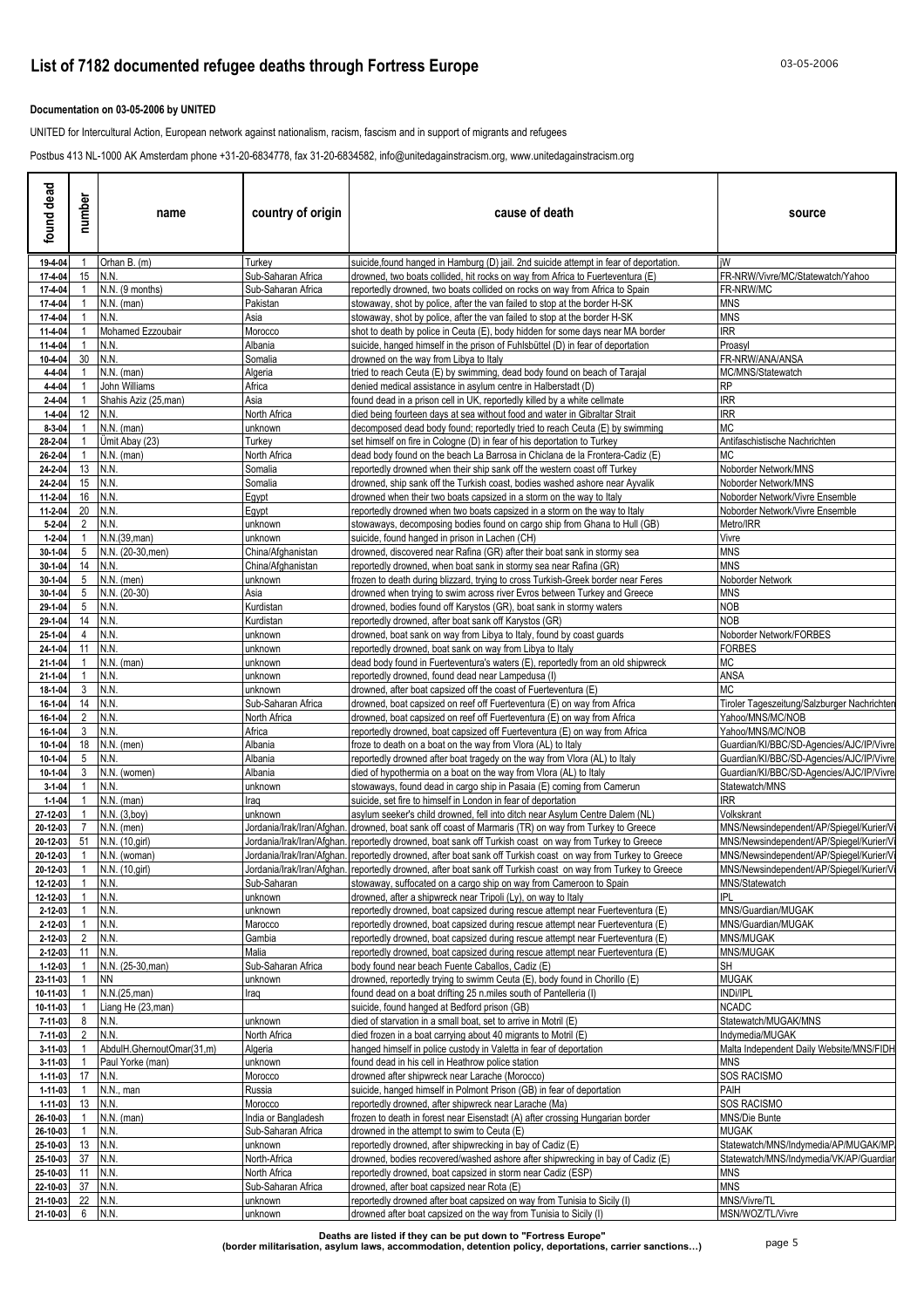### **Documentation on 03-05-2006 by UNITED**

UNITED for Intercultural Action, European network against nationalism, racism, fascism and in support of migrants and refugees

Postbus 413 NL-1000 AK Amsterdam phone +31-20-6834778, fax 31-20-6834582, info@unitedagainstracism.org, www.unitedagainstracism.org

| dead<br>found                | number              | name                                         | country of origin          | cause of death                                                                                                                                                          | source                                                                           |
|------------------------------|---------------------|----------------------------------------------|----------------------------|-------------------------------------------------------------------------------------------------------------------------------------------------------------------------|----------------------------------------------------------------------------------|
| 21-10-03                     | 5 N.N.              |                                              | unknown                    | drowned when boat sank off the Tunisian coast on way to Italy                                                                                                           | Noborder Network/TL/IPL                                                          |
| 20-10-03                     | 13 N.N.             |                                              | Libya                      | died of starvation on a boat from Libya to Italy being 20 days without food                                                                                             | Miami Herald, TL                                                                 |
| 20-10-03<br>19-10-03         | $\mathbf{1}$<br>12  | Mohammed bin Duhri(20,man)<br>N.N.           | Palestine<br>Somalia       | suicide, found hanged at Belmarsh maximum security prison (GB)<br>found dead of cold/hunger on ship from Libya to Lampedusa (I)                                         | IRR/NCADC/Europe Race Bulletin<br>Statewatch/LR/MNS/Yahoo/Pogledi/Guardia        |
| 19-10-03                     | 50                  | N.N.                                         | Somalia                    | reportedly died of cold/hunger on ship from Libya to Italy, thrown overboard                                                                                            | Statewatch/La Repubblica/MNS/Pogledi/Gua                                         |
| 19-10-03                     |                     | N.N. (woman)                                 | Somalia                    | died of hypothermia and starvation on ship fom Libya to Lampedusa (I)                                                                                                   | Statewatch/LR/MNS/Yahoo/Pogledi/Guardia                                          |
| 18-10-03                     | 4                   | N.N.                                         | unknown                    | drowned, bodies found on the beach in Larache (MA)                                                                                                                      | APDHA/MUGAK                                                                      |
| 17-10-03                     |                     | N.N. (elderly man)                           | Somalia                    | died on ship from Libya to Lampedusa (I) due to bad conditions                                                                                                          | Statewatch/MNS/LR/IPL                                                            |
| 17-10-03                     |                     | N.N. (15)                                    | Somalia                    | died on ship from Libya to Lampedusa (I) due to bad conditions                                                                                                          | Statewatch/MNS/LR/Spiegel/IPL                                                    |
| 17-10-03                     |                     | N.N. (adults)                                | Somalia                    | died when boat capsized near Lampedusa (I) on the way from Libya                                                                                                        | Statewatch/MNS/LR/Spiegel/TL/Mugak/IPL                                           |
| 17-10-03<br>17-10-03         |                     | N.N. (3)<br>N.N. (13,boy)                    | Somalia<br>Somalia         | found dead on ship from Libya to Lampedusa (I)<br>drowned after boat capsized near Lampedusa (I) on the way from Libya                                                  | Statewatch/MNS/LR/Spiegel/IPL<br>Statewatch/MNS/LR/Spiegel/TL/Mugak/IPL          |
| $9 - 10 - 03$                |                     | $N.N. (\pm 16, boy)$                         | Congo                      | stowaway, frozen to death in undercarriage of Brazzaville (Congo) - Paris (F) flight                                                                                    | AFP/MNS/Vivre                                                                    |
| 4-10-03                      | $\overline{2}$      | N.N.                                         | North Africa               | drowned in the waters of Bahía Feliz (E), their boat had been intercepted earlier                                                                                       | AFP/MUGAK                                                                        |
| 3-10-03                      |                     | N.N., man                                    | unknown                    | drowned, ship sunk on way from North-Africa to Lampedusa (I) in international water                                                                                     | Yahoo News/GDS/ILM/IPL/TL                                                        |
| 3-10-03                      | 5                   | N.N.                                         | Iraq/Pakistan              | drowned near the Island of Evia (GR) trying to reach Greek coast by boat                                                                                                | MNS/Flüchtlingsrat-Brandenburg/ILM                                               |
| $3 - 10 - 03$                |                     | Lewon A. (48, man)                           | Georgia                    | Armenian, set himself on fire in Biedenkopf (D), asylum application was rejected                                                                                        | MNS/Europe Race Bulletin                                                         |
| 3-10-03                      |                     | $N.N.$ (man)                                 | unknown                    | shot by border guard while trying to cross border between Morocco and Spain                                                                                             | <b>MUGAK</b>                                                                     |
| 1-10-03                      |                     | $N.N. (\pm 30, men)$                         | Sub-Saharan Africa         | stowaways, suffocated in cargo ship on way from Ivory Coast to La Coruña (E)                                                                                            | <b>MNS</b>                                                                       |
| Oct 2003                     | 3                   | N.N.                                         | unknown                    | died on a boat on the way from Tunisia to Sicily (I)                                                                                                                    | Haarlems Dagblad                                                                 |
| Oct 2003<br>Oct 2003         | 5                   | N.N. (2 children)<br>N.N                     | unknown<br>North Africa    | died on a ship and thrown overboard on way from Tunisia to Sicily (I)<br>dead bodies found in a refrigerator truck which took fire on way to Algesiras (E)              | Haarlems Dagblad<br>SOS RACISMO                                                  |
| 1-10-03                      | 3                   | N.N                                          | Guinea                     | drowned, jumped off vessel off the coast of Havre (F)                                                                                                                   | <b>NOB</b>                                                                       |
| 29-9-03                      |                     | N.N                                          | Pakistan                   | died in minefield trying to cross the Turkish-Greek border                                                                                                              | MNS/Flüchtlingsrat-Brandenburg/BBC                                               |
| 23-9-03                      |                     | Vullnet Bytyci (18, man)                     | Albania                    | shot to death by border quard while trying to cross Albanian-Greek border                                                                                               | Amnesty International                                                            |
| 18-9-03                      | $\overline{2}$      | N.N. (man ±23. woman ±23)                    | unknown                    | drowned, while trying to swim from Morocco to Ceuta (E)                                                                                                                 | <b>MNS</b>                                                                       |
| 18-9-03                      |                     | Soran Karim (23)                             | Iraq                       | Kurd, asylum seeker died in minibus collision while illegaly in Great Britain                                                                                           | <b>BBC</b>                                                                       |
| $9 - 9 - 03$                 | 26                  | N.N. (21 men, 2 women)                       | Pakistan/Asia              | drowned in river Evros on Turkish-Greek border when boat capsized                                                                                                       | BBC/Statewatch/AP                                                                |
| 7-9-03                       |                     | N.N.                                         | Sub-Saharan Africa         | drowned, fell overboard after boat intercepted by coastguard near Fuerteventura (E)                                                                                     | MNS/MUGAK                                                                        |
| 4-9-03                       |                     | Tema Kombe (32, man)                         | Uganda                     | suicide, found hanged in toilet of psychiatric ward at Heatherwood Hospital (GB)                                                                                        | icB/IRR/NCADC<br>BBC/Socialist Worker/NCADC/IRR/Asylum Po                        |
| $3 - 9 - 03$<br>$2 - 9 - 03$ | -1                  | Israfil Shiri (30, man)<br>N.N. (34, man)    | Iran<br>Algeria            | set fire to himself, after being denied necessary medication in Manchester (GB)<br>sans-papiers, jumped out of window trying to escape police check in Sartrouville (F) | <b>MNS/Grand Paris</b>                                                           |
| $1 - 9 - 03$                 | 2                   | N.N.                                         | unknown                    | drowned after their overloaded boat sunk off the Tunisian coast, on way to Italy                                                                                        | <b>NOB</b>                                                                       |
| $1 - 9 - 03$                 |                     | Vasiliy Todchuk (24,man)                     | Russia                     | suicide, found hanged in a building site in Govan, Glasgow (GB)                                                                                                         | <b>NCADC</b>                                                                     |
| 30-8-03                      |                     | N.N.                                         | unknown                    | reportedly drowned, found dead near Lanzarote (E)                                                                                                                       | <b>MUGAK</b>                                                                     |
| 26-8-03                      |                     | N.N. (16,boy)                                | Afghanistan                | stowaway, coming from Greece found dead in back of truck near Rimini (I)                                                                                                | AFP                                                                              |
| 23-8-03                      |                     | N.N. (33, man)                               | unknown                    | died after fight with another asylum seeker in asylum centre Harlingen (NL)                                                                                             | Trouw/Volkskrant/Planet Internet                                                 |
| 18-8-03                      |                     | N.N.(25, man)                                | Liberia                    | died of a heart attack after his arrival at refugee centre in Lampedusa (I)                                                                                             | LR/IPL                                                                           |
| 17-8-03                      |                     | <b>NN</b>                                    | unknown                    | drowned, dead body found near Tarifa (E) between rocks 2.5 meters under sea level                                                                                       | <b>MUGAK</b>                                                                     |
| 17-8-03<br>14-8-03           | 5                   | Hekmat Karim Salih (29)<br>N.N. (3 children) | Iraq<br>Iraq/Sudan/Somalia | kurd, stowaway, crushed to death in lorry going from France to Poole (GB)                                                                                               | BBC/CARF/Kurdish media news/IRR<br>Twee Vandaag                                  |
| 13-8-03                      | 5                   | N.N. (1 man, 4 women)                        | unknown                    | drowned, trafficker made hole in boat on way from Ayvalik (TR) to Lesbos (GR)<br>drowned, found dead on beach near Edremit (TR)                                         | MNS/AFP                                                                          |
| $9 - 8 - 03$                 |                     | N.N. (24, man)                               | Chechnia                   | died in violent confrontation with Moldovians in refugee centre Traiskirchen (A)                                                                                        | MNS/Asyl in Not                                                                  |
| $1 - 8 - 03$                 | 10                  | N.N.                                         | unknown                    | reportedly drowned after boat sank off the shore of Fuerteventura (E)                                                                                                   | MNS/AFP/MUGAK                                                                    |
| $1 - 8 - 03$                 |                     | 1 Andrej Donorov                             | Ukraine                    | committed suicide after being deported from the Netherlands to Spain                                                                                                    | Volkskrant                                                                       |
| $1 - 8 - 03$                 | 13 N.N.             |                                              | unknown                    | drowned, forced to jump into sea and threatened with a knife by 2 skippers.                                                                                             | SOS RACISMO                                                                      |
| $1 - 8 - 03$                 | 9                   | N.N.                                         | unknown                    | drowned after shipwrech near Barbate (E)                                                                                                                                | SOS RACISMO                                                                      |
| 31-7-03                      | 15 N.N.             |                                              | Africa                     | drowned when boat capsized near Canary Island of Fuerteventura (E)                                                                                                      | AFP/MNS/MUGAK/Statewatch                                                         |
| 28-7-03                      |                     | N.N.                                         | Africa                     | drowned off the coast of Fuerteventura in the Canary Islands (E)                                                                                                        | AFP/MUGAK                                                                        |
| 27-7-03                      |                     | Erdogan Tahir (37, man)<br>N.N.              | Turkey<br>Africa           | died of thirst, body found hanging from train in railway station of Gorizia (I)                                                                                         | <b>IET/ILP</b><br>AFP/MUGAK                                                      |
| 25-7-03<br>19-7-03           | 21 N.N.             |                                              | unknown                    | drowned off the coast of Fuerteventura in the Canary Islands (E)<br>drowned, found dead off the coast of Libya                                                          | <b>IPL</b>                                                                       |
| 18-7-03                      | 25                  | N.N.                                         | unknown                    | drowned, after two shipwrecks occured near Sur de Aiun (MA)                                                                                                             | <b>MUGAK</b>                                                                     |
| 15-7-03                      | $\overline{1}$      | Cheibani Wague                               | Mauritania                 | soffocated after police maltreatments and physical abuse in Vienna (A)                                                                                                  | <b>IRR</b>                                                                       |
| 14-7-03                      | 5 <sup>5</sup>      | N.N.                                         | North-Africa               | drowned after shipwreck near Barranco H.-Tarifa (E), bodies found by Guardia Civil                                                                                      | Statewatch/AFP/MNS/TG/MUGAK                                                      |
| 14-7-03                      | 30 NN               |                                              | unknown                    | reportedly drowned, after shipwreck near Barranco Hondo-Tarifa (E)                                                                                                      | <b>MNS</b>                                                                       |
| $9 - 7 - 03$                 | $\overline{1}$      | Elmas Ozmico (40, woman)                     | <b>Turkey</b>              | died of septicaemia at Dover Hospital (GB), after her pleas for a doctor were ignored                                                                                   | Guardian/Inquest/BBC/IRR                                                         |
| $1 - 7 - 03$                 | 15   N.N.           |                                              | unknown                    | drowned while being transferred to a Guardia Civil launch near Fuerteventura                                                                                            | Guardian                                                                         |
| $1 - 7 - 03$                 | $\overline{1}$      | Hüseyin Dikec (man)                          | unknown                    | suicide, set himself on fire in Aliens Office of Gütersloh (D) in fear of deportation                                                                                   | European Race Bulletin                                                           |
| 29-6-03                      | 9                   | N.N.                                         | Libya                      | drowned, vessel capsized near Capo Bon (TN) on way to Italy                                                                                                             | MNS/NOB/IPL/Vita/TL                                                              |
| 23-6-03                      |                     | 2 N.N., women                                | Sub-Saharan Africa         | drowned, dead bodies found flooting in front of Tarifa (E)                                                                                                              | MUGAK                                                                            |
| 20-6-03<br>20-6-03           | 189 N.N.<br>20 N.N. |                                              | unknown<br>unknown         | reportedly drowned, boat capsized on way from Libya to Italy near port of Sfax<br>drowned, boat capsized on way from Libya to Italy near port of Sfax                   | Statewatch/MNS/AFP/Guardian/ABC/Observ<br>Statewatch/MNS/AFP/Guardian/ABC/Observ |
| 18-6-03                      |                     | N.N. (25, man)                               | Ivory Coast                | stowaway, drowned, jumped overboard a containership in English Channel                                                                                                  | BBC News/MNS/Yahoo/IRR                                                           |
| 16-6-03                      | 63                  | N.N.                                         | North Africa               | reportedly drowned, ship sank on way from Tunisia to Lampedusa (I)                                                                                                      | Statewatch/MNS/AFP/TG/PLi/IND/Nouvel OI                                          |
| 16-6-03                      | 3                   | N.N., men                                    | North Africa               | drowned, ship sank on way from Tunisia to Lampedusa (I)                                                                                                                 | Statewatch/MNS/AFP/TG/PLi/IND/LR/IPL/CI                                          |
| 16-6-03                      | 4                   | N.N. (women)                                 | North Africa               | drowned, after boat sank on way from Tunisia to Lampedusa (I)                                                                                                           | LR/IPL/CNNit/ILN/CDS/TL                                                          |
| 14-6-03                      | 30 <sup>°</sup>     | N.N.                                         | Marocco                    | reportedly drowned when rubber dinghy capsized near Tarifa on way to Spain                                                                                              | MNS                                                                              |
| 10-6-03                      | $2^{\circ}$         | N.N.                                         | Sub-Saharan Africa         | reportedly drowned, boat capsized during rescue attempt by Guardia Civil (E)                                                                                            | Statewatch/MNS/MUGAK                                                             |
| 10-6-03                      | 9 N.N.              |                                              | Sub-Saharan Africa         | drowned, boat capsized during rescue attempt by Guardia Civil (E)                                                                                                       | Statewatch/MNS/MUGAK                                                             |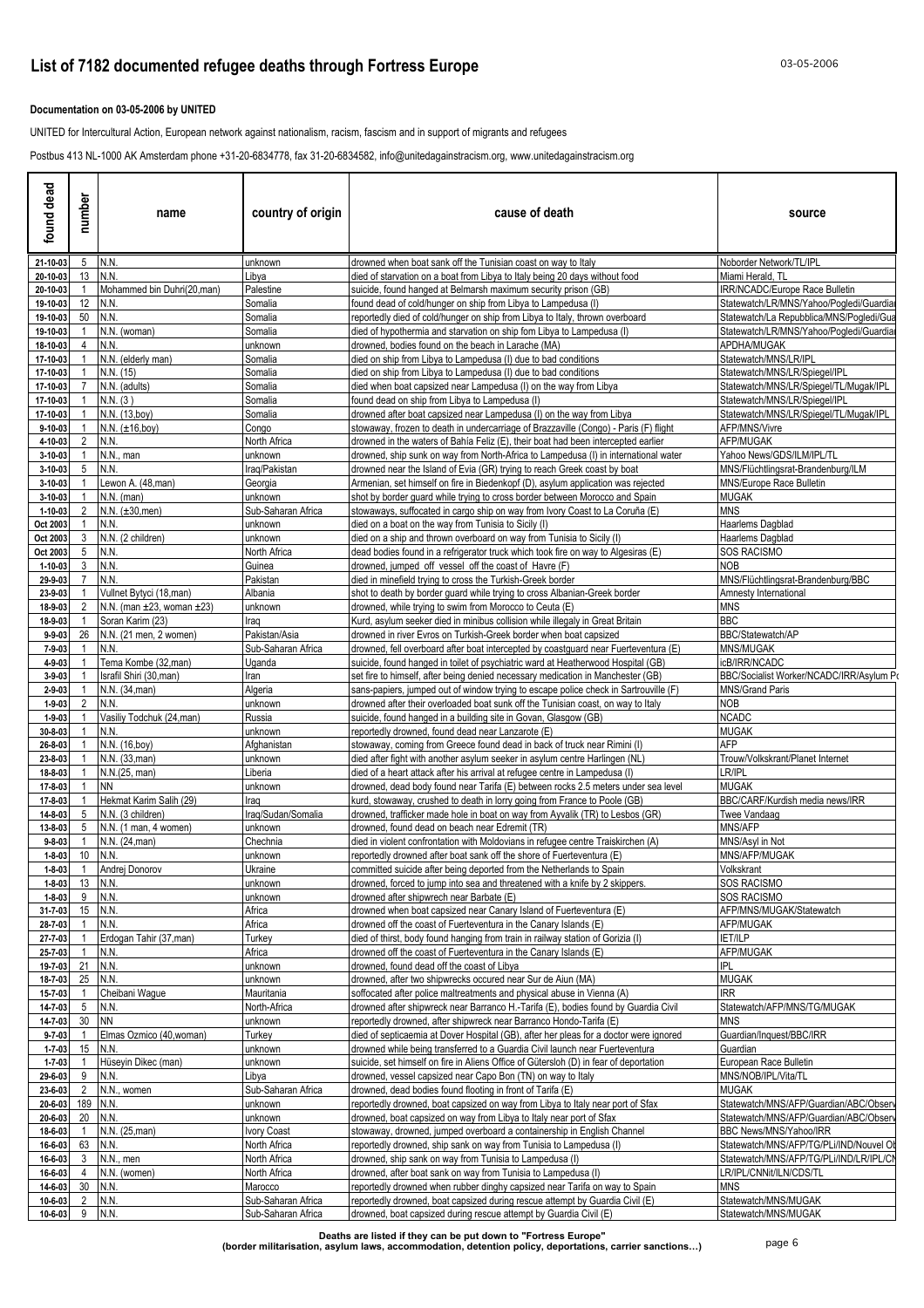### **Documentation on 03-05-2006 by UNITED**

UNITED for Intercultural Action, European network against nationalism, racism, fascism and in support of migrants and refugees

Postbus 413 NL-1000 AK Amsterdam phone +31-20-6834778, fax 31-20-6834582, info@unitedagainstracism.org, www.unitedagainstracism.org

| dead<br>found                | number                        | name                                    | country of origin                         | cause of death<br>source                                                                                                                                                      |                                                            |
|------------------------------|-------------------------------|-----------------------------------------|-------------------------------------------|-------------------------------------------------------------------------------------------------------------------------------------------------------------------------------|------------------------------------------------------------|
| $5 - 6 - 03$                 |                               | 2 N.N.                                  | Morocco                                   | drowned, trying to avoid detection by coastguard near city of Salobreña (E)                                                                                                   | MNS/MUGAK/APDHA                                            |
| $5 - 6 - 03$                 | 6                             | N.N                                     | unknown                                   | reportedly drowned, trying to avoid detection by coast guard near Salobreña (E)                                                                                               | MUGAK/APDHA                                                |
| $2 - 6 - 03$<br>$2 - 6 - 03$ | 3<br>9                        | N.N.<br>N.N.                            | Sub-Saharan Africa<br>Sub-Saharan Africa  | reportedly drowned, boat capsized during rescue attempt near Fuerteventura<br>drowned, boat capsized during rescue attempt near Fuerteventura (E)                             | Statewatch/MNS/MUGAK<br>Statewatch/MNS/MUGAK               |
| $1 - 6 - 03$                 |                               | $N.N.$ (man)                            | Kurdistan                                 | found dead in the back of a Greek truck at the border between Italy and Slovenia                                                                                              | <b>IRR</b>                                                 |
| $1 - 6 - 03$                 |                               | N.N.                                    | India                                     | dead body found in a forrest not far from the border between Ukraine and Slovakia                                                                                             | <b>IRR</b>                                                 |
| $1 - 6 - 03$                 | 2                             | N.N.                                    | unknown                                   | drowned, dead body found in Ceuta (E), they tryed to reach coast by swimming                                                                                                  | <b>MUGAK</b>                                               |
| 31-5-03                      | 15                            | N.N.                                    | unknown                                   | reportedly drowned, boat capsized during rescue attempt near Fuerteventura (E)                                                                                                | Statewatch                                                 |
| 17-5-03                      |                               | N.N. (33.man)                           | Congo                                     | rejected asylum seeker found dead in a bus shelter in Boxmeer (NL)                                                                                                            | MNS/ANP                                                    |
| 15-5-03                      |                               | $N.N.$ (men)                            | unknown                                   | drowned, bodies found in fishing net near Lampedusa (I)                                                                                                                       | LR.                                                        |
| $7 - 5 - 03$                 | 5                             | Olga Blaskevica (29)                    | Latvia                                    | murdered in family wing of Harmondsworth detention centre (GB)                                                                                                                | CARF/Metropolitan Police/IRR<br>MUGAK                      |
| $6 - 5 - 03$<br>$6 - 5 - 03$ | 4                             | N.N., men<br>N.N., women                | Morocco<br>Morocco                        | drowned, dead bodies found near he beach of Sid Kacem, Tanger (MA)<br>drowned, dead bodies found near beach of Sid Kacem, Tanger (MA)                                         | MUGAK                                                      |
| $5 - 5 - 03$                 |                               | Liu Jin Wu (35,man)                     | China                                     | suicide, he was denied access to interpreter, suffered from paranoid psychosis                                                                                                | MNS/The Herald/NCADC/Europe Race Bullet                    |
| May 2003                     |                               | N.N. (minor)                            | Marocco                                   | suffocated, trapped on the border-fence in Melilla (E)                                                                                                                        | SOS RACISMO                                                |
| $1 - 5 - 03$                 |                               | N.N.                                    | unknown                                   | drowned, found floating near Lampedusa (I)                                                                                                                                    | TL                                                         |
| 26-4-03                      |                               | N.N.                                    | unknown                                   | dead body found in a boat intercepted in the Gulf of Cadiz (E)                                                                                                                | <b>MUGAK</b>                                               |
| 25-4-03                      |                               | N.N.                                    | unknown                                   | drowned after shipweck in Lanzarote (E)                                                                                                                                       | MUGAK                                                      |
| $1 - 4 - 03$<br>$1 - 4 - 03$ | 10<br>76                      | N.N.<br>N.N.                            | unknown<br>Sub-Saharan Africa             | dead bodies found in the coasts of Lanzarote (E)<br>drowned, dead bodies found on the beach in Tarifa (E)                                                                     | <b>SOS RACISMO</b><br><b>SOS RACISMO</b>                   |
| 25-3-03                      |                               | N.N. (32, man)                          | Iraq                                      | asylum seeker, set fire to himself in Diever (NL) after being caught stealing                                                                                                 | MNS/VK                                                     |
| Mar 2003                     | 12                            | N.N.                                    | Africa                                    | dead bodies found in the touristic area of Costa Tequise (E)                                                                                                                  | <b>SOS RACISMO</b>                                         |
| Mar 2003                     |                               | N.N.                                    | Somalia                                   | blown in minefield at the border between Turkey and Greece                                                                                                                    | IRR                                                        |
| 28-2-03                      |                               | N.N.(26,man)                            | India                                     | dead body found near Kamanitsa (UA) few meters from UA-SK border                                                                                                              | <b>NOB</b>                                                 |
| 25-2-03                      |                               | $N.N.$ (man)                            | Mali or Gabon                             | stowaway, fell from plane wheelbay under flight path to airport near Paris (F)                                                                                                | MNS                                                        |
| 24-2-03                      |                               | Sarkawat Hussein, 18, man               | Iraq                                      | crushed to death trying to climb lorry in Calais (F) ferry terminal on his way to GB                                                                                          | AFP/MNS/NO                                                 |
| 23-2-03<br>22-2-03           |                               | N.N. (young man)<br>Djedjik Fatiha (39) | Iraq<br>Algeria                           | hit by lorry in Calais (F), trying to reach Great-Britain as a stowaway<br>suicide, hanged herself with scarf in police cel in Emmen (NL) in fear of deportation              | Vivre Ensemble<br>Dagblad van het Noorden                  |
| 20-2-03                      | 12                            | N.N.                                    | Sub-Saharan-Africa                        | died of thirst/hunger after 14 days at sea, going from Morocco to Fuerteventura (E)                                                                                           | Público/NOB/MUGAK                                          |
| 12-2-03                      | 1                             | Osuigwe C. Kenechukwu (22)              | Nigeria                                   | died of lack of medical care in refugee transit centre Thurhof in Oberbüren (CH)                                                                                              | Vivre/MNS/Indymedia/Augen auf/                             |
| $7 - 2 - 03$                 | 18                            | N.N.                                    | unknown                                   | reportedly drowned after being lost at sea near Fuerteventura (E)                                                                                                             | <b>IRR</b>                                                 |
| $3 - 2 - 03$                 | 1                             | N.N.                                    | Sub-Saharan Africa                        | drowned, tried to swim to Spain body found floating in a bay south of Ceuta                                                                                                   | <b>MNS</b>                                                 |
| $1 - 2 - 03$                 | 2                             | N.N.                                    | Morocco                                   | suffocated, stowaway in a bus on a ferry going from Nador (MA) to Almería (E)                                                                                                 | <b>SOS RACISMO</b>                                         |
| $1 - 2 - 03$<br>$1 - 2 - 03$ | 3                             | $N.N.$ (men)<br>N.N.                    | Sub-Saharan-Africa                        | drowned, trying to reach Melilla by swimming from Beniezar (MA), cold sea fatal                                                                                               | <b>SOS RACISMO</b><br>IRR.                                 |
| $31 - 1 - 03$                |                               | Mikhail Bognarchuk (42)                 | unknown<br>Ukraine                        | stowaway, died attempting to disembark from a boat in Motril-Granada (E)<br>suicide, found hanged by his shoelaces in toilet at Haslar removal Centre (GB)                    | <b>RR/NCADC/CARF/MNS</b>                                   |
| 23-1-03                      | 2                             | N.N.                                    | Turkey                                    | stowaways fell out of wheel-bay in China, hid in wrong plane in France                                                                                                        | MNS                                                        |
| 19-1-03                      | 6                             | N.N.                                    | Iraq                                      | frozen to death in drifting boat near S.M. di Leuca (I) coming from Turkey                                                                                                    | MNS/Vivre Ensemble/AFP/AP/TL                               |
| 19-1-03                      | 26                            | N.N.                                    | Nigeria                                   | drowned while trying to reach the Canary Islands (E) from Morocco                                                                                                             | MNS/Vita                                                   |
| 19-1-03                      | 23                            | N.N.                                    | unknown                                   | died of hypothermia on a drifting boat near Leuca (I) coming from Turkey                                                                                                      | MNS/Vivre Ensemble/AFP/AP/TL                               |
| 18-1-03                      | 2                             | Mariame Getu Hagos (25)<br>N.N.         | Somalia                                   | died of asphyxhiation during deportation from Paris (F) to Johannesburg (SA)                                                                                                  | NCADC/AI/AN/Volkskrant/Vivre/MNS/border:<br><b>MUGAK</b>   |
| 18-1-03<br>17-1-03           | 19                            | N.N.                                    | unknown<br>Sub-Saharan-Africa             | dead bodies found on the beach in Motril (E)<br>drowned near Tangers (MA) hoping to reach Spain clandestinely by sea                                                          | MNS/Vivre Ensemble/MUGAK                                   |
| 16-1-03                      | $\overline{1}$                | N.N.                                    | unknown                                   | dead body found in the beach of Ceuta (E)                                                                                                                                     | MUGAK                                                      |
| 15-1-03                      |                               | 12 N.N., men                            | Sub-Saharan Africa                        | drowned when duck boat sank off the coast of Fuerteventura (E)                                                                                                                | MNS/APDHA/MUGAK/IRR                                        |
| 15-1-03                      |                               | 2 N.N. (women)                          | Sub-Saharan Africa                        | reportedly drowned after duck boat sank off the coast of Fuerteventura (E)                                                                                                    | MNS/APDHA/MUGAK/IRR                                        |
| 15-1-03                      |                               | 10 N.N.                                 | unknown                                   | drowned when small boat sank near Canary Island of Fuerteventura (E)                                                                                                          | MNS/ Spits/ AFP                                            |
| 15-1-03                      | $\overline{2}$                | N.N.                                    | unknown                                   | reportedly drowned when small boat sank near Fuerteventura (E)                                                                                                                | MNS/ Spits/ AFP                                            |
| 14-1-03<br>13-1-03           | $\overline{1}$<br>2           | Foussini Baraya<br>N.N.                 | Burkina Faso (31,m)<br>Sub-Saharan Africa | suffocated in his vomit, being seriously ill in border prison Amsterdam South-East (NL)<br>stowaways, died after creeping into the hold of a Cypriot ship bound for Cadiz (E) | Volkskrant/AC/AFVIC/CW<br><b>IRR/MUGAK</b>                 |
| 12-1-03                      | 9                             | N.N.                                    | Africa                                    | drowned, boat sank on its way to Spain near Fuerteventura (E)                                                                                                                 | Noborder Network                                           |
| 12-1-03                      | 5                             | N.N.                                    | Africa                                    | reportedly drowned when boat sank near Fuerteventura (E)                                                                                                                      | Noborder Network                                           |
| $9 - 1 - 03$                 | 6                             | N.N.                                    | Iraq                                      | died of hypopthermia on a Greek boat headed to Italy                                                                                                                          | IRR/Vita                                                   |
| $9 - 1 - 03$                 | 23 N.N.                       |                                         | Iraq                                      | reportedly drowned near S.M. di Leuca (I) in attempt to reach Italy on a Greek boat                                                                                           | Vita                                                       |
| $8 - 1 - 03$                 |                               | 3 $N.N. (± 25 years)$                   | India                                     | died of exhaustion after journey through mountains between Slovakia-Ukraine                                                                                                   | Noborder/Mumbai-central.com                                |
| $8 - 1 - 03$                 |                               | Said B. (29, man)                       | Morocco                                   | died after being run down while attempting to hide under a coach in Ceuta (E)                                                                                                 | IRR/MUGAK                                                  |
| 4-1-03<br>$2 - 1 - 03$       | $2^{\circ}$<br>3 <sup>7</sup> | N.N.<br>N.N.                            | Burundi<br>Morocco                        | died on Thracian (TR/GR) border straying into marked minefield in thick fog<br>died of toxic inhalation in fire deliberately started in police prison in Malaga (E)           | Kathimerini<br>MNS/MUGAK/APDHA                             |
| $2 - 1 - 03$                 | $\overline{7}$                | N.N.                                    | Algeria/Morocco                           | drowned, boat crashed on rocks sank near Tarifa off southern coast of Spain                                                                                                   | Volkskrant/AP/DPA/AFP/Statewatch/MUGAK                     |
| $2 - 1 - 03$                 | 10                            | N.N.                                    | unknown                                   | reportedly drowned after shipwreck in the Mediterranean Sea, near Tarifa (E)                                                                                                  | MUGAK                                                      |
| $2 - 1 - 03$                 |                               | $N.N.$ (man)                            | Palestine                                 | died of toxic inhalation during arson attack at a police station in Malaga (E)                                                                                                | MNS/MUGAK/APDHA                                            |
| $1 - 1 - 03$                 | 5                             | $N.N.$ (men)                            | unknown                                   | drowned, dead bodies found on beaches on Dodecanese island Symi in Greece                                                                                                     | Kathimerini/IRR                                            |
| $1 - 1 - 03$                 |                               | $N.N.$ (man)                            | unknown                                   | drowned, corpse found on beach on the island Evia in Greece                                                                                                                   | Kathimerini                                                |
| $1 - 1 - 03$                 |                               | David Mamedor (45)                      | Georgia                                   | Kurd, suicide in Schloß Holte-Stukenbrock (D) after rejection of asylum application                                                                                           | Westfalen Blatt/FR-NRW/Neue Westfälische/I                 |
| $1 - 1 - 03$                 |                               | N.N. (woman)<br>Ricardo Barrientos (54) | unknown                                   | drowned, found dead on beach on Symi island (GR)<br>died of cardiac arrest during deportation from Paris (F) to Buenos Aires (ARG)                                            | Kathimerini/IRR<br>NCADC/AI/Noborder/AN/Vivre/AFP/borderze |
| 30-12-02<br>28-12-02         |                               | Zafar Mohammad (16,man)                 | Argentina<br>Afghanistan                  | suicide, set himself on fire at Gribskov refugee centre (DK), in fear of deportation.                                                                                         | Europe Race Bulletin                                       |
| 27-12-02                     | 3                             | N.N.                                    | Morocco                                   | burnt at pol.st. in Malaga.Ref. started fire after 2days detention.Pol.didn't open doors                                                                                      | SOS RACISMO/MUGAK/APDHA                                    |
| 26-12-02                     |                               | N.N.                                    | unknown                                   | drowned after overcrowded boat coming from MA capsized near Tarifa (E)                                                                                                        | <b>IRR</b>                                                 |
| 25-12-02                     |                               | 4 N.N.                                  | unknown                                   | drowned, when inflatable dinghy sank off the coast of the island Chios (GR)                                                                                                   | AP                                                         |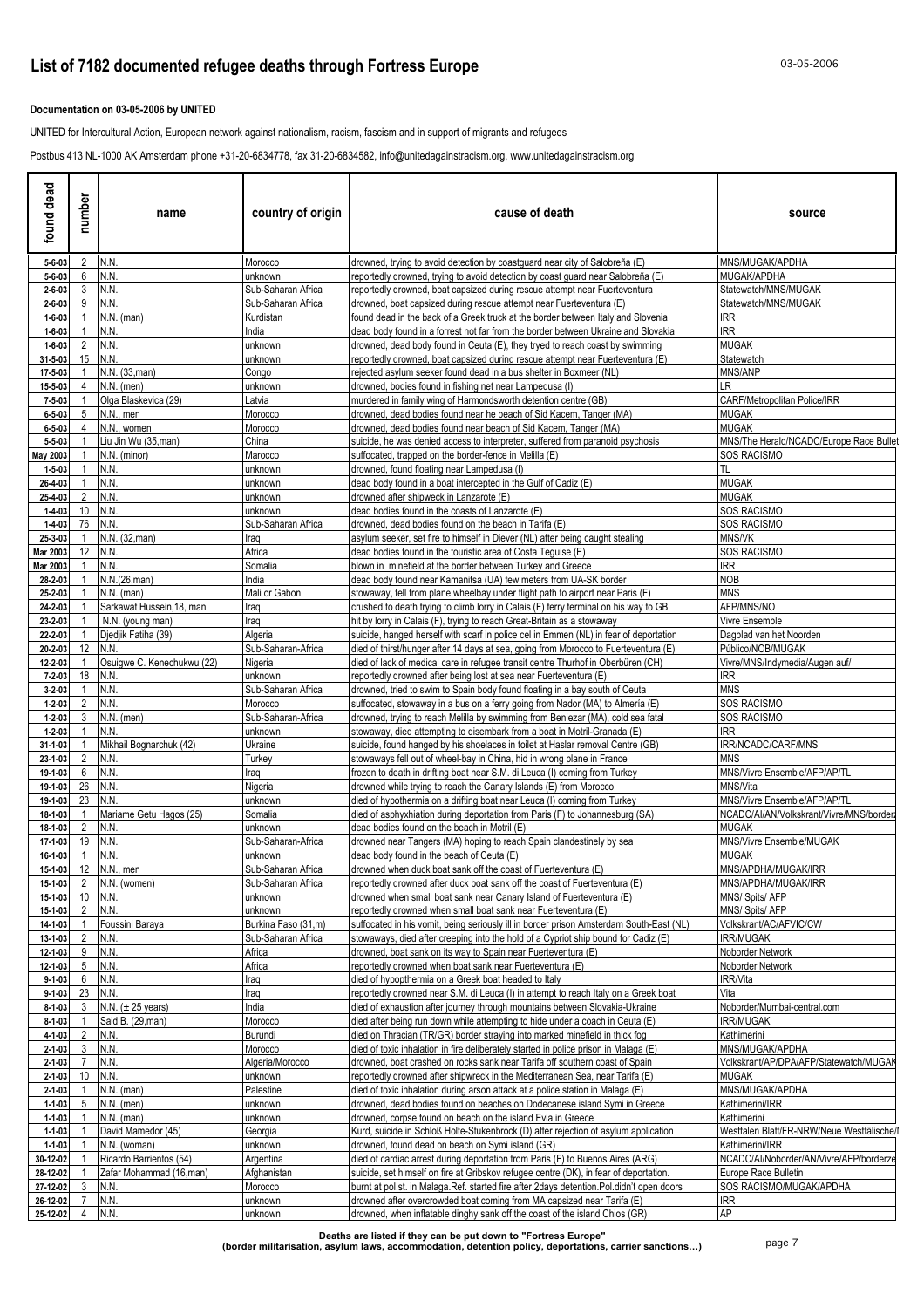### **List of 7182 documented refugee deaths through Fortress Europe** 03-05-2006

### **Documentation on 03-05-2006 by UNITED**

UNITED for Intercultural Action, European network against nationalism, racism, fascism and in support of migrants and refugees

Postbus 413 NL-1000 AK Amsterdam phone +31-20-6834778, fax 31-20-6834582, info@unitedagainstracism.org, www.unitedagainstracism.org

| found dead                   | number         | name                        | country of origin                    | cause of death                                                                                                                                                        | source                                                   |
|------------------------------|----------------|-----------------------------|--------------------------------------|-----------------------------------------------------------------------------------------------------------------------------------------------------------------------|----------------------------------------------------------|
| 25-12-02                     | $\overline{4}$ | N.N.                        | unknown                              | reportedly drowned, dinghy sank off the coast of the island Chios (GR)                                                                                                | AP                                                       |
| 24-12-02                     | 2              | N.N. (2, girl; 1 man)       | Iraq                                 | Kurds, drowned trying to swim ashore when boat sank near coast of Korfu (GR)                                                                                          | MNS/AP                                                   |
| 24-12-02                     |                | Sirous Khajehb (29, man)    | Iran                                 | suicide, found hanged in Huddersfield (GB), wrongly told asylum claim was refused                                                                                     | <b>RR/YT/NCADC</b>                                       |
| 19-12-02                     | 10<br>10       | N.N.<br>N.N.                | Iraq/Afghanistan<br>Iraq/Afghanistan | drowned, 2 vessels got caught in a storm off the island Evia (GR)                                                                                                     | MNS/AP<br>MNS/AP                                         |
| 19-12-02<br>16-12-02         |                | N.N. (young man)            | Iraq                                 | reportedly drowned, when 2 vessels got gaught in a storm of the island Evia (GR)<br>found death by police under a truck at toll station of Saint-Omer (F) near Calais | Noborder/Telegraaf                                       |
| 13-12-02                     |                | N.N.                        | Africa                               | died of exhaustion after long trek, found near Greek village at GR-TR border                                                                                          | Noborder                                                 |
| 2-12-02                      |                | N.N. (12,boy)               | Ghana                                | stowaway, found frozen in undercarriage of plane from Ghana at Heathrow (GB)                                                                                          | Guardian/Annanova/Telegraph/Myjoyonline/                 |
| 2-12-02                      |                | <b>Immanuel Duah</b>        | Ghana                                | stowaway, found frozen in undercarriage of plane from Ghana at Heathrow (GB)                                                                                          | Guardian/Annanova/Telegraph/Myjoyonline/                 |
| 1-12-02                      | 44             | N.N.                        | Gambia, Ghana, Somalia               | drowned when boat sank on way from Bodrum (TR) to Kos (GR)                                                                                                            | IRR/TL/Vita                                              |
| 1-12-02                      |                | Mahmot Slav (18,man)        | Iraq                                 | stowaway, died after attempt of jumping off a Patras (GR)-bound truck                                                                                                 | IRR                                                      |
| 1-12-02                      | 4              | N.N.                        | Romania                              | stowaways, found dead in a shipping container due to depart from Livorno (I)                                                                                          | IRR                                                      |
| 30-11-02                     | 12             | N.N.                        | unknown                              | drowned, boat shipwrecked near coast of Tripoli (Libya) going to Italy                                                                                                | VolkskrantMNS/DPA                                        |
| 30-11-02                     | 56<br>32       | N.N.<br>N.N.                | unknown                              | reportedly drowned, boat shipwrecked near coast of Tripoli (Libya) going to Italy                                                                                     | Volkskrant/MNS/DPA<br>Volkskrant/AFP                     |
| 30-11-02<br>21-11-02         |                | N.N. (23)                   | Sub-Saharan Africa<br>Armenia        | drowned, when boat sank between Western Sahara (MA) and Canarian Islands (E)<br>suicide in Szombathelyi Detention Centre in Hungary                                   | Mahatma Gandhi Human Rights Org.                         |
| 15-11-02                     |                | Lata Aradinovic (34)        | Serbia                               | Roma, set fire to himself in Syke (D) after his asylum aplication was rejected                                                                                        | ari                                                      |
| 13-11-02                     | 2              | N.N.                        | Africa                               | drowned when inflatable dinghy capsized near Larache off Moroccos coast                                                                                               | AFP                                                      |
| 13-11-02                     | 4              | N.N.                        | Africa                               | reportedly, drowned when dinghy capsized near Larache off Moroccan coast                                                                                              | AFP                                                      |
| 2-11-02                      |                | A.K. (23)                   | Albania                              | fatally injured by border quard in Messopotamia area of Kastoria (GR-AL border)                                                                                       | Greek Helsinki Monitor/OMCT/Yahoo                        |
| 1-11-02                      |                | N.N. (32, woman)            | Iran                                 | died of hypothermia, after long treck across Turkish border into Greece.                                                                                              | <b>IRR</b>                                               |
| 21-10-02                     | 2              | N.N. (1 man, 1 child)       | unknown                              | drowned, their bodies were found off the northeastern coast of Lesbos (GR)                                                                                            | <b>MNS</b>                                               |
| 16-10-02                     | 6              | N.N. (3 girls)              | unknown                              | drowned, bodies found near Lesbos (GR) all six where wearing life vests                                                                                               | <b>MNS</b>                                               |
| 11-10-02<br>10-10-02         | 5<br>2         | N.N.<br>N.N. (women)        | North Africa<br>Nigeria              | stowaways, suffocated inside a trailer on its way from Agadir (MA) to Sevilla (E)<br>drowned, ship capsized off Turkey's western coast on its way to Greece           | MNS/FR/taz/Tagesspiegel/AFP<br>AFP                       |
| 10-10-02                     | 7              | N.N.                        | Nigeria/Iran                         | reportedly drowned, ship capsized off Turkey's western coast on way to GR                                                                                             | <b>AFP</b>                                               |
| 8-10-02                      | 2              | N.N. (2 women)              | Sub-Saharan Africa                   | drowned, boat capsized near Barbate (E) avoiding detection by SIVE cameras                                                                                            | MNS/AFP                                                  |
| 8-10-02                      | 14             | N.N. (7 women, 7 men)       | Sub-Saharan Africa                   | reportedly drowned, boat capsized near Barbate (E) avoiding detection by SIVE                                                                                         | MNS/AFP                                                  |
| 2-10-02                      |                | Beverley Fowler (32, woman) | Jamaica                              | suicide, found hanged in Durham prison (GB), in fear of deportation                                                                                                   | NCADC/IRR                                                |
| Oct 2002                     |                | N.N. (18)                   | Congo                                | suicide, jumped under a train in Zwolle (NL) in fear of deportation                                                                                                   | <b>MNS</b>                                               |
| Oct 2002                     | 9              | N.N.                        | Africa                               | drowned when smal boat on its way to Sicily (I) capsized near Tunisian coast                                                                                          | AP/Tagesspiegel                                          |
| Oct 2002                     |                | N.N.                        | Africa                               | reportedly drowned, small boat on its way to Sicily (I) capsized near Tunisian coast                                                                                  | AP/Tagesspiegel                                          |
| Oct 2002                     | 3              | N.N. (man)                  | Africa                               | drowned off the coast at Barbate $(E)$ when a boat with 42 imigrants sank                                                                                             | IRR<br><b>IRR</b>                                        |
| Oct 2002<br>Oct 2002         | 6<br>5         | N.N. (women)<br>N.N.        | Africa<br>Africa                     | drowned off the coast at Barbate (E) when a boat with 42 imigrants sank, 1 pregnant<br>reportedly drowned off the coast at Barbate (E) when boat sank                 | <b>IRR</b>                                               |
| Oct 2002                     | 8              | N.N.                        | unknown                              | drowned, boat sank trying to reach island Mayotte (F) from Comoron Islands                                                                                            | AFP                                                      |
| Oct 2002                     | 12             | N.N.                        | unknown                              | reportedly drowned, boat sank between island Mayotte (F) and Comoron Islands                                                                                          | AFP                                                      |
| Oct 2002                     |                | N.N.                        | unknown                              | drowned, body was discovered by fisherman in the western Peloponnese (GR)                                                                                             | <b>IRR</b>                                               |
| 26-9-02                      | 3              | N.N.                        |                                      | Palest./Sudan/Shri Lanka   drowned, when fishing boat heading for Lesbos (GR) sank near Narli (TR)                                                                    | Human Rights Foundation Turkey/AFP                       |
| 26-9-02                      | 10             | N.N.                        | Palest./Sudan/Shri Lanka             | reportedly drowned, when fishing boat heading for Lesbos (GR) sank near Narli (TR)                                                                                    | Human Rights Foundation Turkey/AFP                       |
| 22-9-02                      | 15             | $N.N.$ (men)                | Tunisia                              | drowned, forced by smugglers to swim ashore near Scoglitti (south Sicily, I)                                                                                          | Volkskrant/MNS/IRR/TL/LR/MUGAK/Vita                      |
| 22-9-02                      |                | Muhamed Sarad (60)          | Bangladesh                           | died when security forces tried to stop 70 people crossing the Iranian-Turkish border                                                                                 | Human Rights Foundation Turkey                           |
| 16-9-02<br>15-9-02           | 36             | $N.N. (\pm 25,man)$<br>N.N. | Cameroon<br>Liberia/North Africa     | stowaway, froze to death in wheel bay of airplane from Cameroon to Paris (F)<br>drowned, boat with more than 100 refugees aboard capsized south of Sicily             | Morgengrauen/MNS<br>VK/AP/Morgengr./MNS/HRFT/ICARE/IRR/w |
| 15-9-02                      | $\overline{1}$ | N.N. (15, man)              | Liberia/North Africa                 | drowned, after boat with more than 100 refugees capsized south of Sicily                                                                                              | VK/AP/Morgengr./MNS/HRFT/ICARE/IRR/w.                    |
| 12-9-02                      | $\overline{1}$ | $N.N.$ (man)                | Morocco                              | stowaway, found dead inside container with 10 immigrants in Algeciras (E)                                                                                             | MNS/IRR                                                  |
| $5 - 9 - 02$                 | $\overline{2}$ | N.N. (±18,men)              | North Africa                         | drowned, forced by smugglers to swim ashore near Tarifa (E)                                                                                                           | <b>MNS</b>                                               |
| 4-9-02                       |                | Peiman Bahmani (29)         | Iran                                 | stabbed to death in the street where he lived in Hendon area, Sunderland (GB)                                                                                         | Socialist Worker/IRR                                     |
| $1 - 9 - 02$                 | 9              | $N.N.$ (men)                | Liberia                              | drowned, when ship capsized 200 meters from coast south of Sicily (I)                                                                                                 | Spiegel                                                  |
| $1 - 9 - 02$                 |                | N.N. (man)                  | unknown                              | drowned, when ship capsized 200 meters from coast south of Sicily (I)                                                                                                 | Spiegel                                                  |
| $1 - 9 - 02$                 |                | N.N. (15, girl)             | Liberia                              | drowned, when ship capsized 200 meters from coast south of Sicily (I)                                                                                                 | Spiegel                                                  |
| 1-9-02                       | 13             | N.N.                        | unknown                              | drowned after boat capsized, found at beach near Kenitra (MA)                                                                                                         | Trouw                                                    |
| $1 - 9 - 02$                 |                | N.N. (20)                   | Azerbaijan                           | suicide, hung himself after negative decision on his asylum application in NL                                                                                         | <b>MNS</b><br><b>IRR/MUGAK</b>                           |
| $1 - 9 - 02$<br>$1 - 9 - 02$ | 5              | N.N.<br>N.N.                | unknown<br>unknown                   | reportedly drowned, were abandond near Greek coast in boat that later capsized<br>drowned, was abandoned near Greek coast in boat that later capsized                 | irr                                                      |
| $1 - 9 - 02$                 | $\overline{2}$ | N.N.                        | Pakistan                             | drowned, were abandond near Greek coast in boat that later capsized                                                                                                   | IRR                                                      |
| $1 - 9 - 02$                 | $\mathbf{3}$   | N.N. (women)                | Liberia                              | drowned, after ship capsized 200 meters from coast of Sicily (I)                                                                                                      | Spiegel                                                  |
| 31-8-02                      | 5              | N.N.                        | unknown                              | Kurds, stowaways found suffocated in truck near Napels (I) coming from GR                                                                                             | Operation Black Vote/MUGAK                               |
| 28-8-02                      |                | N.N.                        | Turkey                               | Kurd, died near village Vyssa (TR/GR border) after straying into marked minefield                                                                                     | Kathimerini                                              |
| 22-8-02                      | 9              | N.N.                        | Africa                               | drowned near Fuerteventura (E) traffickers forced them to swim ashore                                                                                                 | ANP/AFP                                                  |
| 19-8-02                      | 4              | N.N.                        | Morocco                              | stowaways, already decomposing bodies were found inside lorry in Billabona (E)                                                                                        | MNS/taz/AFP                                              |
| $9 - 8 - 02$                 | 2              | N.N.                        | Kurdistan                            | Kurds, died on refugee boat between Italy and Greece                                                                                                                  | Kurdish Observer                                         |
| $6 - 8 - 02$                 |                | N.N. (±25,man)              | North Africa                         | drowned, found dead on the beach of Los Carabos in Melilla (E)                                                                                                        | MNS                                                      |
| $1 - 8 - 02$                 | $\overline{2}$ | N.N. (women)                | unknown                              | Kurds, found dead on by smugglers abandoned refugee boat near Bari (I)                                                                                                | Kurdish Observer                                         |
| $1 - 8 - 02$                 |                | 11 N.N.<br>17 N.N.          | Morocco/Sub-Sah. Afr.                | drowned, forced by smugglers to swim ashore near Tarifa (E)                                                                                                           | Volkskrant/Reuters/The News/MNS/Human                    |
| $1 - 8 - 02$<br>$1 - 8 - 02$ | 5              | N.N. (minor)                | Morocco/Sub-Sah. Afr.<br>Iraq        | reportedly drowned, forced by smugglers to swim ashore near Tarifa (E)<br>Kurds, stowaways found suffocated in truck in Avellino (I) going from BG to I               | Volkskrant/Reuters/The News/MNS<br>DPA/MNS/HRFT          |
| $1 - 8 - 02$                 | $\overline{2}$ | N.N. (women)                | Morocco/Sub-Sah. Afr.                | pregnant, drowned, forced by smugglers to swim ashore near Tarifa (E)                                                                                                 | Volkskrant/Reuters/The News/MNS/Human i                  |
| 30-7-02                      |                | N.N. (23, man)              | Cameroon                             | stowaway, died of hypothermia in wheel bay of airplane from Rio to Paris (F)                                                                                          | AP/MNS                                                   |
| 30-7-02                      | $\overline{1}$ | Samba Fofana (25)           | Kenia                                | died of two consecutive heart attacks in police station on Fuerteventura (E)                                                                                          | Statewatch/IRR                                           |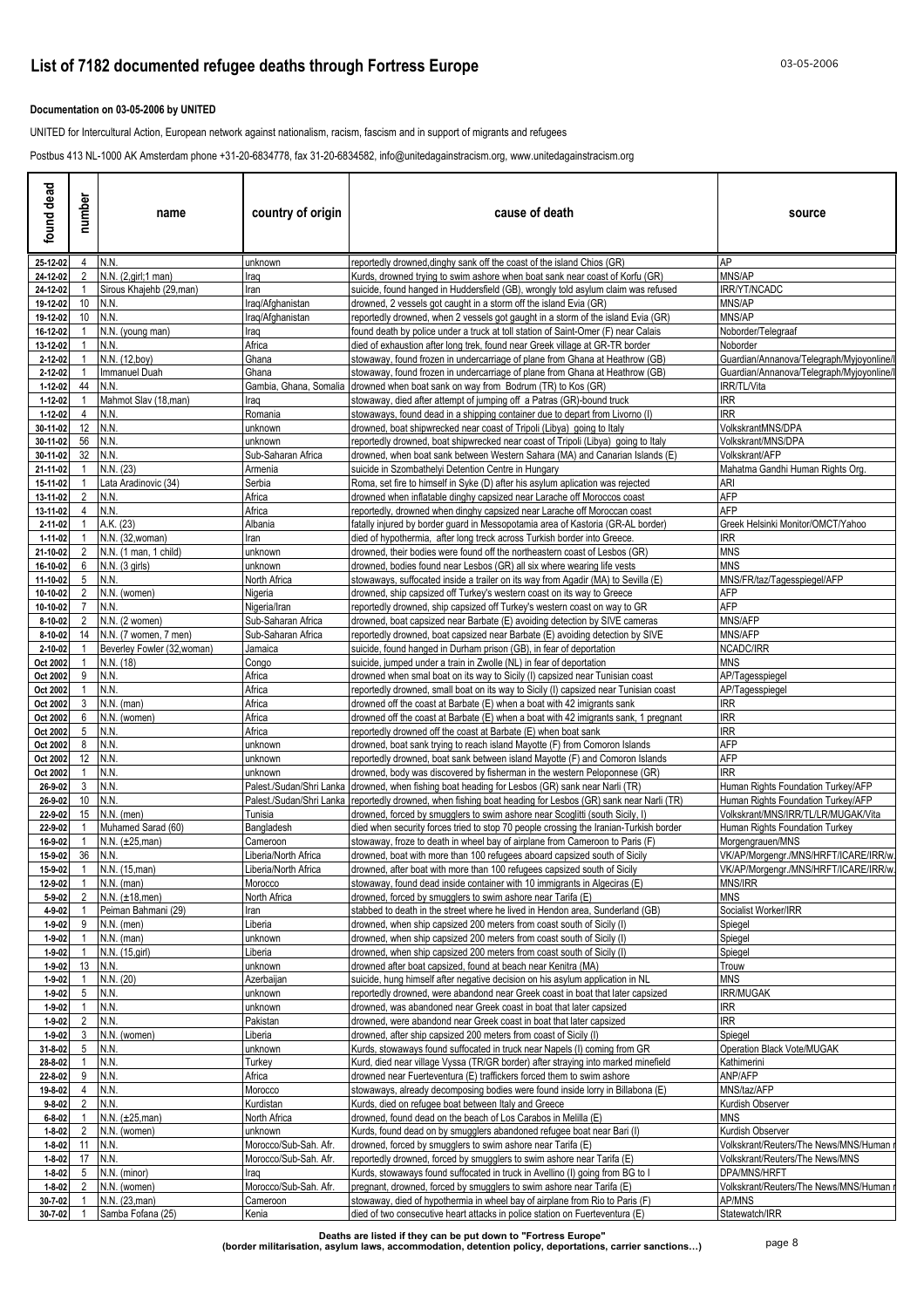### **Documentation on 03-05-2006 by UNITED**

UNITED for Intercultural Action, European network against nationalism, racism, fascism and in support of migrants and refugees

Postbus 413 NL-1000 AK Amsterdam phone +31-20-6834778, fax 31-20-6834582, info@unitedagainstracism.org, www.unitedagainstracism.org

| found dead                          | number               | name                                      | country of origin                 | cause of death                                                                                                                                                       | source                                               |
|-------------------------------------|----------------------|-------------------------------------------|-----------------------------------|----------------------------------------------------------------------------------------------------------------------------------------------------------------------|------------------------------------------------------|
| 21-7-02                             |                      | 2 N.N.                                    | unknown                           | drowned, collision of Italian customs patrol boat and dinghy near Vlora (Al)                                                                                         | Statewatch/Volkskrant/TL/Vita                        |
| 21-7-02                             |                      | 15 N.N.<br>N.N                            | unknown                           | reportedly drowned, collision of Italian customs patrol boat and dinghy near Vlora (AI)                                                                              | Statewatch/Volkskrant                                |
| $21 - 7 - 02$<br>$9 - 7 - 02$       | 5 <sup>5</sup>       | David Metrevelli                          | Albania<br>Georgia                | drowned after collision with Italian border guard ship near Vlora (AL)<br>suicide, hanged himself in detention centre in Malaga (E) in fear of expulsion             | Volkskrant<br><b>MNS</b>                             |
| $1 - 7 - 02$                        | $\overline{2}$       | N.N.                                      | Kurdistan                         | Kurds, stowaways in lorry from Greece to Italy crushed to death by the load                                                                                          | Human Rights Foundation Turkey                       |
| $1 - 7 - 02$                        |                      | N.N.                                      | Sub-Saharan Africa                | drowned, small boat with 19 migrants was wrecked off the coast of Fuerteventura (E)                                                                                  | IRR                                                  |
| $1 - 7 - 02$                        | $\overline{4}$       | N.N.                                      | unknown                           | reportedly drowned, small boat wrecked off coast of Fuerteventura (E)                                                                                                | <b>IRR</b>                                           |
| $1 - 7 - 02$                        |                      | N.N.                                      | unknown                           | dead body found in police station in Fuerteventura (E)                                                                                                               | MUGAK                                                |
| $1 - 7 - 02$<br>$1 - 7 - 02$        |                      | N.N.<br>Ahmet Moh. Irak (19, man)         | unknown<br>Kurdistan              | dead body found at the border between Ceuta (E) and Morocco<br>stowaway, found dead in a lorry on a ferry from Patras (GR) to Brindisi (I)                           | MUGAK<br>IRR                                         |
| $1 - 7 - 02$                        |                      | N.N.                                      | Kurdistan                         | stowaway, found dead in a lorry on a ferry from Patras (GR) to Brindisi (I)                                                                                          | <b>RR</b>                                            |
| 27-6-02                             | 5 <sub>5</sub>       | N.N.                                      | Somalia                           | drowned, boat bringing them from Turkey to Kos (GR) sank near Datca (TR)                                                                                             | Volkskrat/MNS/HRFT/IRR                               |
| 27-6-02                             | 6                    | N.N.                                      | Somalia                           | reportedly drowned, boat from Turkey to Kos (GR) sank near Datca (TR)                                                                                                | Volkskrat/MNS/HRFT/IRR                               |
| 24-6-02                             |                      | Mubarek Yagderi (32)                      | Afghanistan                       | died when taxi driver made car accident in attempt to escape (TR-GR) border police                                                                                   | Human Rights Foundation Turkey                       |
| 24-6-02<br>23-6-02                  |                      | N.N. (2)<br>Tina $(3)$                    | Sub-Saharan Africa<br>China/Iran  | drowned, fell off overloaded rubber boat after it collided against rocks near Spain<br>died after lack of medical treatment in asylum seeker centre Vught (NL)       | MNS<br><b>NRC</b>                                    |
| 19-6-02                             |                      | Sillih Peder (23)                         | Bangladesh                        | shot by security forces when trying to enter Turkey near Aslanyazi                                                                                                   | <b>Human Rights Foundation Turkey</b>                |
| 19-6-02                             |                      | Cahir (28)                                | Bangladesh                        | shot by security forces when trying to enter Turkey near Aslanyazi                                                                                                   | Human Rights Foundation Turkey                       |
| 19-6-02                             | 3                    | N.N.                                      | Africans                          | drowned when boat capsized near Canary island Lanzarote (E)                                                                                                          | <b>MNS</b>                                           |
| 15-6-02                             |                      | 10 N.N. (young men)                       | unknown                           | drowned, forced to swim to a ship which would have carried them from TN to I                                                                                         | Spits/MNS/MN/TL                                      |
| 12-6-02<br>11-6-02                  | $\mathbf{1}$         | N.N.<br>N.N.                              | Russia<br>Pakistan                | reportedly drowned when canoe capsized on the way from France to Great Britain<br>drowned, corpse was found at the shore of Menderes district (TR)                   | CARF/IRR<br>Human Rights Foundation Turkey           |
| 10-6-02                             | 5                    | N.N.                                      | unknown                           | reportedly drowned, missing after boat sank near Antigua (Canary Islands, E)                                                                                         | <b>MNS</b>                                           |
| 10-6-02                             | $\blacktriangleleft$ | N.N.                                      | Sub-Saharan Africa                | drowned, body found off the coast of Tuineje (Fuerteventura, E)                                                                                                      | <b>MNS</b>                                           |
| $8 - 6 - 02$                        |                      | N.N.                                      | Kurdistan                         | drowned when smugglers forced them to swim ashore near Puglia (I)                                                                                                    | Human Rights Foundation Turkey                       |
| $8 - 6 - 02$                        | $\overline{4}$       | N.N.                                      | Kurdistan                         | reportedly drowned when smugglers forced them to swim ashore near Puglia (I)                                                                                         | Human Rights Foundation Turkey/ECRE/Vita             |
| $8 - 6 - 02$<br>$5 - 6 - 02$        |                      | N.N.<br>N.N.                              | Pakistan<br>unknown               | drowned, dead body found at the shore of Menderes district (TR)<br>Kurd, shot death during fight between illegal immigrants in refugee camp in Calais (F)            | Human Rights Foundation Turkey<br>Volkskrant/Spiegel |
| 29-5-02                             | 4                    | N.N.                                      | Pakistan                          | found dead on beach of Maydanoz in Izmir province in Western Turkey                                                                                                  | Spits/MNS/HRFT                                       |
| 29-5-02                             |                      | Hamid Mahmut                              | Pakistan                          | found dead on beach of Maydanoz in Izmir province in Western Turkey                                                                                                  | Human Rights Foundation Turkey                       |
| 26-5-02                             |                      | $N.N.$ (boy)                              | Moroccan                          | died in attempt to enter Melilla (E), got trapped in frontier fence and suffocated                                                                                   | MNS                                                  |
| 23-5-02                             |                      | Hiva Fazil Emin (32)                      | Iraq                              | died when lorry with 35 refugees inside turned over near Köprüköy (TR)                                                                                               | Human Rights Foundation Turkey                       |
| 22-5-02<br>16-5-02                  |                      | Hidir Akay<br>N.N. (30, man)              | Turkey<br>West Africa             | shot to death on a vessel near Cyprus by Turkish coast guards, on way to Italy<br>stowaway, found dead in the wheelarch of a flight from Ghana to Great Britain.     | MNS/Vivre Ensemble/Parool/HRFT<br>IRR.               |
| 15-5-02                             |                      | $N.N. (\pm 30, man)$                      | <b>West Africa</b>                | stowaway found in undercarriage of plane from Accra (Ghana) at Heathrow (GB)                                                                                         | Telegraph                                            |
| 13-5-02                             | 11                   | N.N. (2 children)                         | Kurdistan                         | Kurds, drowned when boat capsized crossing river Sava between HR and BH                                                                                              | MNS/Human Rights Foundation Turkey                   |
| 13-5-02                             |                      | Muhittin Ay                               | Kurdistan                         | Kurd, drowned when boat capsized crossing river Sava between Croatia and Bosnia                                                                                      | MNS/Human Rights Foundation Turkey                   |
| 12-5-02                             |                      | N.N.                                      | Africa                            | stowaway, found in Deuil-la-Barre (F) reportedly fell from airplane wheel-bay                                                                                        | MNS                                                  |
| 11-5-02<br>10-5-02                  | 6                    | Forsina Makoni (79)<br>N.N. (men + women) | Zimbabwe<br>unknown               | suicide, set fireto herself after her asylum claim was refused<br>drowned when their boat capsized off the Spanish coastline                                         | Socialist Worker/NCADC/IRR<br>IRR                    |
| 10-5-02                             |                      | N.N.                                      | unknown                           | reportedly drowned when their boat capsized off the Spanish coast                                                                                                    | <b>IRR</b>                                           |
| $7 - 5 - 02$                        |                      | Shiraz Pir (25)                           | Pakistan                          | suicide, found hanged in Bristol (GB), after his asylum claim was refused                                                                                            | NCADC/CARF/IRR/Europe Race Bulletin                  |
| <b>May 2002</b>                     |                      | John Jackson (18)                         | Tanzania                          | jumped off a ship in the Corinthian Gulf (GR) died several hours later in a hospital                                                                                 | IRR                                                  |
| <b>May 2002</b><br>May 2002 10 N.N. |                      | N.N.                                      | Tanzania<br>Afghanistan           | reported missing after he jumped off a ship in the Corinthian Gulf (GR)<br>died of cold, dead bodies were discovered by police in the area of Kaldiran (TR)          | IRR<br><b>IRR</b>                                    |
| <b>May 2002</b>                     | 5                    | N.N.                                      | Pakistan                          | died from cold, dead bodies were discovered near Menteres (TR)                                                                                                       | <b>IRR</b>                                           |
| May 2002                            | 9                    | N.N. (minors)                             | Afghanistan                       | died of hypothermia, found dead by police in the area of Kaldiran (TR)                                                                                               | <b>IRR</b>                                           |
| 24-4-02                             |                      | 11 N.N. (10 men, 1 women)                 | Africa                            | drowned, when boat smashed into reefs near the Canary Island of Lanzarote (E)                                                                                        | AFP/ARI/VK/St. Galler Tagblatt/BBC                   |
| 17-4-02                             | $\mathbf{3}$         | $N.N.$ (men)                              | unknown                           | drowned, ship carrying immigrants turned over and sank north of Naxos (GR)                                                                                           | AFP/IRR                                              |
| 17-4-02<br>15-4-02                  | 25<br>$\mathbf{1}$   | N.N.(20 man,1 wom,4children)<br>N.N.      | unknown<br>Kurdistan              | missing, ship carrying immigrants turned over and sank north of Naxos (GR)<br>Kurd, shot dead during fight between illegal immigrants in refugee camp in Calais (F)  | AFP/IRR<br>Spiegel                                   |
| 14-4-02                             |                      | N.N. (young man)                          | Uganda                            | stowaway, frozen to death in undercarriage of airplane from Uganda to London (GB)                                                                                    | Allafrica.com                                        |
| $1 - 4 - 02$                        | 3                    | N.N.                                      | Bangladesh                        | stowaways, suffocated in lorry, thrown out on parking place near Catalca (TR)                                                                                        | Human Rights Foundation Turkey                       |
| 27-3-02                             |                      | N.N.                                      | unknown                           | died in minefield near river Evros (GR) trying to cross the Turkish-Greek border                                                                                     | AFP/MNS/AP                                           |
| 20-3-02                             |                      | Sezgin Sayan (24)                         | Turkey                            | died in minefield near river Evros (GR) trying to cross the Turkish-Greek border                                                                                     | MNS/Vivre Ensemble/HRFT/AP                           |
| 20-3-02<br>15-3-02                  |                      | Tahsin Esen (22)<br>N.N. (young man)      | Turkey<br>Sub-Saharan Africa      | died in minefield near river Evros (GR) trying to cross the Turkish-Greek border<br>stowaway, his body got caught in the axle of a lorry from Morocco to Melilla (E) | MNS/Vivre Ensemble/HRFT/AP<br>MNS                    |
| 12-3-02                             |                      | Mohsen Amri (27,man)                      | Iran                              | suicide, in Birmingham (GB) after his asylum claim was refused                                                                                                       | NCADC/CARF/IRR                                       |
| 11-3-02                             | 1                    | N.N.                                      | Albania                           | reportedly drowned, tried to reach Otranto (I) in a crowded rubber dinghy                                                                                            | MNS/CNN/AFP/DPA/Vita                                 |
| 11-3-02                             | 6                    | N.N.                                      | Albania                           | dead bodies found in Otranto (I) attached to their rubber dinghy with a rope                                                                                         | AFP/MNS/CNN/DPA/Statewatch/Vita                      |
| $7 - 3 - 02$                        |                      | 12 N.N. (7 men, 5 women)                  | Nigeria, Sudan, Turkey            | drowned, when vessel capsized in rough sea between Lampedusa (I) and Malta                                                                                           | VK/MN/MNS/AFP/CNN/DPA/ANP/SZ/Rhein                   |
| 7-3-02<br>Mar 2002                  | 47<br>11             | N.N.<br>N.N.                              | Nigeria, Sudan, Turkey<br>unknown | reportedly drowned, missing after vessel capsized in rough sea near Malta<br>drowned off Lanzarote, Canary Islands (E) after boat shipwrecked on reefs               | VK/Migrant News/MNS/AFP/CNN/DPA/ANP/<br>IRR          |
| Mar 2002                            |                      | Riaz Omar Faruq                           | Pakistan                          | picked up by police at border BG-MK, shot to death by police near Skopje (MK)                                                                                        | <b>IRR/MNS</b>                                       |
| Mar 2002                            |                      | Syed Bilal                                | Pakistan                          | picked up by police at border BG-MK, shot to death by police near Skopje (MK)                                                                                        | irr/MNS                                              |
| Mar 2002                            |                      | Asif Javed                                | Pakistan                          | picked up by police at border BG-MK, shot to death by police near Skopje (MK)                                                                                        | <b>IRR/MNS</b>                                       |
| Mar 2002                            |                      | Khalid Iqbal                              | Pakistan                          | picked up by police at border BG-MK, shot to death by police near Skopje (MK)                                                                                        | <b>IRR/MNS</b>                                       |
| Mar 2002<br>Mar 2002                |                      | ljaz Ahmad (20)<br>Hussayn Shah           | Pakistan<br>Pakistan              | picked up by police at border BG-MK, shot to death by police near Skopje (MK)<br>picked up by police at border BG-MK, shot to death by police near Skopje (MK)       | <b>IRR/MNS</b><br><b>IRR/MNS</b>                     |
| Mar 2002                            | $\overline{1}$       | Muhammad Riaz                             | India                             | picked up by police at border BG-MK, shot to death by police near Skopje (MK)                                                                                        | <b>IRR/MNS</b>                                       |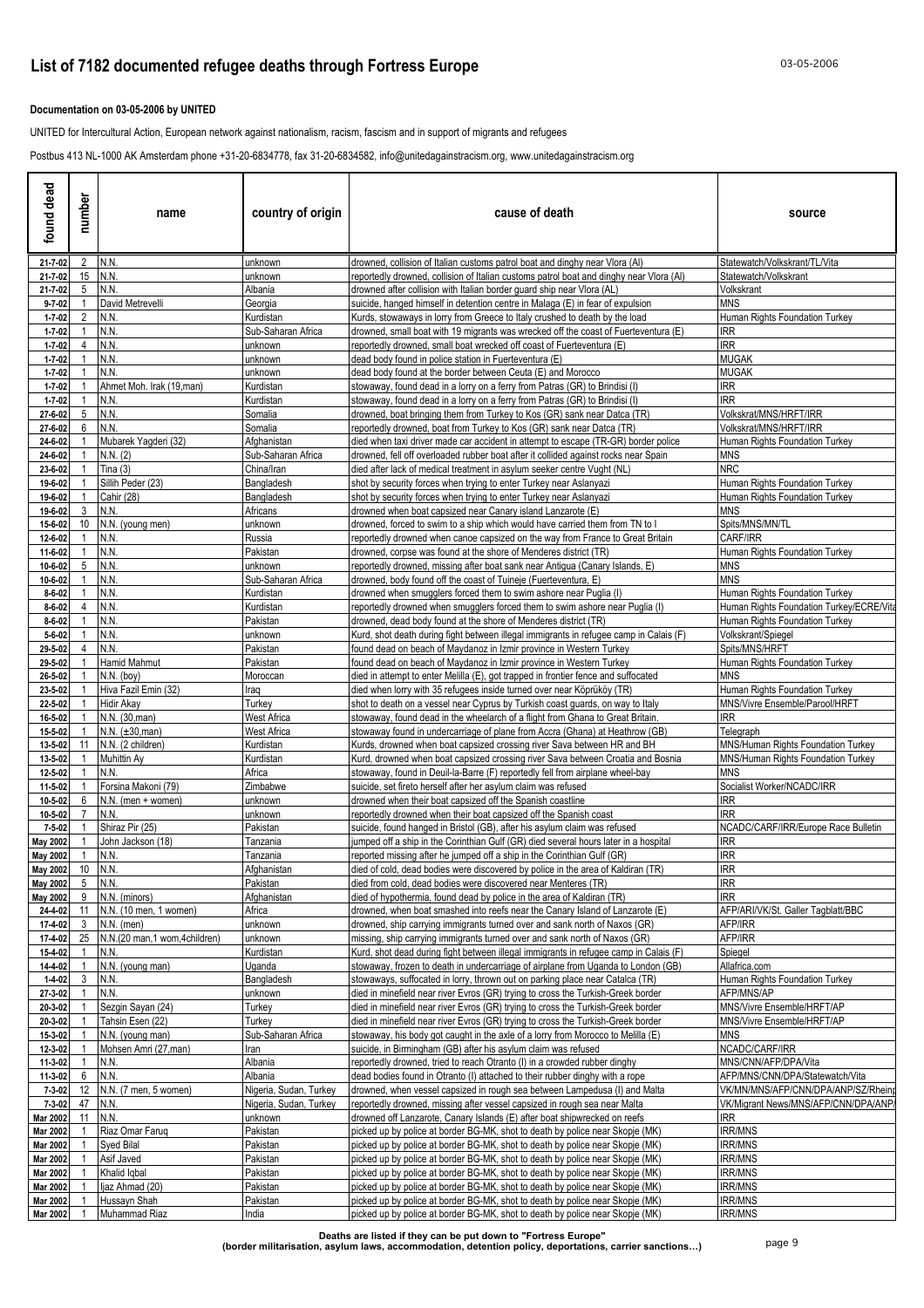### **Documentation on 03-05-2006 by UNITED**

UNITED for Intercultural Action, European network against nationalism, racism, fascism and in support of migrants and refugees

Postbus 413 NL-1000 AK Amsterdam phone +31-20-6834778, fax 31-20-6834582, info@unitedagainstracism.org, www.unitedagainstracism.org

| found dead                     | number                           | name                                        | country of origin             | cause of death                                                                                                                                                   | source                                                                         |
|--------------------------------|----------------------------------|---------------------------------------------|-------------------------------|------------------------------------------------------------------------------------------------------------------------------------------------------------------|--------------------------------------------------------------------------------|
| 20-2-02                        | $\mathbf{1}$                     | $N.N.$ (man)                                | unknown                       | crushed to death by a train inside the Channel-tunnel on his way to Great-Britain                                                                                | MNS/AP/IRR                                                                     |
| 20-2-02<br>20-2-02             | 3                                | $N.N.$ (men)<br>Nariman Tahmasebi (27, man) | Africa<br>Iran                | drowned, trying to swim from Morocco to Melilla (E)<br>suicide, found hanged in Lewes Prison (GB)                                                                | MNS/MUGAK<br>IRR.                                                              |
| 18-2-02                        |                                  | $N.N.$ (man)                                | unknown                       | stowaway, fell from a train in the Channel-Tunnel between France and GB                                                                                          | APMNS/IRR                                                                      |
| 17-2-02                        |                                  | Seval Sebahtin Rasin (26)                   | unknown                       | beaten to death by border police when trying to cross the Bulgarian-Turkish border                                                                               | Amnesty International                                                          |
| 15-2-02                        |                                  | <b>B.H.</b> (74.woman)                      | Iraq                          | suicide, hanged herself because of bad conditions in asylum centre near Allbruck (D)                                                                             | SAGA/ARI/IRR                                                                   |
| 12-2-02<br>12-2-02             | 4                                | Furat Orak (22)<br>N.N.                     | Turkey<br>Africa              | Kurd, suicide, shot himself to death after deportation from Germany to Turkey<br>drowned, vessel capsized, bodies found near or on a beach near Cádiz (E)        | ARI<br>MNS/MUGAK                                                               |
| 11-2-02                        |                                  | N.N. (17,boy)                               | Iraq                          | suicide in Red Cross Centre Copenhagen (DK), asylum application was turned down                                                                                  | MNS/Grön Unadom/IRR                                                            |
| 10-2-02                        | 9                                | N.N.                                        | Morocco/Sub-Sahar. Afr.       | drowned when overloaded boat capsized near Cadiz (E)                                                                                                             | Freies Wort                                                                    |
| $9 - 2 - 02$                   |                                  | Hüseyin Vurucu (40)                         | Turkey                        | Kurd, suicide, jumped in front of a train in Stadtallendorf (D) in fear of deportation                                                                           | Indymedia Germany/Junge Welt/IRR                                               |
| $4 - 2 - 02$<br>$3 - 2 - 02$   |                                  | N.N.<br>N.N.                                | unknown<br>unknown            | frozen, trying to cross the snow covered border between Bulgaria-Northern Greece<br>died in detention centre in Belgium because of medical neglect               | MNS<br>Amnesty International Germany                                           |
| $2 - 2 - 02$                   |                                  | $N.N.$ (man)                                | Albania                       | hit by propellor of motor boat when he jumped off the boat to swim to Italian coast                                                                              | Reuters                                                                        |
| $1 - 2 - 02$                   | $\overline{2}$                   | $N.N.$ (men)                                | Morocco                       | stowaways suffocated hidden in false compartment in bus from MA to Spain                                                                                         | <b>MNS</b>                                                                     |
| $1 - 2 - 02$                   |                                  | N.N. (woman)                                | Nigeria                       | asylum seeker died in child birth in Dublin (IRL), hospital did not know medical history                                                                         | <b>MN</b>                                                                      |
| $1 - 2 - 02$<br>$1 - 2 - 02$   |                                  | $N.N.$ (man)<br>Mohamad Hussein Tamana      | Turkey<br>Iran                | Kurd, stowaway suffocated in container during crossing from Greece to North Italy<br>suicide, in Schneckenstein asylum seekers hostel (D) in fear of deportation | Neue Westfälische Zeitung<br><b>IRR</b>                                        |
| 31-1-02                        |                                  | Najaat Alrikabi (5 months)                  | Iraq                          | died after being refused medical treatment in detention centre in Leusden (NL)                                                                                   | <b>NRC</b>                                                                     |
| 26-1-02                        | 1                                | N.N.                                        | unknown                       | found dead in a Spanish police station                                                                                                                           | MUGAK                                                                          |
| 21-1-02                        | 16                               | N.N.                                        | unknown                       | reportedly drowned, vessel capsized off the coast of Pozo Negro, Canary Isl. (E)                                                                                 | MNS                                                                            |
| 20-1-02                        |                                  | Karim Tujali (man)                          | Iran                          | executed after being deported to Iran by Turkish police                                                                                                          | <b>IRAINC</b>                                                                  |
| 19-1-02<br>12-1-02             |                                  | $N.N. (\pm 20, man)$<br>Metin Güngör (18)   | unknown<br>unknown            | stowaway, electrocuted when train passed under power lines near Frethun (F)<br>shot death when he tried to cross border between Turkey and Iran                  | MNS/AP/Telegraaf/MUGAK<br>Human Rights Foundation Turkey                       |
| 12-1-02                        |                                  | Hasan Kalkan (15)                           | unknown                       | shot when he tried to cross border between Turkey and Iran                                                                                                       | Human Rights Foundation Turkey                                                 |
| $9 - 1 - 02$                   |                                  | Ali Muhammet Musa El Decil                  | Iraq                          | frozen to death trying to cross Turkish-Greek border illegally near Edirne (TR)                                                                                  | Human Rights Foundation Turkey                                                 |
| $4 - 1 - 02$                   |                                  | Mohammad Hussein (25)                       | Iran                          | suicide, hangs himself in the shower of refugee centre Schneckenstein (D)                                                                                        | ARI                                                                            |
| 25-6-09<br>$1 - 1 - 02$        | $\overline{4}$                   | <b>N.N.</b><br>N.N.                         | unknown<br>Somalia            | drowned trying to cross the Iranian-Turkish border near Ortülü (TR)<br>drowned, forced by smugglers to cross river March (SK-A) by swimming                      | Human Rights Foundation Turkey<br>Der Standard                                 |
| $1 - 1 - 02$                   |                                  | 19 N.N. (9 children)                        | Afghanistan                   | died of hypothermia, found dead in mountains near Turkish-Iranian border                                                                                         | Spits/Volkskrant/MNS/HRFT/BBC                                                  |
| $1 - 1 - 02$                   |                                  | Souleyman Diallo (28,man)                   | Guinea                        | suicide, jumped off a bridge in Tyneside (GB) in fear of deportation                                                                                             | CARF/IRR/NCADC/European Race Bulletin                                          |
| 25-6-09                        | $\overline{4}$                   | N.N.                                        | North Africa                  | drowned, dead bodies discovered by Spanish police near Cabo de Gata (E)                                                                                          | ANP/AFP                                                                        |
| $1 - 1 - 02$                   |                                  | $N.N.$ (man)                                | unknown                       | electrocuted on top of a train in the Channel Tunnel heading for the UK.                                                                                         | IRR                                                                            |
| 27-12-01<br>23-12-01           | 4                                | N.N (young man)<br>N.N.                     | Algeria<br>Iraq               | drowned, trying to clandestinely board a merchant ship anchored near Ceuta (E)<br>died in minefield in Northern Greece trying to cross the Turkish-Greek border  | MNS<br>MNS/AP                                                                  |
| 17-12-01                       | 4                                | N.N.                                        | Africa                        | drowned, found dead on a beach in Punta Aceituno, Canary Islands (E)                                                                                             | MNS, MUGAK                                                                     |
| 12-12-01                       |                                  | $N.N.$ (man)                                | Gambia                        | found dead in a Spanish police station while in detention                                                                                                        | MUGAK                                                                          |
| 11-12-01                       | 4                                | N.N. (young men)                            | Romania                       | stowaways, found dead inside container in port Livorno (I) on way to Canada                                                                                      | MNS/AFP/NCADC/DPA/NCADC                                                        |
| 11-12-01<br>$9 - 12 - 01$      | $\overline{2}$<br>$\overline{7}$ | N.N. (man/woman)<br>N.N.                    | unknown<br>Maghreb            | stowaways, died inside cargo container on vessel on way from Italy to Canada<br>reportedly drowned after shipwreck near Fuerteventura (E)                        | MNS/AFP<br><b>MUGAK</b>                                                        |
| $8 - 12 - 01$                  |                                  | Kadriye Kalendergil, (28)                   | Turkey                        | Kurdish stowaway suffocated in cargo container from Belgium to Ireland                                                                                           | AFP/VK/SZ/metro/AP/NCADC/MNS/Waterfo                                           |
| 8-12-01                        |                                  | Kalender Kalendergil (16)                   | Turkey                        | Kurdish stowaway suffocated in cargo container from Belgium to Ireland                                                                                           | AFP/VK/SZ/metro/AP/NCADC/MNS/Waterfo                                           |
| $8 - 12 - 01$                  |                                  | Zelida Kalendergil (10)                     | Turkey                        | Kurdish stowaway suffocated in cargo container from Belgium to Ireland                                                                                           | AFP/VK/SZ/metro/AP/NCADC/MNS/Waterfo                                           |
| $8 - 12 - 01$                  | $\mathbf{1}$                     | Ms. Guler (32)                              | Turkey                        | Kurdish stowaways suffocated in cargo container from Belgium to Ireland                                                                                          | AFP/VK/SZ/metro/AP/NCADC/MNS/Waterfo                                           |
| $8-12-01$<br>8-12-01           | $\mathbf{1}$<br>$\overline{1}$   | Guler (boy)<br>Guler (minor)                | Turkey<br>Turkey              | Kurdish stowaways suffocated in cargo container from Belgium to Ireland<br>Kurdish stowaways suffocated in cargo container from Belgium to Ireland               | AFP/VK/SZ/metro/AP/NCADC/MNS/Waterfor<br>AFP/VK/SZ/metro/AP/NCADC/MNS/Waterfor |
| 8-12-01                        | $\overline{2}$                   | N.N. (men)                                  | Turkey                        | Kurdish stowaways suffocated in cargo container from Belgium to Ireland                                                                                          | AFP/VK/SZ/metro/AP/NCADC/MNS/Waterfo                                           |
| 1-12-01                        | 2                                | N.N                                         | Afghanistan                   | drowned trying to reach Greece from Turkey with a dinghy                                                                                                         | AFP                                                                            |
| 1-12-01                        | $\overline{4}$                   | N.N                                         | Afghanistan                   | reportedly drowned, trying to reach Greece from Turkey with a dinghy                                                                                             | <b>AFP</b>                                                                     |
| 1-12-01<br>$1 - 12 - 01$       | 2                                | $N.N.$ (men)<br>N.N. (woman)                | Iraq<br>Iraq                  | Kurds, drowned in Southern Adriatic (I) being dumped in sea by smugglers<br>Kurd, pregnant, drowned in Southern Adriatic (I) being dumped in sea by smugglers    | <b>IRR</b><br><b>IRR</b>                                                       |
| 1-12-01                        |                                  | N.N. (young man)                            | Morocco                       | drowned, trying to swim from deserted Island ashore near Aegean coast (TR)                                                                                       | Westfalen-Blatt                                                                |
| 28-11-01                       |                                  | N.N. (baby)                                 | Kosovo                        | pneumonia, after insufficient medical care waiting for place in ref. camp in Austria                                                                             | Rosa Antifa                                                                    |
| 28-11-01                       |                                  | $N.N.$ (man)                                | Maghreb                       | drowned, thrown off a boat near Fuerteventura (E)                                                                                                                | MUGAK                                                                          |
| 25-11-01                       |                                  | Joseph Crentsil (39)                        | Ghana                         | fell from 3rd floor in London (GB) as immigration officials attempted to detain him                                                                              | CARF/NCADC/IRR<br>Amsterdams Stadsblad/VK                                      |
| 25-11-01<br>25-11-01           |                                  | N.N. (30, man)<br>$N.N.$ (man)              | Cameroon<br>Maghreb           | stowaway, died of hypothermia in ramp of cargo ship between Ivory Coast//NL<br>drowned, found floating off the coast of Ceuta (E)                                | MUGAK                                                                          |
| 22-11-01                       |                                  | Ricky Bishop (25,m)                         | unknown                       | died in police custody (Brixton-GB) after being arrested, handcuffed and assaulted.                                                                              | IRR, IndymediaUK                                                               |
| $9 - 11 - 01$                  |                                  | Ngoz-Dung Hoang (41)                        | Vietnam                       | suicide, jumped from building in Berlin (D) in fear of deportation                                                                                               | ari                                                                            |
| 7-11-01                        |                                  | $N.N.$ (man)                                | Sudan                         | drowned near Bodrum in Turkey when smugglers boat capsized                                                                                                       | VK                                                                             |
| 7-11-01                        | 5 <sup>5</sup>                   | 12 N.N. (men)                               | Nigeria                       | drowned, when vessel capsized near Bodrum at South-West cost of Turkey                                                                                           | MNS/VK/AFP                                                                     |
| $6 - 11 - 01$<br>$6 - 11 - 01$ |                                  | N.N.<br>$N.N.$ (m)                          | Sudan<br>unknown              | drowned, when vessel capsized near the South-West coast of Turkey<br>hit by a car while escaping police who forced Afghani/Pakistani refugees into a bus         | MNS/DPA<br><b>DPA</b>                                                          |
| 1-11-01                        |                                  | N.N. (woman)                                | Ecuador                       | died trying to escape out of a hospital window in Milan (I) having no correct papers                                                                             | $\ensuremath{\mathsf{IRR}}\xspace$                                             |
| 30-10-01                       |                                  | $N.N.$ (boy)                                | unknown                       | stowaway, fallen from lorry and rolled onto motorway from B to Calais (F)                                                                                        | <b>MNS</b>                                                                     |
| 28-10-01                       |                                  | N.N. (boy)                                  | North Africa                  | stowaway, crushed by trailer of lorry he hid under going from MA to Algeciras (E)                                                                                | MNS/MUGAK                                                                      |
| 25-10-01<br>23-10-01           | $\mathbf{1}$                     | N.N. (28, man)<br>N.N. (man)                | Georgia<br>Sub-Saharan Africa | drowned, near Guben (D) trying to swim accross river Neisse (PL-D)<br>drowned in the Strait of Gibraltar, in attempt to swim to Spain from MA                    | ARI<br><b>MUGAK</b>                                                            |
| 18-10-01                       |                                  | Omid Jamil Ali(21, man)                     | Kurdistan                     | died after jumping off a bridge onto a train at the French end of Channel Tunnel                                                                                 | <b>IRR</b>                                                                     |
| 15-10-01                       |                                  | N.N. (27, woman)                            | unknown                       | died from exhaustion in hold of vessel from Turkey to Italy, reportedly pregnant                                                                                 | Reuters                                                                        |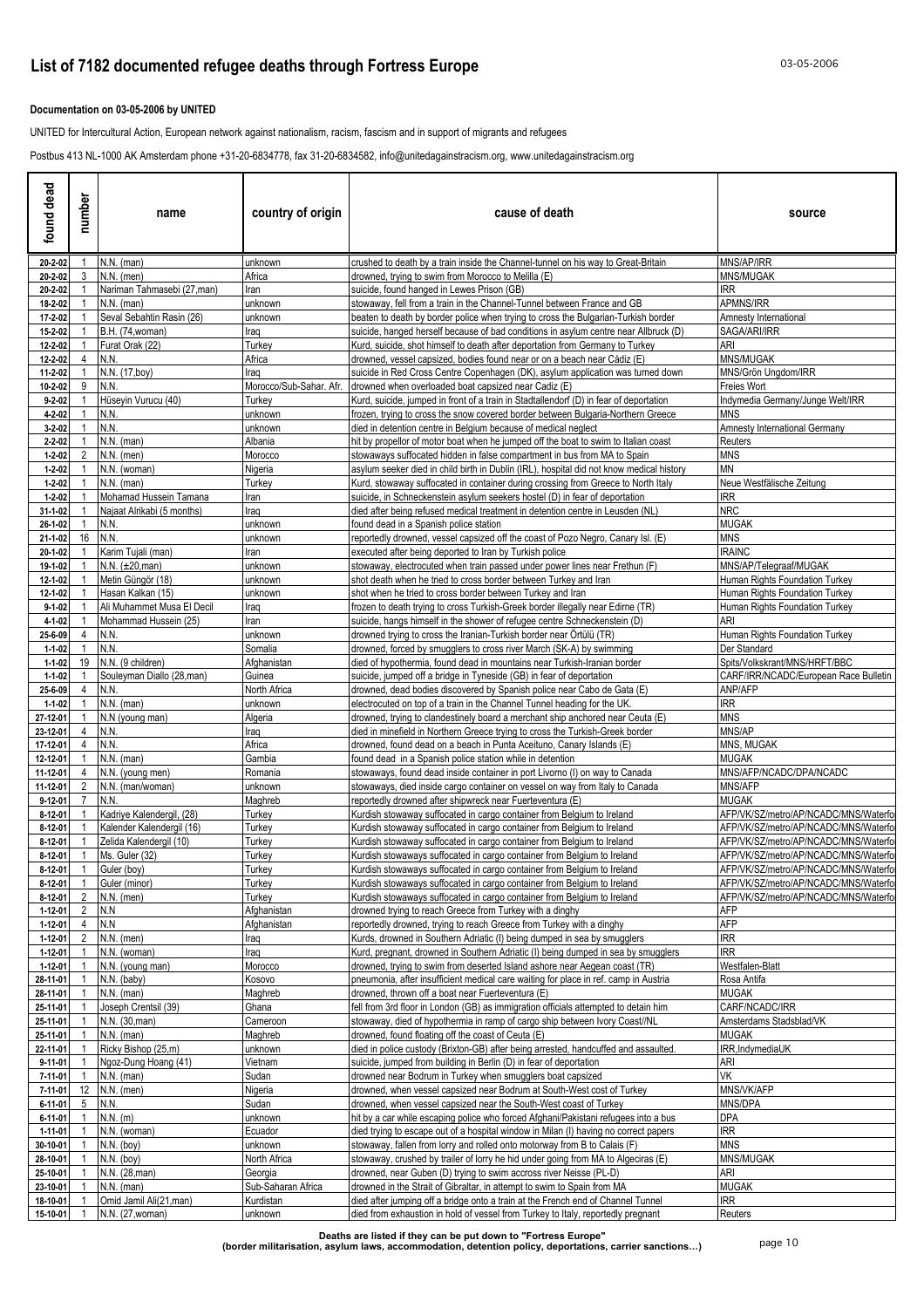### **Documentation on 03-05-2006 by UNITED**

UNITED for Intercultural Action, European network against nationalism, racism, fascism and in support of migrants and refugees

Postbus 413 NL-1000 AK Amsterdam phone +31-20-6834778, fax 31-20-6834582, info@unitedagainstracism.org, www.unitedagainstracism.org

| found dead                   | number         | name                                    | country of origin        | cause of death                                                                                                                                                     | source                                                 |
|------------------------------|----------------|-----------------------------------------|--------------------------|--------------------------------------------------------------------------------------------------------------------------------------------------------------------|--------------------------------------------------------|
| 30-9-01                      |                | N.N. (±30, man)                         | unknown                  | died in minefield in Northern Greece trying to cross the Turkish-Greek border                                                                                      | <b>MNS</b>                                             |
| 19-9-01                      |                | Hamid Bakiri (30)                       | Algeria                  | suicide, hanged himself in a police cell in Les Grisons (CH) in fear of deportation                                                                                | MNS/IRR                                                |
| 19-9-01<br>12-9-01           | 3              | Samuel Yeboah (m)<br>$N.N.$ (men)       | Ghana<br>unknown         | died after a fire in the refugee centre in Saarlouis-Fraulautern (D)<br>drowned decomposing bodies washed ashore in Cabestrante in El Ejido (E)                    | ndymedia,SFR<br>MNS/ODP                                |
| $9 - 9 - 01$                 | 13             | N.N.                                    | Morocco                  | drowned, bodies washed ashore near Rabat (MA) after shipwreck                                                                                                      | MNS/AP/IRR/ODP                                         |
| $9 - 9 - 01$                 | 41             | N.N.                                    | Morocco                  | reportedly drowned, missing after shipwreck near Rabat (MA)                                                                                                        | MNS/AP/IRR/ODP                                         |
| $6 - 9 - 01$                 | 2              | N.N.                                    | unknown                  | stowaway, found dead in a cargo ship in Sevilla (E)                                                                                                                | ODP                                                    |
| $5 - 9 - 01$<br>$1 - 9 - 01$ | 5<br>5         | N.N<br>N.N.                             | unknown<br>unknown       | drowned in the attempt to swim to the beach of the Greek island of Evia<br>died during boat trip on old defective vessel from Turkey to Greece                     | DPA<br>DPA                                             |
| 23-8-01                      | 9              | N.N.                                    | Africa                   | drowned, thrown overboard by smugglers near Canary Island of Lobos (E)                                                                                             | MNS/AP                                                 |
| 22-8-01                      |                | N.N.                                    | unknown                  | drowned, forced to swim ashore in Almería (E) but did not know how to swim                                                                                         | MNS/AP                                                 |
| $21 - 8 - 01$                |                | Nasser Ahmed (36)                       | Eritrea                  | suicide, found hanged in Nelson (GB), after his asylum claim was refused                                                                                           | MNS/IRR/CARF/NCADC                                     |
| 20-8-01                      |                | N.N. (young man)                        | North Africa             | drowned on her way to Spain, found north of Cabo de Tres Forcas (MA)                                                                                               | MNS<br>CARF/IRR/MNS                                    |
| 20-8-01<br>19-8-01           |                | N.N. (man)<br>N.N.                      | Kosovo<br>Africa         | drowned, jumped overboard from a ferry near Dover (GB) during deportation<br>drowned when boat sank off Fuerteventura (Canary Island, E)                           | MNS                                                    |
| 19-8-01                      | 3              | N.N.                                    | Africa                   | reportedly drowned, boat sank off Fuerteventura (Canary Island, E)                                                                                                 | MNS                                                    |
| 18-8-01                      |                | N.N.                                    | unknown                  | found dead during police operations near coasts of Tarifa, Ceuta and Fuertev. (E)                                                                                  | OBP                                                    |
| 13-8-01                      |                | N.N. (minors)                           | Africa                   | decaying bodies found in the hold of Panamanian vessel in La Coruna (E)                                                                                            | <b>MNS</b>                                             |
| $9 - 8 - 01$<br>$9 - 8 - 01$ |                | $N.N.$ (man)<br>$N.N.$ (man)            | North Africa<br>Morocco  | drowned on his way to Spain, found near the beach of Bolonia in Tarifa (E)<br>found dead while in police custody in Ceuta (E)                                      | MNS/ODP<br>ODP                                         |
| $8 - 8 - 01$                 | 11             | N.N.                                    | unknown                  | reportedly drowned, boat was found drifting (E)                                                                                                                    | ODP                                                    |
| $3 - 8 - 01$                 |                | Johnson O. (19)                         | Nigeria                  | umped from court house window in Vienna (A), asylum claim had been rejected                                                                                        | <b>MNS</b>                                             |
| $1 - 8 - 01$                 |                | N.N. (young man)                        | Africa                   | drowned, reportedly his boat capsized and sunk near Fuerteventura (E)                                                                                              | SZ                                                     |
| 22-7-01                      |                | N.N. (woman)                            | Africa                   | asylum seeker, died as result of conditions of detention in Turkey                                                                                                 | <b>MNS</b>                                             |
| 19-7-01                      |                | Nguyen Thi Nga (34)<br>$N.N.$ (man)     | Vietnam<br>India         | fell from window in refugee centre in Mespelbrunn (D) in fear of deportation                                                                                       | ARI                                                    |
| 16-7-01<br>15-7-01           | $\overline{4}$ | N.N.                                    | Maghreb                  | shot dead by Turkish border police (TR/Syria) when refugees bus refused to stop<br>drowned, vessel collided with rocks near Tarifa (E) attempting to escape police | Neue Westfälische<br>MNS/ODP                           |
| 15-7-01                      | $\mathcal{P}$  | N.N.                                    | Maghreb                  | died after inhalation of toxic chemicals inside small boat near Tarifa (E)                                                                                         | <b>MNS/ODP</b>                                         |
| 13-7-01                      |                | $N.N.$ (man)                            | unknown                  | drowned, body found on a beach in Tarifa (E)                                                                                                                       | Statewatch/MUGAK                                       |
| 10-7-01                      | $\overline{2}$ | N.N.                                    | India                    | drowned near Southern Sicily (I) likely being dumped in sea by smugglers                                                                                           | MNS/NW DPA/Vita/TL                                     |
| 10-7-01<br>$5 - 7 - 01$      | 2              | N.N.<br>N.N. (woman)                    | North Africa<br>Georgia  | drowned near Southern Sicily (I) likely being dumped in sea by smugglers<br>frozen, trying to cross the snow covered border between Bulgaria and Northern Greece   | MNS/NW DPA/Vita/TL<br><b>MNS</b>                       |
| 4-7-01                       |                | N.N.(man)                               | unknown                  | drowned off the coast of Sicily (I), reportedly thrown overboard by traffickers                                                                                    | ANSA                                                   |
| $1 - 7 - 01$                 | 11             | N.N.                                    | Morocco                  | reportedly drowned, after struggle to keep afloat in small vessel near Almeria (E)                                                                                 | MNS                                                    |
| $1 - 7 - 01$                 | 3              | N.N.                                    | Africa                   | drowned, forced to cross back over a river towards Greece by Turkish soldiers                                                                                      | <b>MNS</b>                                             |
| $1 - 7 - 01$                 | 15             | N.N.                                    | Africa                   | reportedly dead, forced to walk back and forth between the Turkish/Greek borders                                                                                   | MNS                                                    |
| 28-6-01<br>27-6-01           |                | N.N.<br>N.N. (man)                      | Africa<br>North Africa   | died in a dinghy near Tarifa (E) on the way from Morocco to Spain<br>died of inhalation of toxic gas of the motor of a boat on way to Spain                        | Muqak<br>Mugak/GARA/MNS                                |
| 24-6-01                      |                | N.N. (woman)                            | unknown                  | suicide of asylum seeker in Gimo reception Centre (S)                                                                                                              | MNS                                                    |
| 16-6-01                      |                | $N.N.$ (man)                            | unknown                  | drowned, jumped in sea from vessel when detected and hit his head on his way to Spain                                                                              | MNS                                                    |
| 14-6-01                      |                | N.N.                                    | raq/Afghanistan          | drowned when vessel hit a rocky islet near Mykonos (GR) and sank                                                                                                   | MNS                                                    |
| 14-6-01                      |                | N.N. (3 children)                       | raq/Afghanistan          | reportedly drowned, when vessel hit a rocky islet near Mykonos (GR) and sank                                                                                       | <b>MNS</b>                                             |
| 14-6-01<br>12-6-01           |                | N.N. (man)<br>N.N. (young man)          | Pakistan<br>North Africa | stowaway, frozen to death in wheelbay on flight from Bahrein to Heatrow airport (GB)<br>drowned, body washed ashore on the coast of Tarifa (E)                     | MNS<br>Mugak/Gara                                      |
|                              |                | 11-6-01 17 N.N. (men)                   | India                    | reportedly drowned, trying to cross the river Morava, border between CZ/SK                                                                                         | AP/IRR/Der Standard                                    |
| 11-6-01                      | $\overline{1}$ | $N.N.$ (man)                            | India                    | drowned, trying to cross the river Morava, border between Czechia and Slovakia                                                                                     | AP/IRR/Der Standard                                    |
| 11-6-01                      | $\overline{1}$ | $N.N.$ (man)                            | North Africa             | reportedly drowned on his way to Spain, found on a beach in Tarifa (E)                                                                                             | MNS/El Mundo/Público                                   |
| 11-6-01                      | 5              | N.N.                                    | Albania                  | drowned when raft sank near Puglia (I)                                                                                                                             | MNS                                                    |
| 10-6-01<br>$1 - 6 - 01$      |                | 12 N.N.<br>$N.N.$ (man)                 | Albania<br>North Africa  | drowned after dinghy loaded with migrants sunk near Trani (I)<br>drowned, found at the beach of Banhos Árabes near Bolonia/Cadiz (E)                               | IRR/Vita/TL/La Sicilia<br>Público                      |
| 30-5-01                      | 15             | N.N.                                    | Sub-Saharan Africa       | reportedly drowned, near Fuerte Ventura (E) after patrol boat intercepted vessel                                                                                   | MNS/IRR/Muqak/El Pais/AFP                              |
| 29-5-01                      |                | N.N. (25, man)                          | Yugoslavia               | died of severe burns after fire in asylum seekers centre in Werdau (D)                                                                                             | ari                                                    |
| 24-5-01                      |                | $N.N.$ (man)                            | North Africa             | drowned near Cadiz (E) when small boat capsized                                                                                                                    | MNS, El Mundo                                          |
| 24-5-01                      |                | N.N. (young man)                        | Africa                   | reportedly drowned, found dead on beach near Melilla (E)                                                                                                           | MNS                                                    |
| 23-5-01<br>22-5-01           | 2              | N.N.<br>N.N. (25-30, men)               | Nigeria<br>unknown       | suicide, found hanging after arrest in Soto del Real (E)<br>died in marked minefield, crossed into Greece from Turkey via Evros river                              | Mugak<br>Athens News Agency                            |
| 21-5-01                      | 3              | N.N.                                    | unknown                  | died in minefield in Greece trying to cross the Turkish-Greek border                                                                                               | DPA/Athens News Agency                                 |
| $21 - 5 - 01$                |                | Shurat Tamo (14)                        | Iraq                     | Kurd, suicide in refugee centre De Lier (NL) after rejection of asylum application                                                                                 | PRIME                                                  |
| 13-5-01                      |                | N.N. (20)                               | Iran                     | found in wheelbay of Iranian plane at Teheran airport trying to reach Europe                                                                                       | Reuters                                                |
| 12-5-01                      |                | N.N. (man)                              | Morocco                  | dead body found near Tarifa (E)                                                                                                                                    | Mugak                                                  |
| $9 - 5 - 01$<br>$9 - 5 - 01$ |                | N.N.<br>N.N.                            | unknown<br>North Africa  | died in a dinghy on the way from Morocco to Tarifa (E)<br>dead body is discovered after 188 migrants were intercepted near Tarifa (E)                              | Mugak<br>Mugak                                         |
| $8 - 5 - 01$                 |                | N.N. (45)                               | Morocco                  | found dead at coast near Tarifa (E) trying to cross Strait of Gibraltar                                                                                            | NW/Mugak/El Mundo/ Diario Vasco                        |
| $6 - 5 - 01$                 |                | N.N.                                    | Somalia                  | killed in car accident, car fell into river in north-west Romania heading for H                                                                                    | MNS/IRR                                                |
| $1 - 5 - 01$                 |                | Samson Chukwu (27,man)                  | Nigeria                  | died in Granges (CH), suffocated during deportation to Nigeria                                                                                                     | augenauf/CCSI/SOS-CH/BaZ/LeTemps/AI/MI                 |
| May 2001                     |                | Sinnathamby Thevathasan, 33             | Sri Lanka                | died of cardiac problems, after fleeing from Germany to France in fear of deportation                                                                              | ari                                                    |
| <b>May 2001</b>              |                | Mohammed Ayaz (21)                      | Pakistan                 | stowaway, fell in carpark in Richmond from wheelbay of plane Bahrein-London (GB)                                                                                   | Operation Black Vote                                   |
| 18-4-01<br>17-4-01           | 3              | N.N. (25, man)<br>N.N. (2 women, 1 man) | Vietnam<br>Georgia       | fell into a water filled quarry near Putzkau (D/CZ) trying to escape police control<br>frozen to death at Belles mountain (BG/GR) trying to walk to Greece         | EIS/NW/Lausitzer Rundschau/Freie Presse/<br><b>MNS</b> |
| 17-4-01                      | $\overline{1}$ | $N.N.$ (man)                            | Ghana                    | frozen to death at Belles mountain (BG/GR) trying to walk to Greece                                                                                                | <b>MNS</b>                                             |
|                              |                |                                         |                          |                                                                                                                                                                    |                                                        |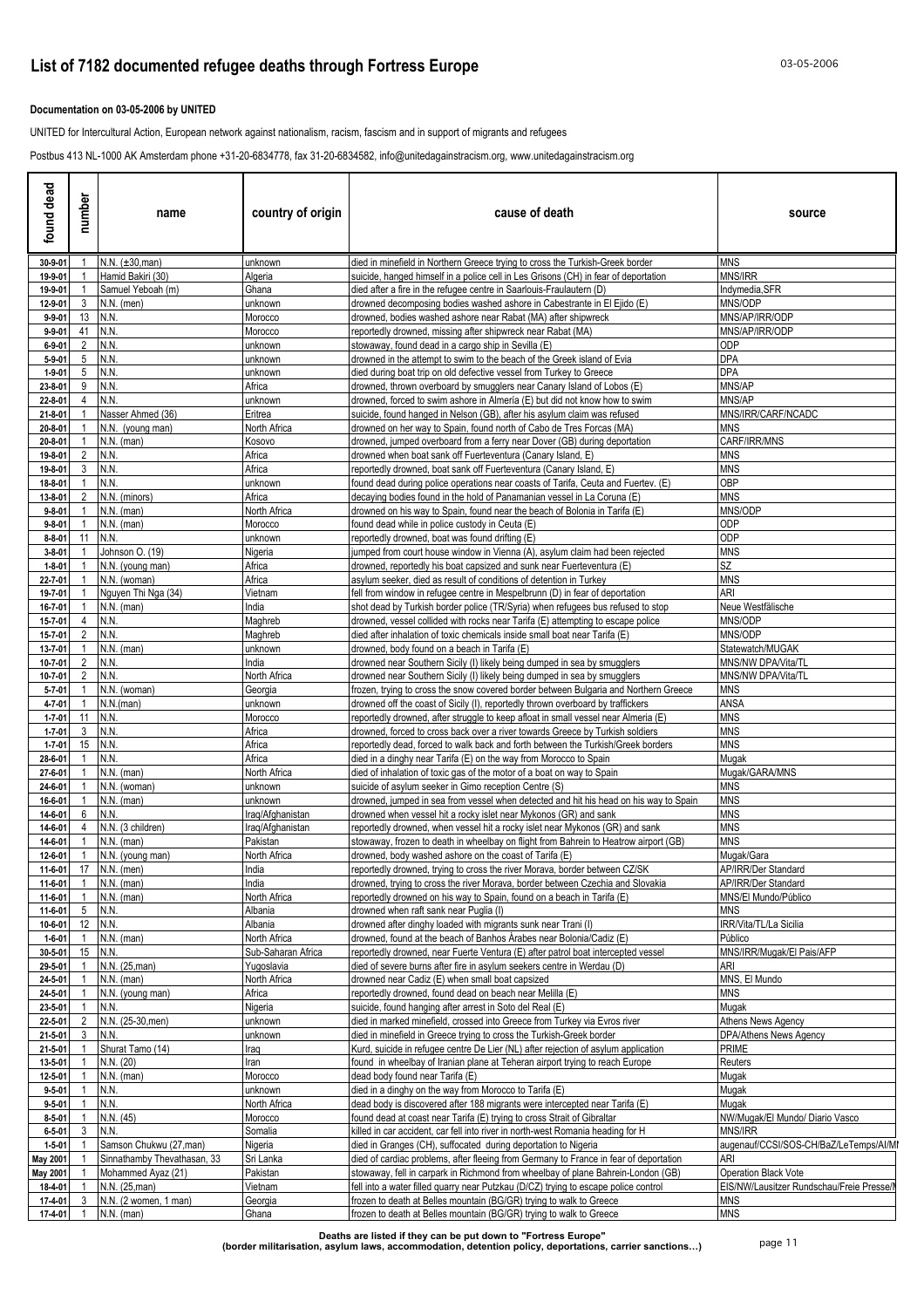### **Documentation on 03-05-2006 by UNITED**

UNITED for Intercultural Action, European network against nationalism, racism, fascism and in support of migrants and refugees

Postbus 413 NL-1000 AK Amsterdam phone +31-20-6834778, fax 31-20-6834582, info@unitedagainstracism.org, www.unitedagainstracism.org

| found dead                   | number          | name                                              | country of origin               | cause of death                                                                                                                                                                   | source                                                                               |
|------------------------------|-----------------|---------------------------------------------------|---------------------------------|----------------------------------------------------------------------------------------------------------------------------------------------------------------------------------|--------------------------------------------------------------------------------------|
| 12-4-01                      |                 | N.N. (young man)                                  | Afghanistan                     | electrocuted trying to board clandestinely a Eurostar train at Calais (F)                                                                                                        | <b>MNS</b>                                                                           |
| $6 - 4 - 01$                 |                 | N.N. (30)                                         | North Africa                    | died of falling from a cliff trying to flee from the Guardia Civil near Tarifa (E)                                                                                               | MNS/Mugak/El Pais                                                                    |
| 29-3-01<br>29-3-01           |                 | Yusuf Isler<br>Adnan Cevik (26)                   | Turkey<br>Turkey                | skeleton found in minefield between Greek-Turkish border<br>expelled Turk, died in minefield at GR/TR border returning to Germany after torture                                  | Pro Asyl<br>Pro Asyl                                                                 |
| 28-3-01                      |                 | $N.N.$ (man)                                      | unknown                         | body found at beach near Tarifa (E) reportedly drowned while trying to swim ashore                                                                                               | MNS/AP                                                                               |
| 24-3-01                      | 2               | N.N. (1 man, 1 woman)                             | Kurdistan                       | died when boat of Italian navy crushed their boat in the Canal Otranto (I)                                                                                                       | Gara                                                                                 |
| 23-3-01                      |                 | $N.N.$ (man)                                      | North Africa                    | stowaway, found dead on motorway near Darro (E) preportedly fallen from lorry                                                                                                    | <b>MNS</b>                                                                           |
| 23-3-01                      |                 | N.N. (30, man)                                    | North Africa                    | drowned on his way to E, found in advanced state of decomposition near Tarifa (E)                                                                                                | El Pais/Gara                                                                         |
| 22-3-01<br>21-3-01           |                 | N.N. (40, man)<br>N.N. (±25)                      | Guinea<br>Maghreb               | killed by Morroccan refugee who did not want to be deported from jail in Almeria (E)<br>drowned after boat was crushed, bodies washed ashore on beach near Tarifa (E)            | Gara<br>MNS/Diario Vasco/Gara                                                        |
| 21-3-01                      |                 | $N.N.$ (men)                                      | unknown                         | drowned on their way to Spain, found near Tarifa (E)                                                                                                                             | Gara                                                                                 |
| 21-3-01                      | 2               | N.N. (women)                                      | Maghreb                         | drowned, found dead on beach near Tarifa (E) after boat was collided                                                                                                             | MNS/Diario Vasco/Gara                                                                |
| 21-3-01                      |                 | $N.N.$ (man)                                      | Maghreb                         | drowned, found dead on beach near Tarifa (E), after boat was collided                                                                                                            | MNS/Diario Vasco/Gara                                                                |
| 16-3-01                      |                 | $N.N.$ (man)                                      | Iraq                            | drowned near the coast of Melilla (E) after being forced overboard by smuggler                                                                                                   | MNS/El Pais                                                                          |
| $5 - 3 - 01$                 | $\overline{2}$  | N.N. (29)<br>N.N.                                 | Morocco                         | stowaway, found dead near Madrid (E) in container coming from Casablanca (MA)                                                                                                    | MNS                                                                                  |
| $4 - 3 - 01$<br>Mar 2001     |                 | N.N. (man)                                        | North Africa<br>Turkey          | drowned after shipwreck occured 1 month before, bodies found near Tarifa (E)<br>kurd, rejected asylum seeker shot trying to escape police in Jönköping (S)                       | MNS/El País<br>MNS                                                                   |
| 22-2-01                      |                 | N.N. (2, girl)                                    | Pakistan                        | died after insufficiant medical care at asylum seekers centre Waddingxveen (NL)                                                                                                  | <b>MNS</b>                                                                           |
| 19-2-01                      |                 | Tommy Klen Mayola (19)                            | Congo                           | stowaway, froze to death in wheelbay on flight from Gatwick (UK) to USA                                                                                                          | NCADC/in exile/Telegraph/IRR                                                         |
| 19-2-01                      |                 | N.N. (29,m)                                       | Iran                            | died in refugee centre in Wien, stabbed during a massive fight not stopped by guards                                                                                             | YahooNews                                                                            |
| 10-2-01                      | 2               | N.N. (young men)                                  | North Africa                    | bodies found in advanced state of decomposition near Tarifa (E)                                                                                                                  | Gara                                                                                 |
| $5 - 2 - 01$<br>$5 - 2 - 01$ | 10 <sup>°</sup> | N.N. (young men)<br>N.N. (woman)                  | North Africa<br>Maghreb         | drowned near Tarifa (E) when small boat capsized trying to reach Spain<br>drowned near Tarifa (E) after small boat capsized in attempt to reach Spain                            | MNS/NW/El Mundo/El Pais/Gara/Diario Vaso<br>MNS/NW/El Mundo/El Pais/Gara/Diario Vasc |
| $5 - 2 - 01$                 |                 | N.N. (10,boy)                                     | Maghreb                         | drowned near Tarifa (E) after small boat capsized trying to reach Spain                                                                                                          | MNS/NW/El Mundo/El Pais/Gara/Diario Vaso                                             |
| $5 - 2 - 01$                 |                 | N.N.(17-18, man)                                  | Maghreb                         | drowned near Tarifa (E) after small boat capsized trying to reach Spain                                                                                                          | MNS/NW/El Mundo/El Pais/Gara/Diario Vaso                                             |
| $1 - 2 - 01$                 | $\overline{2}$  | N.N                                               | China                           | murdered after they failed to pay smugglers on their way from Hungary to Austria                                                                                                 | IRR                                                                                  |
| $1 - 2 - 01$                 |                 | <b>Idris Demir</b>                                | Turkey                          | Kurd, rejected asylum seeker shot by policeman in Jönköping (S) trying to escape                                                                                                 | IRR/MNS                                                                              |
| $1 - 2 - 01$<br>25-1-01      |                 | N.N.<br>N.N.                                      | Iraq<br>Africa                  | stowaway, hit mortally trying to jump on freight train through Channel tunnel (UK/F)                                                                                             | <b>MNS/IRR</b><br>MNS                                                                |
| 22-1-01                      |                 | $N.N.$ (man)                                      | Maghreb                         | reportedly drowned, boat missing after drifting off Spanish coast near Almeria (E)<br>drowned after reportedly colliding border guard patrol ship near Tarifa                    | Gara                                                                                 |
| 21-1-01                      | 6               | N.N.                                              | North Africa                    | body found, 5 reportedly drowned after small boat capsized near Tarifa (E)                                                                                                       | <b>MNS</b>                                                                           |
| $20 - 1 - 01$                |                 | $N.N.$ (man)                                      | Kosova                          | stowaway, found on ferry from Oostende (B) to Dover (GB), jumped from ship                                                                                                       | IRR/NCADC                                                                            |
| 18-1-01                      |                 | Shokrolah Khaleghi (27, man)                      | Iran                            | suicide, found hanged in asylum hostel in Leicester (GB) after his asylum claim was refused                                                                                      | CARF/MNS/Statewatch/IRR/NCADC/IRN                                                    |
| 12-1-01                      |                 | N.N. (63, man)                                    | Libanon                         | died of severe burns after fire in asylum seekers centre in Eschwege (D)                                                                                                         | ari<br>MNS                                                                           |
| 10-1-01<br>$6 - 1 - 01$      |                 | Renat Istanderov (25)<br>$N.N.$ (man)             | Kazhakstan<br>Morocco           | suicide in fear of forced deportation from Belgium<br>drowned, arts found on the beach of Bolonia, Tarifa (E)                                                                    | Gara/Diario Vasco                                                                    |
| $3 - 1 - 01$                 |                 | 12   N.N. (8 men, 4 women)                        | Ecuador                         | irregular migrant workers, died in van accident near Murcia (E)                                                                                                                  | MNS                                                                                  |
| $1 - 1 - 01$                 |                 | N.N. (20)                                         | West Africa                     | suicide, hang himself from a bed sheet in deportation custody in Schaffhausen (CH)                                                                                               | CARF/IRR                                                                             |
| 24-6-09                      | $2^{\circ}$     | N.N.                                              | Tunesia                         | stowaways, found suffocated in the hull of a ship in Brindisi (I)                                                                                                                | IRR                                                                                  |
| $1 - 1 - 01$                 | 25              | N.N.                                              | unknown                         | stowaways, reportedly drowned when freighter sunk in stormy sea near Antalya (TR)                                                                                                | dpa/reuters/MNS/Morgengrauen/Migrant Net                                             |
| 24-6-09<br>24-6-09           | 5               | Khorany Abdulhablb<br>N.N.                        | Afganistan<br>Afganistan        | drowned in Aegean sea on its way from Turkey to the Greek island Lesbos (GR)<br>drowned in Aegean sea on their way from Turkey to the Greek island Lesbos (GR)                   | Den Blanken<br>Den Blanken                                                           |
| 24-6-09                      |                 | Gevour Gworkiyan (20)                             | Armenia                         | suicide, jumped in front of train in Den Bosch (NL)                                                                                                                              | PRIME                                                                                |
| $1 - 1 - 01$                 | 6               | N.N.                                              | India. Pakistan                 | stowaways, drowned when ship sunk in stormy waters near Antalya (TR)                                                                                                             | ∟a Opinión                                                                           |
| 31-12-00                     | $\mathbf{1}$    | N.N. (23, woman)                                  | Bulgaria                        | froze to death at Belles mountain (GR/BG) trying to reach Greece illegally                                                                                                       | <b>MNS</b>                                                                           |
| 27-12-00                     | $\overline{1}$  | N.N. (30, man)                                    | Sub-Saharan Africa              | died of hypothermia in the mountains near Ceuta (E) on his way to Spain                                                                                                          | Diario de Vasco                                                                      |
| 25-12-00<br>24-12-00         |                 | Michael Fonseca (16)<br>A. Vazquez Rodriquez (17) | Cuba<br>Cuba                    | stowaway, fell out of undercarriage of British Airways plane near Gatwick airport (GB)<br>stowaway, fell out of undercarriage of British Airways plane near Gatwick airport (GB) | MNS/Parool/Telegraph<br>MNS/Parool/Telegraph                                         |
| 21-12-00                     | $\overline{2}$  | N.N.                                              | Albania                         | burned alive in car crash near Thessaloniki (GR) trying to enter Greece illegally                                                                                                | MNS                                                                                  |
| 21-12-00                     | $\overline{1}$  | N.N.                                              | Iraq                            | Kurd, drowned after being forced overboard by smuggler near Otranto (I)                                                                                                          | MNS/El Mundo                                                                         |
| 21-12-00                     | $\overline{2}$  | N.N. (1 man, 1 woman)                             | unknown                         | reportedly drowned, forced off by smuggler near Otranto (I), woman was pregnant                                                                                                  | MNS/El Mundo                                                                         |
| 21-12-00                     |                 | N.N.                                              | North Africa                    | drowned, found on beach of Bolonia (E)                                                                                                                                           | <b>MNS</b>                                                                           |
| 21-12-00<br>21-12-00         |                 | $N.N. (\pm 25,man)$<br>Saeed Alaei (26, man)      | North Africa                    | reportedly drowned after shipwreck near Tarifa (E) trying to reach Spain<br>suicide, found hanged in Nelson, Lancashire (GB) after his asylum claim was refused                  | El Mundo/El Pais<br>CARF/IRR/NCADC                                                   |
| 19-12-00                     |                 | Rasoul Mavali                                     | Iran<br>Iran                    | suicide, hanged himself after having received deportation order (NL)                                                                                                             | <b>IFIR</b>                                                                          |
| 18-12-00                     |                 | Ebune Christian Ecole (30,man)                    | Cameroon                        | died of heart failure during deportation from Budapest Int. Airport (H)                                                                                                          | RRH/UN/MNS/Mahatma Ghandi Org./IRR/Hu                                                |
| 17-12-00                     | $\overline{2}$  | $N.N.$ (men)                                      | Morocco                         | drowned, found dead near Tarifa (E)                                                                                                                                              | ELM                                                                                  |
| 16-12-00                     |                 | E.H.T. (24)                                       | Morocco                         | reportedly drowned, found at beach near Tarifa (E)                                                                                                                               | MNS/El Pais                                                                          |
| 16-12-00                     |                 | N.N.                                              | unknown                         | reportedly drowned, found at beach near Algeciras (E)                                                                                                                            | MNS                                                                                  |
| 16-12-00<br>16-12-00         |                 | N.N. (minor)<br>$N.N. (\pm 25,man)$               | Algeria<br>North Africa         | died of cold and exhaustion after having reached the coast of Ceuta swimming (E)<br>drowned, found dead at the coast near Tarifa (E) in advanced state of decomposition          | MNS/El Mundo/ Diario Vasco<br>El Mundo                                               |
| 15-12-00                     |                 | N.N. (32, man)                                    | China                           | suicide, jumped out of train window near railway station Thyrow (D)                                                                                                              | ari                                                                                  |
| 15-12-00                     | 27              | N.N.                                              | unknown                         | reportedly drowned after boat with 27 people sank off near Gulf of Almería (E)                                                                                                   | El Mundo/Gara                                                                        |
| 14-12-00                     | 2               | N.N. (minors)                                     | North Africa                    | drowned, found dead near the coast of Tarifa (E)                                                                                                                                 | MNS                                                                                  |
| 14-12-00                     |                 | N.N. (minor)                                      | North Africa                    | drowned, found dead in Spanish territorial waters near Ceuta (E)                                                                                                                 | <b>MNS</b>                                                                           |
| 11-12-00                     |                 | Gebeyehu E. (33)                                  | Ethiopia                        | suicide, in fear of deportation in Kriftelk (D), authorities denied his psychotic condition                                                                                      | IRR                                                                                  |
| 9-12-00<br>8-12-00           | 3               | N.N. (young man)<br>A. Subramaniam (17, man)      | Sub-Saharan Africa<br>Sri Lanka | drowned after their boat was crushed on the way to Spain, found near Cadiz (E)<br>suicide, hanged himself with shoelaces in detention centre Hannover-Langenhagen (D)            | Diario Vasco<br>Morgengrauen/Statewatch/FRaNieS/ProAsyl/                             |
| 8-12-00                      |                 | $N.N.$ (man)                                      | North Africa                    | drowned on his way to Spain, found near Ceuta (E)                                                                                                                                | Diario de Noticias                                                                   |
| 6-12-00                      |                 | Mohamed Said Ahattach (17)                        | Morocco                         | run over by truck on N-340 near San Roque (E) after disembarking illegaly from dinghy                                                                                            | El Pais, El Mundo                                                                    |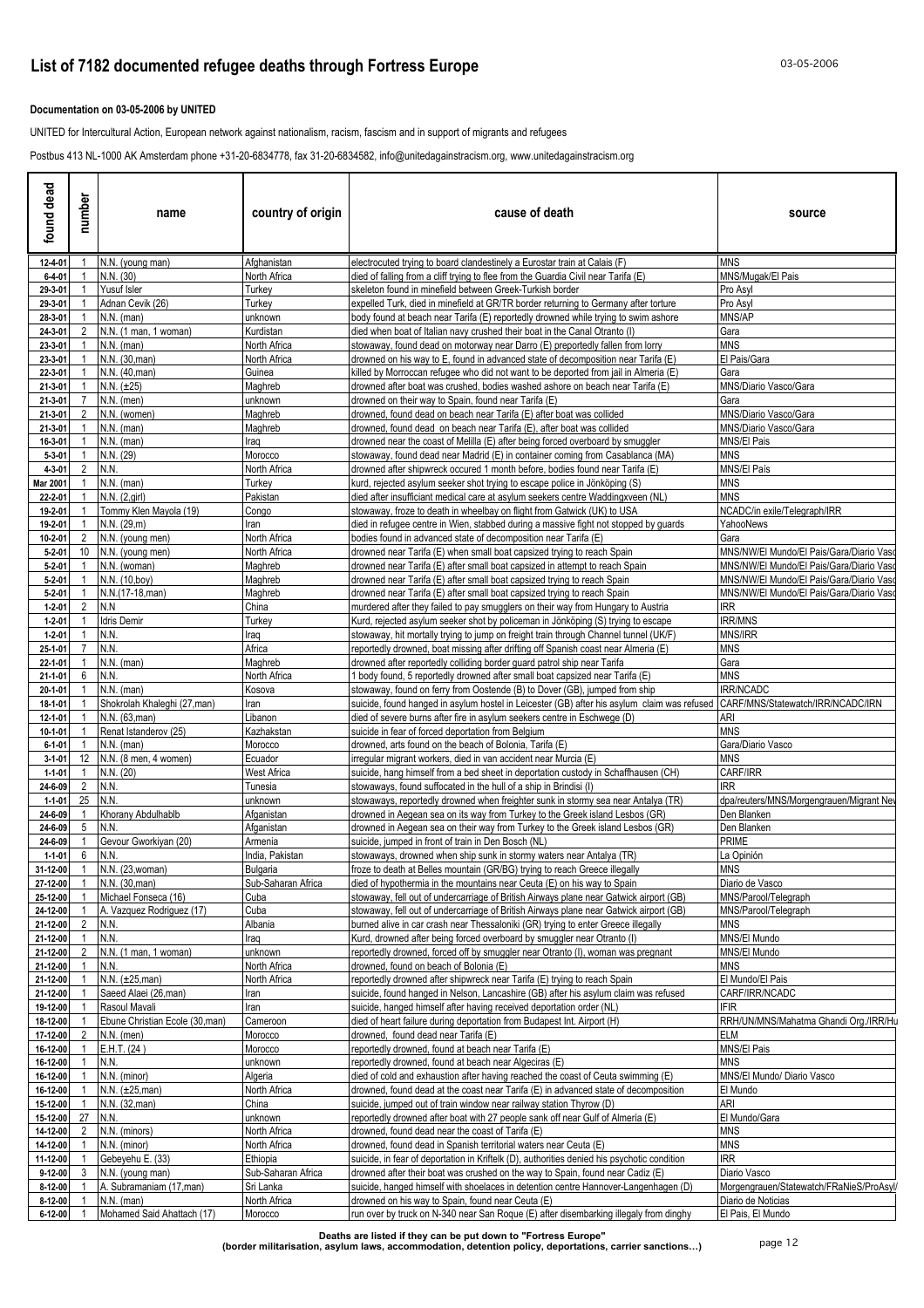### **Documentation on 03-05-2006 by UNITED**

UNITED for Intercultural Action, European network against nationalism, racism, fascism and in support of migrants and refugees

Postbus 413 NL-1000 AK Amsterdam phone +31-20-6834778, fax 31-20-6834582, info@unitedagainstracism.org, www.unitedagainstracism.org

| found dead                   | number                            | name                                         | country of origin       | cause of death                                                                                                                                                           | source                                          |
|------------------------------|-----------------------------------|----------------------------------------------|-------------------------|--------------------------------------------------------------------------------------------------------------------------------------------------------------------------|-------------------------------------------------|
| 5-12-00                      |                                   | Saulius Gonta (19)                           | Lithuania               | reportedly fell out of a truck in front of a car near El Ejido (E)                                                                                                       | El Pais                                         |
| 4-12-00                      | -1                                | $N.N.$ (man)<br>N.N.(±30,man)                | North Africa<br>Africa  | died of toxic gas near Tarifa (E) trying to cross the Strait of Gibraltar in small boat                                                                                  | MNS/El Mundo<br>MNS/Gara/El Mundo               |
| 4-12-00<br>4-12-00           | 2                                 | $N.N.$ (men)                                 | Sub-Saharan Africa      | reportedly drowned, found in Spanish territorial waters near Ceuta (E)<br>drowned, dead bodies found on a beach near Castillejos (E)                                     | El Mundo/Gara/MNS                               |
| 3-12-00                      |                                   | Abdelhadi Lamhamdi (23)                      | Morocco                 | shot dead on beach of Tarifa (E) by police while disembarking small boat                                                                                                 | El Pais/El Mundo/La Vanguardia/MNS/Diario       |
| 3-12-00                      |                                   | Kwuami Aziaku Prempe (42)                    | Togo                    | suicide, hangs himself in his house in Salzwedel (D) in feare of deportation                                                                                             | ari                                             |
| 1-12-00                      | $\overline{1}$                    | N.N.                                         | Sri Lanka               | died of exhaustion in desert crossing the Russian-Kazakh border on way to Germany                                                                                        | <b>MNS</b>                                      |
| 1-12-00                      | -1                                | $N.N.$ (man)                                 | Bosnia                  | stowaway, died by asphyxiation trying to enter Sweden illegally in boot of car                                                                                           | MNS                                             |
| 1-12-00<br>1-12-00           | 3                                 | Hossein (30)<br>N.N. (2 men, 1 pregn. women) | Bangladesh<br>Africa    | asylum seeker, committed suicide in Stockholm (S) in desperation<br>drowned, dead bodies found near Ceuta (E)                                                            | Nätverket mot rasism<br>Voix Sans Frontiers     |
| 1-12-00                      |                                   | N.N.                                         | unknown                 | drowned on his way to Spain, found near Ceuta (E)                                                                                                                        | Diario de Noticias                              |
| 28-11-00                     |                                   | Samuel Bardhi (6 month)                      | Kosovo                  | died of pneumonia in Kärnten (A), dispute of responsibility within government                                                                                            | Rosa Antifa/Format/der Standard/Die Grünen      |
| 25-11-00                     |                                   | $N.N.$ (man)                                 | Sierra Leone            | floating near Ceuta (E), drowned trying to enter the Spanish fortified enclave by water                                                                                  | MNS                                             |
| 17-11-00                     |                                   | $N.N.$ (man)                                 | unknown                 | stowaway, died after he was run over by the lorry he was hiding in in Dover (GB)                                                                                         | IRR                                             |
| 15-11-00<br>11-11-00         | 2                                 | $N.N.$ (men)<br>$N.N. (\pm 27, man)$         | Bangladesh              | shot by Turkish border guards trying to enter Turkey illegally from Iran<br>drowned on his way to Spain, body found dead near Tarifa (E)                                 | MNS<br>Diario Vasco                             |
| $9 - 11 - 00$                |                                   | Hajzer Mehmeti                               | unknown<br>Kosovo       | Roma, killed after participating in return project to village of origin near Pristina (YU)                                                                               | <b>ERRC</b>                                     |
| 9-11-00                      |                                   | Agron Mehmeti (15)                           | Kosovo                  | Roma, killed after participating in return project to village of origin near Pristina (YU)                                                                               | <b>ERRC</b>                                     |
| 9-11-00                      | $\overline{1}$                    | Istref Bajrami                               | Kosovo                  | Roma, killed after participating in return project to village of origin near Pristina (YU)                                                                               | <b>ERRC</b>                                     |
| 9-11-00                      | - 1                               | Isuf Ahmeti                                  | Kosovo                  | Roma, killed after participating in return project to village of origin near Pristina (YU)                                                                               | <b>ERRC</b>                                     |
| 5-11-00                      | 6                                 | N.N.                                         | Turkey                  | reportedly drowned in river Sava (HR/BH) when small boat capsized                                                                                                        | <b>MNS</b>                                      |
| $1 - 11 - 00$<br>1-11-00     | $\overline{2}$<br>- 1             | N.N.<br>$N.N.$ (man)                         | Tunesia<br>North Africa | drowned attempting to swim 23 km to Patelleria (I) after their small boat capsized<br>drowned, found dead near Tarifa (E), trying to cross the Strait of Gibraltar       | IRR<br><b>MNS</b>                               |
| 1-11-00                      |                                   | $N.N.$ (man)                                 | Albania                 | leader of a group of refugees in border town Florina shot dead by Greek police                                                                                           | <b>MNS</b>                                      |
| 1-11-00                      | -1                                | $N.N.$ (man)                                 | Romania                 | died after car accident, trying to escape border guards near Reitzenhain (CZ-D)                                                                                          | ARI                                             |
| 1-11-00                      |                                   | Bledar Qosku (23)                            | Albania                 | fatally injured by border guard in Messopotamia area of Kastoria (GR-AL border)                                                                                          | Greek Helsinki Monitor/OMCT                     |
| 30-10-00                     | -3                                | $N.N.$ (man)                                 | North Africa            | found dead off coast near Ragusa (I), reportedly thrown overboard by traffickers                                                                                         | MNS                                             |
| 30-10-00                     |                                   | Halil Aygun                                  | Kurdistan               | killed by border guards, caught trying to escape from bordercamp Szombathely (H)                                                                                         | Martin Luther King Organisation                 |
| 29-10-00<br>29-10-00         |                                   | Arman A. (2)<br>Atak A. (3)                  | Armenia<br>Armenia      | burned in fire in refugee centre in Hamburg (D)                                                                                                                          | ari<br>ARI                                      |
| 26-10-00                     |                                   | $N.N.$ (man)                                 | Iraq                    | burned in fire in refugee centre in Hamburg (D)<br>kurdish stowaway, found suffocated in container of Greek ship                                                         | <b>MNS</b>                                      |
| 24-10-00                     | $\overline{1}$                    | N.N.                                         | unknown                 | found dead on beach near Tarifa (E) trying to cross the Strait of Gibraltar                                                                                              | <b>MNS</b>                                      |
| 24-10-00                     |                                   | N.N.                                         | unknown                 | found dead on beach near Almeria (E) trying to cross the Strait of Gibraltar                                                                                             | <b>MNS</b>                                      |
| 22-10-00                     | 3                                 | $N.N.$ (men)                                 | Moldova/Romania         | died in van accident near Thessalonoki (GR)                                                                                                                              | <b>MNS</b>                                      |
| 18-10-00                     | 5                                 | $N.N.$ (men)                                 | Iraq                    | kurds, found dead at edge of motorway, Foggia (I) reportedly suffocated in van                                                                                           | MNS/IRR                                         |
| 18-10-00<br>13-10-00         |                                   | Mustafa Amir (22)<br>Ferrid Xhevdet (25)     | Iraq<br>Albania         | kurd, found dead at edge of motorway near Foggia (I) reportedly suffocated in van<br>died in isolation cell of detention centre Steenokerzeel (B) after trying to escape | <b>MNS</b><br>MRAX/MNS/Statewatch/IRR           |
| 4-10-00                      |                                   | $N.N.$ (man)                                 | India                   | stowaway, died when lorry hit a bridge near Cheb (CZ)                                                                                                                    | VK/taz/NOS teletext/dpa                         |
| 2-10-00                      |                                   | N.N. (29, man)                               | Russia                  | sans-papier, jumped out of fast driving train in (D), afraid of deportation                                                                                              | dpa/IRR                                         |
| 29-9-00                      |                                   | N.N. (21, man)                               | Pakistan                | stowaway, froze to dead in wheelbay of Lufthansa airplane at Frankfurt (D) airport                                                                                       | taz/IRR/ARI                                     |
| 19-9-00                      |                                   | N.N. (13,boy)                                | Bosnia                  | suicide, jumped from church tower in Villach (A) afraid of deportation                                                                                                   | der Standard                                    |
| 16-9-00                      | 2                                 | $N.N.$ (men)                                 | India                   | stowaways, suffocated in container on ship in the harbour of Korinthos (GR)                                                                                              | taz/Int. Refugee news                           |
| $5 - 9 - 00$<br>5-9-00       | 2<br>$\overline{7}$               | N.N. (1 man, 1 woman)<br>N.N.                | Africa<br>Africa        | drowned in Moroccan territorial waters, trying to reach Spain in small boat<br>reportedly drowned in Moroccan territorial waters, on way to Spain                        | MNS/Gara<br>MNS/Gara                            |
| $3 - 9 - 00$                 |                                   | $1$ N.N. (man)                               | North Africa            | drowned on his way to Spain, found near Bahia Plata (E)                                                                                                                  | Mugak                                           |
| $1 - 9 - 00$                 | $\overline{2}$                    | N.N.                                         | Turkey                  | killed in minefield on Greek-Turkish border trying to cross illegally                                                                                                    | <b>MNS</b>                                      |
| 30-8-00                      |                                   | Altankov Dagwasoundel (28)                   | Mongolia                | fell to death from 6th floor window, trying to escape detention in Berlin Köpenick (D)                                                                                   | ARI/Flüchtlingsrat Berlin/Liga für Mr./MNS/TA   |
| 29-8-00                      | $\overline{1}$                    | N.N.                                         | Turkey                  | killed in minefield on Greek-Turkish border trying to cross illegally                                                                                                    | <b>MNS</b>                                      |
| 29-8-00                      | $\overline{7}$<br>$5\phantom{.0}$ | N.N. (4 men, 3 children)<br>N.N.             | Iran<br>Iran            | drowned in river Sava (HR/BH) trying to travel illegally to Western Europe<br>drowned in river Sava (HR/BH) trying to travel illegally to Western Europe                 | MNS, AFP, taz, IFIR<br>MNS, AFP, taz, IFIR      |
| 29-8-00<br>28-8-00           | 5                                 | N.N.                                         | unknown                 | drowned, when fisher boat sank near Isola Capo Rizzuto (I)                                                                                                               | <b>IRR</b>                                      |
| 28-8-00                      |                                   | N.N.                                         | unknown                 | reportedly drowned in river Oder (D/PL) near Genschmar                                                                                                                   | German Government                               |
| 26-8-00                      | $\overline{7}$                    | N.N. (men)                                   | Iraq, Afgh., Iran       | drowned near Kos (GR), when small boat capsized                                                                                                                          | AFP, AP, BBC                                    |
| 26-8-00                      |                                   | N.N. (woman)                                 | unknown                 | drowned near Kos (GR), when small boat capsized                                                                                                                          | AFP, AP, BBC                                    |
| 26-8-00                      | 16                                | N.N.                                         | Iraq, Afgh., Iran       | missing, reportedly drowned near Kos (GR), after small boat capsized                                                                                                     | AFP, AP, BBC                                    |
| 13-8-00<br>12-8-00           | $\overline{4}$                    | N.N.<br>N.N.                                 | unknown<br>unknown      | drowned, dinghy shipwrecked decomposing bodies washed ashore in Almería (E)<br>found dead floating near Almeria (E) reportedly trying to reach Spain                     | Movimiento Contra la Intolerancia<br><b>MNS</b> |
| $8 - 8 - 00$                 | $\overline{2}$                    | N.N. (women)                                 | unknown                 | drowned, reportedly forced by traffickers to jump into Adriatic Sea near Bari (I)                                                                                        | taz/MNS                                         |
| $8 - 8 - 00$                 | 2                                 | N.N.                                         | unknown                 | missing, reportedly forced by traffickers to jump into Adriatic Sea near Bari (I)                                                                                        | <b>MNS</b>                                      |
| 7-8-00                       |                                   | $N.N.$ (man)                                 | Iraq                    | died of injuries, jumping out of police van near Györ (H) trying to escape deportation                                                                                   | AFP                                             |
| $6 - 8 - 00$                 |                                   | $N.N.$ (man)                                 | unknown                 | stowaway, crushed to death in back of a truck on his way to Spain                                                                                                        | Mugak                                           |
| $5 - 8 - 00$                 |                                   | N.N.                                         | unknown                 | found dead, reportedly drowned while trying to reach Spain                                                                                                               | MNS/Mugak/El País                               |
| $5 - 8 - 00$                 | 32                                | N.N.                                         | unknown                 | drowned, when ship sank near Tanger (E), authorities did not help in rescue                                                                                              | Mugak                                           |
| $1 - 8 - 00$<br>$1 - 8 - 00$ | 24                                | N.N.<br>N.N.                                 | Turkey<br>unknown       | drowned when Turkish boat with 31 immigrants capsized in the Aegean Sea<br>found dead, reportedly drowned while trying to reach Spain                                    | Care<br>MNS                                     |
| 30-7-00                      |                                   | unborn baby (8,5 months)                     | Sierra Leone            | unborn baby (8,5 months) died after bad treatment of mother at Roissy airport (F)                                                                                        | MNS                                             |
| 30-7-00                      |                                   | Jasmin Mohamad Ali (29)                      | Iraq                    | suicide, laid down in the middle of a highway in Germany in fear of deportation                                                                                          | ARI                                             |
| 27-7-00                      |                                   | N.N. (man)                                   | Sub-Saharan Africa      | reportedly drowned, missing near Arinaga (E) trying to go to Spain from Morocco                                                                                          | Mugak                                           |
| 24-7-00                      | 2                                 | N.N. (men)                                   | Kurdistan               | drowned, after falling into the Adriatic Sea (I) in a collision with a police boat                                                                                       | MNS/VK                                          |
| 24-7-00                      |                                   | 2 N.N. (1 woman, 1 man)                      | Africa                  | found dead near Tarifa (E), reportedly drowned trying to reach Spain                                                                                                     | taz/MNS/VK                                      |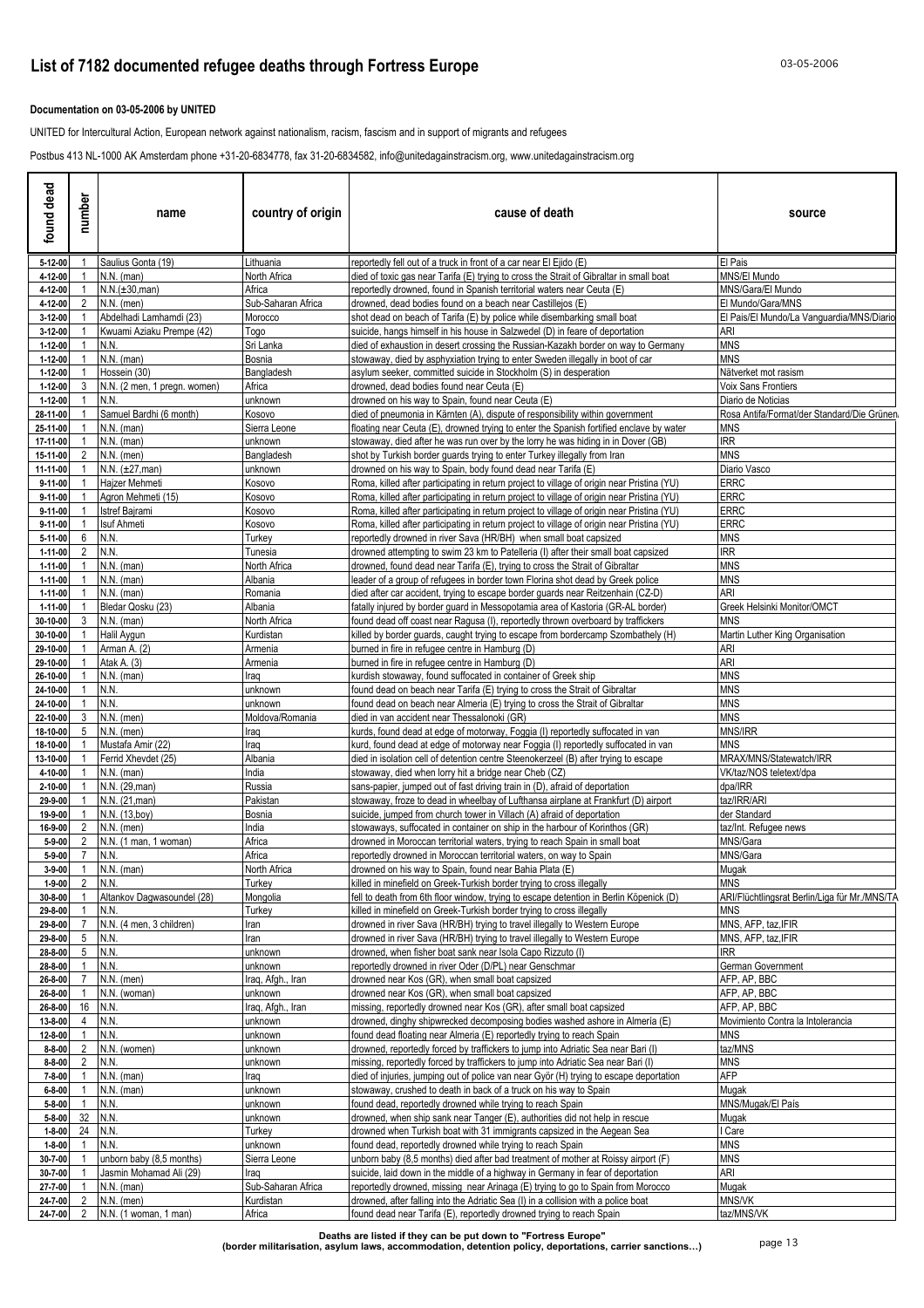### **Documentation on 03-05-2006 by UNITED**

UNITED for Intercultural Action, European network against nationalism, racism, fascism and in support of migrants and refugees

Postbus 413 NL-1000 AK Amsterdam phone +31-20-6834778, fax 31-20-6834582, info@unitedagainstracism.org, www.unitedagainstracism.org

| dead<br>found                | number         | name                             | country of origin  | cause of death                                                                                                                                                         | source                                                                               |
|------------------------------|----------------|----------------------------------|--------------------|------------------------------------------------------------------------------------------------------------------------------------------------------------------------|--------------------------------------------------------------------------------------|
| 24-7-00                      | $\mathbf{2}$   | $N.N.$ (men)                     | North Africa       | found near Ceuta (E), reportedly drowned trying to reach Spain                                                                                                         | <b>MNS/VK</b>                                                                        |
| 23-7-00                      |                | N.N. (±22, woman)                | Morocco            | found dead near Ceuta (E), drowned trying to reach Spain                                                                                                               | MNS/Diario de Navarra/El Pais/Mugak                                                  |
| 23-7-00<br>22-7-00           | 2              | N.N. (young man)<br>N.N.         | Morocco            | drowned near Algeciras (E) after shipwreck of a boat carrying other 36 migrants<br>found dead near Tarifa (E), reportedly drowned trying to reach Spain                | Diario de Navarra/El País<br>MNS/VK                                                  |
| 18-7-00                      |                | N.N. (young woman)               | unknown<br>unknown | drowned, found floating in state of decomposition near the coast of Barbate (E)                                                                                        | <b>MNS</b>                                                                           |
| 17-7-00                      |                | Mahalil Silva                    | Shri Lanka         | died, kept on Lanarca airport (CY) for 11 days while being denied proper medical care                                                                                  | Immigrant Support Action Group Cyprus                                                |
| 13-7-00                      |                | $N.N.$ (man)                     | unknown            | drowned near Bojador, Canary Islands (E)                                                                                                                               | El Mundo/Mugak                                                                       |
| 13-7-00                      | 13             | $N.N.$ (man)                     | unknown            | reportedly drowned near Bojador, Canary Islands (E)                                                                                                                    | El Mundo/Mugak                                                                       |
| 10-7-00                      |                | N.N.                             | unknown            | reportedly drowned in river Oder (D/PL) near Groß Breesen                                                                                                              | German Government                                                                    |
| $8 - 7 - 00$<br>$1 - 7 - 00$ |                | Negmiye Beraj (10 month)<br>N.N. | Kosovo<br>Africa   | died, left alone on Italian shore by trafficker fleeing approaching police<br>found dead in Fuerteventura (E), reportedlydrowned trying to reach the Canary Isl.       | MNS/IRR<br>VK                                                                        |
| $1 - 7 - 00$                 | 2              | N.N.                             | Africa             | found dead near Tarifa (E), reportedly drowned trying to reach Spain                                                                                                   | VK                                                                                   |
| 23-6-00                      |                | Pat (22, woman)                  | Nigeria            | asylum seeker, committed suicide in Dublin (IRL) in fear of deportation                                                                                                | <b>Irish Times</b>                                                                   |
| 19-6-00                      |                | Lin Rul Zhen                     | China              | suffocated in sealed trailer of a truck on ferry from Zeebrugge (B) to Dover (GB)                                                                                      | VK/het Parool/dpa/AP/Mugak/Reuters/AP/NI                                             |
| 19-6-00                      |                | Gao Yue Ru                       | China              | suffocated in sealed trailer of a truck on ferry from Zeebrugge (B) to Dover (GB)                                                                                      | VK/het Parool/dpa/AP/Muqak/Reuters/AP/NI                                             |
| 19-6-00<br>19-6-00           |                | Lin Guang<br>Ke Mei Zhu          | China<br>China     | suffocated in sealed trailer of a truck on ferry from Zeebrugge (B) to Dover (GB)                                                                                      | VK/het Parool/dpa/AP/Mugak/Reuters/AP/NE<br>VK/het Parool/dpa/AP/Muqak/Reuters/AP/NE |
| 19-6-00                      |                | Yang Jiao Hua                    | China              | suffocated in sealed trailer of a truck on ferry from Zeebrugge (B) to Dover (GB)<br>suffocated in sealed trailer of a truck on ferry from Zeebrugge (B) to Dover (GB) | VK/het Parool/dpa/AP/Muqak/Reuters/AP/NE                                             |
| 19-6-00                      |                | Li Yong                          | China              | suffocated in sealed trailer of a truck on ferry from Zeebrugge (B) to Dover (GB)                                                                                      | VK/het Parool/dpa/AP/Mugak/Reuters/AP/NI                                             |
| 19-6-00                      |                | Lin Zhao Hang                    | China              | suffocated in sealed trailer of a truck on ferry from Zeebrugge (B) to Dover (GB)                                                                                      | VK/het Parool/dpa/AP/Mugak/Reuters/AP/NE                                             |
| 19-6-00                      |                | Lin Chen Xing                    | China              | suffocated in sealed trailer of a truck on ferry from Zeebrugge (B) to Dover (GB)                                                                                      | VK/het Parool/dpa/AP/Mugak/Reuters/AP/NI                                             |
| 19-6-00                      |                | Sun Dao Xian                     | China              | suffocated in sealed trailer of a truck on ferry from Zeebrugge (B) to Dover (GB)                                                                                      | VK/het Parool/dpa/AP/Mugak/Reuters/AP/NE                                             |
| 19-6-00<br>19-6-00           |                | Cheng Kam Kwon<br>Lin Li Guang   | China<br>China     | suffocated in sealed trailer of a truck on ferry from Zeebrugge (B) to Dover (GB)<br>suffocated in sealed trailer of a truck on ferry from Zeebrugge (B) to Dover (GB) | VK/het Parool/dpa/AP/Mugak/Reuters/AP/NE<br>VK/het Parool/dpa/AP/Mugak/Reuters/AP/NE |
| 19-6-00                      |                | Kuo Chien Ming                   | China              | suffocated in sealed trailer of a truck on ferry from Zeebrugge (B) to Dover (GB)                                                                                      | VK/het Parool/dpa/AP/Mugak/Reuters/AP/NE                                             |
| 19-6-00                      |                | Xue You Jie                      | China              | suffocated in sealed trailer of a truck on ferry from Zeebrugge (B) to Dover (GB)                                                                                      | VK/het Parool/dpa/AP/Mugak/Reuters/AP/NI                                             |
| 19-6-00                      |                | Cai Fang Quing                   | China              | suffocated in sealed trailer of a truck on ferry from Zeebrugge (B) to Dover (GB)                                                                                      | VK/het Parool/dpa/AP/Muqak/Reuters/AP/NE                                             |
| 19-6-00                      |                | Ni Yan Hua                       | China              | suffocated in sealed trailer of a truck on ferry from Zeebrugge (B) to Dover (GB)                                                                                      | VK/het Parool/dpa/AP/Mugak/Reuters/AP/NE                                             |
| 19-6-00<br>19-6-00           |                | Lin Yi Hua<br>Gao Jun Wei        | China<br>China     | suffocated in sealed trailer of a truck on ferry from Zeebrugge (B) to Dover (GB)<br>suffocated in sealed trailer of a truck on ferry from Zeebrugge (B) to Dover (GB) | VK/het Parool/dpa/AP/Mugak/Reuters/AP/NE<br>VK/het Parool/dpa/AP/Mugak/Reuters/AP/NE |
| 19-6-00                      |                | Zheng Bo Ying                    | China              | suffocated in sealed trailer of a truck on ferry from Zeebrugge (B) to Dover (GB)                                                                                      | VK/het Parool/dpa/AP/Mugak/Reuters/AP/NE                                             |
| 19-6-00                      |                | Lin Guo Liang                    | China              | suffocated in sealed trailer of a truck on ferry from Zeebrugge (B) to Dover (GB)                                                                                      | VK/het Parool/dpa/AP/Mugak/Reuters/AP/NE                                             |
| 19-6-00                      |                | Cao Xiang Ping                   | China              | suffocated in sealed trailer of a truck on ferry from Zeebrugge (B) to Dover (GB)                                                                                      | VK/het Parool/dpa/AP/Mugak/Reuters/AP/NE                                             |
| 19-6-00                      |                | Chen Xing Zhong                  | China              | suffocated in sealed trailer of a truck on ferry from Zeebrugge (B) to Dover (GB)                                                                                      | VK/het Parool/dpa/AP/Mugak/Reuters/AP/NI                                             |
| 19-6-00<br>19-6-00           |                | He Chang Ming<br>Xue Di Di       | China<br>China     | suffocated in sealed trailer of a truck on ferry from Zeebrugge (B) to Dover (GB)                                                                                      | VK/het Parool/dpa/AP/Mugak/Reuters/AP/NE                                             |
| 19-6-00                      |                | Cao Xian Xin                     | China              | suffocated in sealed trailer of a truck on ferry from Zeebrugge (B) to Dover (GB)<br>suffocated in sealed trailer of a truck on ferry from Zeebrugge (B) to Dover (GB) | VK/het Parool/dpa/AP/Mugak/Reuters/AP/NE<br>VK/het Parool/dpa/AP/Mugak/Reuters/AP/NE |
| 19-6-00                      |                | Jiang Jan Ming                   | China              | suffocated in sealed trailer of a truck on ferry from Zeebrugge (B) to Dover (GB)                                                                                      | VK/het Parool/dpa/AP/Muqak/Reuters/AP/NE                                             |
| 19-6-00                      |                | Lin Ming Gui                     | China              | suffocated in sealed trailer of a truck on ferry from Zeebrugge (B) to Dover (GB)                                                                                      | VK/het Parool/dpa/AP/Mugak/Reuters/AP/NE                                             |
| 19-6-00                      |                | Jiang Bin                        | China              | suffocated in sealed trailer of a truck on ferry from Zeebrugge (B) to Dover (GB)                                                                                      | VK/het Parool/dpa/AP/Mugak/Reuters/AP/NE                                             |
| 19-6-00                      |                | Lin De Bin                       | China              | suffocated in sealed trailer of a truck on ferry from Zeebrugge (B) to Dover (GB)                                                                                      | VK/het Parool/dpa/AP/Mugak/Reuters/AP/NE                                             |
| 19-6-00<br>19-6-00           |                | Chen Yi Hua<br>Li Zheng Guang    | China<br>China     | suffocated in sealed trailer of a truck on ferry from Zeebrugge (B) to Dover (GB)<br>suffocated in sealed trailer of a truck on ferry from Zeebrugge (B) to Dover (GB) | VK/het Parool/dpa/AP/Muqak/Reuters/AP/NI<br>VK/het Parool/dpa/AP/Mugak/Reuters/AP/NE |
| 19-6-00                      |                | Lin Ming Kun                     | China              | suffocated in sealed trailer of a truck on ferry from Zeebrugge (B) to Dover (GB)                                                                                      | VK/het Parool/dpa/AP/Muqak/Reuters/AP/NE                                             |
| 19-6-00                      | $\mathbf{1}$   | He Yu Yuan                       | China              | suffocated in sealed trailer of a truck on ferry from Zeebrugge (B) to Dover (GB)                                                                                      | VK/het Parool/dpa/AP/Mugak/Reuters/AP/NE                                             |
| 19-6-00                      | $\overline{1}$ | Lin Tong Hui                     | China              | suffocated in sealed trailer of a truck on ferry from Zeebrugge (B) to Dover (GB)                                                                                      | VK/het Parool/dpa/AP/Mugak/Reuters/AP/NE                                             |
| 19-6-00                      |                | Lin Tong Yong                    | China              | suffocated in sealed trailer of a truck on ferry from Zeebrugge (B) to Dover (GB)                                                                                      | VK/het Parool/dpa/AP/Mugak/Reuters/AP/NE                                             |
| 19-6-00<br>19-6-00           |                | Ke Yong Min<br>Ye Qi Ban         | China<br>China     | suffocated in sealed trailer of a truck on ferry from Zeebrugge (B) to Dover (GB)<br>suffocated in sealed trailer of a truck on ferry from Zeebrugge (B) to Dover (GB) | VK/het Parool/dpa/AP/Mugak/Reuters/AP/NE<br>VK/het Parool/dpa/AP/Mugak/Reuters/AP/NE |
| 19-6-00                      |                | Dong Ti Di                       | China              | suffocated in sealed trailer of a truck on ferry from Zeebrugge (B) to Dover (GB)                                                                                      | VK/het Parool/dpa/AP/Mugak/Reuters/AP/NE                                             |
| 19-6-00                      |                | Li Xiao Xiang                    | China              | suffocated in sealed trailer of a truck on ferry from Zeebrugge (B) to Dover (GB)                                                                                      | VK/het Parool/dpa/AP/Mugak/Reuters/AP/NE                                             |
| 19-6-00                      |                | Lin Bin                          | China              | uffocated in sealed trailer of a truck on ferry from Zeebrugge (B) to Dover (GB)                                                                                       | VK/het Parool/dpa/AP/Muqak/Reuters/AP/NE                                             |
| 19-6-00                      |                | Weng Rui Ping                    | China              | suffocated in sealed trailer of a truck on ferry from Zeebrugge (B) to Dover (GB)                                                                                      | VK/het Parool/dpa/AP/Mugak/Reuters/AP/NE                                             |
| 19-6-00                      |                | Lin Fa Ming                      | China              | uffocated in sealed trailer of a truck on ferry from Zeebrugge (B) to Dover (GB)                                                                                       | VK/het Parool/dpa/AP/Mugak/Reuters/AP/NE                                             |
| 19-6-00<br>19-6-00           |                | Lin Bing<br>Lin Ming Hui         | China<br>China     | suffocated in sealed trailer of a truck on ferry from Zeebrugge (B) to Dover (GB)<br>uffocated in sealed trailer of a truck on ferry from Zeebrugge (B) to Dover (GB)  | VK/het Parool/dpa/AP/Mugak/Reuters/AP/NE<br>VK/het Parool/dpa/AP/Mugak/Reuters/AP/NE |
| 19-6-00                      |                | Lin Bin Jian                     | China              | suffocated in sealed trailer of a truck on ferry from Zeebrugge (B) to Dover (GB)                                                                                      | VK/het Parool/dpa/AP/Mugak/Reuters/AP/NE                                             |
| 19-6-00                      |                | He Hua Shun                      | China              | suffocated in sealed trailer of a truck on ferry from Zeebrugge (B) to Dover (GB)                                                                                      | VK/het Parool/dpa/AP/Mugak/Reuters/AP/NE                                             |
| 19-6-00                      |                | Yang Xin Xiaun                   | China              | suffocated in sealed trailer of a truck on ferry from Zeebrugge (B) to Dover (GB)                                                                                      | VK/het Parool/dpa/AP/Mugak/Reuters/AP/NE                                             |
| 19-6-00                      |                | Lin Feng Di                      | China              | suffocated in sealed trailer of a truck on ferry from Zeebrugge (B) to Dover (GB)                                                                                      | VK/het Parool/dpa/AP/Mugak/Reuters/AP/NE                                             |
| 19-6-00<br>19-6-00           |                | Yao Zhong Ai<br>He Ming Qiang    | China<br>China     | suffocated in sealed trailer of a truck on ferry from Zeebrugge (B) to Dover (GB)                                                                                      | VK/het Parool/dpa/AP/Mugak/Reuters/AP/NE<br>VK/het Parool/dpa/AP/Mugak/Reuters/AP/NE |
| 19-6-00                      |                | Lin Xian Long                    | China              | suffocated in sealed trailer of a truck on ferry from Zeebrugge (B) to Dover (GB)<br>suffocated in sealed trailer of a truck on ferry from Zeebrugge (B) to Dover (GB) | VK/het Parool/dpa/AP/Mugak/Reuters/AP/NE                                             |
| 19-6-00                      |                | Chen Jin Tian                    | China              | suffocated in sealed trailer of a truck on ferry from Zeebrugge (B) to Dover (GB)                                                                                      | VK/het Parool/dpa/AP/Mugak/Reuters/AP/NE                                             |
| 19-6-00                      |                | Lin Xin Chai                     | China              | suffocated in sealed trailer of a truck on ferry from Zeebrugge (B) to Dover (GB)                                                                                      | VK/het Parool/dpa/AP/Mugak/Reuters/AP/NE                                             |
| 19-6-00                      |                | Shi Wen Jie                      | China              | suffocated in sealed trailer of a truck on ferry from Zeebrugge (B) to Dover (GB)                                                                                      | VK/het Parool/dpa/AP/Mugak/Reuters/AP/NE                                             |
| 19-6-00                      |                | Ding Xiang You                   | China              | suffocated in sealed trailer of a truck on ferry from Zeebrugge (B) to Dover (GB)                                                                                      | VK/het Parool/dpa/AP/Mugak/Reuters/AP/NE                                             |
| 19-6-00<br>19-6-00           |                | You Long Zhong<br>Lin Xue Luan   | China<br>China     | suffocated in sealed trailer of a truck on ferry from Zeebrugge (B) to Dover (GB)<br>suffocated in sealed trailer of a truck on ferry from Zeebrugge (B) to Dover (GB) | VK/het Parool/dpa/AP/Mugak/Reuters/AP/NE<br>VK/het Parool/dpa/AP/Mugak/Reuters/AP/NE |
| 19-6-00                      |                | Li Zhen Quan                     | China              | suffocated in sealed trailer of a truck on ferry from Zeebrugge (B) to Dover (GB)                                                                                      | VK/het Parool/dpa/AP/Mugak/Reuters/AP/NE                                             |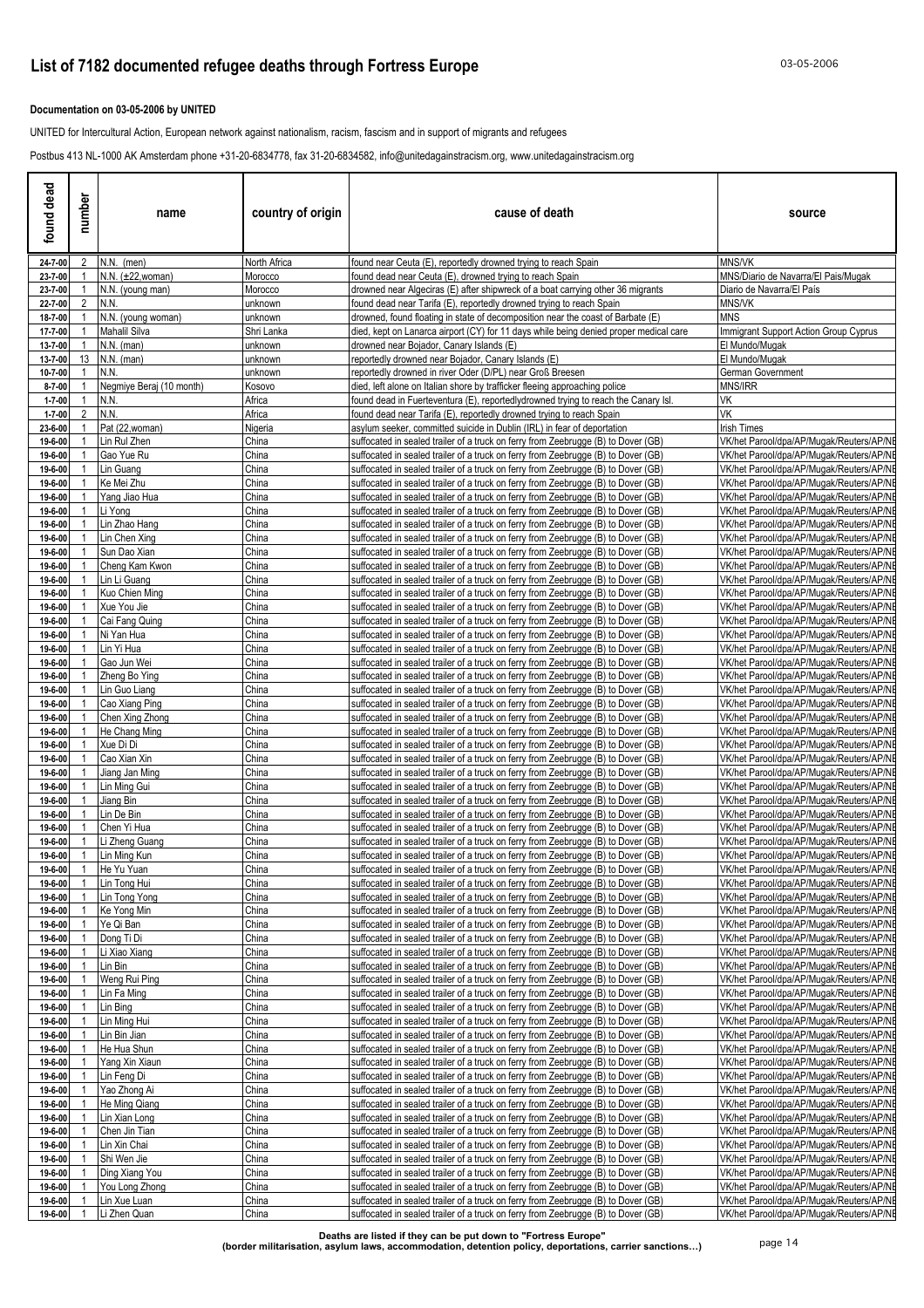### **Documentation on 03-05-2006 by UNITED**

UNITED for Intercultural Action, European network against nationalism, racism, fascism and in support of migrants and refugees

Postbus 413 NL-1000 AK Amsterdam phone +31-20-6834778, fax 31-20-6834582, info@unitedagainstracism.org, www.unitedagainstracism.org

| found dead                   | number         | name                          | country of origin       | cause of death                                                                                                                                                      | source                                                                             |
|------------------------------|----------------|-------------------------------|-------------------------|---------------------------------------------------------------------------------------------------------------------------------------------------------------------|------------------------------------------------------------------------------------|
| 19-6-00                      |                | Guo Ting Xing                 | China                   | suffocated in sealed trailer of a truck on ferry from Zeebrugge (B) to Dover (GB)                                                                                   | VK/het Parool/dpa/AP/Muqak/Reuters/AP/NE                                           |
| $6 - 6 - 00$                 |                | N.N.                          | unknown                 | drowned, forced by traffickers to jump into Adriatic Sea near Otranto (I)                                                                                           | MNS/taz                                                                            |
| 4-6-00                       | 2              | N.N.                          | Dominican Republic      | stowaways, found dead in undercarriage of airplane at Stockholm (S) airport                                                                                         | taz/I Care News/Ananova/MNS                                                        |
| 4-6-00<br>$1 - 6 - 00$       | 2              | N.N. (39, man)<br>N.N.        | Afghanistan<br>Africa   | suicide, rejected asylum seeker set himself on fire in refugee home Rüsselsheim (D)<br>stowaways found dead on Maltese freighter, reportedly suffocated or poisoned | ARI<br>Mugak                                                                       |
| 30-5-00                      |                | N.N. (young man)              | Morrocco                | died of burns and crushed head after falling from underneath lorry near Rinconcillo (E)                                                                             | <b>MNS/El País</b>                                                                 |
| 19-5-00                      | 5              | N.N.                          | North Africa            | drowned when vessel sank in the Straits of Gibraltar near Tarifa (E)                                                                                                | <b>CARE News/Town Crier</b>                                                        |
| 19-5-00                      |                | N.N. (16, girl)               | North Africa            | drowned when vessel sank in the Straits of Gibraltar near Tarifa (E)                                                                                                | CARE News/Town Crier                                                               |
| 17-5-00                      |                | Hamid Sabur (5)               | Afghanistan             | asylum seeker, died due to lack of medical attention in 'pension detention' in Gols (A)                                                                             | <b>MNS</b>                                                                         |
| 14-5-00<br>14-5-00           | -3<br>10       | N.N. (2 men, 1 woman)<br>N.N. | unknown<br>unknown      | drowned after boat carrying immigrants sank near Cadiz (E)<br>nissing, reportedly drowned after boat carrying immigrants sank near Cadiz (E)                        | <b>CARE News/The Entertainer Online</b><br><b>CARE News/The Entertainer Online</b> |
| 14-5-00                      | 2              | N.N.                          | unknown                 | eportedly drowned trying to cross the Strait of Gibraltar (E)                                                                                                       | <b>CARE News/The Entertainer Online</b>                                            |
| 12-5-00                      |                | N.N. (30)                     | Albania                 | died by jumping into 300 metre deep gorge trying to flee border police in Greece                                                                                    | <b>MNS</b>                                                                         |
| 12-5-00                      | 6              | N.N. (16, boy; 5 men)         | North Africa            | drowned, when rubber dinghy hit a reef and sank near Tarifa (E)                                                                                                     | <b>MNS/El Pais</b>                                                                 |
| 10-5-00                      | 9              | N.N.                          | Afgh./Bangl./Pak        | shot by Turkish border police, trying to cross Turkish/Iranian border illegally                                                                                     | taz/dpa/AFP                                                                        |
| $7 - 5 - 00$<br>$7 - 5 - 00$ | 2              | N.N.<br>N.N. (men)            | unknown<br>North Africa | eportedly drowned in river Oder (D/PL) near Kienitz<br>drowned, bodies found in advanced state of decomposition near Tarifa (E)                                     | German Government<br><b>MNS</b>                                                    |
| $7 - 5 - 00$                 | 3              | N.N.                          | unknown                 | drowned, when small boat capsized near Tarifa (E)                                                                                                                   | <b>MNS</b>                                                                         |
| $7 - 5 - 00$                 | 11             | N.N                           | unknown                 | eportedly drowned, missing after small boat capsized near Tarifa (E)                                                                                                | <b>MNS</b>                                                                         |
| $6 - 5 - 00$                 |                | Naimah H.                     | Algeria                 | committed suicide in asylum seekers transit station (detention) at Frankfurt (D) airport                                                                            | taz/Pax Christi/Frankfurter Rundschau/IRR/M                                        |
| $5 - 5 - 00$                 |                | Hytime Hadjari (18)           | Albania                 | drowned after their small boat collided with coast quards near Otranto (I)                                                                                          | taz/Giuliano News Chronicle/AFP/IRR                                                |
| $5 - 5 - 00$                 | 13             | Sulko Yenci (25)<br>N.N       | Albania<br>Albania      | drowned after their small boat collided with coast guards near Otranto (I)                                                                                          | taz/Giuliano News Chronicle/AFP/IRR<br>taz/Giuliano News Chronicle/AFP/LS/Vita/TL  |
| $5 - 5 - 00$<br>$5 - 5 - 00$ | 3              | N.N.                          | Albania                 | drowned after their small boat collided with coast guards near Otranto (I)<br>nissing, reportedly drowned after collision with coast guards near Otranto (I)        | Giuliano News Chronicle/LS/Vita/TL                                                 |
| 4-5-00                       |                | N.N. (40, man)                | Slovakia                | died in police custody in Wien (A) after being arrested for illegal stay                                                                                            | SOS-Menschenrechte                                                                 |
| $3 - 5 - 00$                 |                | 12 N.N.                       | Africa                  | drowned near El Ayhun (MA) after small boat capsized on way to Canaries (E)                                                                                         | taz                                                                                |
| $2 - 5 - 00$                 |                |                               | Nigeria                 | died in a detention Center in Wien (A) after being beaten by police                                                                                                 | AFP/AHDA/I CARE                                                                    |
| $2 - 5 - 00$                 |                | Khouyi Mbarek (13)<br>N.N.    | Morocco                 | found dead at shore in Scicli (I), reportedly thrown overboard as stowaways                                                                                         | Giuliano News Chronicle                                                            |
| $2 - 5 - 00$<br>$2 - 5 - 00$ |                | N.N.                          | Morocco<br>unknown      | found dead at shore in Scicli (I), reportedly thrown overboard as stowaways<br>eportedly drowned in river Neiße (D/PL) near Porajow                                 | Giuliano News Chronicle<br>German Government                                       |
| <b>May 2000</b>              |                | N.N.                          | Iran                    | drowned in river Sava (HR/BH) trying to travel illegally to Western Europe                                                                                          | <b>MNS</b>                                                                         |
| <b>May 2000</b>              |                | N.N.                          | Morocco                 | found dead in Cadiz (E) reportedly hit by van in which he travelled to Spain                                                                                        | Mugak                                                                              |
| <b>May 2000</b>              |                | N.N.                          | unknown                 | drowned after boat carrying 20 immigrants sank near Tarifa (E), others missing                                                                                      | Mugak                                                                              |
| <b>May 2000</b>              |                | $N.N.$ (man)                  | North Africa            | semi-decomposed body, found on coast of Ceuta (E)                                                                                                                   | Mugak                                                                              |
| $1 - 5 - 00$<br>30-4-00      | 2              | N.N. (man)<br>$N.N.$ (men)    | unknown<br>unknown      | died in minefield in Nea Vissa region (GR) near Turkish border<br>eportedly drowned, after shipwreckage near Cadiz (E)                                              | <b>MNS</b><br>Diario de Navarra                                                    |
| 30-4-00                      | 20             | N.N.                          | unknown                 | Irowned, found near Malaga (E) after shipwreckage near Cadiz (E)                                                                                                    | Diario de Navarra                                                                  |
| 30-4-00                      |                | N.N                           | unknown                 | ell from underside truck, run over by car disembarking ferry in Algeciras (E)                                                                                       | Diario de Navarra                                                                  |
| 30-4-00                      |                | N.N.                          | Maghreb                 | drowned, found dead 550 meters from Ceuta (E)                                                                                                                       | Diario de Navarra                                                                  |
| 29-4-00                      | 20             | N.N                           | North Africa            | drowned when small boat sank in storm near Tarifa (E) on way to Spain                                                                                               | <b>MNS</b>                                                                         |
| 29-4-00<br>23-4-00           |                | N.N.<br>$N.N.$ (man)          | North Africa<br>Romania | drowned, body found in advanced state of decomposition near Tarifa (E)<br>ound dead floating in Evros river (GR/TR) reportedly trying to cross border               | <b>MNS</b><br><b>MNS</b>                                                           |
| 23-4-00                      |                | N.N. (young woman)            | China                   | stabbed to death in Netherlands by compratiot asylum seeker in fear of deportation                                                                                  | <b>MNS</b>                                                                         |
| 23-4-00                      |                | N.N. (young woman)            | China                   | suicide after killing compatriot asylum seeker in fear of deportation in NL                                                                                         | <b>MNS</b>                                                                         |
| $22 - 4 - 00$                | $\overline{1}$ | N.N. (man)                    | Algeria                 | drowned, found dead 200 meters from Melilla (E)                                                                                                                     | El País                                                                            |
| 19-4-00                      | $\overline{1}$ | Kalin Mohammed Fati (26)      | Iraq                    | Kurd, drowned when smugglers tried to escape border police near Italian coast                                                                                       | Giuliano News Chronicle                                                            |
| 15-4-00<br>15-4-00           | 3<br>5         | N.N. (2 women, 1 man)<br>N.N. | Africa<br>Africa        | drowned (one woman pregnant) when boat sank near the Canary Islands (E)<br>missing, reportedly drowned when boat sank near the Canary Islands (E)                   | AFP/MNS/Diario Vasco/TAZ<br>AFP/MNS/Diario Vasco                                   |
| 14-4-00                      |                | N.N.                          | Ukraine                 | eportedly drowned in river Oder (D/PL) near Lebus                                                                                                                   | German Government                                                                  |
| 14-4-00                      | 2              | $N.N.$ (men)                  | Morocco                 | stowaways, found dead in the trailer of a truck at the port of Almeria (E)                                                                                          | <b>AFP/El País</b>                                                                 |
| 13-4-00                      |                | $N.N.$ (man)                  | Morocco                 | stowaway, drowned, jumped from ship to avoid border control in port of Genova (I)                                                                                   | Giuliano News Chronicle/ANSA                                                       |
| $8 - 4 - 00$                 |                | N.N. (woman)                  | unknown                 | crushed to death by truck in Sussex (GB) trying to immigrate to Britain illegally                                                                                   | VK/No Pasaran/IRR/NCRM                                                             |
| $7 - 4 - 00$                 |                | Kandan Ravi (12)              | Sri Lanka               | disappeared after being 'released' from detention prison in Berlin (D)                                                                                              | <b>ARI</b>                                                                         |
| $3 - 4 - 00$<br>$1 - 4 - 00$ |                | $N.N.$ (man)<br>$N.N.$ (man)  | North Africa<br>Morocco | died after being rescued from small boat by border police near coast of Almeria (E)<br>drowned while trying to cross the strait of Gibraltar in a small boat        | <b>MNS</b><br><b>AFP</b>                                                           |
| $1 - 4 - 00$                 | 8              | N.N.                          | Morocco                 | nissing, reportedly drowned trying to cross the Strait of Gibraltar in small boat                                                                                   | <b>AFP</b>                                                                         |
| $1 - 4 - 00$                 |                | N.N.                          | unknown                 | found dead near Ceuta (E), reportedly drowned while trying to reach Spain                                                                                           | Mugak                                                                              |
| 25-3-00                      | 6              | N.N. (3 men, 3 women)         | Iraq                    | Kurds, drowned near the island of Kos (GR) reportedly after vessel capsized                                                                                         | MNS/taz                                                                            |
| 25-3-00                      | 3              | N.N. (minors)                 | Iraq                    | Kurds, drowned near the island of Kos (GR) reportedly after vessel capsized                                                                                         | <b>MNS</b>                                                                         |
| 25-3-00<br>24-3-00           |                | $N.N.$ (man)<br>N.N.          | North Africa<br>unknown | ound dead, floating near the port of Ceuta (E)<br>ound dead near Nassau-Frauenstein near D/CZ border                                                                | <b>MNS</b><br>German Government                                                    |
| 24-3-00                      | 5              | N.N. (4 men, 1 woman)         | unknown                 | drowned on their way to Spain, found near Cadiz (E)                                                                                                                 | Gara                                                                               |
| 23-3-00                      |                | <b>VVV</b>                    | Nigeria                 | died in a refugee centre in Györ (H) under suspicious circumstances                                                                                                 | Mahatma Ghandi Organization, Hungary                                               |
| 22-3-00                      |                | $N.N.$ (man)                  | Romania                 | eportedly drowned trying to cross the river Morava (A/SK), trying to reach A                                                                                        | Salzburger Nachrichten                                                             |
| 22-3-00                      | 3              | N.N. (2 men, 1 woman)         | Africa                  | drowned after small boat capsized near Ceuta (E)                                                                                                                    | MNS/Gara                                                                           |
| 20-3-00                      |                | N.N. (woman)                  | unknown                 | found off the coast of Brindisi (I) reportedly trying to cross the sea to Italy                                                                                     | ANSA                                                                               |
| 14-3-00<br>11-3-00           | 3              | Nasim Sarbat<br>$N.N.$ (men)  | unknown<br>Pakistan     | died after fire caused by rebellion in detention center Seraino Vulpitta di Trappani (I)                                                                            | ANSA/II Manifesto/Corriere della Sera<br>AFP/Salzburger Nachrichten/MNS            |
| 11-3-00                      |                | $N.N.$ (man)                  | Afghanistan             | drowned trying to cross the river Donau (A/SK) illegally to reach Austria<br>drowned trying to cross the river Donau (A/SK) illegally to reach Austria              | AFP/Salzburger Nachrichten/MNS                                                     |
| $8 - 3 - 00$                 | $\overline{1}$ | N.N.                          | unknown                 | reportedly drowned, found in water purification plant Frankfurt Oder (D)                                                                                            | German Government                                                                  |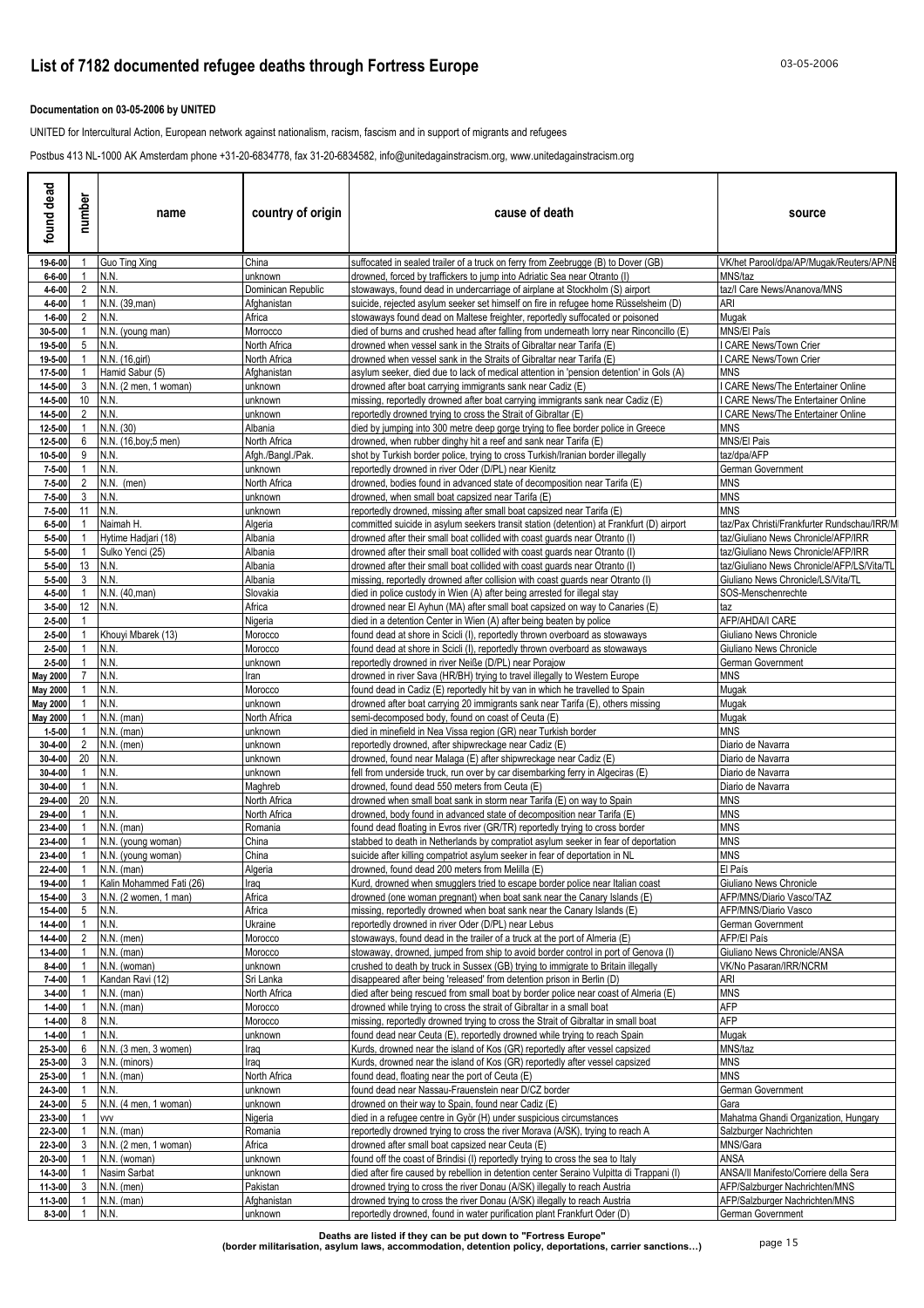### **Documentation on 03-05-2006 by UNITED**

UNITED for Intercultural Action, European network against nationalism, racism, fascism and in support of migrants and refugees

Postbus 413 NL-1000 AK Amsterdam phone +31-20-6834778, fax 31-20-6834582, info@unitedagainstracism.org, www.unitedagainstracism.org

| found dead                   | number             | name                                              | country of origin      | cause of death                                                                                                                                                               | source                                            |
|------------------------------|--------------------|---------------------------------------------------|------------------------|------------------------------------------------------------------------------------------------------------------------------------------------------------------------------|---------------------------------------------------|
| $6 - 3 - 00$                 |                    | N.N. (20, man)                                    | Africa                 | died during deportation, jumped out of ferry which should have deported him; Bari (I)                                                                                        | <b>ILM</b>                                        |
| 4-3-00                       |                    | N.N.                                              | unknown                | found dead near Olbernhaus near D/CZ border                                                                                                                                  | German Government                                 |
| <b>Mar 2000</b>              |                    | Sahin Coba                                        | Turkey                 | Kurd, suicide in Weil im Schönbuch (D) in fear of deportation                                                                                                                | Antifaschistische Nachrichten                     |
| <b>Mar 2000</b>              |                    | Murat Islak                                       | Turkey                 | Kurd, suicide in Kirchheim/Teck (D) in fear of deportation                                                                                                                   | Antifaschistische Nachrichten                     |
| <b>Mar 2000</b><br>Mar 2000  | 4<br>2             | N.N.<br>N.N.                                      | unknown<br>Macedonia   | floating corpses found in Strait of Otranto (I), reportedly trying to cross illegally<br>died in fire in factory (undocumented workers' home) in Legnano (I)                 | <b>IRR</b><br><b>IRR</b>                          |
| <b>Mar 2000</b>              | 2                  | N.N. (2,6)                                        | Macedonia              | died in fire in factory (undocumented workers' home) in Legnano (I)                                                                                                          | <b>IRR</b>                                        |
| Mar 2000                     |                    | N.N. (woman)                                      | Macedonia              | pregnant, died in fire in factory (undocumented workers home) in Legnano (I)                                                                                                 | <b>IRR</b>                                        |
| <b>Mar 2000</b>              |                    | Zdzislav Dudca (40)                               | Polish                 | homeless migrant, died in fire in empty carriage he slept in at Napels (I) train station                                                                                     | <b>IRR</b>                                        |
| <b>Mar 2000</b>              |                    | Bogdan Rajka (40)                                 | Polish                 | homeless migrant, died in fire in empty carriage he slept in at Napels (I) train station                                                                                     | <b>IRR</b>                                        |
| <b>Mar 2000</b>              |                    | Zahid Mubarek (19, man)                           | Asia                   | murdered in UK after being placed in a prison cell with a known violent racist                                                                                               | IRR/BBC/MOJUK                                     |
| 28-2-00                      | $\overline{2}$     | N.N.                                              | Asia                   | died after their boat was pursued by Italian coast guards                                                                                                                    | <b>IRR</b>                                        |
| 19-2-00                      | 17                 | $N.N.$ (men)<br>Sultan Dogan (21)                 | Morocco<br>Kurdistan   | drowned, after shipwreckage near Canary Islands (E)<br>suicide, because of bad living conditions in asylum centre near Allbruck (D)                                          | <b>GARA</b><br>SAGA/ARI                           |
| 15-2-00<br>15-2-00           | $\overline{2}$     | N.N.                                              | North Africa           | drowned on their way to Spain, found near Bolonia (E)                                                                                                                        | Diario Vasco                                      |
| $9 - 2 - 00$                 | 15                 | N.N.                                              | unknown                | reportedly drowned, small boat disappeared on Adriatic Sea near Italy                                                                                                        | Giuliano News Chronicle                           |
| $1 - 2 - 00$                 |                    | Djamel Hanoun (28)                                | Algeria                | 'sans-papier', died of acute asthma being afraid of going to doctor in Corsica (F)                                                                                           | No Pasaran                                        |
| $1 - 2 - 00$                 | 15                 | N.N.                                              | Morocco                | missing, reportedly drowned after small boat capsized near El Ayun (MA)                                                                                                      | Mugak                                             |
| 30-1-00                      |                    | Senida P. (26)                                    | Bosnia                 | suicide, jumped out of 8th floor window in Frankfurt a. M. (D) in fear of deportation                                                                                        | ARI                                               |
| 25-1-00                      |                    | Ali Güzel                                         | Kurdistan              | hanged himself in refugee home in Singen (D) because of disgraceful treatment/lodging                                                                                        | ari                                               |
| 24-1-00<br>18-1-00           |                    | Robertas Grabys (49, woman)<br>Christian Elmarasi | Lithuania<br>Eqypt     | suicide, found hanged in Harmondsworth det.cr. (GB) in fear of deportation<br>committed suicide through intoxication in JVA Landshut (D)                                     | NCADC/CARF/IRR<br><b>IMEDANA</b>                  |
| 14-1-00                      |                    | N.N. (29, woman)                                  | Ukraine                | froze to death in the Belles mountains (BG/GR) trying to enter Greece                                                                                                        | <b>MNS</b>                                        |
| 14-1-00                      |                    | N.N. (24, man)                                    | Romania                | froze to death in the Belles mountains (BG/GR) trying to enter Greece                                                                                                        | <b>MNS</b>                                        |
| 13-1-00                      |                    |                                                   | unknown                | died after fire caused by rebellion in detention center Seraino Vulpitta di Trappani (I)                                                                                     | Il Manifesto/Corriere della Sera                  |
| 13-1-00                      |                    | N.N. (25, man)                                    | Albania                | drowned, tried to escape repatriation by jumping from the ferry 'Vega' in Brindisi (I)                                                                                       | Il Manifesto                                      |
| 13-1-00                      |                    | N.N. (boy)                                        | Ivory coast            | tried to escape deportation by jumping from merchant ship 'Jolly Rubino' in Genova (I)                                                                                       | Il Manifesto                                      |
| 12-1-00                      |                    | N.N. (young man)                                  | Sub-Saharan Africa     | died of exhaustion in hospital in Melilla (E) being caught in storm trying to go to Spain                                                                                    | El Pais                                           |
| $7 - 1 - 00$                 | 6                  | $N.N.$ (men)                                      | Kurdistan              | died in van accident trying to reach Thessaloniki (GR) from Turkey                                                                                                           | MNS                                               |
| $7 - 1 - 00$<br>$5 - 1 - 00$ |                    | Brahim Akrouk (36)<br>Vedat Yuksel (22)           | unknown<br>Turkey      | died after fire caused by rebellion in detention center Seraino Vulpitta di Trappani (I)<br>hit his head when boat driver tried to escape the border police near Otranto (I) | Il Manifesto/Corriere della Sera<br>Il Manifesto  |
| $5-1-00$                     |                    | $N.N. (\pm 25,man)$                               | North Africa           | drowned, near Tarifa (E) trying to reach Spain swimming from a dinghy                                                                                                        | El Pais                                           |
| 4-1-00                       |                    | N.N. (20,28, men)                                 | North Africa           | drowned trying to reach Spain crossing the Strait of Gibraltar in small boat                                                                                                 | MNS/El Pais                                       |
| $3 - 1 - 00$                 |                    | N.N. (young man)                                  | China                  | hit his head when forced out the boat quickly by smugglers near Otranto (I)                                                                                                  | Il Manifesto                                      |
| $3 - 1 - 00$                 |                    | N.N. (young men)                                  | North Africa           | drowned, bodies washed ashore near Cadiz (E)                                                                                                                                 | El Pais                                           |
| $3 - 1 - 00$                 |                    | Nelson Quinones-Palacios                          | Columbia               | died in Mannheim prison (D) because of lack of medical treatment                                                                                                             | ARI                                               |
| $1 - 1 - 00$                 |                    | Riza Karadag (38)                                 | Kurdistan              | asylum seeker in NL, died as stowaway in plane bound for the USA                                                                                                             | <b>IRR</b>                                        |
| $1 - 1 - 00$<br>$1 - 1 - 00$ |                    | N.N. (minor)<br>$N.N.$ (man)                      | Africa<br>North Africa | sans-papier, died afterjumping down cliff trying to cross border in Melilla (E)<br>reportedly drowned, decomposing body found in the Strait of Gibraltar                     | Mugak<br>Mugak                                    |
| $1 - 1 - 00$                 |                    | $N.N.$ (man)                                      | North Africa           | drowned trying to cross Strait of Gibraltar, found dead near Tarifa (E)                                                                                                      | Mugak                                             |
| 23-6-09                      |                    | Glynnis Cowley (40, woman)                        | South Africa           | suicide in Liverpool (GB), after her asylum claim was rejected, mother of 3 children                                                                                         | IRR/CARF/NCADC                                    |
| 23-6-09                      |                    | Mohsen Lalei                                      | Iran                   | rejected asylum seeker died near Eskilstuna (S) when he went into hiding                                                                                                     | <b>MNS</b>                                        |
| $1 - 1 - 00$                 |                    | $N.N.$ (man)                                      | China                  | drowned in the straits of Otranto (I) trying to reach Italy                                                                                                                  | Il Manifesto                                      |
| $1 - 1 - 00$                 |                    | $N.N.$ (man)                                      | Albania                | drowned in the straits of Otranto (I) trying to reach Italy                                                                                                                  | Il Manifesto                                      |
| $1 - 1 - 00$                 |                    | Artur Muradov (±35)                               | Azerbaijan             | suicide, hanged himself in a psychiatric hospital in Mülhausen (D)                                                                                                           | <b>ARI</b>                                        |
| 31-12-99<br>31-12-99         | $\mathbf{1}$<br>14 | $N.N.$ (man)<br>N.N.                              | unknown<br>Albania     | missing, reportedly drowned in the straits of Otranto (I) trying to reach Italy<br>drowned in the Adriatic Sea when rubber boat sank, trying to reach Italy                  | Il Manifesto<br>dpa/Morgengrauen/taz/VK/CDS/LS/TL |
| 31-12-99                     |                    | Lenja Leci                                        | Albania                | drowned in the Adriatic Sea when rubber boat sank, trying to reach Italy                                                                                                     | dpa/Morgengrauen/taz/VK/CDS/LS/TL                 |
| 31-12-99                     | -1                 | Amed Agaj                                         | Albania                | drowned in the Adriatic Sea when rubber boat sank, trying to reach Italy                                                                                                     | dpa/Morgengrauen/taz/VK/CDS/LS/TL                 |
| 31-12-99                     | 4                  | N.N. (women)                                      | Moldova                | drowned in the Adriatic Sea when rubber boat sank, trying to reach Italy                                                                                                     | dpa/Morgengrauen/taz/VK/CDS/LS/TL                 |
| 31-12-99                     | 39                 | N.N.                                              | a.o. Kurdist., Asia    | drowned in the Adriatic Sea when rubber boat sank, trying to reach Italy                                                                                                     | dpa/Morgengrauen/taz/VK/CDS/LS/TL                 |
| 31-12-99                     | 39                 | N.N.                                              | Kurdish., Asia         | drowned in the Adriatic Sea after dinghy sank, in attempt to reach Italy                                                                                                     | dpa/Morgengrauen/taz/VK/CDS/LS/TL                 |
| 29-12-99                     | 3                  | $N.N.$ (man)                                      | unknown                | died after fire caused by rebellion in detention center Vulpitta di Trappani (I)                                                                                             | Corriere della Sera/taz/Mugak                     |
| 26-12-99<br>25-12-99         |                    | N.N. (25, man)<br>Mohamed Ben Said (39)           | Tanzania<br>Tunisia    | stowaway, died trying to swim to Sicilian coast (I) after being kept as slave on ship<br>imprisoned illegally in detention camp, died while proper medical care denied       | Il Manifesto<br>Il Manifesto                      |
| 22-12-99                     |                    | Marun Adeba (2)                                   | Iraq                   | froze to death in refrigerated lorry while trying to reach Greece from Turkey                                                                                                | <b>NCADC</b>                                      |
| 22-12-99                     |                    | Basil Adeba (4)                                   | Iraq                   | froze to death in refrigerated lorry while trying to reach Greece from Turkey                                                                                                | <b>NCADC</b>                                      |
| 21-12-99                     |                    | Maulut Rozga (3)                                  | Iraq                   | froze to death in refrigerated lorry while trying to reach Greece from Turkey                                                                                                | NCADC                                             |
| 21-12-99                     |                    | Zdravko Nikolov Dimitrov                          | Bulgaria               | shot by German policemen in Braunschweig (D) when he resisted his deportation                                                                                                | FR-NieSa/DIR-Büro/taz/Osnabr. Zeit/ARI            |
| 21-12-99                     |                    | N.N.                                              | Vietnam                | found drowned in the Neisse at the Polish/German border near Bad Muskau (D)                                                                                                  | <b>BT-Drucksache</b>                              |
| 18-12-99                     | 17                 | N.N. (young woman)<br>N.N.                        | Congo                  | committed suicide in detention center in Luxemburg awaiting expulsion                                                                                                        | MNS                                               |
| 1-12-99<br>1-12-99           |                    | N.N. (22, man)                                    | unknown<br>unknown     | drowned near the Canary Islands (E) trying to reach them in small boats<br>drowned trying to escape police who caught immigrants' boat near Fuengirola (E)                   | Informe Raxen<br>Mugak                            |
| 1-12-99                      | 5                  | N.N.                                              | unknown                | drowned when small boat sank near El Aaiun (MA) on way to Canary islands (E)                                                                                                 | Mugak                                             |
| 1-12-99                      | 10                 | N.N.                                              | unknown                | missing, after small boat sank near El Aaiun (MA) on way to Canary islands (E)                                                                                               | Mugak                                             |
| 25-11-99                     |                    | H.S. (30, man)                                    | Tunisia                | arrested for stealing a chicken, hanged himself in jail when he got expulsion order (I)                                                                                      | Il Manifesto                                      |
| 20-11-99                     |                    | N.N.                                              | China                  | reportedly suicide, found hanged in toilet of Frankfurt Main (D) airport                                                                                                     | <b>BT-Drucksache</b>                              |
| 19-11-99                     |                    | Fode Kenate                                       | Guinea                 | presumed dead, dissapeared after being deported from Buren (D) to Ghana                                                                                                      | ARI                                               |
| 19-11-99                     |                    | Ibrahim Kante                                     | Guinea                 | presumed dead, dissapeared after being deported from Buren (D) to Ghana                                                                                                      | ARI                                               |
| 19-11-99                     |                    | Umar Balde                                        | Guinea                 | presumed dead, dissapeared after being deported from Buren (D) to Ghana                                                                                                      | ARI                                               |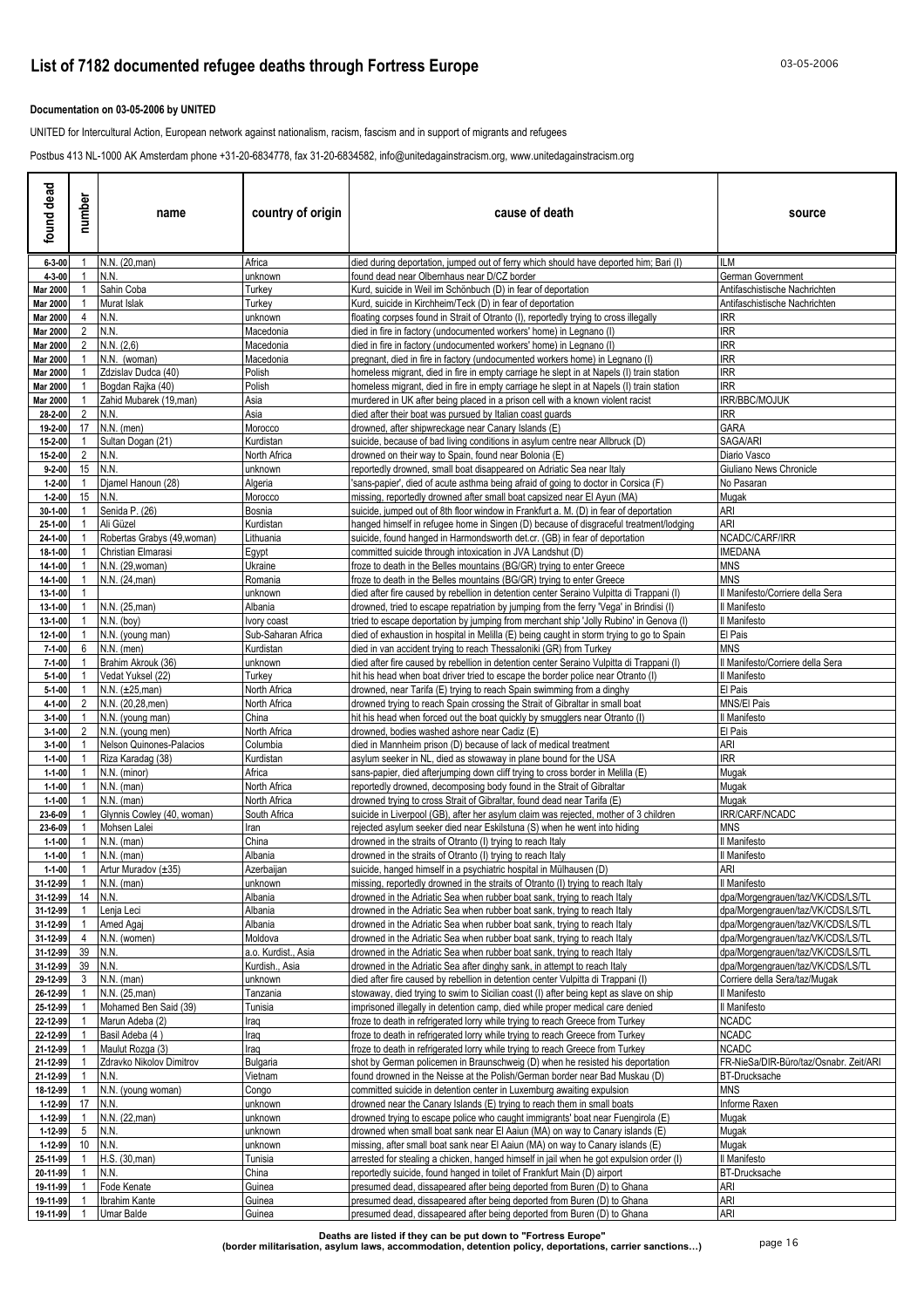### **Documentation on 03-05-2006 by UNITED**

UNITED for Intercultural Action, European network against nationalism, racism, fascism and in support of migrants and refugees

Postbus 413 NL-1000 AK Amsterdam phone +31-20-6834778, fax 31-20-6834582, info@unitedagainstracism.org, www.unitedagainstracism.org

| ್ಥಾ<br>ಕಿ<br>found         | number     | name                                            | country of origin         | cause of death                                                                                                                                                     | source                                                                         |
|----------------------------|------------|-------------------------------------------------|---------------------------|--------------------------------------------------------------------------------------------------------------------------------------------------------------------|--------------------------------------------------------------------------------|
| 19-11-99                   |            | 1 Ibrahim Camara                                | Guinea                    | presumed dead, dissapeared after being deported from Buren (D) to Ghana                                                                                            | <b>ARI</b>                                                                     |
| 17-11-99                   |            | Hamida Mujanovic (42)                           | Bosnia                    | went 'voluntarily' back from Germany to Bosnia, died there of lack of medical treatment                                                                            | ARI                                                                            |
| 7-11-99<br>1-11-99         |            | 2 N.N. (men)<br>2 N.N. (men)                    | Syria/Iraq<br>unknown     | drowned near Turkish coast, boat capsized in bad weather on way to Greece<br>reportedly Albanians, drowned near Brindisi (I) after small boat sank                 | <b>AFP</b><br>AFP/taz/II Manifesto/FECL                                        |
| 1-11-99                    |            | 2 N.N. (women)                                  | Moldova                   | drowned near Brindisi (I) after small boat sank trying to reach Italy                                                                                              | AFP/taz/II Manifesto/FECL                                                      |
| 1-11-99                    | 11 $IN.N.$ |                                                 | unknown                   | reportedly drowned near Brindisi (I) after boat sank trying to reach Italy                                                                                         | AFP/taz/II Manifesto/FECL                                                      |
| 1-11-99                    | 12   N.N.  |                                                 | Iraq                      | Kurdish stowaways, died of fume poisoning on ferry Patras (GR) to Lecce (I)                                                                                        | Statewatch/VK/Ya Basta!/taz                                                    |
| 31-10-99                   | 5   N.N    |                                                 | Iraq                      | Kurds, died in minefield while trying to cross Turkish-Greek border near Kipi                                                                                      | AP/taz                                                                         |
| 31-10-99                   |            | IN.N.                                           | unknown                   | Kurd, drowned thrown into water near Otranto (I) by smugglers in fear of coast guards                                                                              | Fortress Europe Circular Letter                                                |
| 28-10-99                   |            | Esawy Rashedal (25)                             | Kurdistan                 | died, being forced overboard by smugglers of small boat near Otranto (I)                                                                                           | IRR.                                                                           |
| 28-10-99                   |            | Ali Sismek (29)<br>Nestor Z. (17)               | Kurdistan                 | died by a bad fall into the river Isonzo (I/SI) trying to cross the border                                                                                         | Il Manifesto                                                                   |
| Oct 1999<br>1-10-99        |            | $6$ N.N. (3 women, 3 men)                       | Burkina Faso<br>Romania   | suicide, jumped from refugee hostel on a houseboat into river Elbe in Hamburg (D)<br>stowaways, found suffocated in Cyprus registered ship in Sevilla (E) harbour  | <b>ARI Berlin</b><br>MNS/Mugak                                                 |
| 27-9-99                    |            | N.N. (minor)                                    | Algeria                   | drowned trying to reach Ceuta (E) in small rubber boat                                                                                                             | MNS/Mugak                                                                      |
| 19-9-99                    |            | Roberto Garcia Q. (47)                          | Cuba                      | stowaway found dead in the wheelbay of an Alitalia airplane at Milano (I) airport                                                                                  | <b>MNS</b>                                                                     |
| 15-9-99                    |            | 3 N.N.                                          | unknown                   | drowned, small boat capsized off the coast of Tarifa (M) trying to reach Spain                                                                                     | MNS/Mugak                                                                      |
| 7-9-99                     |            | 2 N.N. (men)                                    | India                     | undocumented workers, reportedly suffocated in van near Mantova (I)                                                                                                | IRR/II Manifesto                                                               |
| 7-9-99                     |            | Faiz Ahmed (43)                                 | Pakistan                  | undocumented worker, suffocated in van near Mantova (I) on way to Germany                                                                                          | <b>IRR/II Manifesto</b>                                                        |
| 7-9-99                     |            | Nadeem Ahmad (26)                               | Pakistan                  | undocumented worker, suffocated in van near Mantova (I) on way to Germany                                                                                          | <b>IRR/II Manifesto</b>                                                        |
| 1-9-99                     |            | 4 IN.N.                                         | unknown                   | drowned near Cadiz (E) reportedly while trying to reach Spain by boat                                                                                              | <b>MNS</b>                                                                     |
| 30-8-99<br>29-8-99         |            | Rachid Sbaai (19)<br>N.N.                       | Marocco<br>Sri Lanka      | suicide, set fire to himself in detention centre Büren (D) in fear of deportation<br>stowaway, found dead in lorry heading towards Italy near Hajdu-Bihar (H)      | MNS/Statewatch/ARI Berlin<br><b>MNS</b>                                        |
| 26-8-99                    |            | 3 N.N.                                          | Iraq                      | Kurds, died in minefield crossing Turkish-Greek border near Nea Vissa (GR)                                                                                         | <b>MNS</b>                                                                     |
| 23-8-99                    |            | N.N. (31)                                       | Algeria                   | immigrant, reportedly drowned, found dead at the coast of Melilla (E)                                                                                              | <b>MNS</b>                                                                     |
| 21-8-99                    |            | Felix Garcia (28)                               | Cuba                      | stowaway, found dead in wheelbay of British Airways airplane at Gatwick (GB) airport                                                                               | MNS/Telegraph                                                                  |
| 19-8-99                    |            | Ousmane Sow                                     | Guinea                    | asylum seeker, died under suspicious circumstances after deportation from Germany                                                                                  | ARI                                                                            |
| 16-8-99                    |            | 40 IN.N.                                        | Kosovo                    | Roma, drowned in the Adriatic Sea trying to reach Italy in small boat                                                                                              | Romnews/Independent/Tampere Digest/LS/                                         |
| 16-8-99                    |            | 60 IN.N.                                        | Kosovo                    | Roma, reportedly drowned in the Adriatic Sea trying to reach Italy in small boat                                                                                   | Romnews/Independent/Tampere Digest/Vita/                                       |
| 12-8-99                    |            | N.N. (75, woman)<br>Manikam Thanividirasa (40)  | Yugoslavia<br>Sri Lanka   | Roma woman, died after a three days crossing of the Adriatic Sea in Brindisi (I)                                                                                   | Roma Rights                                                                    |
| 12-8-99<br>4-8-99          |            | Tau Zohrd (woman 43)                            | Iraq                      | hanged himself after release of detention center Büren (D) for new asylum application<br>Kurdish woman, drowned thrown into Adriatic Sea by traffickers near Italy | Hilfe für Menschen in Abschiebehaft Büren<br>Morgengrauen/IRR/MNS/II Manifesto |
| 2-8-99                     |            | Koita Yaguine (14,boy)                          | Guinea                    | stowaway, frozen to death in undercarriage of Conakry (Guinea) to Brussel (B) flight                                                                               | VK/Morgengrauen/Trouw/Público/IRR/MNS/                                         |
| 2-8-99                     |            | Tounkara Fodé (boy 15)                          | Guinea                    | stowaway, frozen to death in undercarriage of Conakry (Guinea) to Brussel (B) flight                                                                               | VK/Morgengrauen/Trouw/Público/IRR/MNS/                                         |
| 1-8-99                     |            | $N.N.$ (man)                                    | Iraq                      | Kurdish stowaway, crushed to death in Dover (I), hanging on the underside of lorry                                                                                 | <b>IRR</b>                                                                     |
| 1-8-99                     |            | N.N. (young woman)                              | China                     | died before or after smugglers threw her into the Adriatic sea near Brindisi (I)                                                                                   | <b>IRR/Giuliano News Chronicle</b>                                             |
| 1-8-99                     |            | 18 Family A. (9 children)                       | Albania                   | Roma, drowned when boat sank on way from Yugoslavia to Italy                                                                                                       | Rom e.v.                                                                       |
| 30-7-99                    |            | Bogdan Wszedybil (46)                           | Poland                    | suicide, got desperate by not getting a residence permit after 10 years stay in France                                                                             | MNS/Mugak/IRR                                                                  |
| 24-7-99<br>24-7-99         |            | 9 IN.N.                                         | Morocco<br>√ietnam        | drowned, small boat hit rocks while trying to reach the Canary Islands (E)<br>burned (with her two children) in fire in refugee centre in Bad Kreuznach (D)        | <b>MNS</b><br>ari                                                              |
| 24-7-99                    |            | N.N. (28, woman)<br>2 $N.N. (3,6)$              | Vietnam                   | burned in fire in refugee centre in Bad Kreuznach (D)                                                                                                              | ARI                                                                            |
| 15-7-99                    |            | $1$ IN.N.                                       | unknown                   | reportedly drowned in river Neisse (PL/D) near Nieder Neuendorf                                                                                                    | <b>Interior Ministry Germany</b>                                               |
| 11-7-99                    |            | $1$ N.N.                                        | unknown                   | reportedly drowned, part of body found in border river Neisse near Keuner Wehr (D)                                                                                 | German Government                                                              |
| 7-7-99                     |            | 38 N.N. (16-26)                                 | North Africa              | drowned in the straits of Gibraltar after ship captain refused to transport them                                                                                   | SOS-Racismo                                                                    |
| $9 - 6 - 99$               |            | 1 Bouna Wade (minor)                            | Senegal                   | stowaway, found dead on the runway of Abidian (Ivory Coast) airport (4th attempt)                                                                                  | <b>MNS</b>                                                                     |
|                            |            | 28-5-99 1 Aamir Moh. Ageeb (30,m)               | Sudan                     | suffocated under helmet used to hold him down during deportation from Frankfurt airport (D) taz/AP/SZ/CNN/VK/Statewatch/Trouw/MNS/F                                |                                                                                |
| 27-5-99 3 N.N.             |            |                                                 | unknown                   | drowned, small boat collided with police boat in Adriatic Sea near Otranto (I)                                                                                     | MNS/AFP/LS                                                                     |
|                            |            | 27-5-99 2 N.N. (minors)                         | unknown                   | drowned, after small boat collided with police boat in Adriatic Sea near Otranto (I)                                                                               | MNS/AFP/LS                                                                     |
| 21-5-99 19 N.N.<br>18-5-99 | 2 N.N.     |                                                 | Angola<br>North Africa    | conscientious objectors, missing since deportation from Portugal to Angola<br>stowaways, suffocated in a Moroccan lorry near French- Belgian border                | <b>HAADH</b><br><b>MNS</b>                                                     |
| 16-5-99                    |            | 22 N.N. (8 children)                            | Albania                   | drowned in the Adriatic Sea near Vlorë (AL) trying to reach Italy                                                                                                  | MNS/AFP/IRR/ILM/Vita                                                           |
| 16-5-99                    |            | N.N. (woman)                                    | Albania                   | drowned in the Adriatic Sea near Vlorë (AL) trying to reach Italy                                                                                                  | MNS/AFP/IRR/ILM/Vita                                                           |
| 16-5-99                    |            | N.N. (3)                                        | Albania                   | drowned in the Adriatic Sea near Vlorë (AL) trying to reach Italy                                                                                                  | MNS/AFP/IRR/ILM/Vita                                                           |
| 16-5-99                    |            | N.N. (5)                                        | Albania                   | drowned in the Adriatic Sea near Vlorë (AL) trying to reach Italy                                                                                                  | MNS/AFP/IRR/ILM/Vita                                                           |
| 10-5-99                    |            | Alabamon M. (30)                                | Togo                      | suicide, jumped into river Main in Würzburg (D) after asylum application was rejected                                                                              | ARI Berlin                                                                     |
| 6-5-99                     |            | 13 N.N.                                         | unknown                   | 3 dinghies with 40 people on board sank 100 km south of Arzila (E), 27 rescued                                                                                     | El Mundo                                                                       |
| 5-5-99                     |            | 13 N.N. (5 men, 2 women)                        | Morocco                   | found dead on Moroccan coast, drowned trying to cross the strait of Gibraltar                                                                                      | MNS/Informe Raxen                                                              |
| May 1999                   |            | Moshen Sliti (41)                               | Tunisia                   | died of heartattack after delayed medical help in detention center of Arenc (F)                                                                                    | MNS/IRR/EUMC                                                                   |
| $1 - 5 - 99$               |            | Marcus Omofuma (25,man)<br>12 N.N. (4 children) | Nigeria<br>Pakistan/Afgh. | suffocated during deportation from Wien (A) to Sofia (BG), he had his mouth taped<br>reportedly drowned in river Tisza trying to cross Ukranian-Hungarian border   | Statewatch/Morgengr./Ravage/IRR/AFP/BBC.<br>taz/AFP/IRR/iN exile               |
| 19-4-99<br>16-4-99         |            | K. Hamasedig Abdullah (45)                      | Iraq                      | found dead under a bridge in Dessau (D) after asylum application was rejected                                                                                      | ARI Berlin                                                                     |
| 12-4-99                    |            | N.N.                                            | unknown                   | drowned in river Neisse (PL/D) near Görlitz reportedly trying to cross the border                                                                                  | <b>Interior Ministry Germany</b>                                               |
| 23-3-99                    |            | Veluppillai Balachandran (39)                   | Sri Lanka                 | suicide after hunger-strike in deportation prison Moers (D) in fear of deportation                                                                                 | NCADC/IRR                                                                      |
| 20-3-99                    |            | N.N.                                            | unknown                   | immigrant, reportedly drowned, found dead at the beach of Ceuta (E)                                                                                                | Informe Raxen                                                                  |
| 12-3-99                    |            | Emin Acar (17)                                  | Turkey                    | presumed dead, dissapeared after being deported from Stuttgart (D) to Turkey                                                                                       | ari                                                                            |
| 4-3-99                     |            | N.N.                                            | Polish                    | reportedly drowned, dead body found in border (D-PL) river Neisse near Ostritz (D)                                                                                 | German Government                                                              |
| 3-3-99                     |            | Khaled Abuzarifeh (27, man)                     | Palestine                 | suffocated being gagged by police during deportation from Zürich airport Kloten (CH)                                                                               | Statewatch/Morgengr./Pressesp. Rassis./IRR.                                    |
| 17-2-99                    |            | Azmon Qaka (29 days)                            | Kosovo                    | died in hospital in Maglie (I) after being thrown in the sea by smugglers                                                                                          | Il Manifesto                                                                   |
| 10-2-99                    |            | Amed Dauda (18)                                 | Mali                      | stowaway trying to escape from police drowned in Guadalquivir river near Sevilla (E)                                                                               | IRR/MNS                                                                        |
| $3 - 2 - 99$               |            | 1 Idris Tey (31)                                | Tunisia                   | drowned near Siracusa (I) 'illegal' immigrant tried to swim ashore from a vessel                                                                                   | MNS/II Manifesto                                                               |
|                            |            | 1-2-99 2 N.N. (babies)                          | Bosnia                    | died in bad hygienic conditions in refugee nomad encampment at Muratella (I)                                                                                       | <b>IRR</b>                                                                     |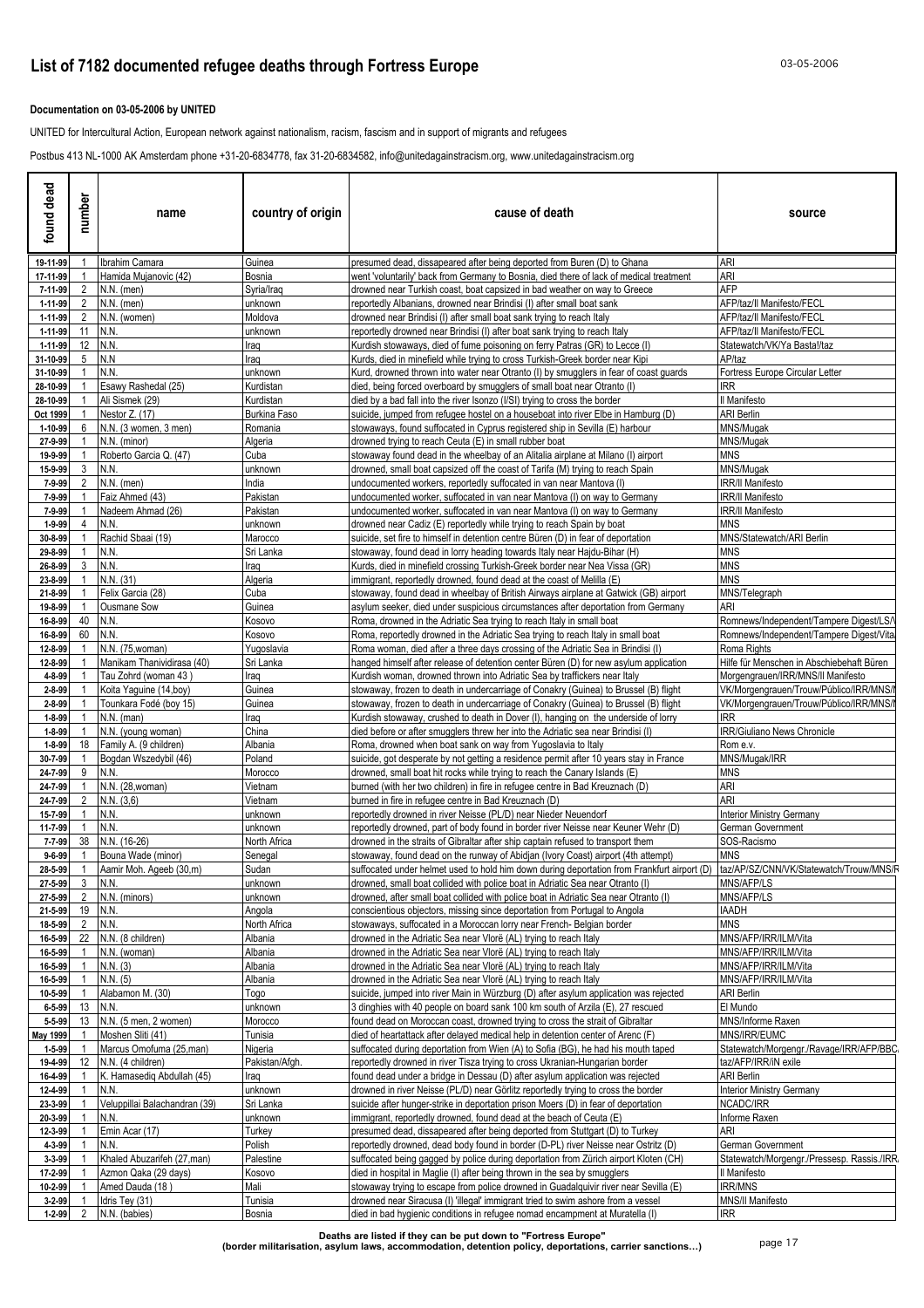### **Documentation on 03-05-2006 by UNITED**

UNITED for Intercultural Action, European network against nationalism, racism, fascism and in support of migrants and refugees

Postbus 413 NL-1000 AK Amsterdam phone +31-20-6834778, fax 31-20-6834582, info@unitedagainstracism.org, www.unitedagainstracism.org

| found dead               | number         | name                                          | country of origin           | cause of death                                                                                                                                                          | source                                                                             |
|--------------------------|----------------|-----------------------------------------------|-----------------------------|-------------------------------------------------------------------------------------------------------------------------------------------------------------------------|------------------------------------------------------------------------------------|
| 31-1-99                  | $\mathbf{1}$   | E.L. (28)                                     | Phillipines                 | committed suicide with belt in JVA München (D)                                                                                                                          | IMEDANA                                                                            |
| 12-1-99                  |                | H. Merkebu Getachew                           | Ethiopia                    | suicide by hanging himself in detention centre Lübbecke (D)                                                                                                             | ari                                                                                |
| 11-1-99                  |                | N.N.                                          | Kurdistan                   | stowaway crushed to death under the weels of a lorry leaving the ferry of Dover (GB)                                                                                    | <b>MNS</b>                                                                         |
| 4-1-99<br>1-1-99         |                | Berzan Öztürk<br>Elvane Vuciterna             | Kurdistan<br>Albania/Kosovo | set fire to himself, Stuttgart-Stammheim prison (D) in solidarity with Kurdish prisoners<br>drowned near Brindisi (I) after their small boat collided with another boat | ARI/AP<br>IRR                                                                      |
| $1 - 1 - 99$             |                | Tarik Vuciterna (18 months)                   | Albania/Kosovo              | drowned near Brindisi (I) after their small boat collided with another boat                                                                                             | <b>IRR</b>                                                                         |
| $1 - 1 - 99$             |                | N.N. (15, girl)                               | Albania/Kosovo              | drowned near Brindisi (I) after their small boat collided with another boat                                                                                             | IRR                                                                                |
| 1-1-99                   | 3              | N.N.                                          | Albania/Kosovo              | drowned near Brindisi (I) after their small boat collided with another boat                                                                                             | RR                                                                                 |
| $1 - 1 - 99$             |                | Süleyman Aksoy                                | Turkey                      | Kurd, suspicious death in the Turkish army after deportation from the Netherlands                                                                                       | AC/MNS/ARI Berlin/Fabel van de Illegaal                                            |
| 22-6-09<br>22-6-09       |                | Cipriano I. M.<br>Margota                     | Angola<br>Romania           | undocumentated worker died during 'illegal' work in Caspe (E) by falling from a tractor<br>Roma baby, died of heart attack when police raided camp in Casalino (I)      | RR<br><b>IRR</b>                                                                   |
| $1 - 1 - 99$             |                | Savas Cicek                                   | Turkey                      | Kurd, suspicious death in the Turkish army after deportation from the Netherlands                                                                                       | AC/MNS/ARI Berlin/Fabel van de Illegaal/Ned                                        |
| 22-6-09                  |                | N.N. (woman)                                  | Sri Lanka                   | suicide, asylum seeker jumped in front of a train in Russelheim (D)                                                                                                     | ARI                                                                                |
| 22-6-09                  |                | N.N.                                          | unknown                     | drowned, while trying to enter Germany 'illegally'                                                                                                                      | ARI                                                                                |
| $1 - 1 - 99$             |                | N.N. (3 weeks)                                | Kosovo                      | found dead in a lorry by French custom officer                                                                                                                          | <b>IRR</b>                                                                         |
| 31-12-98<br>31-12-98     | 2<br>9         | N.N.<br>N.N.                                  | Kurdistan<br>unknown        | drowned when boat carrying 'illegal' immigrants sank in the Aegean Sea (GR)<br>reportedly drowned, boat carrying 'illegal' immigrants sank in Aegean Sea (GR)           | AFP/MNS<br>AFP/MNS                                                                 |
| 29-12-98                 |                | N.N.                                          | Kurdistan                   | frozen to death and mutilated by wolves in the forest near Nimfopetra (GR)                                                                                              | <b>MNS</b>                                                                         |
| 29-12-98                 |                | N.N. (39, woman)                              | Ukraine                     | died of hypothermia in Avelinno (I) being kept in slavery by an Italian Baker                                                                                           | <b>MNS</b>                                                                         |
| 26-12-98                 |                | Tesfa Bizuneh                                 | Ethiopia                    | suicide, jumped out of 3rd floor of hospital in München (D) being afraid of deportation                                                                                 | IMEDANA                                                                            |
| 23-12-98                 | 2              | N.N.                                          | North Africa                | drowned, small boat carrying 'illegal' immigrants sank near Cadiz (E)                                                                                                   | <b>MNS</b>                                                                         |
| 23-12-98<br>21-12-98     | 22<br>3        | N.N.<br>N.N.                                  | North Africa<br>Morocco     | reportedly drowned, small boat carrying 'illegal' immigrants sank near Cadiz (E)<br>drowned, small boat carrying 'illegal' immigrants sank near isle Alboran (E)        | <b>MNS</b><br>MNS/TAZ                                                              |
| 20-12-98                 | 3              | N.N.                                          | North Africa                | drowned when boat carrying 'illegal' immigrants sank near Ceuta (E)                                                                                                     | AFP/MNS/TAZ                                                                        |
| 20-12-98                 |                | 5 N.N.                                        | North Africa                | reportedly drowned when boat carrying 'illegal' immigrants sank near Ceuta (E)                                                                                          | <b>AFP/MNS/TAZ</b>                                                                 |
| 10-12-98                 | 30 N.N.        |                                               | Morocco                     | reportedly drowned when boat to Spain sank in the Straits of Gibraltar                                                                                                  | AFP/VK                                                                             |
| 10-12-98                 | $\overline{1}$ | N.N.                                          | North Africa                | drowned in the strait of Gibraltar when small boat capsized                                                                                                             | <b>MNS</b>                                                                         |
| 10-12-98                 | 32 N.N.        |                                               | North Africa                | reportedly drowned, missing after small boat capsized in the strait of Gibraltar                                                                                        | <b>MNS</b><br>AP, MNS                                                              |
| $6 - 12 - 98$<br>2-12-98 | 8<br>1         | N.N.<br>. Danielle                            | Sierra Leone<br>Algeria     | drowned near Malta on their way to Italy, reportedly thrown into sea by smugglers<br>pregnant, suicide, found hanged at police station in Ceuta (E) while in detention  | AFP/IRR/AI                                                                         |
| 1-12-98                  |                | Lin Yan-Guang                                 | China                       | committed suicide in Warley hospital in Brentwood (GB)                                                                                                                  | CARF/IRR/NCADC                                                                     |
| 27-11-98                 | 3              | N.N. (baby, woman, man)                       | Albania                     | drowned when rubber dinghy collided with speed boat near Brindisi (I)                                                                                                   | MNS/AFP/Reuters                                                                    |
| 27-11-98                 | 4              | N.N.                                          | Albania                     | reportedly drowned, rubber dinghy collided with speed boat near Brindisi (I)                                                                                            | MNS/AFP/Reuters                                                                    |
| 25-11-98                 | 27             | N.N.                                          | Morocco                     | reportedly drowned, small boat capsized near Tanger (MA) on the way to Spain                                                                                            | MNS/AFP/Statewatch                                                                 |
| 17-11-98<br>14-11-98     |                | A. Rassal (34)<br>Harrinder Singh Cheena (16) | Iraq<br>India               | hit by a train near Soufli (GR) after swimming the Evros (Turkish border)<br>hanged himself in youth prison Halle (D) in fear of deportation                            | MNS<br><b>SZ/MNS/ARI</b>                                                           |
| 9-11-98                  |                | N.N. (15)                                     | Cameroon                    | stowaway fell in Lauchringen (D) from undercarriage of airplane between Africa &CH                                                                                      | <b>AP/MNS/NZZ</b>                                                                  |
| 2-11-98                  |                | Kamran Gord                                   | Iran                        | suicide in asylum seekers centre Slagharen (NL)                                                                                                                         | Trouw/Prime                                                                        |
| 31-10-98                 |                | unborn baby (4 months)                        | Rwanda                      | airport Zaventem (B) during attempt to expel Blandine K (20) her unborn baby died                                                                                       | MNS                                                                                |
| 31-10-98                 |                | John Madu (31)                                | Nigeria                     | sans papier' bled to death in Liége (B) after being denied medical treatment                                                                                            | <b>BBC/MNS/IRR</b>                                                                 |
| 25-10-98<br>25-10-98     | 4<br>16        | N.N. (baby, 2 women, man)<br>N.N.             | Albania<br>Albania          | drowned when dinghy collided and caught fire after leaving Port of Vlorë (AL)<br>missing, reportedly drowned, boat collided after leaving Port of Vlorë (AL)            | MNS/AFP/ARD/ZDF<br>MNS/AFP/ARD/ZDF                                                 |
| 20-10-98                 |                | Irini P. (20)                                 | <b>Belarus</b>              | illegal' committed suicide in Thessaloniki (GR) being forced to work as a prostitute                                                                                    | MNS                                                                                |
| 6-10-98                  | $\overline{1}$ | Daniel Kassa Mehari (32)                      | Ethiopia                    | suicide, jumped from railway bridge near Magdeburg (D) died of injuries in hospital                                                                                     | ARI                                                                                |
| Oct 1998                 | $\mathbf{1}$   | N.N. (woman)                                  | China                       | died of heart failure, attempting to cross the Malse river into Austria from Czechia                                                                                    | IRR                                                                                |
| 29-9-98                  | $\overline{1}$ | N.N. (18, man)                                | Hungary                     | hanged himself in a detention centre in Austria after being caught by border-police                                                                                     | <b>IRR</b>                                                                         |
| 22-9-98                  |                | Semira Adamu (20, woman)                      | Nigeria                     | suffocated to death by pillow, being forcibly deported from Belgium                                                                                                     | VK/CCLE/AFP/MNS/IRR/AI/MN/Kein Mensch                                              |
| 17-9-98<br>$1 - 8 - 98$  |                | N.N.<br>Saber Abdelh                          | Macedonia<br>Morocco        | reportedly drowned, found near D/PL border near Bahren-Zelz (D)<br>undocumented worker dies in disputed circomstances in Sicilian (I) detention centre                  | ari<br><b>IRR</b>                                                                  |
| 17-8-98                  |                | N.N.                                          | Albania                     | shot by police in train from Belgium to Italy when border patrol controlled identities                                                                                  | MNS/IRR                                                                            |
| $6 - 8 - 98$             |                | N.N. (minor)                                  | Kurdistan                   | stoned to death by smugglers on the Adriatic sea when he refused to pay extra                                                                                           | MNS                                                                                |
| $1 - 8 - 98$             |                | $N.N.$ (girl)                                 | Morocco                     | drowned in the Mediterranean during third attempt to enter Spain illegally                                                                                              | IRR                                                                                |
| $1 - 8 - 98$             |                | N.N.                                          | unknown                     | stowaway, seen falling down from an aircraft near Heathrow airport (GB)                                                                                                 | MNS/Operation Black Vote/IRR                                                       |
| 30-7-98<br>30-7-98       |                | Isuf Kosumi<br>Valdet Rezita                  | Kosovo<br>Kosovo            | died in car crash in Weisenborn (D/CZ border) trying to escape border control<br>died in car crash in Weisenborn (D/CZ border) trying to escape border control          | Radio Bayern 5/ WB/ARD/ZDF/Statewatch/C<br>Radio Bayern 5/ WB/ARD/ZDF/Statewatch/C |
| 30-7-98                  |                | Xhevdet Krasnici                              | Kosovo                      | died in car crash in Weisenborn (D/CZ border) trying to escape border control                                                                                           | Radio Bayern 5/ WB/ARD/ZDF/Statewatch/C                                            |
| 30-7-98                  |                | Sali Emini                                    | Kosovo                      | died in car crash in Weisenborn (D/CZ border) trying to escape border control                                                                                           | Radio Bayern 5/ WB/ARD/ZDF/Statewatch/C                                            |
| 30-7-98                  |                | Artan Dauti                                   | Kosovo                      | died in car crash in Weisenborn (D/CZ border) trying to escape border control                                                                                           | Radio Bayern 5/ WB/ARD/ZDF/Statewatch/C                                            |
| 30-7-98                  |                | Zaim Dauti                                    | Kosovo                      | died in car crash in Weisenborn (D/CZ border) trying to escape border control                                                                                           | Radio Bayern 5/ WB/ARD/ZDF/Statewatch/C                                            |
| 30-7-98                  |                | Lumni Brahimi<br>5 N.N.                       | Kosovo<br>Tunisia           | died in car crash in Weisenborn (D/CZ border) trying to escape border control<br>stowaways, died in Genua (I) when vessel set fire                                      | Radio Bayern 5/ WB/ARD/ZDF/Statewatch/C                                            |
| 28-7-98<br>26-7-98       |                | 5 N.N.                                        | Unknown                     | drowned near Cadiz (E) while trying to reach Spain in small boat                                                                                                        | NOS/Reuters/BBC World Service<br>IRR                                               |
| 25-7-98                  |                | Mehmet K. (24)                                | Kurdistan                   | asylum seeker died of anxiety psychosis in emergency ward of clinic in Karlsruhe (D)                                                                                    | MNS                                                                                |
| 20-7-98                  | 8              | N.N.                                          | North Africa                | drowned near South. Italy being forced overboard when spotted by coast gards                                                                                            | AFP/Corriere della Sera                                                            |
| $6 - 7 - 98$             | $\overline{2}$ | N.N.                                          | unknown                     | drowned because of strong current trying to swim across the river Tresa (I/CH)                                                                                          | <b>NZZ</b>                                                                         |
| $6 - 7 - 98$             | $\overline{7}$ | N.N.                                          | Morocco                     | found drowned at beach in Ceuta (E) after boat capsized in Street of Gibraltar                                                                                          | <b>IRR/IPS/MNS</b>                                                                 |
| 5-7-98<br>$1 - 7 - 98$   |                | 38 N.N.<br>Sofonias Alemseged (22)            | unknown<br>Eritrea          | drowned near Melilla (E) on their way to Spain<br>asylum seeker suicide, hanged himself in Brixton prison (GB)                                                          | El Mundo<br>IRR/CARF/NCRM/NCADC                                                    |
| 1-7-98                   |                | Haydar Findik (26)                            | Kurdistan                   | died in asylum seekers centre Altenburg (D) after being refused medical help                                                                                            | FR-Thüringen/taz/Antifasch. nachrichten                                            |
| 30-6-98                  | $\overline{7}$ | N.N.                                          | Morocco                     | drowned near Ceuta (E) when small boat capsized                                                                                                                         | TAZ                                                                                |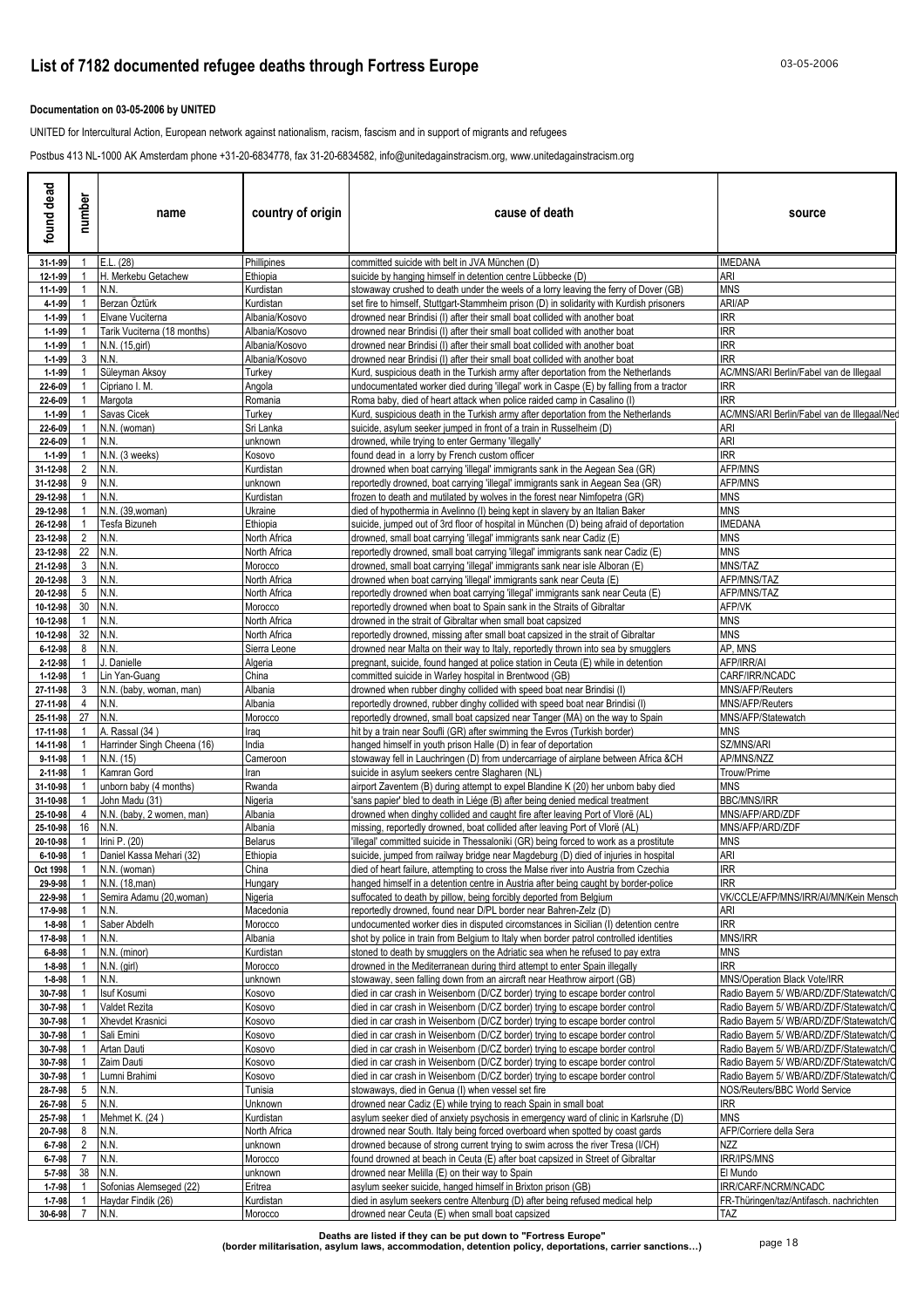### **Documentation on 03-05-2006 by UNITED**

UNITED for Intercultural Action, European network against nationalism, racism, fascism and in support of migrants and refugees

Postbus 413 NL-1000 AK Amsterdam phone +31-20-6834778, fax 31-20-6834582, info@unitedagainstracism.org, www.unitedagainstracism.org

| found dead                   | number                         | name                                   | country of origin         | cause of death                                                                                                                                                              | source                                                                     |
|------------------------------|--------------------------------|----------------------------------------|---------------------------|-----------------------------------------------------------------------------------------------------------------------------------------------------------------------------|----------------------------------------------------------------------------|
| 29-6-98                      | 2                              | N.N. (minors)                          | Africa                    | died of starvation on a boat from Libanon to Cyprus full of 'illegal' immigrants                                                                                            | <b>MNS</b>                                                                 |
| 22-6-98                      |                                | $N.N.$ (boy)                           | North Africa              | drowned near Spain when his small boat smashed against a rock                                                                                                               | <b>MNS</b>                                                                 |
| $1 - 6 - 98$<br>$1 - 6 - 98$ | 38                             | N.N.<br>Hasan Akdag (21)               | Morocco<br>Kurdistan      | drowned near Melilla (E) on their way to Spain when their small boat capsized<br>set himself a fire in detention centre Lingen (D), 2nd asylum aplication was rejected      | <b>MNS</b><br>FR-Niedersachsen/MNS/Morgengrauen                            |
| 16-5-98                      |                                | Karim Hassan                           | Palestine                 | hanged himself in Nieuwersluis (NL) after being 8 months in detention                                                                                                       | AC/VPRO                                                                    |
| 15-5-98                      |                                | N.N.                                   | Macedonia                 | drowned near the Oder (D), jumped of a bridge chased by border guards                                                                                                       | MOZ                                                                        |
| 14-5-98                      |                                | $N.N.$ (man)                           | Sudan                     | died fallen or pushed from a 4th floor window of a detention centre in Breda (NL)                                                                                           | VK                                                                         |
| $2 - 5 - 98$                 | 3                              | N.N.                                   | Albania                   | drowned after boat accident near Vlorë (AL) trying to cross the Adriatic sea                                                                                                | <b>MNS</b>                                                                 |
| $2 - 5 - 98$<br>16-4-98      |                                | N.N. (22, man)<br>N.N. (22,26, men)    | Morocco<br>Morocco        | committed suicide in detention centre Kronach (D) after living 2 years in detention<br>blown up while trying to cross the Greek-Turkish border through a minefield          | TAZ<br><b>MNS</b>                                                          |
| 12-4-98                      |                                | Asan Asanov (51)                       | Macedonia                 | died after deportation from Germany to Kocani (MK) while being severely ill                                                                                                 | <b>ARI</b>                                                                 |
| 1-4-98                       |                                | N.N.                                   | Romania                   | discovered stowaway, drowned in the Ostsee (D) after jumping off the ship                                                                                                   | ARI                                                                        |
| 8-4-98                       |                                | N.N.                                   | Bangladesh                | died in car accident in Klingental near CZ/D border                                                                                                                         | ARI                                                                        |
| $3 - 4 - 98$                 |                                | N.N. (23, man)                         | Algeria                   | shot by policeman (NL) after reportedly threatened detention guards with a knife                                                                                            | <b>MNS</b>                                                                 |
| 19-3-98<br>16-3-98           | 13                             | $N.N.$ (man)<br>N.N.                   | Nigeria<br>North Africa   | stowaway suffocated in the hold of a Jamaican vessel on his way to Ireland<br>drowned (disappeared) in the Street of Gibraltar when a Marocain ship sank                    | <b>MNS</b><br>Público                                                      |
| 16-3-98                      | 10                             | N.N.                                   | North Africa              | reportedly drowned near the coast of Cadiz (E) after their boat capsized                                                                                                    | <b>MNS</b>                                                                 |
| 15-3-98                      |                                | Sharif Hussein Ahmed                   | Somalia                   | suicide in Graz (A) after winning ECHR case but refused residency by Austria                                                                                                | MNS/UNHCR                                                                  |
| 14-3-98                      |                                | Adrian Lucian Cretu (17)               | Romania                   | died in car accident in Burgenland (A) being chased by border police                                                                                                        | Presse                                                                     |
| 5-3-98                       |                                | Edmond Kapraku (30)                    | Albania                   | fell into the sea trying to reach Italy and cut into pieces by a propeller screw                                                                                            | <b>IRR</b>                                                                 |
| 2-3-98<br>Mar 1998           |                                | N.N. (25, man)<br>Mehretab Kidane (28) | Romania<br>Eritrea        | died of bullet wounds at the BG-GR border during attempt to cross the border by car<br>suicide, hanged himself at the day of his final asylum appeal hearing in London (GB) | <b>MNS</b><br>IRR/iN exile/CARF/NCRM/NCADC                                 |
| Mar 1998                     |                                | N.N. (47, woman)                       | Ethiopia                  | committed suicide in Italy, obsessed by fear of non-renewal of residence permit                                                                                             | <b>IRR</b>                                                                 |
| Mar 1998                     |                                | Aimer Busher                           | Tunisia                   | missing after jumping in the Straits of Messina (E) hoping to swim ashore                                                                                                   | <b>IRR</b>                                                                 |
| 28-2-98                      |                                | Muhamet Islami Gjeli (70)              | Kosovo                    | murdered by Serbs in Liskoshan (Kosovo) after being deported from Germany                                                                                                   | ARI                                                                        |
| 28-2-98                      |                                | Naser Islami Gjeli (37)                | Kosovo                    | murdered by Serbs in Liskoshan (Kosovo) after being deported from Germany                                                                                                   | ARI                                                                        |
| 28-2-98<br>21-2-98           |                                | Begir Sejdiu (36)<br>N.N. (21, woman)  | Kosovo                    | deported asylum seeker (D) killed in Quirez (Kosovo) by Serbian security forces<br>drowned, found dead in river Rein near Köln (D)                                          | <b>IRR</b><br>ARI                                                          |
| 13-2-98                      |                                | Sadik Genc                             | Somalia<br>Turkey         | presume dead, dissapeared after being deported from Bremen (D) to Turkey                                                                                                    | ARI                                                                        |
| $9 - 2 - 98$                 | 5                              | N.N.                                   | Albania                   | drowned near Brindisi (I) trying to cross the Adriatic sea,                                                                                                                 | <b>MNS/IRR</b>                                                             |
| $9 - 2 - 98$                 | 5                              | N.N.                                   | Albania                   | reported missing near Brindisi (I) trying to cross the Adriatic sea                                                                                                         | MNS/IRR                                                                    |
| 8-2-98                       |                                | $N.N.$ (man)                           | Azerbaijan                | stowaway, found in the undercarriage of a plane from Baku to Gatwick airport (GB)                                                                                           | <b>IRR</b>                                                                 |
| $7 - 2 - 98$                 |                                | $N.N.$ (man)                           | unknown                   | stowaway, found frozen in undercarriage of plane from Baku (AZ) to London (GB)                                                                                              | MNS/IRR                                                                    |
| $1 - 2 - 98$<br>$1 - 2 - 98$ | 3                              | N.N. (50, woman)<br>N.N.               | Armenia<br>Iraq           | suicide in police cell in Renkum (NL) asylum application was rejected twice<br>drowned trying to swim across the Meric river between Turkey and Greece                      | Respons<br>The Observer                                                    |
| 19-1-98                      |                                | N.N.                                   | Albania                   | mortally injured by a boat's propeller on his way to Italy                                                                                                                  | FR/MNS                                                                     |
| $8 - 1 - 98$                 |                                | Issah M. (30)                          | Togo                      | presume dead, dissapeared after being deported from Germany to Togo                                                                                                         | ARI                                                                        |
| $5 - 1 - 98$                 |                                | N.N. (24, man)                         | Kurdistan                 | set himself on fire his application for asylum was rejected for 2nd time (D)                                                                                                | FR/MNS                                                                     |
| 21-6-09                      | 4                              | N.N.                                   | North Africa              | found dead in an irrigation ditch near La Jonguera (E)                                                                                                                      | SOS Racismo                                                                |
| 21-6-09<br>31-12-97          |                                | N.N. (20, man)<br>Salko L. (39)        | North Africa<br>Bosnia    | stowaway, reportedly suffocated near Almeria (E) during journey hidden in a lorry<br>suicide, hanged himself in the psychiatric wing of the Tegel detention centre (D)      | SOS Racismo<br>CARF/ARI                                                    |
| 13-12-97                     |                                | N.N.                                   | unknown                   | drowned in river Neisse (PL/D) near Forst reportedly trying to cross the border                                                                                             | <b>Interior Ministry Germany</b>                                           |
| 26-11-97                     |                                | N.N.                                   | unknown                   | drowned in river Oder (PL/D) near Frankfurt reportedly trying to cross the border                                                                                           | <b>Interior Ministry Germany</b>                                           |
| 20-11-97                     | 12                             | N.N.                                   | Albania                   | reportedly drowned in Adriatic sea when rubber boat got a leak                                                                                                              | MNS/Volkskrant/taz/AFP/Reuters/FECL/Vita                                   |
| 20-11-97                     | $5$ N.N.                       |                                        | Albania                   | died of hypothermia on Adriatic sea when rubber boat got a leak                                                                                                             | MNS/Volkskrant/taz/AFP/Reuters/FECL/Vita/                                  |
| 7-11-97<br>27-10-97          | $\overline{1}$<br>$\mathbf{1}$ | Akim (24)<br>N.N.                      | Togo<br>unknown           | jumped out of window because of police raid in his appartment block in Bremen (D)<br>drowned in river Neisse (PL/D) near Görlitz reportedly trying to cross the border      | NCADC, Int. Menschenr. Ver. Bremen/ARI<br><b>Interior Ministry Germany</b> |
| 22-10-97                     | 4                              | N.N.                                   | North Africa              | drowned near Tarifa on their way to Spain                                                                                                                                   | El Pais/MNS/Statewatch                                                     |
| 22-10-97                     | 13                             | N.N.                                   | North Africa              | reportedly drowned near Tarifa (E) on their way to Spain                                                                                                                    | El País/MNS/Statewatch                                                     |
| 18-10-97                     | $\mathbf 1$                    | N.N.                                   | unknown                   | drowned in river Oder (PL/D) near Frankfurt reportedly trying to cross the border                                                                                           | <b>Interior Ministry Germany</b>                                           |
| 18-10-97<br>Oct 1997         | -1<br>-1                       | N.N.<br>Vikas Singh                    | unknown<br>Unknown        | frozen to death near Kipsdorf (D) near border<br>stowaway froze to death in wheel bay during flight to London (GB)                                                          | <b>Interior Ministry Germany</b><br><b>IRR</b>                             |
| 16-9-97                      | 14                             | N.N.                                   | Morocco                   | drowned near Tanger on their way to Spain                                                                                                                                   | Volkskrant/taz/El Pais/MNS/El Mundo                                        |
| 16-9-97                      | 10                             | N.N.                                   | Morocco                   | reportedly drowned near Tanger on their way to Spain                                                                                                                        | Volkskrant/taz/El Pais/MNS/El Mundo                                        |
| $1 - 9 - 97$                 | 26                             | N.N.                                   | North Africa              | drowned when trying to cross the Strait of Gibraltar                                                                                                                        | Morgengrauen, IRR                                                          |
| 15-9-97                      | 3                              | N.N.                                   | Iraq                      | killed by mines trying to cross the Turkish-Greek border, 11 others injured                                                                                                 | taz/AP/FR/Int. Herald Tribune / MNS                                        |
| 12-9-97                      |                                | N.N.<br>Afrim Magastena (24)           | Afghanistan               | found dead in river Neiße (D/PL) near Bahren/Forst                                                                                                                          | ARI<br>CARF/ARI                                                            |
| $9 - 9 - 97$<br>7-9-97       |                                | $N.N.$ (man)                           | Kosovo-Albania<br>unknown | consc. objector, hanged himself at refugee hostel in Prenzlau (D) in fear of deport.<br>found drowned in river Neisse in Sachsen (D) when trying to cross the PL-D Border   | Antirassistische Initiative Berlin                                         |
| 31-8-97                      |                                | Kwame Osei (30)                        | Ghana                     | jumped under a train at Eberstadt (D) under threat of deportation                                                                                                           | Morgengrauen/CARF/ARI                                                      |
| 27-8-97                      |                                | Zülfü Demirkan                         | Turkey                    | reportedly dead, dissapeared after being deported from Frankfurt (D) to Turkey                                                                                              | ari                                                                        |
| 22-8-97                      |                                | N.N. (woman)                           | unknown                   | found dead in the river Neisse near Ratzdorf (D), trying to cross the border illegally                                                                                      | MOZ                                                                        |
| 16-8-97                      |                                | Ali Polat                              | Turkey                    | Kurd, reportedly dead, dissapeared after being deported from Germany to Turkey                                                                                              | ARI                                                                        |
| $9 - 8 - 97$<br>2-8-97       |                                | N.N.<br>N.N.                           | unknown<br>North Africa   | drowned in river Neisse (PL/D) near Ratzdorf reportedly trying to cross the border<br>drowned near Pantelleria (I) when their boat sank on way to Italy                     | <b>Interior Ministry Germany</b><br>taz/DPA/TL                             |
| $1 - 8 - 97$                 | 4                              | $N.N.$ (men)                           | Morocco                   | found dead in a ditch near Pineda (E), reportedly asphyxiated hidden in a lorry                                                                                             | <b>MNS</b>                                                                 |
| $1 - 8 - 97$                 |                                | Mohamed Boughnahmi                     | Tunesia                   | drowned, found dead near Pantelleria (I)                                                                                                                                    | TL                                                                         |
| 30-7-97                      |                                | Ibrahim A.                             | Turkey                    | Kurd, reportedly dead, dissapeared after being deported from Germany to Turkey                                                                                              | ARI                                                                        |
| 26-7-97                      |                                | Mihai Sandu (25)                       | Romania                   | found drowned near Oldenburg (D) shortly after threat of deportation                                                                                                        | FR/MNS/taz/NWZ/Off Limits                                                  |
| 11-7-97                      |                                | N.N.                                   | <u>unknown</u>            | drowned in river Neisse (PL/D)near Zentendorf reportedly trying to cross border                                                                                             | <b>Interior Ministry Germany</b>                                           |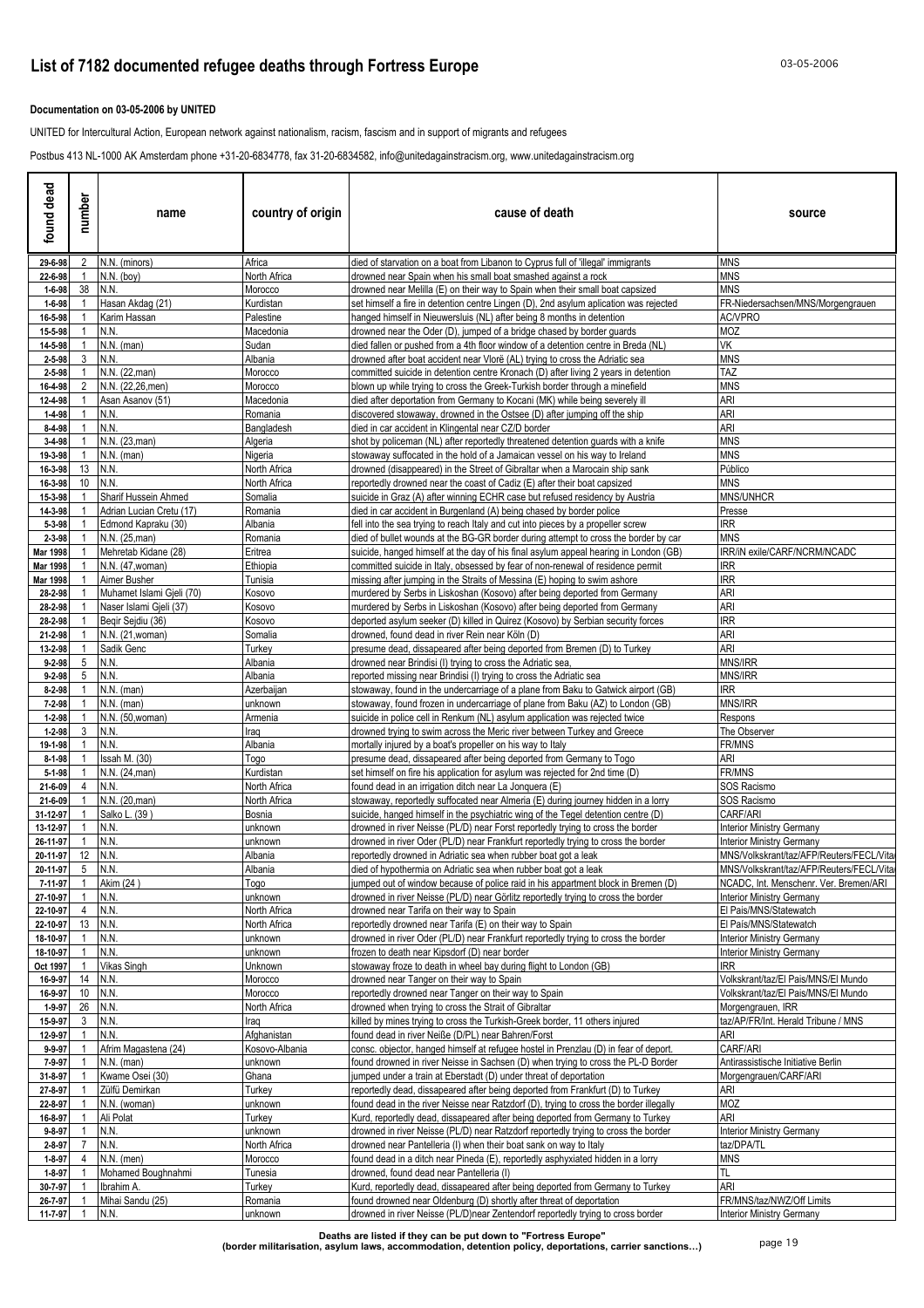### **Documentation on 03-05-2006 by UNITED**

UNITED for Intercultural Action, European network against nationalism, racism, fascism and in support of migrants and refugees

Postbus 413 NL-1000 AK Amsterdam phone +31-20-6834778, fax 31-20-6834582, info@unitedagainstracism.org, www.unitedagainstracism.org

| found dead                  | number                           | name                                        | country of origin        | cause of death                                                                                                                                             | source                                                                 |
|-----------------------------|----------------------------------|---------------------------------------------|--------------------------|------------------------------------------------------------------------------------------------------------------------------------------------------------|------------------------------------------------------------------------|
| 10-7-97                     |                                  | Halina Halim (44)                           | Afghanistan              | found drowned at river Neisse (D/PL) near Guben, daughter (10 years) is missing                                                                            | Uckermark-Kurier/Berliner Ztg/MOZ                                      |
| 4-7-97                      |                                  | N.N. (26)                                   | Togo                     | drowned in river Mosel near Schweich (D) when trying to escape from police                                                                                 | Trierer Volksfreund                                                    |
| 27-6-97<br>20-6-97          | 2<br>1                           | Liu Zen G. + N.N.<br>N.N.                   | China/unknown<br>unknown | killed in bus accident, when D/PL authorities forced quick return<br>drowned in river Neisse (PL/D) near Hirschfelde reportedly trying to cross border     | FFM/Pro Asyl/FR/MNS<br>Interior Ministry Germany                       |
| 17-6-97                     |                                  | N.N.                                        | Afghanistan              | drowned in river Neisse (PL/D) near Bad Muskau reportedly trying to cross border                                                                           | Interior Ministry Germany                                              |
| 12-6-97                     | 24                               | N.N.                                        | Morocco                  | drowned near Tanger (E) on their way to Spain                                                                                                              | AFP/taz/Tagesschau/ElPais/MNS/VK/MUGA                                  |
| 12-6-97                     | 7                                | N.N.                                        | Morocco                  | reportedly drowned near Tanger (E) on their way to Spain                                                                                                   | AFP/taz/Tagesschau/ElPais/MNS/VK                                       |
| 10-6-97                     |                                  | N.N.                                        | Afghanistan              | drowned in river Neisse (PL/D) near Guben reportedly trying to cross the border                                                                            | <b>Interior Ministry Germany</b>                                       |
| $9 - 6 - 97$<br>4-6-97      |                                  | F.F. (27)<br>Bektas Heval (26)              | Egypt<br>Kurdistan       | committed suicide with belt in JVA Auasbura (D)<br>burnt to death in refugee hostel in Friedrichshafen (D), assumed arson attack                           | IMEDANA<br>taz/DPA/Querblick/MNS/CARF                                  |
| $2 - 6 - 97$                |                                  | N.N. (baby)                                 | Afghanistan              | drowned in river Neisse (D/PL) near Görlitz                                                                                                                | taz/German authorities/FR/MNS/SZ                                       |
| $1 - 6 - 97$                | 23                               | N.N.                                        | North Africa             | drowned near Tanger on their way to Spain when their boat capsized                                                                                         | El Pais/MNS                                                            |
| $1 - 6 - 97$                |                                  | Dinari Elai Ben Lazar                       | North Africa             | died after 3-month hunger strike in protest at detention without trial (I)                                                                                 | CARF                                                                   |
| 22-5-97                     |                                  | N.N.                                        | unknown                  | drowned in river Oder (PL/D) near Frankfurt reportedly trying to cross the border                                                                          | <b>Interior Ministry Germany</b>                                       |
| $6 - 5 - 97$                | 17                               | N.N. (16)<br>N.N.                           | Bosnia                   | suicide in asylum centre Chur (CH)                                                                                                                         | Bündner Tagblatt/SFH                                                   |
| May 1997<br><b>May 1997</b> |                                  | N.N. (33, man)                              | Iraq<br>Russia           | drowned between Turkish harbour Kusadasi and Greek island Samos<br>suicide in penal institution Halle (D) in fear of deportation                           | Haarlems Dagblad<br>ARI                                                |
| 26-4-97                     |                                  | N.N.                                        | unknown                  | drowned in river Neisse (PL/D) near Bad Muskau reportedly trying to cross border                                                                           | <b>Interior Ministry Germany</b>                                       |
| 15-4-97                     |                                  | $N.N.$ (man)                                | Senegal                  | died in hospital, found with hypothermia and frostbite near Deutschneudorf (D)                                                                             | ARI                                                                    |
| $3 - 4 - 97$                |                                  | Peter San Pedro (25)                        | unknown                  | walked infront lorry after release from arrest on suspicion of being illegal in Kent (GB)                                                                  | National Civil Rights Movement                                         |
| $1 - 4 - 97$                |                                  | N.N.                                        | unknown                  | drowned in river Neisse (PL/D) near Köbeln reportedly trying to cross the border                                                                           | Interior Ministry Germany                                              |
| 28-3-97<br>23-3-97          | 87                               | N.N.<br>N.N. (12,boy)                       | Albania<br>Kenya         | drowned when refugee boat capsized after colliding with Italian army ship<br>killed by plane wheels during stowaway attempt on Nairobi-Gatwick (GB) flight | Reuter/taz/Volkskrant/MNS/SD/Statewatch/L<br>CARF/Guardian/IRR/African |
| 16-3-97                     | 11                               | N.N.                                        | Morocco/Lebanon          | died in van accident in Gerona (E) being pressed between boxes                                                                                             | DPA/taz                                                                |
| 16-3-97                     | 18                               | N.N.                                        | Iran/Iraq                | drowned when boat capsized between Kas (TR) and Kastellorizon (GR)                                                                                         | MNS/FR/Libération                                                      |
| Mar 1997                    |                                  | $N.N.$ (boy)                                | Nigeria                  | stowaway froze to death in wheel bay during flight from Nigeria to London (GB)                                                                             | RR.                                                                    |
| 12-3-97                     |                                  | Vijay Sainu (19)                            | India                    | stowaway froze to death in wheel bay during flight Delhi-Heathrow (GB)                                                                                     | <b>IRR/Operation Black Vote</b>                                        |
| 15-2-97<br>$2 - 2 - 97$     | 2                                | $N.N.$ (man)<br>N.N.                        | unknown<br>North Africa  | found frozen/drowned at river Neisse (D/PL) near Ostriz<br>stowaways found dead in Pasajes (E) on Cypriotic ship 'Deike'                                   | Sächsische Zeitung<br>taz/DPA/Statewatch                               |
| $2 - 2 - 97$                |                                  | Ivan Zamecznik (35)                         | Croatia                  | suicide of civil war refugee in Regensburg (D) fearing close deportation                                                                                   | taz/ARD/ZDFvideotxt/MNS/CARF/IMEDANA                                   |
| $1 - 2 - 97$                |                                  | N.N.                                        | Africa                   | stowaway found in Delfzijl (NL), suffocated in ship from Cameroons                                                                                         | Algemeen Dagblad                                                       |
| 11-1-97                     | 3                                | N.N.                                        | Morocco                  | drowned in the Strait of Gibraltar when small boat sank                                                                                                    | taz/El Pais/MNS                                                        |
| 11-1-97                     | $\overline{7}$                   | N.N.                                        | Morocco                  | reportedly drowned in the Strait of Gibraltar when small boat sank                                                                                         | taz/El Pais/MNS                                                        |
| 10-1-97                     | 3                                | N.N. (minors)<br>Herbert Gabbidon (68)      | Kosovo                   | died in fire in refugee container without fire protection in Monheim (D)                                                                                   | taz/Monitor/Berliner Ztg./ARI/CARF<br>NCADC                            |
| 10-1-97<br>4-1-97           |                                  | Jean Masinga                                | Jamaica<br>Zaire         | died in Walsall (GB) in police custody while police tried to deport him<br>suicide in detention centre Neuenburg Cernets (CH) following depression         | SFH/IRR/CARF                                                           |
| $1 - 1 - 97$                |                                  | Vasyl Balakin (26)                          | Ukraine                  | hanged himself from a scaffolding in Trieste (I) after expulsion order                                                                                     | IRR.                                                                   |
| $1 - 1 - 97$                |                                  | N.N.                                        | Tunesia                  | smashed his head when trying to land with a group in Lampedusa (I)                                                                                         | l manifesto/IRR                                                        |
| $1 - 1 - 97$                | $\overline{2}$                   | N.N.                                        | Tunesia                  | died on a ship journey to Lampedusa (I)                                                                                                                    | I manifesto/IRR/Italian authorities                                    |
| $1 - 1 - 97$                | $\mathbf{2}$                     | N.N.<br>N.N.                                | Africa                   | stowaways died by hunger in container on Kenyan ship in Antwerpen (B)                                                                                      | Le Soir/La Libre Belgique/MNS                                          |
| $1 - 1 - 97$<br>20-6-09     | $\overline{2}$                   | M'Bicha                                     | Africa<br>Zaire          | stowaways died by inhaling insecticides in Ghanan ship in Saint-Malo (F)<br>died in Bruxelles Airport (B) during expulsion procedure because of 'pillow'   | Le Monde/Libération/MNS<br>Público                                     |
| 20-6-09                     |                                  | Bouasrai Benothmane                         | Algeria                  | thrown out of window during arrest in Algeria after deportation fr. Belgium                                                                                | Vers l'Avenir/Solidaire/IRR/CARF                                       |
| 20-6-09                     | 3                                | N.N.                                        | Nigeria/Liberia          | stowaways died on board of a Danish vessel because of poisonous gas                                                                                        | BAZ                                                                    |
|                             |                                  | $20 - 6 - 09$ 2 N.N. (men)                  | Africa                   | stowaways, died of poisonous gas in hold of cargo ship on way to Amsterdam (NL)                                                                            | Amsterdams Stadsblad                                                   |
|                             |                                  | 25-12-96 283 N.N. (men, women, children)    | India/Pakist./Sri Lanka  | drowned after international sinking by Greek captain of a vessel near Malta                                                                                | taz/AI-GR/UNHCR/DPA/MNS/ZDF/LR/VK/FF                                   |
| 25-12-96<br>6-12-96         | $\overline{1}$<br>$\overline{1}$ | Anpalagan Ganeshu (17)<br>N.N. (woman)      | Sri Lanka<br>Sri Lanka   | drowned after international sinking by Greek captain of a vessel near Malta<br>died frozen and exhausted on CZ/D border near Eggersberg                    | MNS<br>Volkskrant/SZ/morgengrauen/Bundesreg                            |
| 1-12-96                     | $\overline{1}$                   | Mustafa Diffalah                            | Algeria                  | suicide by jumping out of window after refusal of residence permit in France                                                                               | CARF                                                                   |
| 24-11-96                    |                                  | Alfa Biyao Sabi Touré (30)                  | Togo                     | suicide, hanged himself in JVA Lörrach (D) fearing deportation and persecution                                                                             | Pro Asyl/MNS                                                           |
| 6-11-96                     |                                  | Mohammed Sharkeri                           | Iran                     | suicide facing repatriation (S)                                                                                                                            | FARR/Immigration Board Bulletin/MNS                                    |
| 4-11-96                     |                                  | Senad Becirovic                             | Bosnia                   | suicide when ordered to leave Germany                                                                                                                      | Südd.Zeit./Fr. Rundschau/MNS                                           |
| 3-11-96<br>27-10-96         | 3 <sup>3</sup><br>$\overline{1}$ | N.N. (young men)<br>$N.N.$ (man)            | China<br>unknown         | hit by train near Ventimiglia (I) while trying to walk to France on railway line<br>drowned in river Oder (D/PL) near Lebus                                | IRR<br>MOZ/FFM/ARI/Bundesregierung                                     |
| 21-10-96                    | $\mathbf{1}$                     | N.N.                                        | unknown                  | found dead by police near Cádiz (E)                                                                                                                        | Mugak                                                                  |
| 16-10-96                    | 4                                | N.N.                                        | unknown                  | found dead by police near Cádiz (E)                                                                                                                        | Mugak                                                                  |
| 11-10-96                    | 3 <sup>1</sup>                   | N.N.                                        | unknown                  | found dead by police near Tánger (MA)                                                                                                                      | Mugak                                                                  |
| 9-10-96                     | 25                               | N.N.                                        | Morocco                  | drowned in Strait of Gibraltar when small boat sank                                                                                                        | El Mundo                                                               |
| Oct 1996                    |                                  | Mohamed Korrich<br>Ahire Naruna Awaifo (25) | Algeria                  | suicide by jumping out of train in Italy, fearing deportation to Slovenia<br>killed in demonstration in Guinea Bissau after expulsion from Spain           | CARF/IRR/II manifesto<br>MNS/El Pais/Amnesty International             |
| 23-9-96<br>21-9-96          |                                  | N.N. (36)                                   | Nigeria<br>Ukraine       | died in arson attack against refugee hostel in Menden (D)                                                                                                  | FR                                                                     |
| 12-9-96                     |                                  | N.N.                                        | Morocco                  | stowaway, drowned in Bay of the Seine (F) after jump from the ship                                                                                         | MNS/Le Monde                                                           |
| $9 - 9 - 96$                |                                  | N.N.                                        | unknown                  | drowned in river Oder (D/PL) near Frankfurt trying to cross the border illegaly                                                                            | <b>BT-Drucksache</b>                                                   |
| 8-9-96                      |                                  | N.N.                                        | unknown                  | found dead in the fuselage of an airplane in Frankfurt (D)                                                                                                 | BT-Drucksache/JW                                                       |
| 7-9-96                      | $\mathbf{2}$                     | $N.N.$ (men)                                | unknown                  | drowned in river Neisse (D/PL) near Görlitz                                                                                                                | SZ/FFM/ARI/Bundesregierung                                             |
| 5-9-96<br>4-9-96            |                                  | N.N.<br>N.N. (minor)                        | Morocco<br>Bangladesh    | shot dead while trying to enter country illegaly, Ceuta (E)<br>reportedly suicide, found dead in court of youth refugee centre in Berlin (D)               | ABC<br>ari                                                             |
| 2-9-96                      |                                  | Ibrahim Demiri                              | Albania                  | drowned near Puglia (I) after fall off motor-boat pursued by customs/border police                                                                         | ll manifesto/IRR                                                       |
| 1-9-96                      |                                  | N.N.                                        | Russia                   | stowaway, found frozen to death in wheelbay on flight from Russia to Rome (I)                                                                              | <b>MNS</b>                                                             |
| 25-8-96                     | $\overline{1}$                   | <b>N.N.</b>                                 | unknown                  | drowned in river Neisse (D/PL) near Görlitz trying to cross the border illegaly                                                                            | <b>BT-Drucksache</b>                                                   |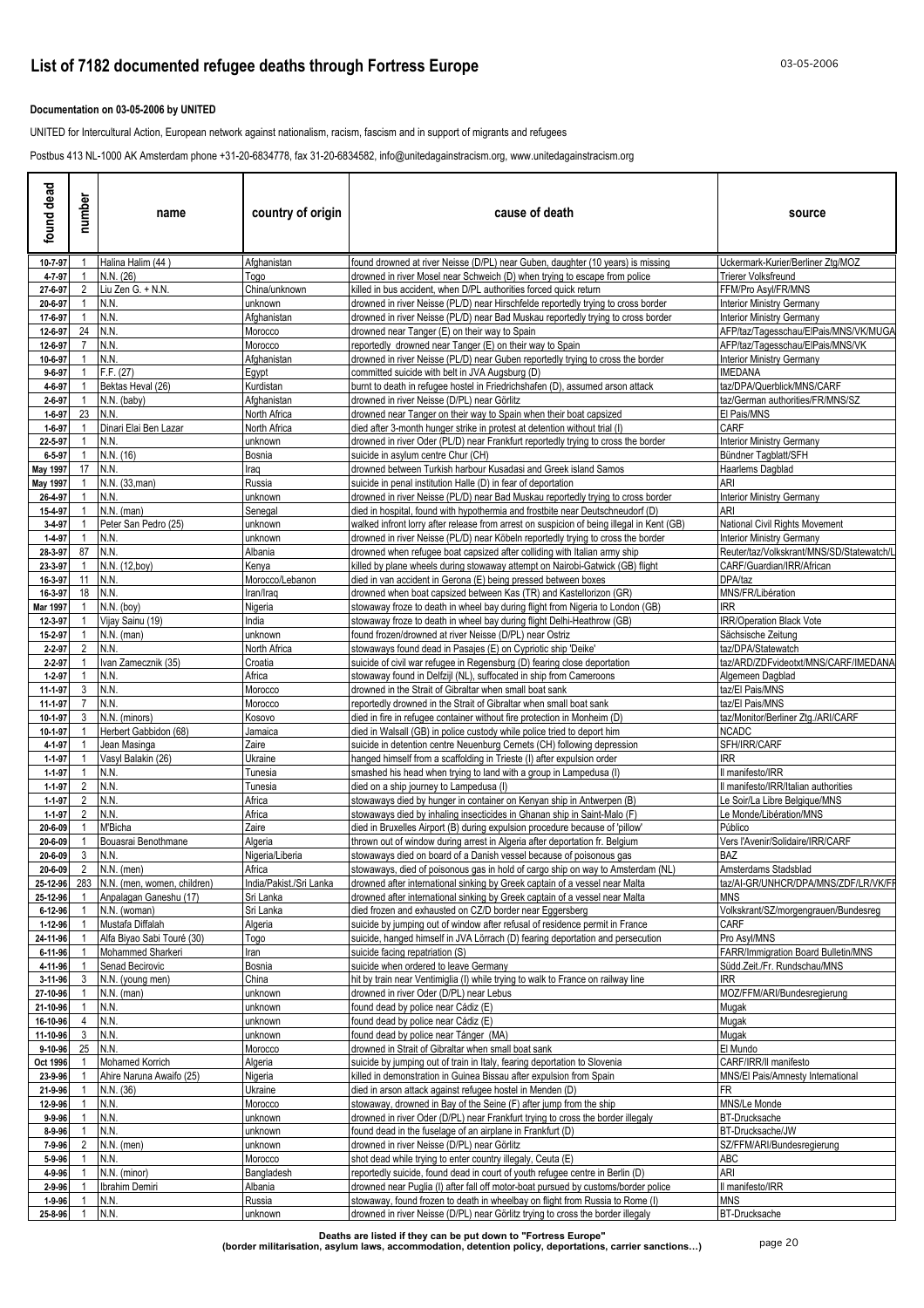### **Documentation on 03-05-2006 by UNITED**

UNITED for Intercultural Action, European network against nationalism, racism, fascism and in support of migrants and refugees

Postbus 413 NL-1000 AK Amsterdam phone +31-20-6834778, fax 31-20-6834582, info@unitedagainstracism.org, www.unitedagainstracism.org

| found dead                   | number         | name                                                 | country of origin              | cause of death                                                                                                                                            | source                                                           |
|------------------------------|----------------|------------------------------------------------------|--------------------------------|-----------------------------------------------------------------------------------------------------------------------------------------------------------|------------------------------------------------------------------|
| 22-8-96                      |                | N.N.                                                 | unknown                        | drowned in river Neisse (D/PL) near Guben trying to cross the border illegaly                                                                             | <b>BT-Drucksache</b>                                             |
| $6 - 8 - 96$                 |                | enley Nestor Yengnagueba                             | Togo                           | jumped from the window when deportation police rung at his door in Stockholm (S)                                                                          | Svenska Dagbladet/Dagens Nyheter/FARR                            |
| $1 - 8 - 96$<br>$1 - 8 - 96$ |                | N.N. (32, man)<br>Metin Akbel                        | Albania<br>Turkey              | suicide, kills himself by shooting in Gelsenkirchen (D)<br>reportedly dead, dissapeared after being deported from Germany to Turkey                       | ari<br>ARI                                                       |
| $1 - 8 - 96$                 |                | Ivica Matic (34)                                     | Serbia                         | went 'voluntarily' to Sarajevo in fear of violent deportation from Germany, stept on mine                                                                 | <b>ARI</b>                                                       |
| 29-7-96                      |                | El Hassam Rizk                                       | Morocco                        | found dead with many wounds in head, Cieza (E)                                                                                                            | El Mundo/Diario Vasco                                            |
| 29-7-96                      |                | N.N.                                                 | Ghana                          | stowaway found suffocated in Coruña (E)                                                                                                                   | Egin                                                             |
| 28-7-96                      |                | N.N.                                                 | Maghreb                        | found dead with many wounds, Aitona (E)                                                                                                                   | Diario Vasco/Egin                                                |
| 16-7-96<br>14-7-96           |                | N.N.<br>Juri Palienko (49)                           | Kurdistan<br>Ukraine           | suicide, hanged himself in Kassel prison (D)<br>suicide in detention centre in Erding (D)                                                                 | IRR.<br>Antifaschistische Nachrichten/JW/ARI/pro asy             |
| $1 - 7 - 96$                 |                | N.N.                                                 | Nigeria                        | suicide, hanged himself in Kassel prison (D)                                                                                                              | Junge Welt/IRR                                                   |
| $1 - 7 - 96$                 |                | Amir Salehi                                          | Iran                           | suicide by burning himself in Crailo (NL) as protest to long asylum procedure                                                                             | Volkskrant                                                       |
| 30-6-96                      |                | N.N.                                                 | Iraq                           | died in a mine field near Alexandropolis (GR)                                                                                                             | Diário de Notícias                                               |
| 30-6-96                      | 3              | N.N.                                                 | Iraq/Algeria                   | died in a mine field when trying to cross the Turkish-Greek border                                                                                        | Diário de Notícias/BRC                                           |
| 30-6-96<br>29-6-96           |                | Reza Hashemy<br>N.N. (18,21, men)                    | Iran<br>Romania                | died in mysterious circumstances after repatriation, as claim refused by Dutch auth.<br>fell to death in Altenberg (D) on flight from border control D-CZ | MNS/NRC/AD/Trouw/CARF<br><b>Berlin</b>                           |
| 25-6-96                      |                | Victor Onag Hnor                                     | Nigeria                        | suicide in river Havel/Berlin (D) after threat of deportation                                                                                             | Asyl in der Kirche/ARI                                           |
| 10-6-96                      |                | N.N.                                                 | Nigeria                        | died in suspicious circumstances in refugee centre Ter Apel (NL) fearing traffickers                                                                      | Volkskrant/Focus                                                 |
| $6 - 6 - 96$                 |                | Jude Abubakar                                        | Sierra Leone                   | drowned in Hamburg (D) fleeing from assumed policemen                                                                                                     | ND/Off Limits/FR-H                                               |
| $1 - 6 - 96$<br>27-5-96      |                | Mohamed S.<br>Yemu Kebede (27)                       | Iran<br>Ethiopia               | suicide after Swedish authorities wanted to review his successful asylum claim<br>suicide, hanged himself in hospital Hellersen (D)                       | Artikel14/IRR<br>ARI                                             |
| 26-5-96                      |                | N.N.                                                 | unknown                        | drowned in river Neisse (D/PL) near Sagar trying to cross the border illegaly                                                                             | <b>BT-Drucksache</b>                                             |
| 26-5-96                      | 2              | N.N.                                                 | Algeria                        | 'illegals', died in fire in prison/Kassel (D). Prison resp. assume suicide                                                                                | FR/JW/Berliner Zeitung                                           |
| 21-5-96                      |                | N.N.                                                 | Morocco                        | found dead by police near Cádiz (E)                                                                                                                       | Mugak                                                            |
| 17-5-96                      |                | N.N.                                                 | Morocco                        | found dead by police near Cádiz (E)                                                                                                                       | Mugak                                                            |
| 11-5-96<br>26-4-96           | 14             | N.N.<br>N.N.                                         | Maghreb<br>unknown             | drowned near San Amaro/Ceuta (E) on his way to Andalusia<br>drowned, found dead off the coast of Lampedusa (I)                                            | SOS/Egin/Police<br>TL                                            |
| 25-4-96                      |                | Apedo Lossou-Gavo                                    | Togo                           | suicide, hanged himself in Landshut (D) after rejection of his asylum application                                                                         | MNS/Pro Asyl /AG3F /JW                                           |
| 25-4-96                      | 26             | N.N.                                                 | Sri Lanka/Africa               | drowned near Vieste (I) when two boats got into heavy sea                                                                                                 | taz/TL                                                           |
| 25-4-96                      |                | N.N.                                                 | Iran                           | suicide, hanged himself in Haarlem (NL) after asylum application was rejected                                                                             | Volkskrant                                                       |
| 25-4-96                      | 4              | N.N. (men)                                           | Sri Lanka                      | drowned, in stormy waters near Vieste (I)                                                                                                                 | TL<br>TL                                                         |
| 25-4-96<br>24-4-96           | 2              | N.N. (women)<br>N.N.                                 | Shri Lanka<br>Romania          | drowned in stormy waters near Vieste (I)<br>drowned in Le Havre (F) trying to embark on Canadian ship                                                     | MNS/Le Figaro                                                    |
| 24-4-96                      |                | Tatjana I. Kabakchieva                               | Bulgaria                       | drowned in the river Oder (D/PL) trying to cross the border illegaly                                                                                      | FFM/ND/Uckermark-Kurier                                          |
| 23-4-96                      |                | N.N.                                                 | unknown                        | found dead in the river Neisse near Frankfurt (D), trying to cross the border illegally                                                                   | <b>Bt-Drucksache</b>                                             |
| 1-4-96                       |                | N.N.                                                 | Romania                        | stowaway, thrown overboard ship by sailor on way from Algecircas (E) to Canada                                                                            | MNS                                                              |
| 22-3-96<br>22-3-96           |                | Abdellah E.K.<br>N.N.                                | Morocco<br>Morocco             | drowned near Barbate (E) after jumping overboard fearing police control<br>drowned near Barbate (E) after jumping overboard fearing police control        | SOS/Egin<br>SOS/Egin                                             |
| 16-3-96                      |                | Ibrahima Sey (29)                                    | Gambia                         | died after attack by CS-spray whilst handcuffed at police station London (GB)                                                                             | MNS/Independent/Nat. Civil Rights Movemen                        |
| 15-3-96                      |                | N.N.                                                 | Iraq                           | drowned after jumping from a cargo ship near Hamburg (D)                                                                                                  | Jelpke/JW                                                        |
| 15-3-96                      |                | Noorjahan Begum (35)                                 | unknown                        | fell to death from balcony of her home trying to flee from immigration officers (GB)                                                                      | NCADC/IRR                                                        |
| 12-3-96                      | $\overline{2}$ | N.N.                                                 | Romania                        | stowaways, ordered overboard into make-shift raft on way from Spain to Canada                                                                             | <b>MNS</b>                                                       |
| 11-3-96<br>2-3-96            |                | N.N.<br>N.N.                                         | Albania<br>Sudan               | drowned while trying to cross the Straits of Otranto<br>died while trying to evade port officials in Melilla (E)                                          | Il manifesto<br>Diario de Noticias/IRR                           |
| 29-2-96                      | 4              | N.N.                                                 | Liberia                        | drowned, forced to jump from Maltesian ship at Gran Canaria (E)                                                                                           | Egin                                                             |
| 22-2-96                      | $\mathbf{1}$   | Jean-Baptiste Malan                                  | Ivory Coast                    | suicide in Murrhardt (D) fearing deportation on the same day                                                                                              | taz/Morgengrauen/Was geht ab?                                    |
| 26-1-96                      |                | N.N. (19)                                            | Algeria                        | set fire to his bed being kept in detention centre Bergen (N) longer than allowed                                                                         | Samora/Dagbladet/Arbeiderbladet                                  |
| 25-1-96<br>23-1-96           |                | Enver Bolut (45)<br>Thavalojan Kandasamy             | Kurdistan<br>Sri Lanka         | suicide in Delmenhorst (D) fearing deportation<br>suicide in detention centre/police prison Linz (A) fearing deportation                                  | taz/Morgengrauen/ARI Berlin<br>Der Standard/SOS Mitm./Asylkoord. |
| 22-1-96                      |                | Mohammed Chetef                                      | Nigeria                        | suicide in Norway, being held 9 months by police doubting his identity                                                                                    | CARF                                                             |
| 18-1-96                      |                | Christelle Makodila Nsimba                           | Zaire                          | died in arson attack against refugee hostel in Lübeck (D)                                                                                                 | IRR/Independent/BAIN news                                        |
| 18-1-96                      |                | Christine Makodila                                   | Zaire                          | died in arson attack against refugee hostel in Lübeck (D)                                                                                                 | IRR/Independent/BAIN news                                        |
| 18-1-96                      |                | Françoise Makodila Landu                             | Zaire                          | died in arson attack against refugee hostel in Lübeck (D)                                                                                                 | IRR/Independent/BAIN news                                        |
| 18-1-96<br>18-1-96           |                | Jean-Daniel Makodila Kosi<br>Legrand Makodila Mbongo | Zaire/Germany<br>Zaire/Germany | died in arson attack against refugee hostel in Lübeck (D)<br>died in arson attack against refugee hostel in Lübeck (D)                                    | IRR/Independent/BAIN news<br>IRR/Independent/BAIN news           |
| 18-1-96                      |                | Miya Makodila                                        | Zaire                          | died in arson attack against refugee hostel in Lübeck (D)                                                                                                 | IRR/Independent/BAIN news                                        |
| 18-1-96                      |                | Monica Maiamba Bunga                                 | Angola                         | died in arson attack against refugee hostel in Lübeck (D)                                                                                                 | IRR/Independent/BAIN news                                        |
| 18-1-96                      |                | Nsuzana Bunga                                        | Angola                         | died in arson attack against refugee hostel in Lübeck (D)                                                                                                 | IRR/Independent/BAIN news                                        |
| 18-1-96                      |                | Rabia el Omari                                       | Libanon                        | died in arson attack against refugee hostel in Lübeck (D)                                                                                                 | IRR/Independent/BAIN news                                        |
| 18-1-96<br>17-1-96           |                | Sylvio Bruno C. Amossou<br>Igor Horvat               | Togo<br>Bosnia                 | died in arson attack against refugee hostel in Lübeck (D)<br>suicide, found hanged in Den Bosch prison (NL)                                               | IRR/Independent/BAIN news<br>De Volkskrant                       |
| 14-1-96                      |                | Peter Q.                                             | Ghana                          | died after 3 months coma following a police interrogation in Antwerp (B)                                                                                  | Chris de Stoop                                                   |
| 11-1-96                      | 3              | N.N. (1 woman, 2 minors)                             | Iraq                           | drowned when thrown out from the Turkish boat near Island Kos (GR)                                                                                        | Ta Nea                                                           |
| $9 - 1 - 96$                 |                | N.N.                                                 | India                          | found dead while trying to enter Lithuania illegaly                                                                                                       | MNS/BNS/Lietuvos Rytas                                           |
| $3 - 1 - 96$                 |                | A Yhan<br>N.N.                                       | Kurdistan<br>Albania           | suicide, hanged himself after refusal of asylum application in France<br>drowned near Valona (I) when small boat had problems in bad weather              | IRR/Libération<br><b>IRR/II Manifesto</b>                        |
| $1 - 1 - 96$<br>28-12-95     | 2              | N.N.                                                 | Africa                         | stowaways found dead when the boat reached the port of Antwerp (B)                                                                                        | MNS/Le Soir/CRIDA report                                         |
| 17-12-95                     |                | Naen Akram                                           | Pakistan                       | drowned in river Neisse (D/PL) near Zels-Bahren                                                                                                           | Lausitzer Rundschau/TS/ND/FFM/LRBrand.                           |
| 15-12-95                     | 2              | N.N.                                                 | Benin                          | stowaways died when they fell into the hold of the ship in Senegal                                                                                        | Le Soir/MNS                                                      |
| 13-12-95                     |                | Necmettin N.                                         | Kurdistan                      | suicide, set himself on fire in Hamburg (D), his application for asylum was rejected                                                                      | taz/jW/Bt-Drucksachen/Fritz Info-Kompakt                         |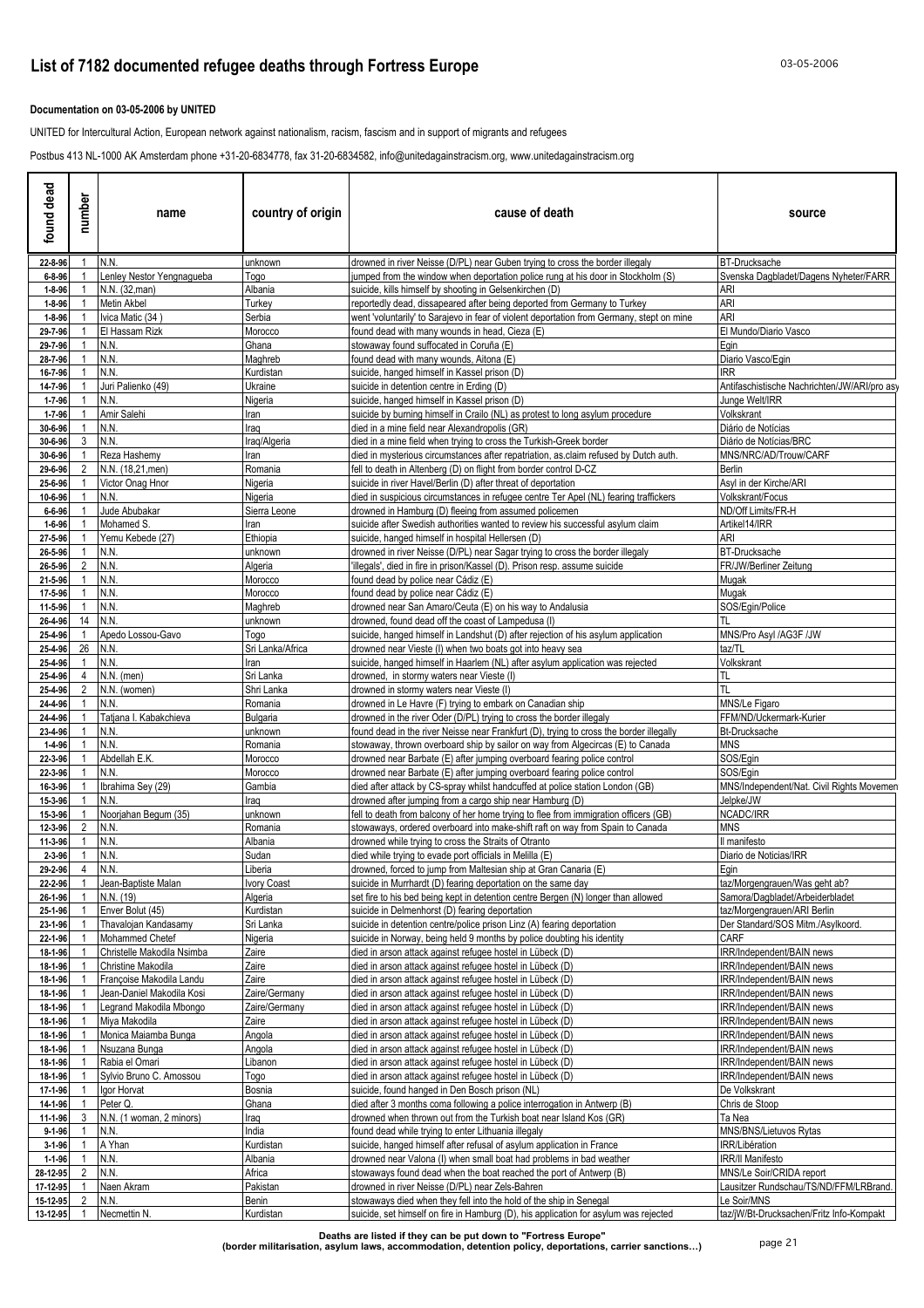### **Documentation on 03-05-2006 by UNITED**

UNITED for Intercultural Action, European network against nationalism, racism, fascism and in support of migrants and refugees

Postbus 413 NL-1000 AK Amsterdam phone +31-20-6834778, fax 31-20-6834582, info@unitedagainstracism.org, www.unitedagainstracism.org

| found dead              | number                           | name                                    | country of origin      | cause of death                                                                                                                                                  | source                                                                    |
|-------------------------|----------------------------------|-----------------------------------------|------------------------|-----------------------------------------------------------------------------------------------------------------------------------------------------------------|---------------------------------------------------------------------------|
| 1-12-95                 | 2                                | N.N.                                    | Albania                | drowned after capsizing of boat near Otranto (I)                                                                                                                | Volkskrant/IRR/II Manifesto/Corriere della Se                             |
| 1-12-95                 | 17<br>19                         | N.N.<br>N.N.                            | Albania<br>Albania     | reportedly drowned after capsizing of boat near Otranto (I)<br>drowned after dinghy sank off the Italian coast in Channel of Otranto (I)                        | Volkskrant/IRR/II Manifesto/Corriere della Se<br>TL                       |
| 30-11-95<br>19-11-95    |                                  | N.N.                                    | Zaire                  | died after jumping from an appartment building to avoid arrest by aliens police (NL)                                                                            | Trouw/MNS                                                                 |
| 16-11-95                |                                  | N.N.                                    | Algeria                | suicide, hanged himself in prison Dresden (D) fearing deportation a week later                                                                                  | <b>BT-Drucksache</b>                                                      |
| 9-11-95                 |                                  | Masut Igubal                            | Pakistan               | drowned in river Neisse (D/PL) near Podrosche                                                                                                                   | FFM                                                                       |
| 8-11-95                 |                                  | N.N.                                    | New Zealand            | died falling from a ferry in Harwich (GB) after immigration was refused                                                                                         | London Evening Standard/IRR                                               |
| 5-11-95                 |                                  | Esser F. (35)                           | unknown                | suicide, hanged himself in prison Holstenglacis/Hamburg (D) in fear of deportation                                                                              | ari                                                                       |
| 1-11-95<br>25-10-95     | $\overline{2}$                   | Garim Fokassian<br>N.N.                 | Armenia<br>Africa      | suicide after refusal of asylum in Wien (A)<br>one drowned, one disappeared near Gibraltar, when small boat capsized                                            | Asylkoordination Osterreich<br>El Pais                                    |
| 25-10-95                |                                  | N.N. (16,boy)                           | Bangladesh             | mortally hit by car in Regensburg (D), abandoned by smugglers in night                                                                                          | Frankfurter Rundschau/MNS                                                 |
| 24-10-95                |                                  | N.N.                                    | Africa                 | drowned in the canal of Saint-Denis (F) when fleeing from police check                                                                                          | Le Monde/MNS                                                              |
| 22-10-95                |                                  | Bayeh Arefayne (19)                     | Ethiopia               | suicide, set himself on fire after asylum application was rejected (GB)                                                                                         | CARF/National Civil Rights Movement/IRR                                   |
| 7-10-95                 |                                  | N.N.                                    | Morocco                | fell to death when trying to escape from detention centre in Paris                                                                                              | Le Monde/MNS                                                              |
| 6-10-95                 |                                  | Solomon M. Mergia (32)                  | Ethiopia               | committed suicide by drowning himself in Rhein-Main-Donau Kanal (D)                                                                                             | <b>IMEDANA</b>                                                            |
| Oct 1995                | 4                                | Djemal Flissa<br>N.N.                   | Algeria<br>Pakistan    | died from weakness after hunger strike and being deported (GB)                                                                                                  | CARF<br>Lausitzer Rundschau/TS/ND/FFM/LRBrand.                            |
| Oct 1995<br>Oct 1995    | 2                                | N.N. (men)                              | Iran                   | drowned in river Neisse (D/PL) near Zels-Bahnren<br>asylum seekers deported from Turkey, killed after arriving in Iran                                          | TAZ                                                                       |
| 24-9-95                 | -1                               | $N.N.$ (man)                            | Africa                 | found drowned near Ceuta (E) to where he tried to flee                                                                                                          | El Pueblo de Ceuta                                                        |
| 19-9-95                 | 3                                | N.N.                                    | unknown                | found in the gulf of La Spezia (I), reportedly drowned after jump from ship                                                                                     | Giuliano News Chronicle/ANSA                                              |
| 13-9-95                 | $\overline{1}$                   | N.N.                                    | unknown                | drowned in river Oder (D/PL) near Brieskow-Frinkenheerd                                                                                                         | FFM                                                                       |
| 13-9-95                 | $\overline{4}$                   | N.N.                                    | Pakistan               | killed in a minefield in Kastanea (GR) near Turkish border                                                                                                      | ANA                                                                       |
| 11-9-95                 | 3<br>12                          | N.N.<br>N.N.                            | Albania<br>Albania     | drowned, rubber dinghy caught fire and capsized in Strait of Otranto (I)<br>reportedly drowned, rubber dinghy caught fire and capsized in Strait of Otranto (I) | Volkskrant/taz/Corriere della Sera/FECL/TL<br>Corriere della Sera/FECL/TL |
| 11-9-95<br>29-8-95      | 2                                | N.N.                                    | Ghana/Chad             | died in arson attack in Ulm (D)                                                                                                                                 | CARF/IRR/Searchlight                                                      |
| 25-8-95                 |                                  | Muttavel Vasananthan (25)               | Sri Lanka              | Tamil asylum-seeker hanged himself in Norwich prison (GB)                                                                                                       | CARF/IRR/Searchlight                                                      |
| 25-8-95                 |                                  | $N.N.$ (man)                            | Poland                 | suicide in deportation centre in Frankfurt/Main (D)                                                                                                             | Die Tageszeitung                                                          |
| 22-8-95                 | -1                               | $N.N.$ (man)                            | Morocco                | suicide in deportation centre in Frankfurt/Main (D)                                                                                                             | Die Tageszeitung                                                          |
| 20-8-95                 |                                  | Todor Bogdanovic (boy, 8)               | Yugoslavia             | Roma shot by French police when entering from Italy on a mountain way                                                                                           | Reuters/AP/AFP/Volkskrant/Statewatch/IHFI                                 |
| 16-8-95                 |                                  | Selliah (35)                            | Sri Lanka              | suicide, mentally ill because of bad circumstances in refugee centre Ochsenhof (D)                                                                              | DS                                                                        |
| 16-8-95<br>10-8-95      |                                  | Louis I. (29)<br>Djouabi Azzeddine      | Nigeria<br>Algeria     | suicide, hanged himself in detention centre Wolfenbüttel (D) fearing deportation<br>drowned near Angulo (E) or murdered while trying to escape deportation      | ARD/Morgengrauen/SZ/Pro asyl<br>El Pueblo de Ceuta                        |
| 26-7-95                 |                                  | N.N. (36, man)                          | Bosnia                 | suicide, jumped from a window of his accomodation on the 6th floor in Berlin (D)                                                                                | <b>Berliner Zeitung</b>                                                   |
| 20-7-95                 |                                  | N.N.                                    | unknown                | drowned in river Oder (D/PL) near Eisenhüttenstadt                                                                                                              | <b>FFM</b>                                                                |
| 20-7-95                 |                                  | $N.N.$ (man)                            | Morocco                | found dehydrated in Castres (F) in a Spanish vehicle coming from Tanger                                                                                         | Libération/MNS                                                            |
| 17-7-95                 |                                  | Abdullah A.                             | Afghanistan            | found strangled in refugee centre Trausnitzstr. in München (D), reportedly suicide                                                                              | KlaroFix                                                                  |
| 15-7-95                 |                                  | Chandima Endirisinghe<br>Chinteka Silva | Sri Lanka<br>Sri Lanka | suffocated in a sealed trailer in Györ (Hungary)                                                                                                                | Reuters/AP<br>Reuters/AP                                                  |
| 15-7-95<br>15-7-95      |                                  | Haridar Kuman                           | Sri Lanka              | suffocated in a sealed trailer in Györ (Hungary)<br>suffocated in a sealed trailer in Györ (Hungary)                                                            | Reuters/AP/DAZ                                                            |
| 15-7-95                 |                                  | Jaya Kumar F. Pulle                     | Sri Lanka              | suffocated in a sealed trailer in Györ (Hungary)                                                                                                                | Reuters/AP/DAZ                                                            |
| 15-7-95                 |                                  | Manoj Arizrathan                        | Sri Lanka              | suffocated in a sealed trailer in Györ (Hungary)                                                                                                                | Reuters/AP/DAZ                                                            |
| 15-7-95                 | $\overline{1}$                   | Ormandas                                | Sri Lanka              | suffocated in a sealed trailer in Györ (Hungary)                                                                                                                | Reuters/AP/DAZ                                                            |
| 15-7-95                 |                                  | Pradeepan                               | Sri Lanka              | suffocated in a sealed trailer in Györ (Hungary)                                                                                                                | Reuters/AP/DAZ                                                            |
| 15-7-95<br>15-7-95      | $\overline{1}$<br>$\overline{1}$ | Prince Fernando<br>Raja Dhama           | Sri Lanka<br>Sri Lanka | suffocated in a sealed trailer in Györ (Hungary)<br>suffocated in a sealed trailer in Györ (Hungary)                                                            | Reuters/AP/DAZ<br>Reuters/AP/DAZ                                          |
| 15-7-95                 | $\overline{1}$                   | Rames Sobramanium                       | Sri Lanka              | suffocated in a sealed trailer in Györ (Hungary)                                                                                                                | Reuters/AP/DAZ                                                            |
| 15-7-95                 |                                  | Rilwan Abdul Salam                      | Sri Lanka              | suffocated in a sealed trailer in Györ (Hungary)                                                                                                                | Reuters/AP/DAZ                                                            |
| 15-7-95                 |                                  | Sitrambalam V. Murthy                   | Sri Lanka              | suffocated in a sealed trailer in Györ (Hungary)                                                                                                                | Reuters/AP/DAZ                                                            |
| 15-7-95                 | $\overline{1}$                   | Siwa Loganathan                         | Sri Lanka              | suffocated in a sealed trailer in Györ (Hungary)                                                                                                                | Reuters/AP/DAZ                                                            |
| 15-7-95                 | -1                               | Sumanasena                              | Sri Lanka              | suffocated in a sealed trailer in Györ (Hungary)                                                                                                                | Reuters/AP/DAZ                                                            |
| 15-7-95<br>15-7-95      | $\overline{1}$                   | Tennekoon<br>Tusara Fernando            | Sri Lanka<br>Sri Lanka | suffocated in a sealed trailer in Györ (Hungary)<br>suffocated in a sealed trailer in Györ (Hungary)                                                            | Reuters/AP/DAZ<br>Reuters/AP/DAZ                                          |
| 15-7-95                 |                                  | Ukkuwa Malkanthi                        | Sri Lanka              | suffocated in a sealed trailer in Györ (Hungary)                                                                                                                | Reuters/AP/DAZ                                                            |
| 15-7-95                 |                                  | Vasu                                    | Sri Lanka              | suffocated in a sealed trailer in Györ (Hungary)                                                                                                                | Reuters/AP/DAZ                                                            |
| 8-7-95                  |                                  | N.N. (woman)                            | Peru                   | killed by train in Menton (French Alpes) walking on the railway to Italy                                                                                        | Libération/MNS                                                            |
| $1 - 7 - 95$            |                                  | Habib Hammouda                          | Tunisia                | died after racist attack ignored by staff of the hospital in Ragusa (I)                                                                                         | CARF/IRR/Searchlight                                                      |
| $1 - 7 - 95$            | $\overline{2}$                   | Mohamed Bezgour<br>N.N.                 | Morocco                | drowned after being thrown overboard by smugglers in Marbella (E)<br>drowned when the boat capsized near Tarifa (E)                                             | El Mundo/El Pais/IRR<br>El Mundo/El Pais/IRR                              |
| $1 - 7 - 95$<br>26-6-95 |                                  | Celal Akan                              | Morocco<br>Kurdistan   | died by liver disorder in Celle (D) after refusal of operation costs                                                                                            | taz/Panorama/DPA/MNS                                                      |
| 22-6-95                 |                                  | Eisam Chandin (9)                       | Lebanon                | died of fume poisoning after arson attack on refugee home in Bochum (D)                                                                                         | ari                                                                       |
| 17-6-95                 |                                  | Dalb Abad                               | Iraq                   | stowaway, forced to leave Cypriot ship and reportedly drowned (E)                                                                                               | <b>CEAR/Spanish authorities</b>                                           |
| 17-6-95                 |                                  | Majar Abrahem                           | Iraq                   | stowaway, forced to leave Cypriot ship and drowned near Algeciras (E)                                                                                           | <b>CEAR/Spanish authorities</b>                                           |
| 17-6-95                 |                                  | Vo Xuan Cuong                           | Vietnam                | driven to death by police hounding against black marketeers in Berlin                                                                                           | Junge Welt/BeZe/Was geht ab?                                              |
| 14-6-95                 |                                  | Suppiah Selvarajah                      | Sri Lanka              | suffocated in Madrid when his home, a waste container started to burn                                                                                           | Egin/Diario Vasco                                                         |
| 13-6-95<br>11-6-95      |                                  | Moses Ganaja<br>Kondeca Dealmeda (30)   | Sudan<br>Zaire         | died in deportation centre in Halle (D)<br>(Mapasi Jeancy) suicide fearing deportation in detention centre Volkstedt (D)                                        | Pro Asyl<br>Flüchtlingsrat SA/ADN/DPA/Pro asyl                            |
| 7-6-95                  | -1                               | N.N.                                    | unknown                | drowned in the river Oder/Neisse (D/PL) near Lodenau                                                                                                            | FFM                                                                       |
| $3 - 6 - 95$            |                                  | N.N.                                    | unknown                | drowned in river Oder (D/PL) near Brieskow-Frinkenheerd                                                                                                         | <b>FFM</b>                                                                |
| $1 - 6 - 95$            |                                  | Khalid Moufaghid                        | Morocco                | drowned in the river in Murazzi (I) after beating by club bouncers                                                                                              | CARF/IRR/Searchlight                                                      |
| $1 - 6 - 95$            |                                  | Mrs. Rostas                             | Romania                | drowned in river Neisse (D/PL)                                                                                                                                  | Aktion Zuflucht                                                           |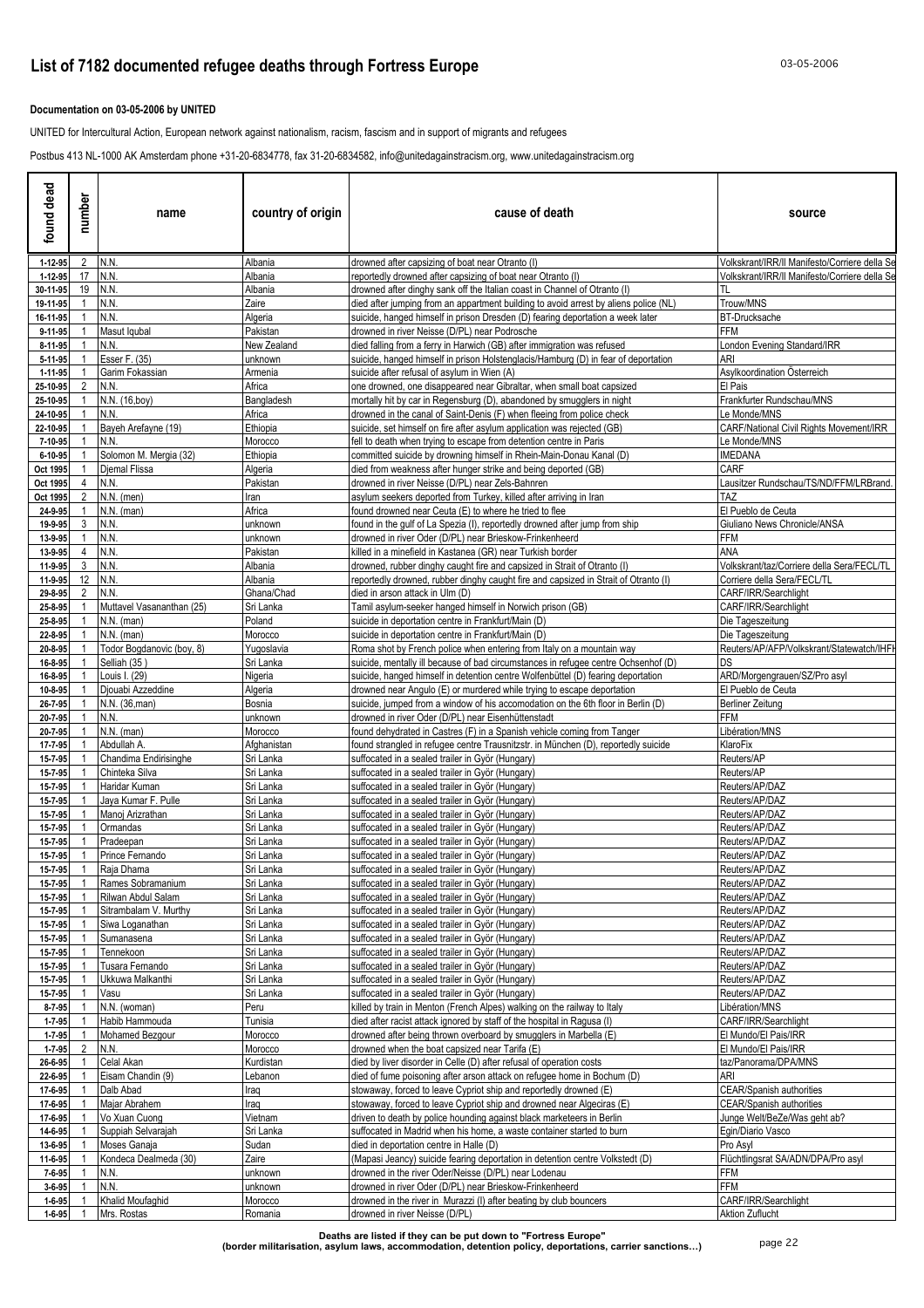### **Documentation on 03-05-2006 by UNITED**

UNITED for Intercultural Action, European network against nationalism, racism, fascism and in support of migrants and refugees

Postbus 413 NL-1000 AK Amsterdam phone +31-20-6834778, fax 31-20-6834582, info@unitedagainstracism.org, www.unitedagainstracism.org

| found dead              | number              | name                                         | country of origin            | cause of death                                                                                                                                                                   | source                                                             |
|-------------------------|---------------------|----------------------------------------------|------------------------------|----------------------------------------------------------------------------------------------------------------------------------------------------------------------------------|--------------------------------------------------------------------|
| $1 - 6 - 95$            | $\overline{1}$      | N.N. (minor)                                 | unknown                      | drowned in the river Oder/Neisse (D/PL) trying to cross the border illegally                                                                                                     | ZDF                                                                |
| 27-5-95                 |                     | N.N.                                         | unknown                      | drowned in river Neisse (D/PL) near Hohenwutzen                                                                                                                                  | <b>FFM</b>                                                         |
| 19-5-95<br>$9 - 5 - 95$ | $\overline{1}$      | Jaswant Singh (33)<br>N.N.                   | India<br>unknown             | suicide fearing deportation in Regensburg (D)<br>drowned in river Neisse (D/PL) near Görlitz                                                                                     | ESG/Pro Asyl/taz/SZ/BT-Drucks./IMEDANA<br>FFM/LRBrandenburg        |
| May 1995                | $\overline{1}$      | N.N. (Baby)                                  | Zaire                        | died in labour when doctor refused help at first aid station near Caserta (I)                                                                                                    | CARF/IRR/Searchlight                                               |
| $1 - 5 - 95$            |                     | <b>Brahim Bouraam</b>                        | Morocco                      | drowned in Seine after being seized by skinheads in FN rally (F)                                                                                                                 | CARF/IRR/Searchlight                                               |
| 30-4-95                 | -1                  | N.N.                                         | unknown                      | drowned in river Neisse (D/PL) near Aurith                                                                                                                                       | FFM                                                                |
| 28-4-95                 | $\overline{1}$      | N.N.                                         | unknown                      | found dead at the Swiss mountain Monte Capriano (CH)                                                                                                                             | TA/Arbeitsstelle für Asylfr.                                       |
| 17-4-95                 | -1                  | Ahmed Polap                                  | Kurdistan                    | suicide by jumping under train, fearing deportation in München (D)                                                                                                               | ESG/ARI/SZ/IMEDANA                                                 |
| 17-4-95<br>8-4-95       |                     | N.N.<br>Kassimou-Djibril Ouro-D.T. (27)      | Iran<br>Togo                 | suicide in asylum centre Haarlem (NL)<br>assumed suicide after threat of deportation in prison Hamburg (D)                                                                       | Parool/MNS<br>taz/Hamburger Abendblatt                             |
| 29-3-95                 |                     | N.N.                                         | Albania                      | shot dead by Greece border control when entering from Albania                                                                                                                    | <b>I</b> rouw                                                      |
| 28-3-95                 | 2                   | $N.N.$ (men)                                 | unknown                      | stowaways found dead in a Romanian ship in seaport Amsterdam (NL)                                                                                                                | Volkskrant                                                         |
| 20-3-95                 |                     | N.N.                                         | Morocco                      | died when jumping into water after being discovered by Spanish police                                                                                                            | SOS Arrazakeria                                                    |
| 12-3-95                 |                     | EL Kadaoui (22)                              | Morocco                      | suicide, waiting for deportation in a youth prison in Wiesbaden (D)                                                                                                              | taz/JW/FR/Konkret/pro asyl                                         |
| 9-3-95                  |                     | N.N.                                         | Ivory Coast                  | drowned stowaway in Le Havre (F), being sent back by French police                                                                                                               | Libération                                                         |
| 7-3-95<br>6-3-95        |                     | N.N.<br>Liberia                              | unknown<br>unknown           | suffocated stowaway in Valencia (E), found on ship from Ivory Coast<br>suffocated stowaway in Valencia (E), found on ship from Ivory Coast                                       | El Pais/Egin/Diario/Statewatch<br>El Pais/Egin/Diario/Statewatch   |
| $6 - 3 - 95$            | -1                  | N.N.                                         | unknown                      | suffocated stowaway in Valencia (E), found on ship from Ivory Coast                                                                                                              | El Pais/Egin/Diario/Statewatch                                     |
| Mar 1995                |                     | N.N. (Baby)                                  | unknown                      | died after doctors refused free help at the hospital near Rome (I)                                                                                                               | CARF/IRR/Searchlight                                               |
| 26-2-95                 | - 1                 | Abiyou Tilaye (37)                           | Ethiopia                     | suicide in detention centre Würzburg (D)                                                                                                                                         | taz/SZ/AntifaNachr/ESG/pro asyl                                    |
| 26-2-95                 |                     | N.N.                                         | Albania                      | shot by a policeman near Florina (GR) when 11 Albanians were arrested                                                                                                            | Libération/MNS                                                     |
| 13-2-95                 | -1                  | <b>Bat Bold</b>                              | Mongolia                     | died in detention centre Carlslund (S) after refusal of medical first aid                                                                                                        | <b>FARR</b>                                                        |
| 10-2-95<br>$9 - 2 - 95$ |                     | N.N.<br>Yohannes Alemu (27)                  | Gambia<br>Ethiopia           | asylum-seeker stabbed to death in Hamburg-Bremen train (D)<br>suicide after threat of deportation by Ausländeramt Regensburg (D)                                                 | CARF/IRR/Searchlight<br>Morgengrauen/AntifaNachr/ESG               |
| 2-2-95                  |                     | Sammy Nelson                                 | Liberia                      | beaten to death during arrest in container camp München (D)                                                                                                                      | Was geht ab?/IRR                                                   |
| $1 - 2 - 95$            |                     | Valentina Featherstone                       | Latvia                       | suicide fearing the deportation of her mother in County Durham (GB)                                                                                                              | Independent/National Civil Rights Movement/                        |
| $1 - 2 - 95$            |                     | Zinaida Mitzofanova                          | Latvia                       | suicide fearing deportation in County Durham (GB)                                                                                                                                | Independent/National Civil Rights Movement/                        |
| 21-1-95                 |                     | Kazim K.                                     | Turkey                       | frozen to death in Rehefeld/Erzgebirge (D) on his flight via Czechia                                                                                                             | Infobrief ASYL /GSA Pirna                                          |
| 20-1-95                 | -1                  | Amar Tair                                    | Algeria                      | suicide in detention centre Wittlich (D) after interview with Algerian Consulate                                                                                                 | JW/Was geht ab?/Morgengrauen/pro asyl                              |
| 17-1-95<br>$1 - 1 - 95$ | 2<br>$\overline{1}$ | $N.N.$ (men)<br>Gnanasegaram Selvarajah      | Ghana<br>Sri Lanka           | stowaways, found poisoned by pesticides in a cargo ship in St. Malo (F)<br>died after racist attack ignored by staff of the hospital in Palermo (I)                              | CARF/MNS<br>CARF/IRR/Searchlight                                   |
| $1 - 1 - 95$            |                     | N.N.                                         | Algeria                      | asylum-seeker, psychiatric patient, beaten to death in Amersfoort (NL)                                                                                                           | CARF/IRR/Searchlight                                               |
| 15-1-95                 | -1                  | Papie Mukuna                                 | Zaire                        | suicide fearing deportation in asylum center Den Helder (NL)                                                                                                                     | <b>PRIME</b>                                                       |
| $8 - 1 - 95$            | 4                   | N.N.                                         | unknown                      | burnt in container in Hannover (D), by arson attack/bad living condit.                                                                                                           | Guardian/taz/ARI                                                   |
| 4-1-95                  | 2                   | N.N. (2,4, girls)                            | Kosovo                       | died in fire in a refugee centre in Zell im Wiesental (D)                                                                                                                        | Konkret                                                            |
| $1 - 1 - 95$            |                     | Akim Mama                                    | Morocco                      | suicide, hanged himself awaiting deportation in police headquarter in Paris (F)                                                                                                  | CARF/IRR/Searchlight                                               |
| 28-12-94<br>23-12-94    |                     | M.D.D. (woman)<br>Mamoudu (27)               | Dominican Republic<br>Guinea | suicide fearing expulsion in Bilbao (E)<br>found dead on ship in Santurtzi (E), locked in a cabin in RUS/D/B                                                                     | Egin<br>Egin                                                       |
| 16-12-94                | -1                  | Shiji Lapite                                 | Nigeria                      | suffocated by a neck lock during his arrest by London policemen (GB)                                                                                                             | Independent/MNS/Searchl./1990/Nat. Civil Ri-                       |
| 16-12-94                | - 1                 | N.N.                                         | unknown                      | died on one of three rubber rafts with 63 refugees in Baltic sea, near Gotland (S)                                                                                               | Fortress Europe Circular Letter                                    |
| 1-12-94                 | $\overline{1}$      | N.N.                                         | Iraq                         | died on a refugee boat with 62 refugees to Gotland (S)                                                                                                                           | <b>MNS</b>                                                         |
| 1-12-94                 |                     | Jeyakumar R.                                 | Sri Lanka                    | suicide in St. Gallen (CH) fearing deportation                                                                                                                                   | Arbeitsst. Asylfragen/TA                                           |
| 29-11-94                | $\overline{4}$      | N.N.                                         | Algeria                      | stowaways, drowned after jump into the Seine (F) when discovered                                                                                                                 | Le Monde/MNS/de Stoop                                              |
| 19-11-94<br>17-11-94    | $\mathbf{1}$<br>9   | Arunagiri Rasaiah<br>N.N.                    | Sri Lanka<br>Rwanda          | drowned in river Neisse (D/PL)<br>drowned when two Turkish boats carrying them sank near Pserimos (GR)                                                                           | <b>ARI Berlin</b><br>Ta Nea                                        |
| 1-11-94                 | $\overline{1}$      | Moussa Touibregueba                          | Algeria                      | reportedly dead, dissapeared after being deported from Frankfurt (D) to Algeria                                                                                                  | ARI                                                                |
| 26-10-94                | $\overline{1}$      | N.N.                                         | Albania                      | drowned after capsizing of boat with 17 refugees in the Adriatic Sea                                                                                                             | <b>Migration News Sheet</b>                                        |
| 23-10-94                | $\overline{1}$      | Joseph Nnalue (31)                           | Nigeria                      | died falling from 4th floor in London (GB) during immigration control raid                                                                                                       | Guardian/IRR/MNS/Indep./CARF/NCADC/NC                              |
| 18-10-94                | $\overline{2}$      | N.N. (babies)                                | Kurdistan                    | found dead near Cesine-Otranto (I) after shipwreck                                                                                                                               | TL                                                                 |
| 16-10-94                | $\overline{1}$      | Abdullah J.                                  | Morocco                      | suicide in police prison Ludwigsburg (D) after rejection of asylum appl.                                                                                                         | Pro Asvl/SZ                                                        |
| 12-10-94<br>12-10-94    | 2<br>10             | N.N. (women)<br>N.N.                         | Albania<br>Albania           | drowned after capsizing of 2 boats in the Channel of Otranto (I)<br>missing after capsizing of 2 boats in the Channel of Otranto (I)                                             | Migration News Sheet/FECL/TL<br>Migration News Sheet/FECL/TL       |
| 12-10-94                | $\overline{1}$      | N.N. (minor)                                 | Albania                      | reportedly drowned after boat capsized in the Channel of Otranto (I)                                                                                                             | TL                                                                 |
| 6-10-94                 | $\overline{1}$      | $N.N.$ (man)                                 | Sri Lanka                    | drowned in river Neisse (D/PL) near Grossgastrose                                                                                                                                | <b>ARI Berlin</b>                                                  |
| 1-10-94                 | $\overline{2}$      | N.N.                                         | Morocco                      | drowned in the Mediterranean Sea before reaching Pantelleria (Italy)                                                                                                             | Il Manifesto/IRR Race Audit                                        |
| 30-9-94                 | $\overline{2}$      | N.N.                                         | Morocco                      | missed, after capsizing of boat with 30 refugees near Pantelleria (I)                                                                                                            | <b>Migration News Sheet</b>                                        |
| 28-9-94                 | $\overline{1}$      | <b>Bukurjie Haliti</b>                       | Albania                      | Roma, burnt in container refugee camp in Herford (D) by arson attack                                                                                                             | taz/Jelpke/CARF/ZDF/ARD/Berliner Ztg.                              |
| 28-9-94<br>27-9-94      | $\overline{1}$<br>2 | Navgim Haliti<br>$N.N.$ (men)                | Albania                      | Roma, burnt in container refugee camp in Herford (D) by arson attack<br>fell to death during flight in rough mountains in Bayerischzell/Alpes(D)                                 | taz/Jelpke/CARF/ZDF/ARD/Berliner Ztg.<br>ZDF/BGS/German Government |
| 4-9-94                  | $\overline{1}$      | Lampo. Kanapathippillai                      | Bosnia<br>Sri Lanka          | drowned in river Neisse (D/PL) near Zasieki                                                                                                                                      | ARI Berlin/morgengrauen                                            |
| 4-9-94                  |                     | Mosses Raian                                 | Sri Lanka                    | drowned in river Neisse (D/PL) near Zasieki                                                                                                                                      | ARI Berlin/morgengrauen                                            |
| 4-9-94                  |                     | Pava Sathiarathi                             | Sri Lanka                    | drowned in river Neisse (D/PL) near Zasieki                                                                                                                                      | ARI Berlin/morgengrauen                                            |
| 4-9-94                  |                     | Sellaiah Subathira                           | Sri Lanka                    | missing, reportedly drowned in river Neisse (D/PL) near Zasieki                                                                                                                  | ARI Berlin/morgengrauen                                            |
| 4-9-94                  |                     | Sutharsan Kanthasamy                         | Sri Lanka                    | drowned in river Neisse (D/PL) near Zasieki                                                                                                                                      | ARI Berlin/morgengrauen                                            |
| 4-9-94                  |                     | Thevek Pathmanathan                          | Sri Lanka                    | missing, reportedly drowned in river Neisse (D/PL) near Zasieki                                                                                                                  | ARI Berlin/morgengrauen                                            |
| 4-9-94<br>30-8-94       |                     | Alosies Jeyaratnam<br>Kola Bankole (30, man) | Sri Lanka<br>Nigeria         | drowned in river Neisse (D/PL) near Zasieki<br>died before his deportation, after he was heavely sedated medical staff at Frankfurt airport (D)taz/pro asyl/IRR/Statewatch/NCADC | ARI Berlin/morgengrauen                                            |
| 25-8-94                 |                     | $N.N.$ (man)                                 | Nepal                        | drowned in river Neisse (D/PL) near Forst                                                                                                                                        | <b>ARI Berlin/BGS</b>                                              |
| 23-8-94                 |                     | $N.N.$ (man)                                 | Algeria                      | drowned in river Neisse (D/PL) near Guben                                                                                                                                        | <b>ARI Berlin/BGS</b>                                              |
|                         |                     |                                              |                              |                                                                                                                                                                                  |                                                                    |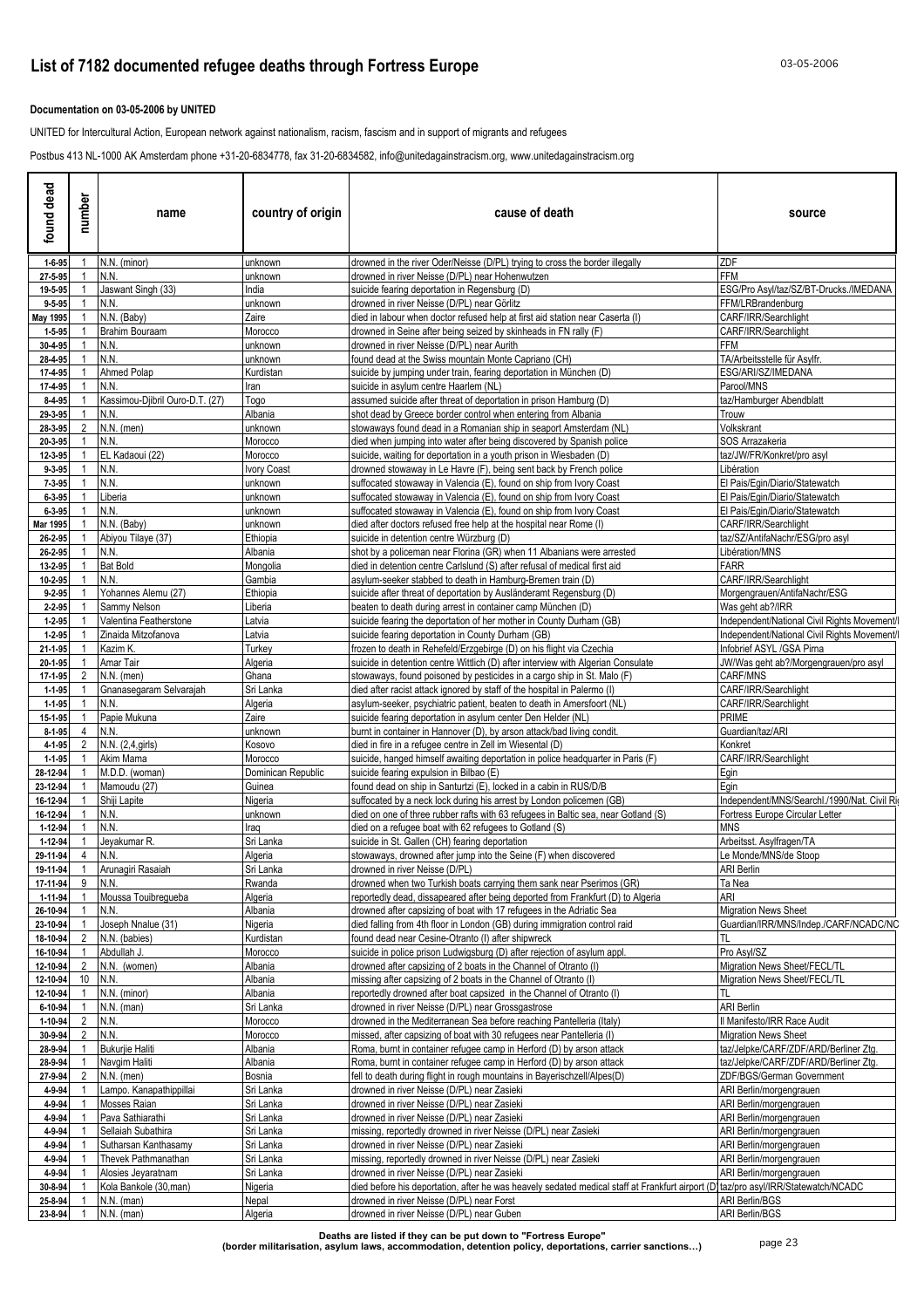### **Documentation on 03-05-2006 by UNITED**

UNITED for Intercultural Action, European network against nationalism, racism, fascism and in support of migrants and refugees

Postbus 413 NL-1000 AK Amsterdam phone +31-20-6834778, fax 31-20-6834582, info@unitedagainstracism.org, www.unitedagainstracism.org

| found dead                | number         | name                               | country of origin         | cause of death                                                                                                                                                | source                                                |
|---------------------------|----------------|------------------------------------|---------------------------|---------------------------------------------------------------------------------------------------------------------------------------------------------------|-------------------------------------------------------|
| 22-8-94                   |                | $N.N.$ (man)                       | unknown                   | drowned in river Neisse (D/PL) near Guben                                                                                                                     | <b>ARI Berlin/BGS</b>                                 |
| 21-8-94                   | 2              | N.N. (minors)                      | Kosovo                    | frozen to death near Swedish refugee camp, after police refused efficient search                                                                              | Svenska Dagbladet/MNS                                 |
| 13-8-94<br>$1 - 8 - 94$   |                | N.N. (20, man)<br>N.N.             | Morocco<br>Bosnia         | reaching Antwerpen (B) as stowaway, drowned while trying to escape<br>suicide in Gelsenkirchen (D) after refusal of his move to his relatives                 | Le Soir/MNS<br>ESG                                    |
| 25-7-94                   |                | N.N.                               | Croatia                   | suicide in police station in (D) two days before the planned deportation                                                                                      | Jelpke                                                |
| 18-7-94                   |                | Mohamed F. B. (14)                 | Morocco                   | died when he fell into the water climbing a ship to Spain Transmed.-Line                                                                                      | Egin                                                  |
| $9 - 7 - 94$              |                | Gabriel Julido Mavonda             | Angola                    | suicide fearing deportation in Berlin (D)                                                                                                                     | taz/Zag                                               |
| $3 - 7 - 94$              |                | Sinathamby Mohanadas               | Sri Lanka                 | suicide fearing deportation in Hattorf (D)                                                                                                                    | taz/Pro Asyl/ARI/Stern                                |
| $3 - 7 - 94$<br>29-6-94   |                | N.N.<br>Moussa Daoudi (28)         | Iran<br>Algeria           | committed suicide in JVA Bützow in Mecklenburg-Vorpommern (D)<br>suicide in foreigners office Homberg (D) after asylum application was rejected               | wib/FR Nie-Sa<br>Pro Asyl/ARI Berlin                  |
| 29-6-94                   |                | N.N. (19)                          | Kurdistan                 | hanged himself in penal institution in Vechta (D) in fear of deportation                                                                                      | KlaroFix                                              |
| $1 - 6 - 94$              |                | N.N.                               | Macedonia                 | tortured to death in Macedonia after his expulsion from the Netherlands                                                                                       | AD/MNS                                                |
| 22-6-94                   |                | Mohamed Badaoui (9)                | unknown                   | died of fume poisoning after arson attack on refugee centre in Bochum (D)                                                                                     | ARI                                                   |
| 15-6-94                   |                | N.N. (19, man)                     | Romania                   | "illegal", shot in the head by policeman in Kyritz (D)                                                                                                        | ARI                                                   |
| $2 - 6 - 94$<br>29-5-94   |                | Zhou Zhe Gun (43)<br>Kuldeep Singh | China<br>India            | suicide in detention centre Volkstedt (D) after asylum application was rejected<br>killed by the Indian police 2 days after deportation from Germany          | Pro Asyl/Off Limits/CARF<br>Pro Asyl/Off Limits       |
| 24-5-94                   |                | $N.N.$ (man)                       | unknown                   | drowned in river Neisse (D/PL) near Görlitz                                                                                                                   | <b>ARI Berlin/BGS</b>                                 |
| $9 - 5 - 94$              |                | N.N. (20)                          | Algeria                   | died of injuries after a fire in his cell in deportation prison in Dresden (D)                                                                                | Sachsisches Staatsministerium für Justiz              |
| $9 - 5 - 94$              |                | N.N. (20.man)                      | Algeria                   | died of burnings after fire in cel in detention in Dresden (D) waiting for deportation                                                                        | Sächsisches Staatsministerium für Justiz/AR           |
| $7 - 5 - 94$              | 7              | N.N.                               | unknown                   | drowned when small boat capsized near Malabate/Ceuta (E/MA)                                                                                                   | Diario Vasco                                          |
| 5-5-94<br><b>May 1994</b> |                | Owusu Mensa (26)<br>N.N.           | Ghana<br>Turkey           | suicide in detention centre München-Stadelheim (D)<br>threatened with deportation, found hanged in police station Hengelo/NL                                  | Pro Asyl/ESG<br>CARF                                  |
| 27-4-94                   |                | Kwanele Eldah Siziba (27)          | Zimbabwe                  | fell to death in London (GB) on her flight from police fearing deportation                                                                                    | IRR/MNS/Voice                                         |
| 25-4-94                   |                | N.N. (woman)                       | Romania                   | drowned in river Neisse (D/PL) near Rothenburg                                                                                                                | <b>ARI Berlin/BGS</b>                                 |
| 20-4-94                   |                | N.N.                               | unknown                   | died in fire in refugee centre Gieboldehausen (D) on Hitlers birthday                                                                                         | Konkret                                               |
| $1 - 4 - 94$              |                | N.N.                               | Angola                    | died jumping from a train near Cierne nad Tisou (SK) during deportation                                                                                       | <b>UNHCR</b>                                          |
| $1 - 4 - 94$<br>22-3-94   |                | N.N.<br>$N.N.$ (man)               | Africa / Ghana<br>unknown | stowaway beaten to death and thrown overboard by Danish crew near Ghana<br>drowned in river Neisse (D/PL) near Guben                                          | MNS/Libération/Le Nouveau Quotidien<br>ARI Berlin/BGS |
| 16-3-94                   |                | N.N. (22, man)                     | Kosovo                    | asylum seeker shot by police near Bad Endorf (D) after chasing his car                                                                                        | taz/polizeiubergriffe gegen auslanderInnen/IR         |
| 12-3-94                   |                | Jasminka (11)                      | Bosnia                    | Roma girl, died after arson attack on refugee centre Humboldt-Gremberg (D)                                                                                    | ari                                                   |
| 11-3-94                   |                | N.N. (man)                         | unknown                   | drowned in river Neisse (D/PL) near Zittau                                                                                                                    | <b>ARI Berlin/BGS</b>                                 |
| 25-2-94                   |                | N.N. (18, man)                     | Romania                   | shot into back by policeman near Trebnitz (D) during car inspection                                                                                           | ARI                                                   |
| 7-2-94<br>$1 - 2 - 94$    | 5              | Raina Jovanovic (61)<br>N.N.       | Bosnia<br>Kurdistan       | Roma, died after arson attack on refugee centre Humboldt-Gremberg (D)                                                                                         | ari                                                   |
| $1 - 2 - 94$              |                | N.N. (man)                         | Zaire                     | missing, reportedly drowned in the Mediterranean Sea before reaching Italy<br>stowaway, thrown overboard by the crew of a German cargo ship                   | Il Manifesto/IRR Race Audit<br>Off Limits             |
| 31-1-94                   |                | Okwudiliri Collins                 | Nigeria                   | stowaway, died 'falling' from the Russian ship 'Sovetstivk Hudozhuik' near Tanger                                                                             | Diario Vasco                                          |
| 27-1-94                   |                | Son Ha Hoang                       | Vietnam                   | suicide in München (D) after his asylum claim was rejected                                                                                                    | IRR/CARF ESG/Spiegel/FR-NRW/Pro Asyl                  |
| $1 - 1 - 94$              | 4              | N.N.                               | Romania                   | stowaways, suffocated in container in Felixstowe (GB)                                                                                                         | de Stoop/IRR                                          |
| $1 - 1 - 94$<br>17-6-09   |                | N.N.<br>N.N. (baby)                | Syria<br>Kurdistan        | suicide in hospital (Norway) after waiting 2 years for asylum decision<br>run over by a car in the dark after having reached the Italian beach                | CARF<br>Il Manifesto/IRR Race Audit                   |
| 17-6-09                   |                | N.N.                               | Romania                   | drowned when trying to escape detention centre Fort Walem (B)                                                                                                 | de Stoop                                              |
| 17-6-09                   |                | Leila Ibrahimovic                  | Bosnia                    | suicide after refusal of British Home Office to give visa to her husband                                                                                      | Guardian/Statewatch/IRR                               |
| 17-6-09                   |                | N.N.                               | Romania                   | smashed by trash collector when hidden in container in Niesky (D)                                                                                             | Spiegel/Offene Grenzen-Offene Menschen/S              |
| 17-6-09                   | 4              | N.N                                | unknown                   | drowned in Danube near Hungarian-Austrian border                                                                                                              | ZDF/Hungarian authorities                             |
| 17-6-09 2 N.N.<br>17-6-09 | $\overline{1}$ | N.N.                               | Rwanda<br>Peru            | drowned stowaways, thrown overboard by Dutch ship captain on the way to Greece<br>suicide during BGS-arrest by jumping out of train near Freiburg (D)         | Eleftherotipra/MNS<br>Woche im Bundestag              |
| 25-12-93                  |                | Emanuel Thomas Tout (23)           | Sudan                     | suicide in detention centre Herne (D)                                                                                                                         | Pro Asyl/taz/Spiegel/wib/FR-NRW                       |
| 25-12-93                  |                | $N.N.$ (man)                       | Turkey                    | killed in arson attack on refugee home in Kaltenkirchen (D)                                                                                                   | CARF                                                  |
| 11-12-93                  |                | Ignace Mabassa                     | Gabon                     | died lacking medical care in prison for 'illegals' Bois-d'Arcy (F)                                                                                            | Libération                                            |
| 8-12-93                   |                | Emmanuel Ehi or O. Omah            | Nigeria                   | suicide, hanged himself in detention center Regensburg (D)                                                                                                    | ESG/Off Limits/CARF/Pro Asyl/ESG                      |
| 1-12-93                   |                | N.N.                               | Yugoslavia<br>Turkey      | suicide by jumping into the sea at detention centre Hellevoetsluis (NL)<br>Kurd, reportedly dead, dissapeared after being deported from München (D) to Turkey | <b>CARF</b><br>ari                                    |
| 23-11-93<br>12-11-93      |                | Haydar Kaya<br>N.N. (2,boy)        | Yugoslavia                | dies of fume poisening after fire in asylum seekers centre in Bad Waldsee (D)                                                                                 | ARI                                                   |
| 10-11-93                  |                | Mihail Bunia (23)                  | Romania                   | died after jumping out of train near Schwandorf (D) escaping control and deportation                                                                          | <b>IMEDANA/Off Limits</b>                             |
| 25-10-93                  |                | N.N.                               | Ethiopia                  | suicide in fear of deportation in Diedersdorf (D)                                                                                                             | Diakonie Seelow/Büro für Asylfragen                   |
| 15-10-93                  |                | Massivi Daniel Lopez               | Angola                    | suicide in detention centre Trier (D)                                                                                                                         | Pro Asyl/Off Limits                                   |
| Oct 1993                  |                | N.N.                               | Kurdistan                 | deportation from Switzerland, murdered by militiamen in Kurdistan                                                                                             | Caritas/Arbeitsstelle CH                              |
| 10-9-93<br>2-9-93         |                | N.N. (man)<br>$N.N.$ (man)         | Macedonia<br>Serbia       | drowned in Rhine while trying to cross the border from Austria to Switzerland<br>jumped out of window to escape fire in asylumseekers centre in Biberach (D)  | Arbeitsst. Asylfragen/TA/OAZ<br>ari                   |
| 1-9-93                    |                | N.N.                               | Zaire                     | drowned in river Seine (F) on his flight from police / residence check                                                                                        | CARF                                                  |
| 15-8-93                   |                | N.N.                               | Angola                    | drowned in a river in Paris trying to avoid a police identity check                                                                                           | <b>Migration News Sheet</b>                           |
| $1 - 8 - 93$              |                | Joy Gardner (40, woman)            | Jamaica                   | died of brain damage after struggle with immigration/deportat. officials in London/GB                                                                         | IRR/MNS/Times/Independent/Statewatch/NC/              |
| 23-7-93                   |                | Nazmieh Chahrour (23)              | Palestine                 | suicide in prison Berlin (D) after being told she would be deported                                                                                           | CARF/AR InfoNetw/taz                                  |
| 17-6-93<br>26-5-93        |                | N.N.<br>N.N. (1)                   | Kurdistan<br>Eritrea      | killed by Nazis in front of a refugee hostel in Dülmen (D)<br>died in suspected fascist arson attack in Heppenheim (D)                                        | CARF/Konkret<br>CARF                                  |
| 26-5-93                   |                | N.N. (2)                           | Eritrea                   | died in suspected fascist arson attack in Heppenheim (D)                                                                                                      | CARF                                                  |
| 26-5-93                   |                | N.N. (4)                           | Eritrea                   | died in suspected fascist arson attack in Heppenheim (D)                                                                                                      | CARF                                                  |
| $6 - 5 - 93$              |                | Miroslawa Kolodziejska (53)        | Poland                    | suffocated by border police at Frankfurt/Main (D) airport                                                                                                     | Wib/FlüchtlingsratNiedersachsen/FR/pro asyl           |
| $1 - 5 - 93$              |                | Yilma Wondwossen B.                | Ethiopia                  | found drowned in Berlin (D) after rejection of asylum application                                                                                             | taz/pro Asyl                                          |
| 23-4-93                   |                | $N.N.$ (man)                       | Senegal                   | asylum-seeker was found hanged in a police cell in Eislingen (D)                                                                                              | IRR/CARF                                              |